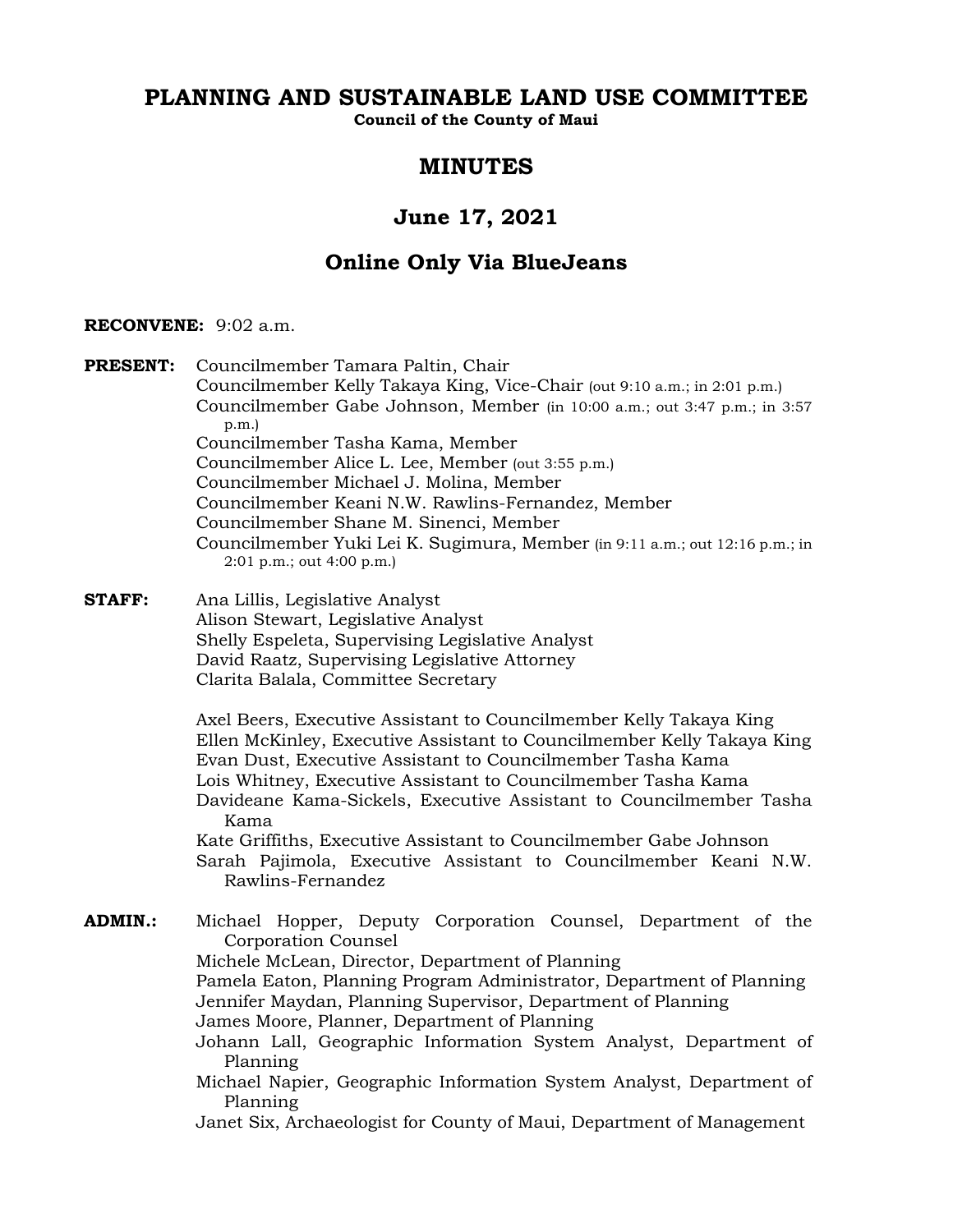**June 17, 2021**

- **OTHERS:** Kai Nishiki Karen Comcowich Albert Perez Yukino Uchiyama Faith Chase
- **PRESS:** *Akakū: Maui Community Television, Inc.* Chivo Ching-Johnson Linda Dorset ----------------------------------------------------------------------------------------------------------------

# **PSLU-1 WEST MAUI COMMUNITY PLAN** (CC 21-70)

- CHAIR PALTIN: *. . .(gavel). . .* Aloha and good morning. Will the Planning and Sustainable Land Use Committee meeting of June 17th, recessed from yesterday come to order. The time is 9:02 and my name is Tamara Paltin. I'll be your Chair for today. Wailuku is…the County Building is having some technical issues. And so right now *Akakū* is not being broadcast, there's no streaming on mauicounty.us, I think the only thing that we have going on in Facebook Live. And so we can have the meeting like this and not lock it so people can come on and send *Akakū* the tape later on. If we lose connectivity and we can't get quorum back within 30 minutes, then we'll just automatically be in recess until Tuesday. So that's kind of our options where either we don't have the meeting today and have it on Tuesday, we try to have the meeting today and broadcast it later, or...yeah, I guess that's our two options. So…and we did have…maybe I'll just repeat all that for the...our viewers on Facebook Live. So --
- VICE-CHAIR KING: Chair?
- CHAIR PALTIN: Yes?
- VICE-CHAIR KING: Just as a matter of note, we're missing two Councilmembers. It looks like…I don't see Gabe Johnson or Yuki Lei Sugimura. Does anybody else see them?
- CHAIR PALTIN: Oh, Gabe Johnson let me know that he's going to be 45 minutes late, and Yuki Lei is usually late. Let me…I just am getting a call from *Akakū* right now, so maybe we have good luck.

VICE-CHAIR KING: Okay.

- MS. DORSET: Having trouble getting on the Internet. How are you guys doing?
- CHAIR PALTIN: We're on Facebook Live right now and we're just kind of deciding if we're going to continue on right now or maybe we can try take a recess for an hour or so and see if you guys can address the issue.
- MS. DORSET: Oh, okay. So what, you're going to hold off for now?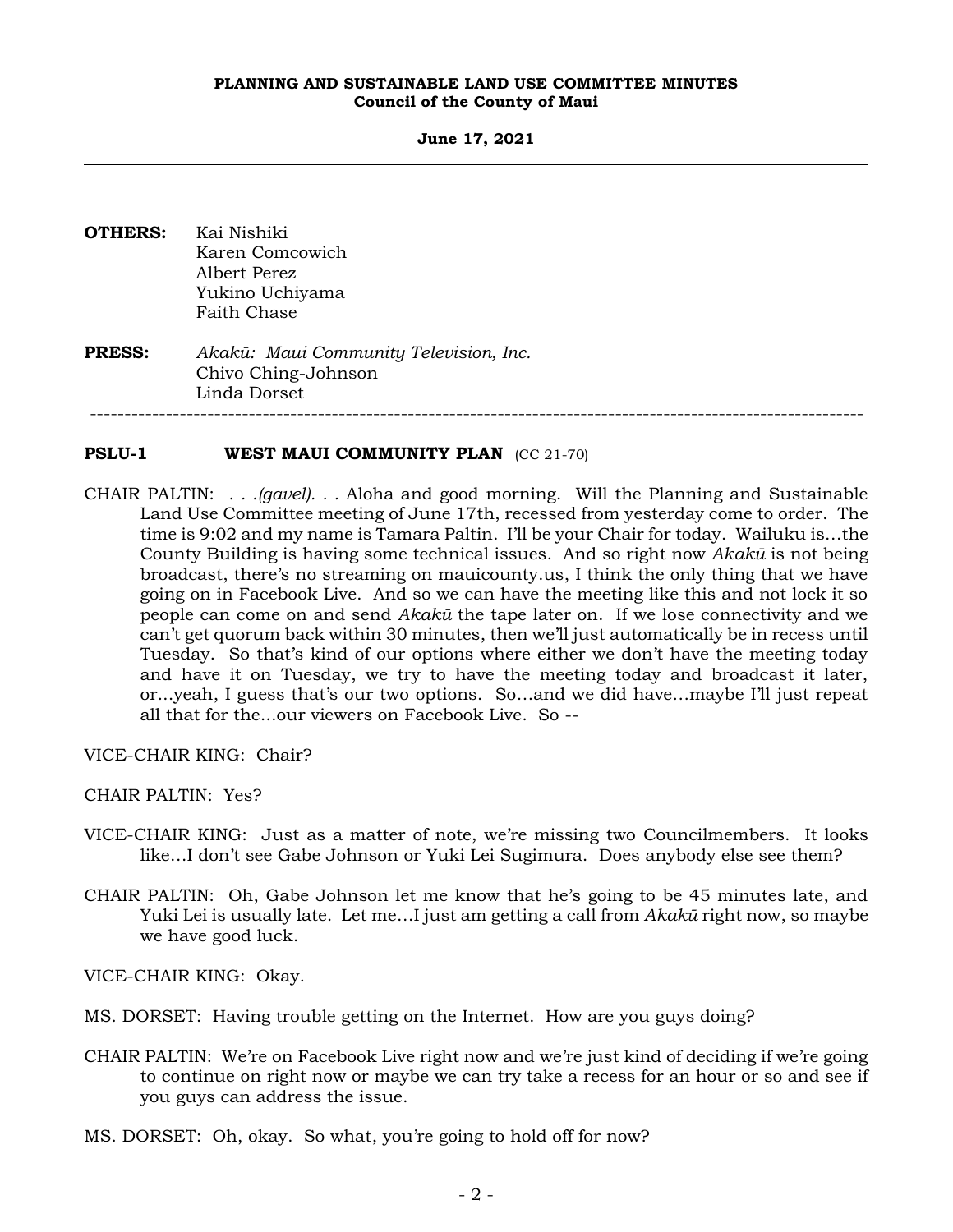# **June 17, 2021**

MR. CHING-JOHNSON: You're live on Facebook?

- CHAIR PALTIN: Yeah, we're live in Facebook just to...just to explain to the Members the situation so that they know.
- MR. CHING-JOHNSON: That's good.

MS. DORSET: Oh, okay. That's good.

COUNCILMEMBER RAWLINS-FERNANDEZ: Chair? We are not on Facebook right now, Chair.

MR. CHING-JOHNSON: For an hour or so, and then we'll get this straightened out if possible.

CHAIR PALTIN: Okay. Okay.

- MR. CHING-JOHNSON: That sounds great. Thank you, Tamara.
- CHAIR PALTIN: Okay. We're not on Facebook. But let's try in an hour. Is that okay…our legal counsel, is that something that we can do?

MS. DORSET: Yeah, sure.

- MR. CHING-JOHNSON: Yeah.
- MS. DORSET: But if you record at least on BlueJeans your opening and your *(audio interference)* so that we can get it later, that would be good.
- CHAIR PALTIN: Okay. Thanks. I'll talk to you guys later.
- COUNCILMEMBER RAWLINS-FERNANDEZ: *Akakū* can broadcast and provide legal advice. . . *.(laughter).* . .
- VICE-CHAIR KING: Chair?
- CHAIR PALTIN: Mr. Hopper, is it okay for us to recess and come back in an hour?
- MR. HOPPER: I think Mr. Raatz may be in contact with…I think Mr. Raatz may have been in contact with OIP. It may be a good idea just to check with them just because this is sort of…the electronic nature of the meetings, the suspension of the Sunshine Law for limited purposes, it may be good to check with them on proceeding. I would want to make sure there's a way that you can inform the public that they can see this meeting. Like that's, I think, the most important thing that there's a way to see that. For right now, I think that if…can the public see in some manner that you're going to be recessing the meeting for an hour? I just want to make sure that they can...they can get notice of that.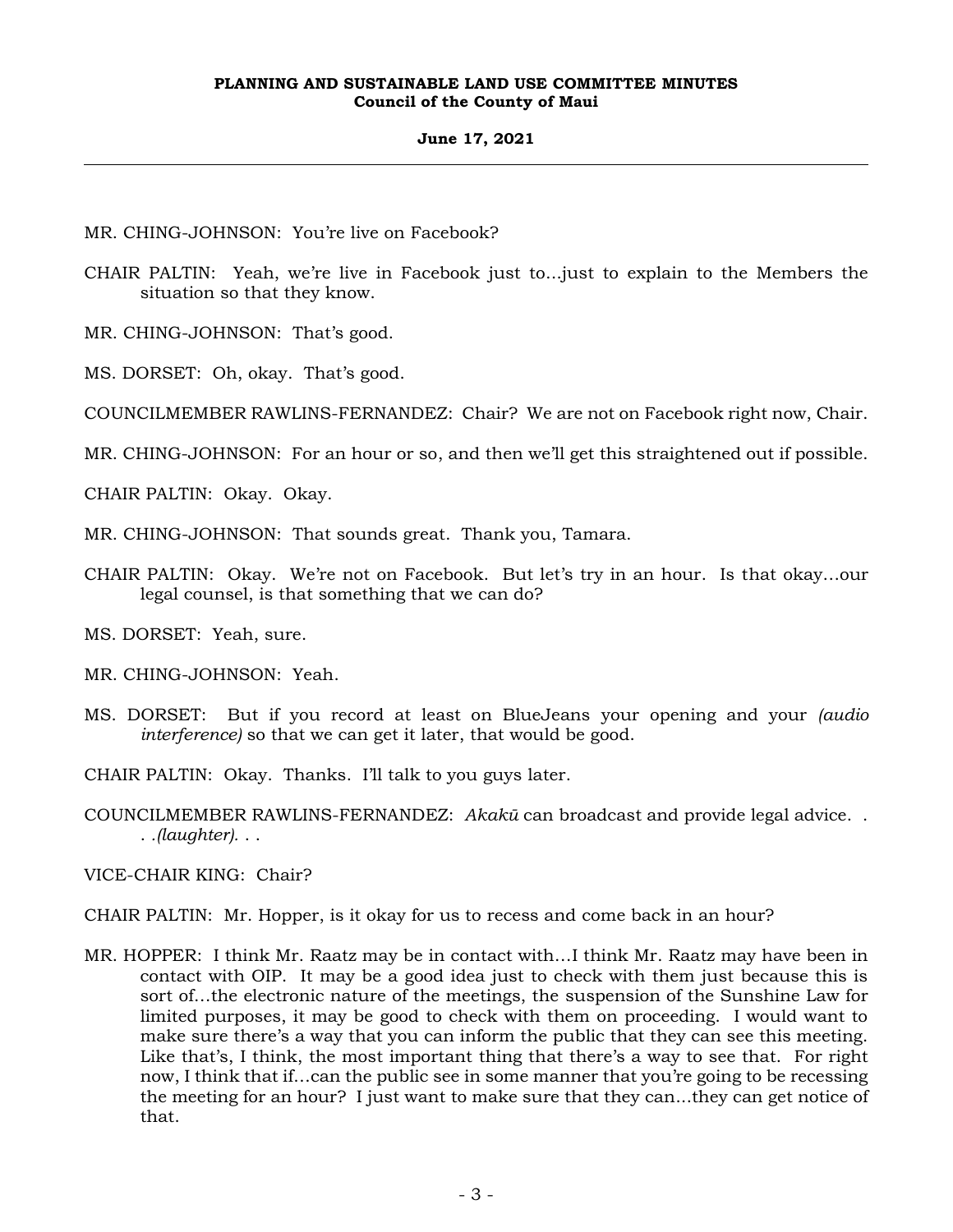#### **June 17, 2021**

CHAIR PALTIN: What it says on *Akakū* on the television it says Planning and Sustainable Land Use Committee meeting of June 3, 2021, reconvened June 17, 2021, will convene shortly. That's all it says.

MR. HOPPER: Okay. Maybe if there's a way --

CHAIR PALTIN: And we've been --

MR. HOPPER: -- to just notify...sorry.

CHAIR PALTIN: We've been late before. Like I guess, you know.

MR. HOPPER: Yeah, I --

CHAIR PALTIN: Then *Akakū* is just requesting one hour to try and get online.

MR. HOPPER: Yeah. As long as...I think as long as the public knows that the meeting isn't cancelled, that you're going to recess for an hour, then that's okay. I just want to make sure there's a way that the public would be able to know that. Yeah, if they can see it in the meeting, then that's fine. But I just wanted to confirm that because I don't know exactly what technical difficulties are being had. So far, I hadn't had any myself in the County Building, but it sounds like others have.

CHAIR PALTIN: Okay. Mr. Raatz, since we see you, I think you have something to say.

- MR. RAATZ: Yeah. Thank you, Chair. Just briefly, we did get a chance to talk to the Office of Information Practices' Staff Attorney Michael Shimizu this morning, and he confirmed that the disclaimer language you've posted on your meeting agenda is appropriate and can be applicable to this situation. The disclaimer language indicated that *Akakū* coverage is not guaranteed. But as long as you have BlueJeans connectivity and you have quorum, you can proceed. And if you do lose BlueJeans connectivity that affects your quorum for more than 30 minutes, you have an automatic reconvening next Tuesday at 9:00 a.m.
- CHAIR PALTIN: Okay, let's see. So I think it could be prudent to just give *Akakū* that one hour and see if they can get on. In the meantime, I'll try to post on my social media...maybe County Council can post on their social media the situation that we're in recess for an hour, we'll try to have *Akakū* on in an hour. If they don't get on in an hour, then we will proceed via BlueJeans and all that whole spiel. We did have Dr. Six on the line for us at 9:00 to present her findings based on the questions that we asked. Dr. Six, are you available in one hour still? Oh, is she not on the call anymore? I know she had afternoon meetings, and that's why I offered to put her first. But I guess we'll try and coordinate everything to start at 10:00. She did have some findings that I did want to let the Members have a chance to hear from her that were pretty heavy. Okay. So Member King, I saw your hand up, and Member Kama, I saw your hand up.

VICE-CHAIR KING: Yes, Chair. I just wanted to remind you, I texted you earlier, but I have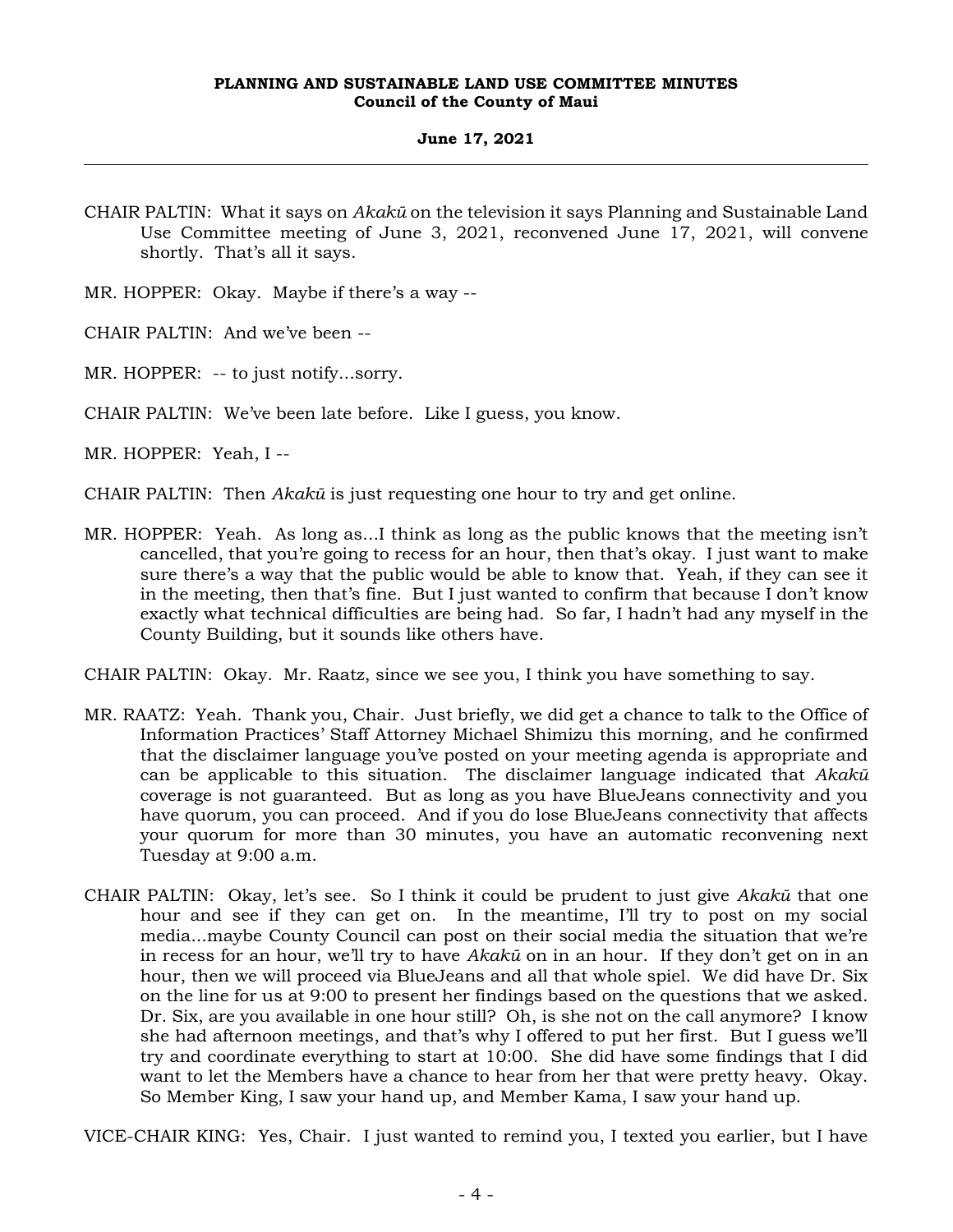# **June 17, 2021**

an HSAC meeting at 10:30.

CHAIR PALTIN: Okay.

- VICE-CHAIR KING: So if you're going to reconvene at 10:00, I probably will just...rather than come back for 20 minutes, I'll probably just skip it and come back after lunch.
- CHAIR PALTIN: Okay. Okay. And I guess just to give you a precursor of Dr. Six's presentation, she said that area has three known cemeteries, and she was going to present.
- VICE-CHAIR KING: Which area?
- CHAIR PALTIN: Lāhainā Town South.
- VICE-CHAIR KING: Okay. Okay. Yeah, I can't...I just...I can't...you know, HSAC can't even meet without all four of us. So I have to attend that meeting.
- CHAIR PALTIN: Okay. And Member Kama, did you have your hand up?
- COUNCILMEMBER KAMA: I did. But I realized that you've already taken care of it. Thank you.
- CHAIR PALTIN: Okay. Thank you. All right. So I guess break. We'll recess until 10:00, and we got a lot to do during that time.
- COUNCILMEMBER RAWLINS-FERNANDEZ: Chair?
- CHAIR PALTIN: Member Rawlins-Fernandez, yes.
- COUNCILMEMBER RAWLINS-FERNANDEZ: Mahalo, Chair. Just as a matter of record and procedure, if you could just take attendance for the record.

CHAIR PALTIN: Oh, sure. We have --

COUNCILMEMBER RAWLINS-FERNANDEZ: Oh, you don't have to…yeah.

CHAIR PALTIN: We have with us today myself, Chair Lee, Committee Vice-Chair Member King right now, Member Kama, Member Sinenci, Member Molina, and Member Rawlins-Fernandez. Member Johnson was going to be in at 9:45, but I guess it's 10:00. Oh, and Ms. Sugimura is here, so that bodes well for *Akakū*.

COUNCILMEMBER SUGIMURA: In the building…yeah, we finally got on.

CHAIR PALTIN: Okay. So we're just going to take a recess until 10:00 to let *Akakū* get their act together, and then we'll be back and then hopefully everything will be smooth after that. Okay, so I'll see you guys at 10:00. This meeting will be in recess from 9:11 to 10:00. . . *.(gavel)*. . .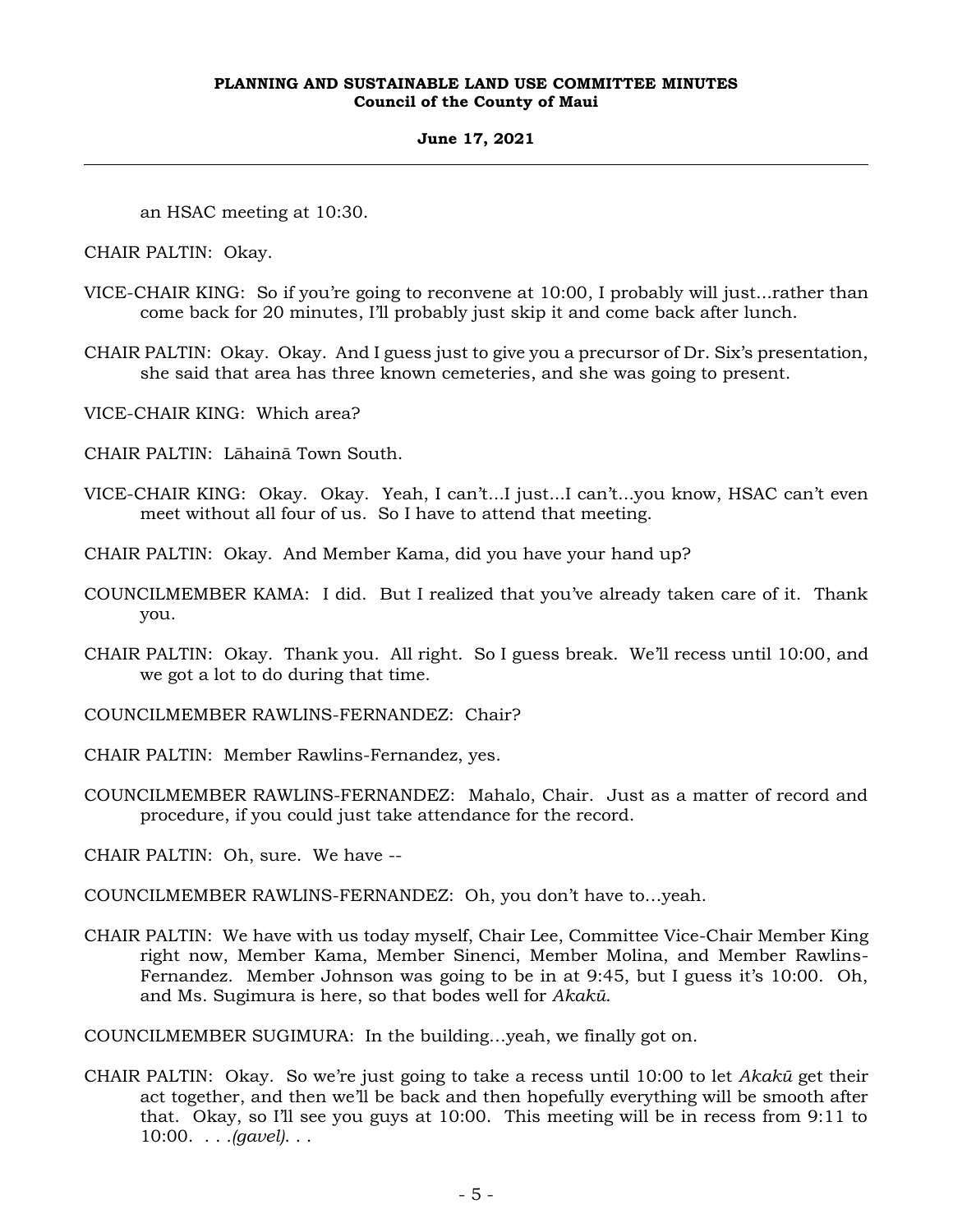**June 17, 2021**

# **RECESS: 9:12 a.m.**

# **RECONVENE: 10:00 a.m.**

- CHAIR PALTIN: *. . .(gavel). . .* Will the Planning and Sustainable Land Use Committee meeting of June 17th return to order. This is a reconvening of a recessed meeting, and thank you so much, everyone, for hanging in there with us. We had a widespread Spectrum outage in Wailuku Town this morning and luckily for us, they were able to get connectivity back. And just because of the situations going on, we're leaving BlueJeans unlocked. But we ask everyone who's not being called on as a resource or a Member to keep their videos and microphones muted so that we can conduct the meeting in an orderly manner. So with us today are…my name is Tamara Paltin, I'll be the Chair of your Planning and Sustainable Land Use Committee. If everyone can please silence their cell phones and noisemaking devices, that would be great. Our greeting today is from Indonesia, selamat pagi, selamat pagi from Chair Lee. So let's see, selamat pagi, Chair Lee. Oh, that rhymes.
- COUNCILMEMBER LEE: Thank you, Chair, and selamat pagi to you and to all of my dear colleagues. Good morning.
- CHAIR PALTIN: Good morning, aloha kakahiaka. And we have Member Sugimura, selamat pagi, and aloha kakahiaka.
- COUNCILMEMBER SUGIMURA: Selamat pagi, what a fun good morning to all of you. Thank you.
- CHAIR PALTIN: Thank you. And we have Councilmember Rawlins-Fernandez from the Island of Moloka'i, selamat pagi.
- COUNCILMEMBER RAWLINS-FERNANDEZ: Aloha kakahiaka, Chair, mai Moloka'i nui Ahina, and selamat pagi kākou.
- CHAIR PALTIN: Aloha kakahiaka. And from the Island of Lānaʻi we have Member Gabe Johnson, who didn't miss a thing. Selamat pagi.
- COUNCILMEMBER JOHNSON: Selamat pagi, good morning everyone.
- CHAIR PALTIN: And from Makawao, we have Councilmember Mike Molina, selamat pagi.
- COUNCILMEMBER MOLINA: Selamat pagi, aloha kākou to you, Madam Chair, and my colleagues and everyone else joining us on this Thursday. Aloha.

CHAIR PALTIN: Aloha. From the neighborhood we have Member Kama, selamat pagi.

COUNCILMEMBER KAMA: Selamat pagi, and aloha kakahiaka, Chair.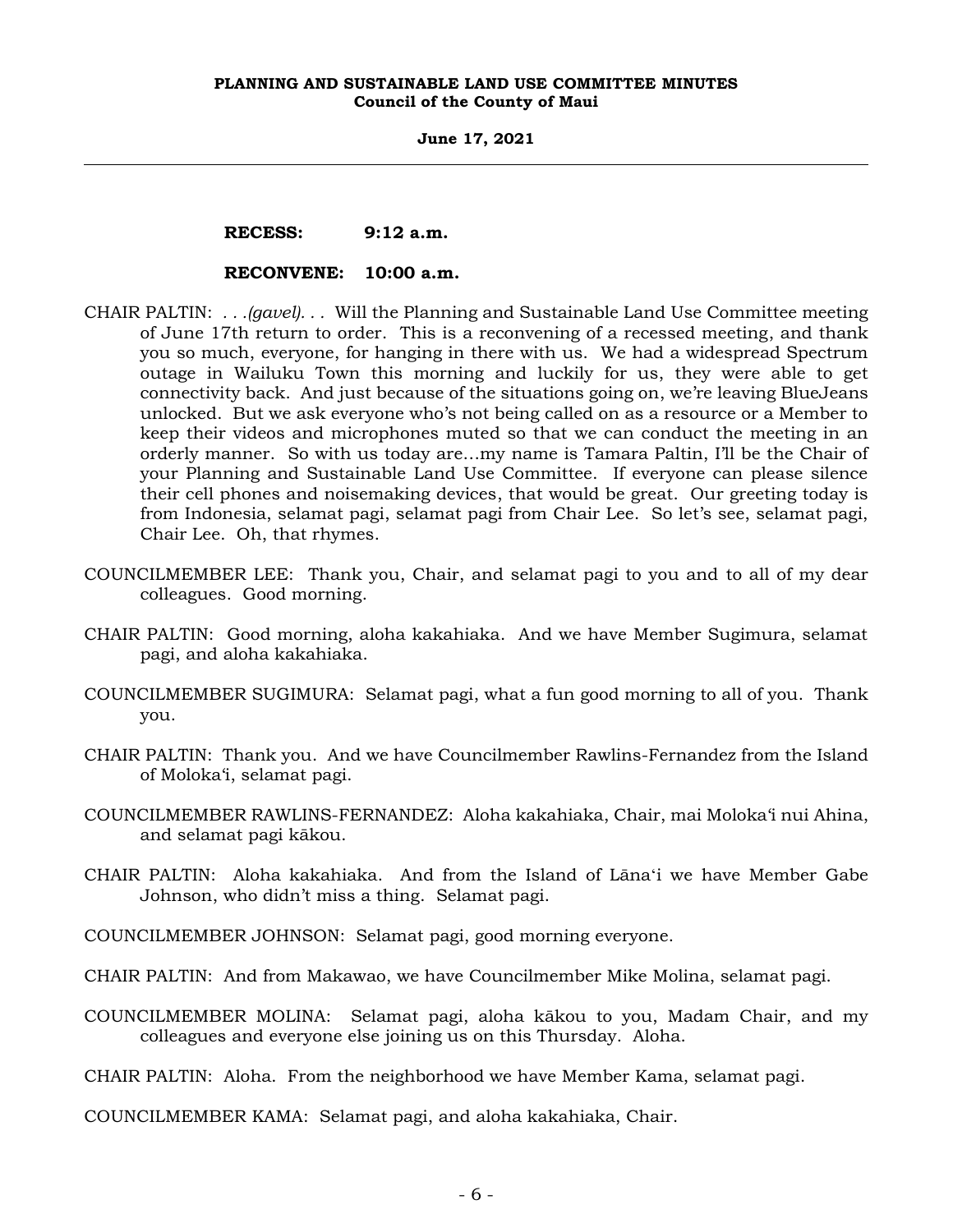#### **June 17, 2021**

- CHAIR PALTIN: Aloha kakahiaka. And from East Maui we have Member Sinenci, selamat pagi and aloha kakahiaka.
- COUNCILMEMBER SINENCI: Hey, selamat pagi, Chair, and Councilmembers. Aloha nui kākou mai Maui Hikina.
- CHAIR PALTIN: Aloha kakahiaka. And Member King informed us that she has a meeting with the Hawai'i State Advisory, or Hawai'i State Association of Counties, and she will try to get back to us later. From the Administration we have Director McLean, Pam Eaton, Jen Maydan, Johann Lall...let's see...oh, Dr. Janet Six, who will be our first presenter. That's all I see. And from Corporation Counsel, we have Deputy Corporation Counsel Mike Hopper. And Committee Staff today, we have Committee Secretary Clarita Balala, Lei Dineen, Legislative Attorney David Raatz, Legislative Analysts Ana Lillis and Alison Stewart. And we also have Shelly Espeleta and Wilton, I thought I saw on the call, Leauanae. Okay. Awesome. All right. So I'm going to try and expedite for that one hour we lost. At this time...we had transmitted some questions to Dr. Six regarding Lāhainā Town South, and she's prepared today to present her findings to us. Everyone thinks we can . . .*(inaudible)*. . .

DR. SIX: Hi.

CHAIR PALTIN: Hi.

DR. SIX: You ready for me?

CHAIR PALTIN: Yes, we're ready.

DR. SIX: Greetings, Councilmembers, mingalaba. That's have an auspicious day in Burmese. I'm going to share my screen so make sure I'm on the same page with everyone. So I'm just going to address the questions that was sent by Councilmember Paltin that says, may I please request archaeological assessment of the portion of Subarea 3 labeled, Lāhainā Town South on page 71. So I want to make sure I've got the right area real quick…share my screen here. So can everyone see my screen? And I'm looking basically south of Lahainaluna along Mill Street to this area that's crosshatched; is that correct? Okay.

CHAIR PALTIN: Yes.

- DR. SIX: Okay. Let me get out of there, let me get out of here.
- CHAIR PALTIN: We're particularly interested in the yellow part.
- DR. SIX: Yeah, so this…oh, the yellow part. Let me go back and take a quick look and see where that is. Yes, it's right here. Okay. Okay. Okay, that…and...and okay, let me just get out of here. So can you see the screen here that says HICRIS at the top?

CHAIR PALTIN: It's a grey screen right now.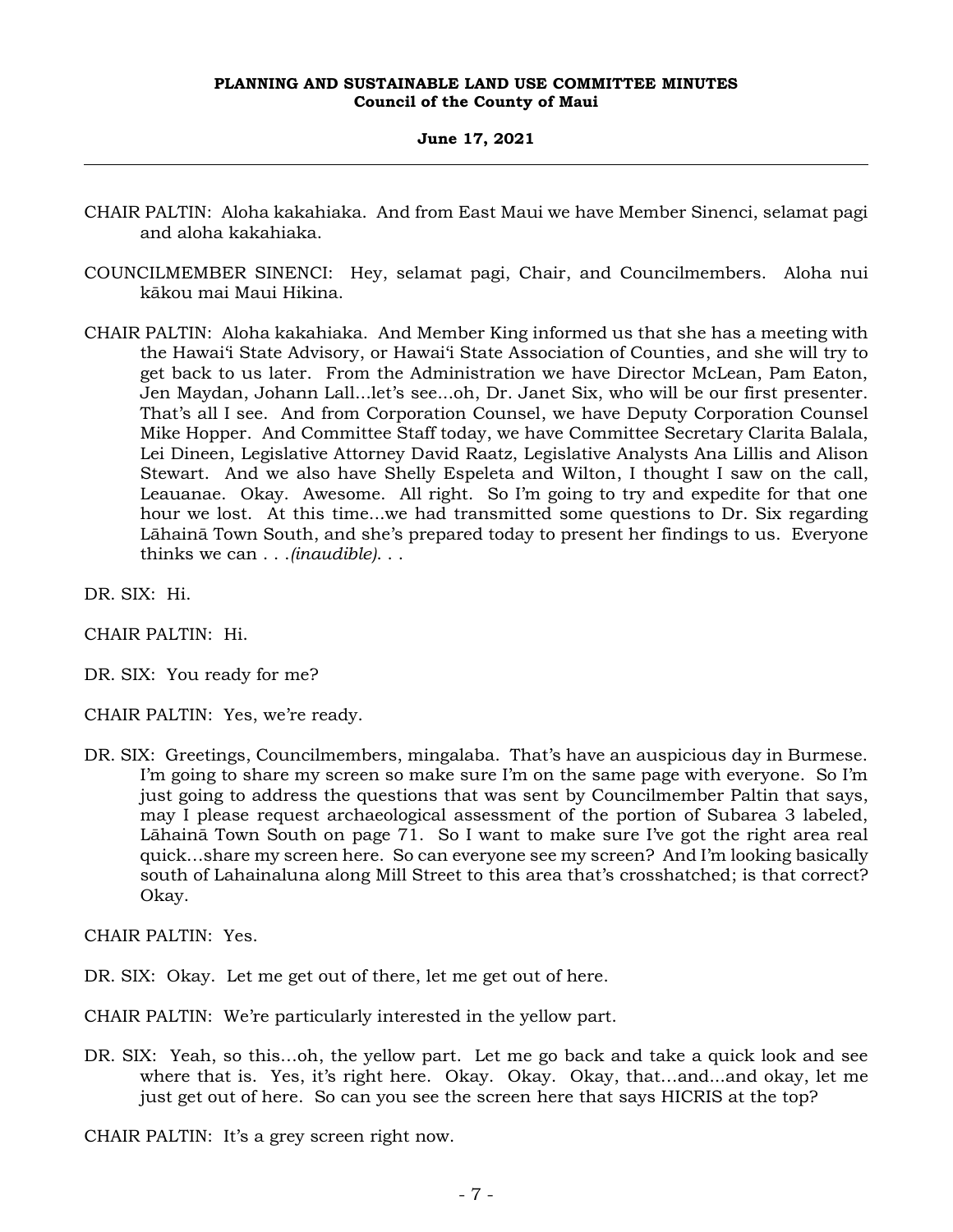# **June 17, 2021**

- DR. SIX: So let me…it says I'm sharing Microsoft Word. So let me stop sharing that and let me share this one now, hang on. So this is an interactive map. So this is the Hawai'i Cultural Resource Information System, that's SHPD. Can you see that?
- CHAIR PALTIN: Yes.
- DR. SIX: Okay. So I'm going to expand it and basically, the area that you were talking about, these are all different lines. I'll give you a quick overview of what this mess means. So the blue dots are the ahupua'a. The green lines are places that have already had an archaeological survey of some kind, yellow is ethnographic survey…oh, I've got to move the box over so I can get to the different things. Statewide TMKs, burial resources that are known, things like this that are known to SHPD, and majority of their information comes from archaeological surveys. So an area of potential effect, right now there's some work being done on these purple areas, and so this is basically a map that's put together by the State. And I just don't want to get out of here real quick…so again, these are…a lot of this was done for the bypass, a lot of the different archaeological studies and surveys, but I'm going to show you the Maui County map. Let me get out of this one. And we have a different one that we've been working on. And can you see this?

CHAIR PALTIN: Yes, we can.

DR. SIX: Okay. So this one shows all the sites either as purple stars, which would be burial resources, or archaeological resources, and these brown polygons would be areas where studies have been done. So I like to use this map to just kind of…here's Moku'ula for a reference point, and the harbor, and we can zoom in pretty tight on this. It just takes a second dealing with a big database. Let me put the TMKs on. Come on. Oh, I guess the TMKs . . *.(inaudible).* . . Okay, they're on. So we're talking about this area right here, correct?

CHAIR PALTIN: Correct.

DR. SIX: More or less? Here's Lahainaluna up here. The yellow area is really focused around here. So what I can tell you is as most people know, we have the Jacobson Cemetery here. This is a private cemetery. We have Waiola Church here, where Keōpūolani…we have some of the most sacred burials. We have... just to the south, right down here, it's hard to see, we have the Man Tong Chinese Cemetery and Puehuehueiki Cemeteries. These are known cemeteries. And all along Luakini are a number of different churches. Working with the County, we have lots of issues with Puamana right now and iwi coming out. So when we look at this area…and we can do a quick measure, we can measure distance, we can take a look at from an important burial and like…and we can run it over here, and we can see that these are, you know, less than 0.2 miles. We have burials in the area very close. This seems to be kind of an area that people wanted to be interred in. That doesn't mean you can't develop it. But what it does mean is that this area would likely go under a 6E Review for whatever development would go in. And I would imagine that the SHPD--I can't speak for them, they are the authority, they also license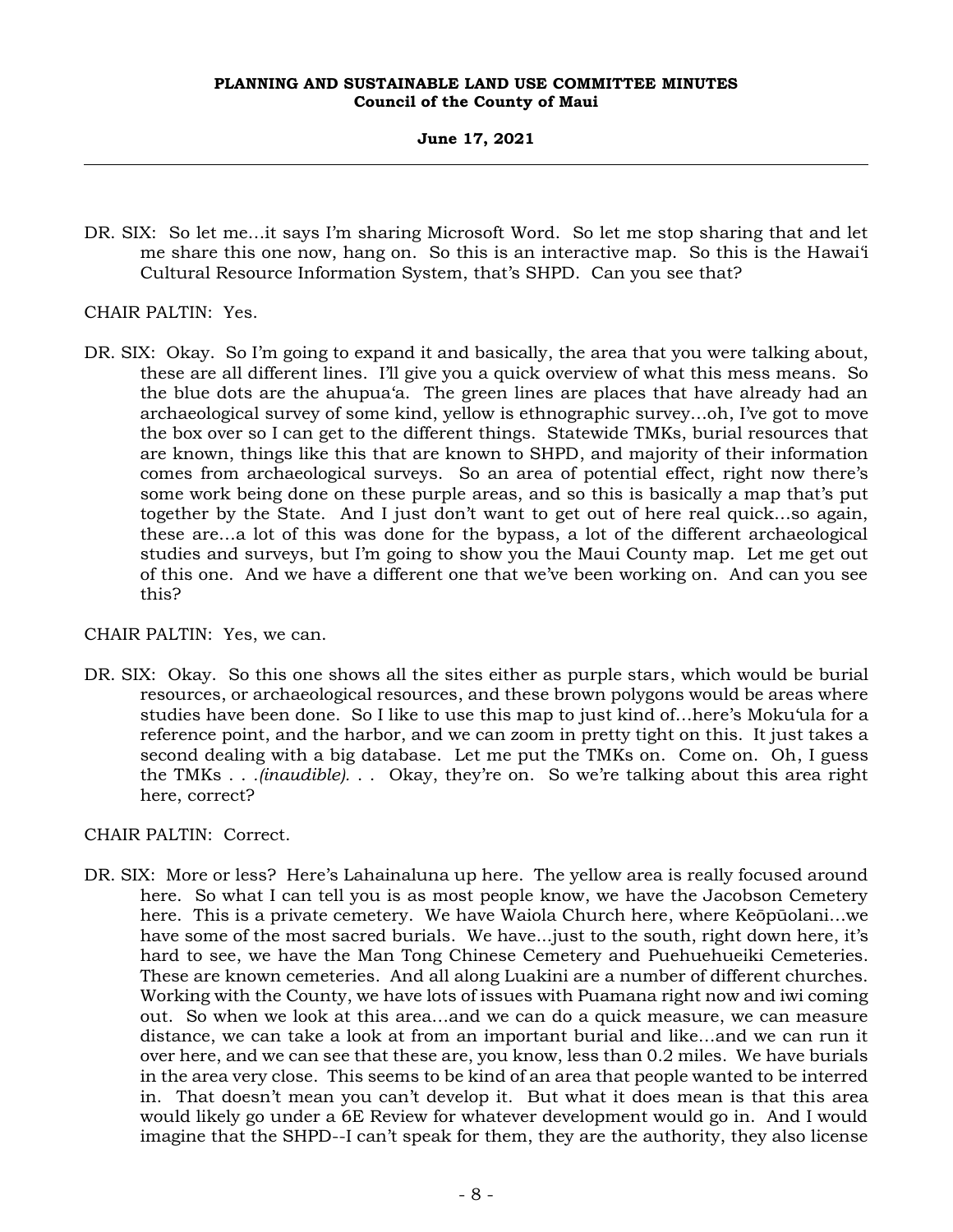**June 17, 2021**

and permit me--would want a very rigorous archaeological inventory survey for the proposed project area. Alexander and Baldwin did a survey in this area over here roughly, and they never submitted it to the State because they decided to abandon the development project. But they did find three inadvertent finds. I was...I've seen that report even though it was never submitted. So they don't show up on this map, but there was a post-contact burial. We know that because it had a coffin, and there was two deemed to believe they thought were pre-contact. And then if you were following the pipeline, they also hit disturbed human remains. So what I can tell you about this area is while there's no immediate burials in this area that we can see other than the known cemeteries, had that report been turned in, they would show three inadvertents in this area. And when you scroll out, we can see more the mauka to makai connection, it might take a second, but we do have sites above, and we have burial complexes at Kahoma. So we do need to think about that. Even though it is previously cane areas, there were inadvertent finds when they were putting the bypass in. So all I can tell you is what's pretty much well known, is that we have a very important sacred site, we have known historic cemeteries, we have some inadvertent finds, and that this area would likely be under the scrutiny of a rigorous AIS that would be…and that would be determined...the level would be determined by the SHPD, but I could imagine that they would want remote sensing in some places, perhaps ground penetrating radar. But again, the authority is the SHPD. So that's my kind of overview of this area, if you have any questions for me.

- CHAIR PALTIN: Okay. Thank you, Dr. Six. And I just wanted to give Members some direction that we got from the Department of Management. They didn't want to...they only wanted to ask clarifying questions. They didn't want us to ask Dr. Six her opinion or like, you know, we're the policy makers. It's not her job to make policy. So only information she volunteers, don't ask her to speculate on things that she doesn't know. That was our direction from the Department of Management. And we thank them because once we found out her findings, we had a last-minute call last night to ask her to present that to the Members. So if we can respect the Department of Management's wishes that we ask clarifying questions only. Members, anyone have questions for Dr. Six? Member Sinenci, followed by Member Johnson.
- COUNCILMEMBER SINENCI: Yeah. Thank you, Chair. And I appreciate the Department of Management. That's…where hopefully our office will try and codify the archaeologist position within the Code. We also…yeah, just curious why wasn't the inadvertent finds you mentioned not reported?
- DR. SIX: Well, this came to light during the West Maui Pipeline, and I got it...I was able to see…I was with the State Historic Preservation Division. We met with their property representatives. And it was done by A&B, and I tried to find it, Councilmember Sinenci, I want to say it was done around 2009, and A&B subsequently abandoned the project. So when you put in for a permit and they say do an AIS, if you do not go forward…and this is one of the controversies we've been dealing with at the Burial Council--and I use the royal we, I'm just sitting in--is that these were left open for 12 years. So they were found and then...and nothing was ever done because the project didn't move forward, and that's why they're not recorded on the SHPD map I have. They're working to change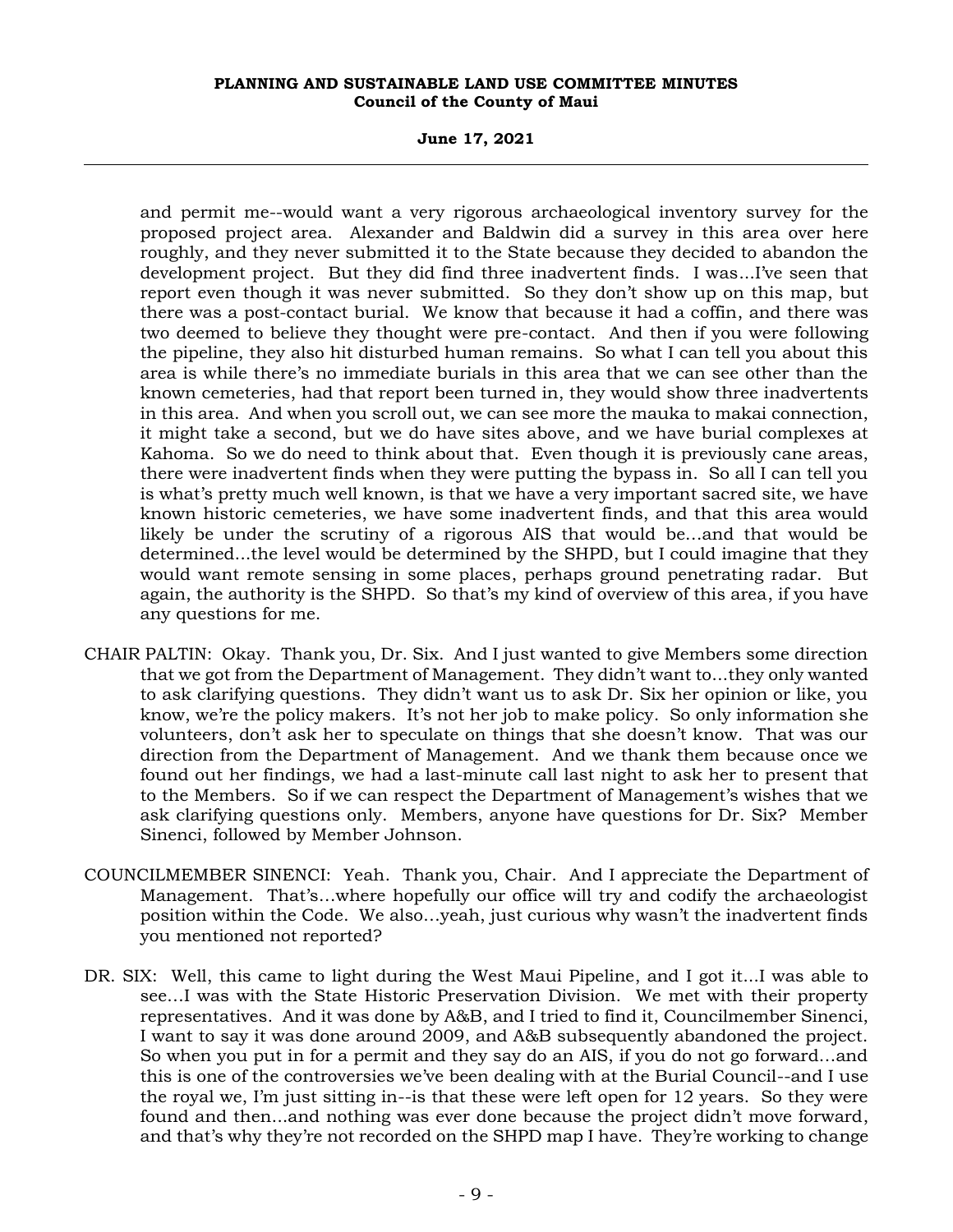# **June 17, 2021**

that and fix that, but that was the basic answer is that they didn't move forward on the project, so the AIS stayed in draft form and it was never submitted to the State for review and comment.

- COUNCILMEMBER SINENCI: Okay. Thank you for that. And then you mentioned some of the burials are...and some is post-contact and some historic burials. Could we technically expand the historic district to include some of these burial sites?
- CHAIR PALTIN: Oh, I'm not sure that's a question for Dr. Six. It's more of a policy --

COUNCILMEMBER SINENCI: Oh, okay. Right, right, that's more policy.

CHAIR PALTIN: -- policy one.

COUNCILMEMBER SINENCI: Okay. Thank you.

- DR. SIX: Yeah. I was going to say no comment because that's not for me to...you know, to speculate. But --
- COUNCILMEMBER SINENCI: Okay. Thank you, Chair. I'll ask that of the Department. Thank you.

DR. SIX: Thank you.

- CHAIR PALTIN: Thank you. Member Johnson, I saw your hand up.
- COUNCILMEMBER JOHNSON: Thank you, Chair.

CHAIR PALTIN: Followed by Member Molina.

COUNCILMEMBER JOHNSON: Just a clarifying question, if I may. Dr. Six, you mentioned much of that land was pineapple land, plantation land. How does that happen that they didn't find those burials during the pineapple days?

CHAIR PALTIN: Sugar.

DR. SIX: It was sugar, it was sugar. But --

COUNCILMEMBER JOHNSON: Sugar, I should say.

DR. SIX: -- the plow zone goes down about ten inches. And you can tell a plow zone because when it's pineapple, you see all the plastic mixed in there, right? But in this case, we see PVC pipe, the drip lines. So the average plow line is…and most people are interred deeper than ten inches. In some places, like the sandhills where the dunes have moved, you may find burials very close to the surface because the...it's an Aeolian environment. In this case, if they were pre-contact, there wouldn't be markers. So maybe family would know. And there's a lot of kuleana land commission awards and kuleana grants in this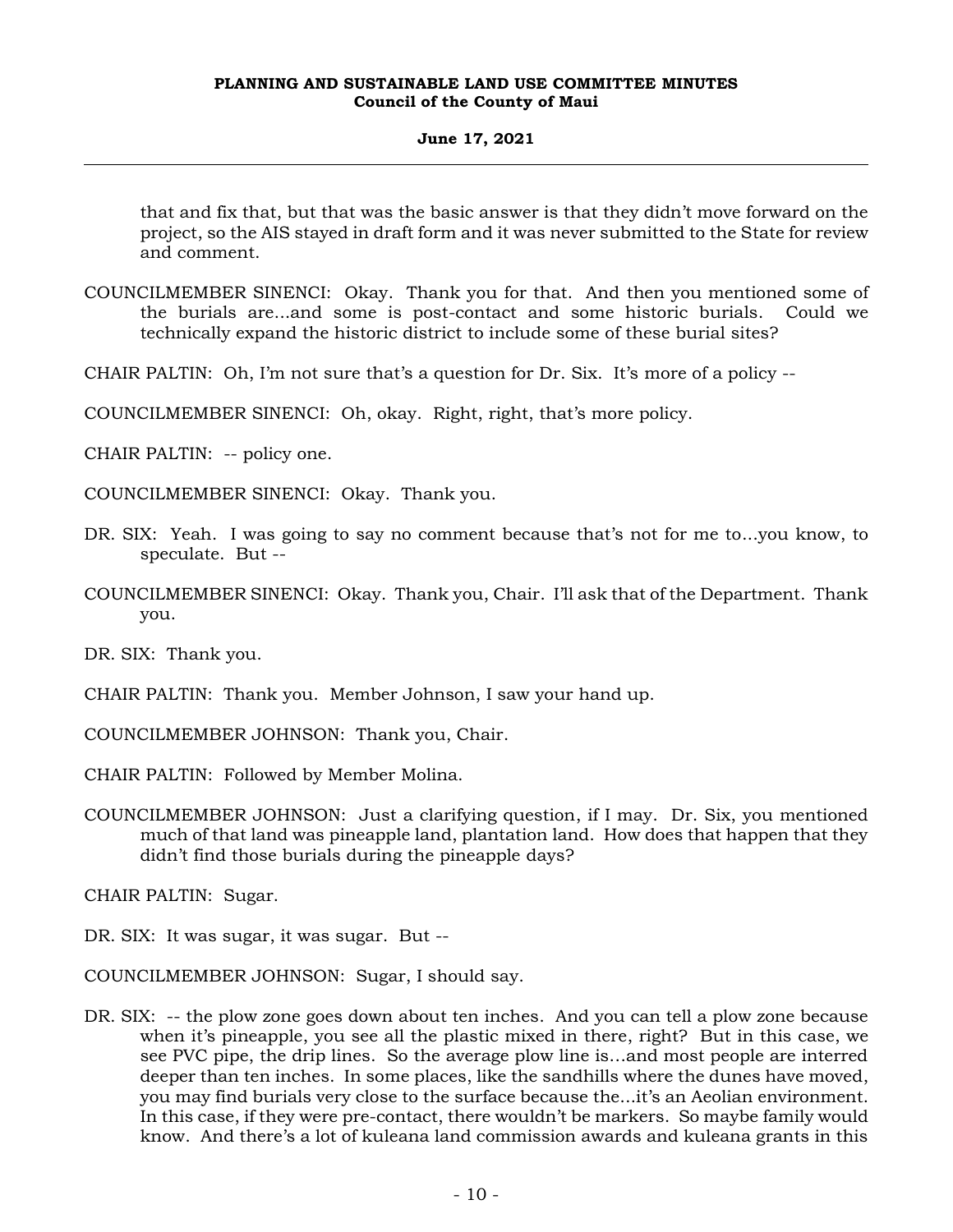# **June 17, 2021**

area. And with kuleana grants, there often are family plots. So we don't know exactly what's there that is under the surface, and I don't want to speculate, other than there were three inadvertents found in that area. And then again, when they were putting the bypass down more towards Launiupoko, there were other iwi encountered under cane fields. So there's this idea that it's cane fields, nothing there, and that isn't...I just don't want to lead people to thinking that, you know, because it's a previously disturbed context, that it's nothing there.

COUNCILMEMBER JOHNSON: Yeah.

- DR. SIX: I can't see under the ground, you know. So that's where remote sensing might come into play in the future.
- COUNCILMEMBER JOHNSON: Right, that's kind of where I was leading the question to is because even if it was…had agriculture on it, you still...there still could be underlying artifacts. So does it matter if it's a…is there a particular type of ag that would be...like an orchard might change that dynamic, or is it just…go ahead.
- DR. SIX: This is a…I'm not speculating, this is based on my knowledge. Trees follow the path of the least resistance. Tree roots like to get into septic sewers, and they also like to go into disturbed context such as a burial, it's looser soil. Trees are very Zen. So something that would be going deep, I would think…and we're dealing with this at the Maui Police Department parking lot repaving. Why do we need an archaeological monitoring plan? We're pulling mature trees out. Mature trees could be...have gone into, in the sandhills, unknown burials. So we want to be careful about ripping trees. So something shallow rooted....and it depends because again, you know, some places you have sand and you can dig quite deep. Some places you have a'a, you can't go in at all. So the depth of burials is really determined by the type of soil type. In Lāhainā they do have some topsoil, so they could be…and that area, even if it was under a cultivation with sugar cane for a long time, the iwi may be intact, or there also might not be any. I just want to put that out there. I'm not saying that there…I just knowing...I can only state what is known, right, and that it's also adjacent to an important power center and a piko, which is Moku'ula. I spent two and a half years there. So you think of it like the Vatican. It's somewhere people would want to be interred close to, especially pre-contact times. So we do see that repeatedly of areas like Puamana and areas, you know, where we do see in Lāhainā that there seems to be a pattern of internments adjacent to Moku'ula in the area.
- COUNCILMEMBER JOHNSON: Okay. Thank you for your answer, Dr. Six. I have no further questions, Chair.

CHAIR PALTIN: Thank you, Member Johnson. Member Molina.

COUNCILMEMBER MOLINA: Yeah. Thank you, Madam Chair. And the question I'm about to ask, Madam Chair, if you feel it's kind of straying, you know, let me know. And of course, Dr. Six, if you're not comfortable with answering it, by all means let me know. This is related to your...in your opening remarks you mentioned that the lands, even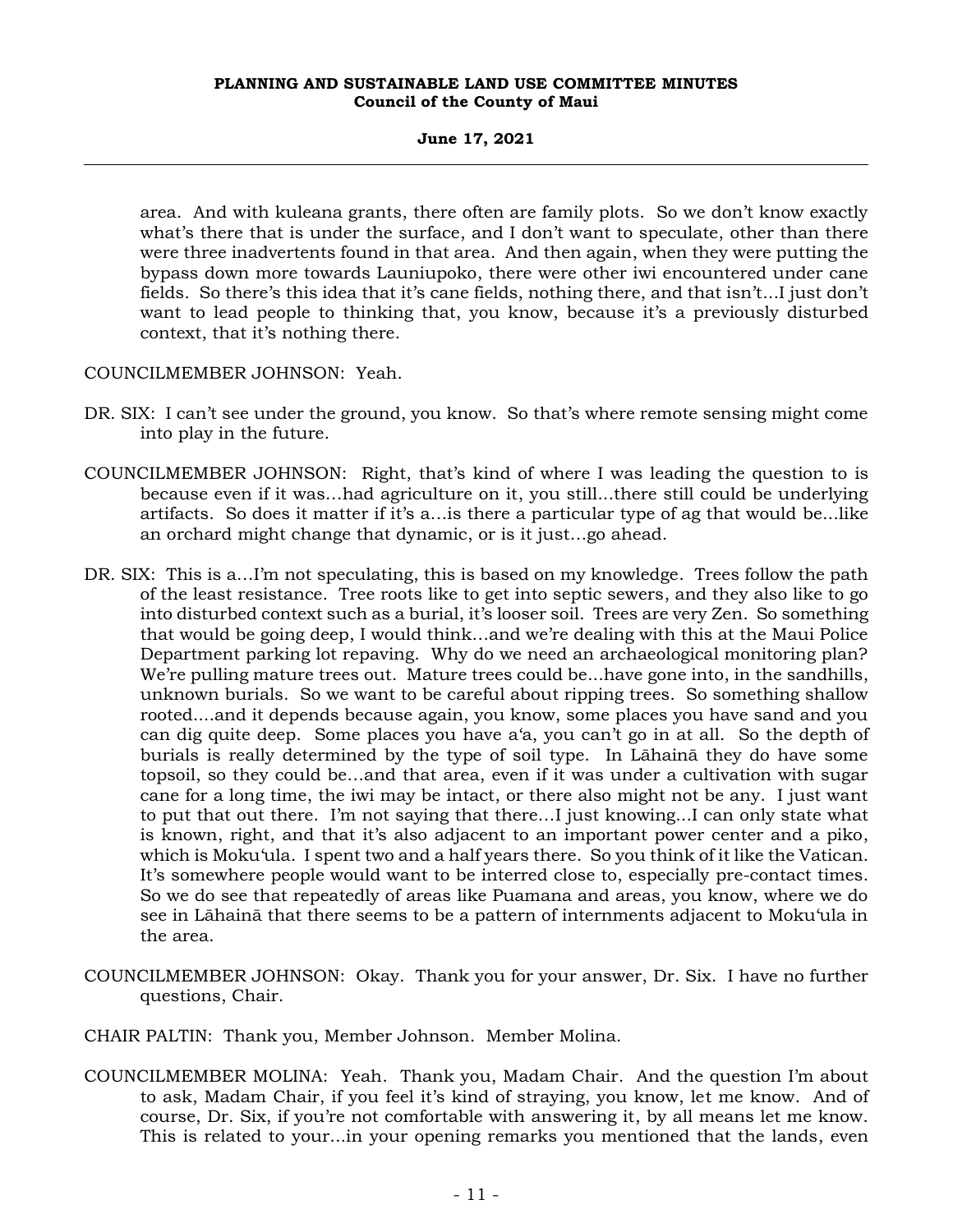**June 17, 2021**

though if they...there are findings, it doesn't mean that it couldn't be developed. So when you…using that word developed, I'm just trying to get an understanding, is that development as in putting structures, or is its ag related development sort of like...part of which was, I guess, part of your response to Councilmember Johnson.

DR. SIX: Well...

COUNCILMEMBER MOLINA: Can you kind of clarify that?

- DR. SIX: Yeah. So my understanding, when I was reading through the plan...I looked at the plan, as well as having the page that Councilmember Paltin was referring to, I also asked Management's Office for the Plan. So I was reading it, and it seemed to be talking a lot about, you know, structures as well...not on this property, but just reading in general about the Plan, needing housing, this and that. So what I would say...what I meant when I said that is that I think a lot of times people think that there's no...nothing can be done on land. So for me, in my position, I'd like to see really good research done on the parcel, and then a project design that fits the research. Because we constantly do a project design, and then as we go into an area, may find out that we have to do redesigns, and that can be costly and timely. So what I want to say is it doesn't mean because there are some inadvertent finds there and there are known historic cemeteries that there's...nothing can ever happen on this land. But I do believe, depending on the project and the project area, and the rigor that's required by SHPD...and I don't want to speculate, other than I feel pretty well informed having read the letters that they're at, what they're asking for these days in the form of archaeological inventory surveys...given the fact there's historic cemeteries, I can't imagine they wouldn't want a very rigorous archaeological inventory survey plan, where you're going to test, based on the project area, and then a full AIS, which then may determine changes in the project or not. So if it's going to be ag, less intensive; but if you're going to be putting in a pipeline or sewers and septics and more...the more ground-altering activity, the deeper the depth, the more oversight SHPD will have over that. That make sense?
- COUNCILMEMBER MOLINA: Yeah, definitely does. Thank you for your responses, Doctor. Thank you, Madam Chair.
- CHAIR PALTIN: Thank you, Member Molina. Members…oh, Member Kama.
- COUNCILMEMBER KAMA: Thank you, Chair. Good morning, Dr. Six, and thank you for extending your time with us this morning. I know I really do appreciate the time that you give us. So, you know...you know, I tend to agree with you that we love to bury our departed in close proximity to where we live, but also around our most sacred places too. So do you know, across our...the County, or even across the State, in other sacred places where other burials are almost similar in terms of proximity?
- DR. SIX: It's not…my field of expertise is I spent two and a half years at Moku'ula, and before that my PhD is on plantation studies on the Big Island. And I did look at plantation cemeteries, which is a very different...but I don't have experience. But I can look at cultures across the globe and important sacred sites like Stonehenge.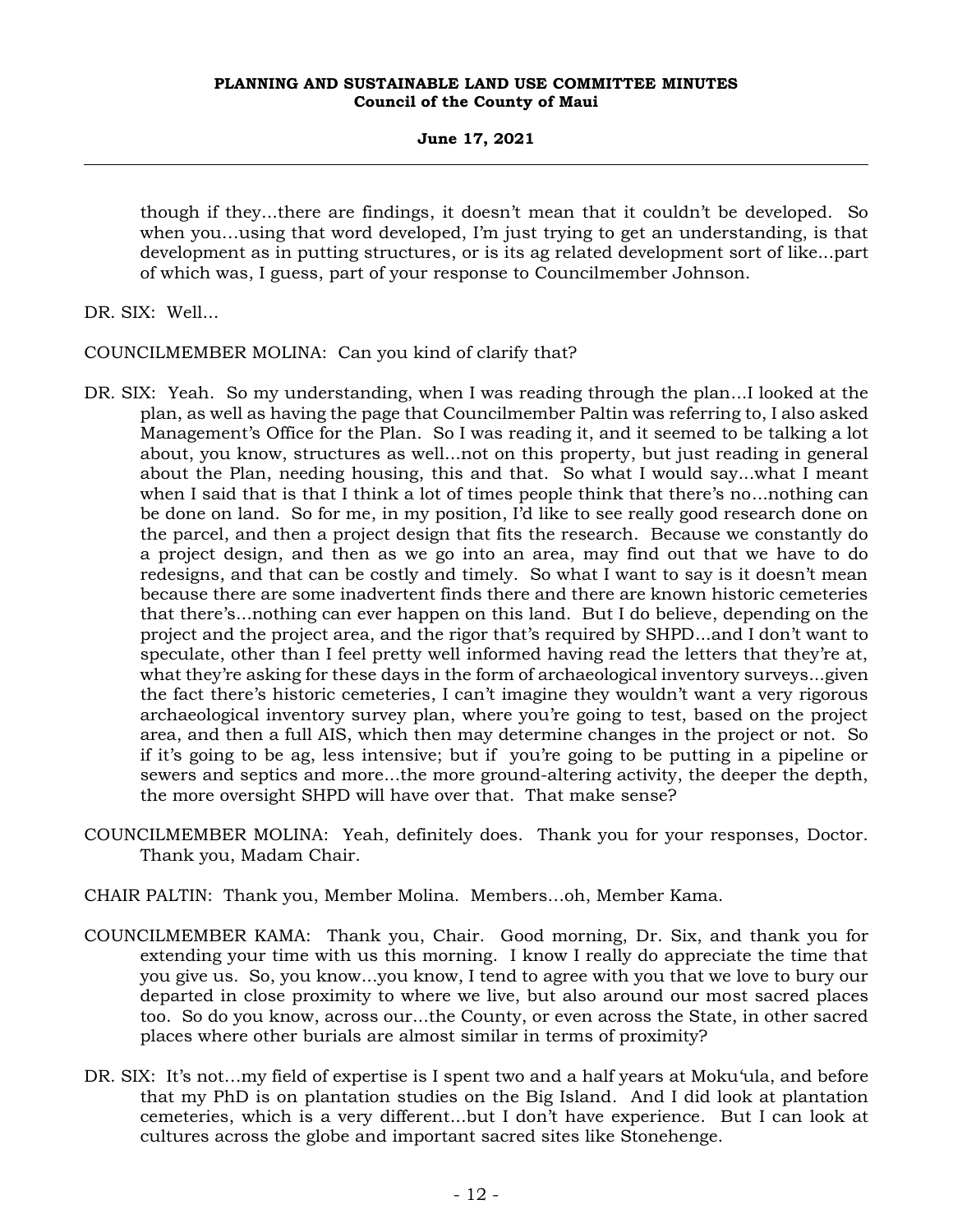# **June 17, 2021**

COUNCILMEMBER KAMA: Yes.

DR. SIX: People think it's an astronomical, it's also a very important burial ground. So there's a lot of times if it's a power center…look at the Giza Plateau in Egypt, right? So there's the idea that certain places have…so that's across cultural. But here in Hawai'i, my limited experience is `Īao Valley, yeah, power center, lots of iwi in that, in...likely in tubes, right, not, you know, the sandhills, the Na Wai 'Eha, these areas that have these kind of concentrations. So it does seem to be a pattern, in my experience.

COUNCILMEMBER KAMA: Okay. Well, thank you. Thank you, Chair.

- CHAIR PALTIN: Thank you, Member Kama. Members, any further questions for Dr. Six? I guess…and I just want to give the disclaimer if it's anything that you're not comfortable with or outside of your scope, feel free not to answer. Don't feel required to try and make an answer. But so once the…say they do a rigorous AIS plan, and they do a full AIS and they decide...or it's decided that they can proceed with developing affordable housing or what have you, and then they encounter the iwi, you know how that works? Like --
- DR. SIX: I can talk about 6E regs generally. So basically, the way it works is during an archaeological inventory survey, if you are to encounter an iwi, it would be treated differently. It would not be treated as an inadvertent discovery. It would be inventoried, it would be given a burial treatment plan that would be decided on between Burial Council, Aha Moku, lineal cultural descendants, OHA weighs in sometimes, all those things. And that would be done prior to any construction. Inadvertent discovery is the rule that they've done their best due diligence, they've done everything they can to identify cultural sites, including iwi, and bam, you accidentally hit something. Traditionally they can be treated as, you know, inadvertent because it's not expected so...because again, in some places we should expect some things, and in other places, like if you're out in the middle of a cane field and it is truly inadvertent. So they're treated differently. But still, with the current makeup of the Burial Council, in my sitting in on the meetings, I'm seeing inadvertent finds given similar treatment to finds during an inventory survey. They are being…especially I can speak to the Civic Center, we're being asked to inter in place, right, not relocate, we're listening to lineal cultural descendants. So even though they were found after an AIS and the County did it's best to…we have two inadvertent finds. So in the cases of the things I'm sitting in on, I do see a lot of movement towards preserving in place with a buffer that they feel is adequate. And in some cases, this can, you know, change...make you have to change your plans, redesign, right. And so it's always, you know, just…it's the right thing to do, in my humble opinion. I'm not offering opinion, but it's also...it's time and money. It's one of those things you hope you don't have to deal with, hopefully you don't want to find that. You want to find them during the inventory survey and go ahead and feel comfortable what you're doing is not going to impact especially burials, let alone imu pits or other things you might inadvertently find. Because you can find things besides iwi, you know.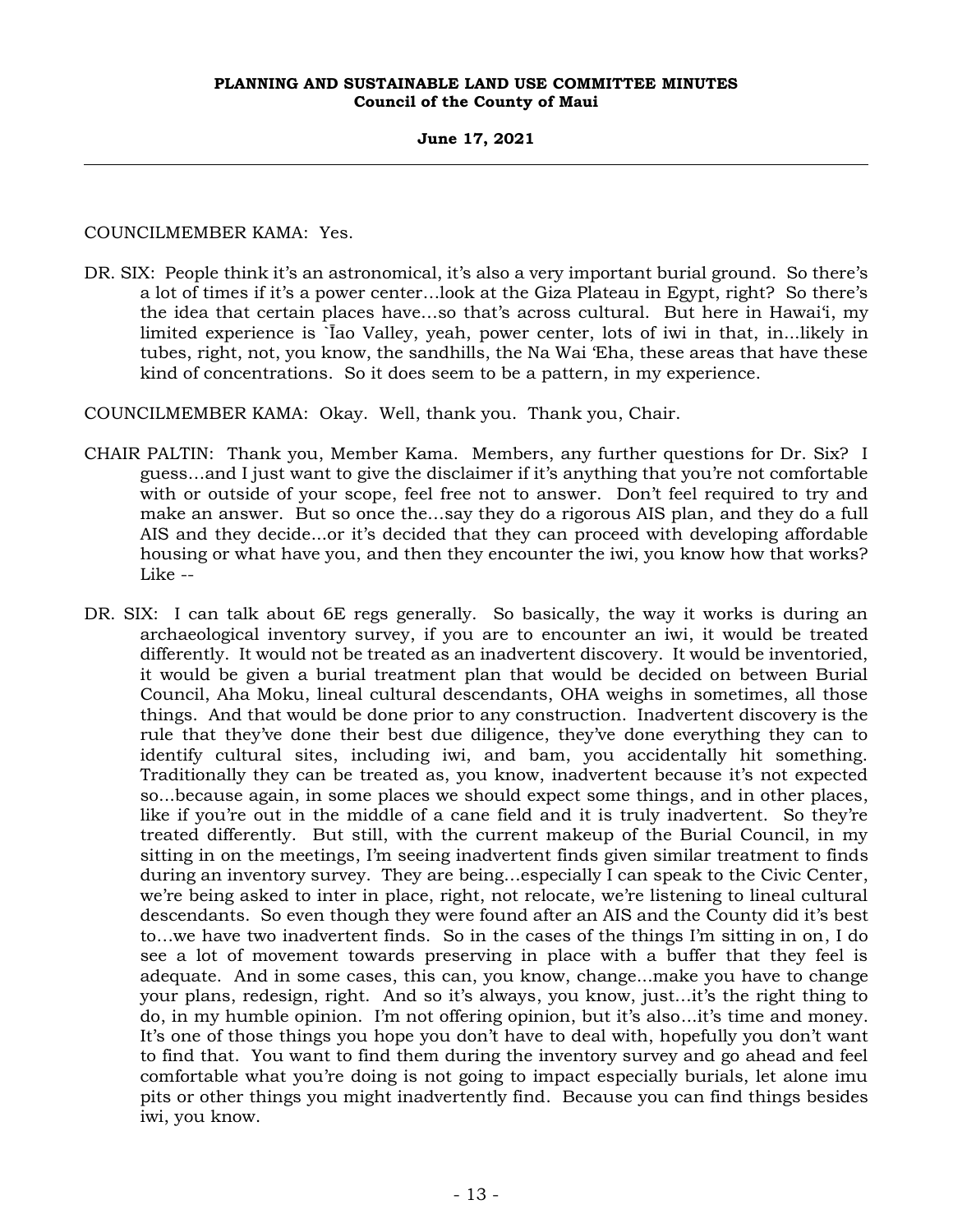## **June 17, 2021**

- CHAIR PALTIN: And I'm not sure if this your area of expertise or not, but we would never do that over a marked cemetery or a marked graveyard, it's only for unmarked. Is that how that works?
- DR. SIX: Well, so I'm going to tell you my experiences. So some burial sites are like...can be moved. You can go to the Health Department, I've experienced this with Haneo'o, there was historic burials between the two fishponds, and everybody got together with the kūpuna and they agreed to relocate them. So you can do that. But I don't know exactly what your question is, if you can develop over a known cemetery? The answer I would believe is no, you know, so…but there are ways to…if the family agrees and everyone agrees, and you want to move a family plot and everyone agrees, there are ways to move cemeteries. And in fact, I was talking to our people, we're looking at a beach resilience, right, and one of the beaches we're worried about is by the Hyatt in Kāʻanapali, right. As the sea level rises, they have the plantation cemetery there. So at what point...like same with the one that's at Puamana...I mean, excuse me, not Puamana...at Jodo Mission, right at Pu'upiha where the ocean's encroaching. So sometimes you get together and you work with relocating. But as far as developing over I don't, I'm not, I can't comment on that. I don't think that's something you can do.
- CHAIR PALTIN: Okay. Thank you. That concludes my questions. Does...do any other Members have questions for Dr. Six before I let her go back to her work? Member Sinenci.
- COUNCILMEMBER SINENCI: Thank you. Just for clarification for Dr. Six that the burials within this site also are pre-contact burials, correct?
- DR. SIX: So there's the historic cemeteries, so obviously the Chinese is not pre-contact, and the Jacobson Cemetery is not, but of the three inadvertent finds that were discovered in that AIS, I believe it was done in 2009, two, if I'm remembering correctly, were considered to be pre-contact, which means generally no modern grave goods and oftentimes a flex position. And one was specifically called out as a coffin burial, which means even if they destroyed the coffin, they found wood and nails, you know, things associated with that. So of those three, and Erik Frederickson, Xamanek Researchers, did the work for Alexander and Baldwin. So I'm sure that we could get a copy of that report.

COUNCILMEMBER SINENCI: Okay.

DR. SIX: I have it somewhere. I tried to find it. But yeah, I know for sure that one is historic, considered historic.

COUNCILMEMBER SINENCI: Okay. Thank you. Thank you, Chair.

CHAIR PALTIN: Thank you, Member Sinenci. Member Rawlins-Fernandez, followed by Member Kama.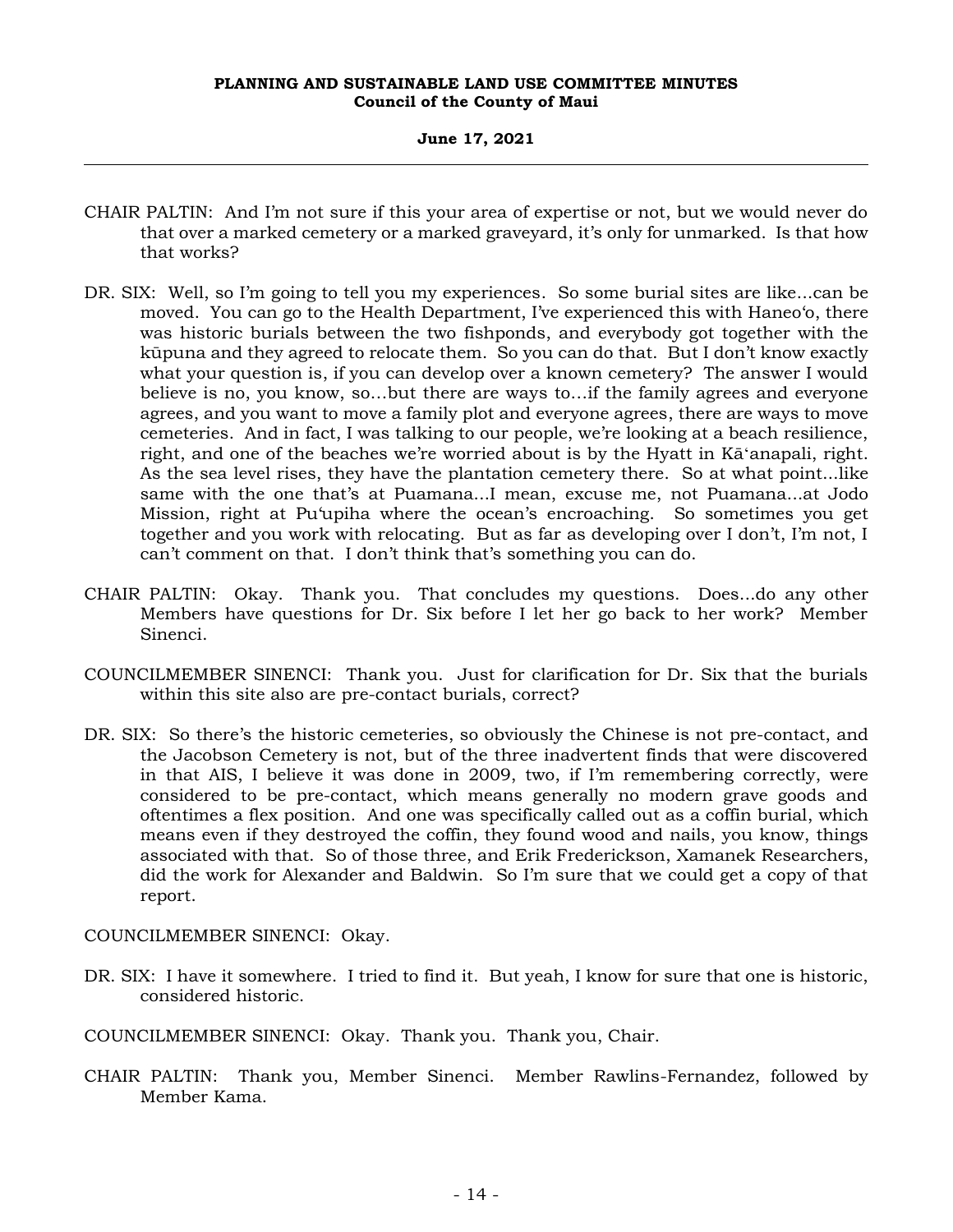# **June 17, 2021**

COUNCILMEMBER RAWLINS-FERNANDEZ: Mahalo, Chair. I'm trying to think about how to formulate my question. A few comments first, and hopefully the question will come. So aloha, Dr. Six, mahalo for being with us and answering our questions this morning. So we know that any kind of disturbance is basically desecration. We know that iwi should never be exposed to the sun, as all 'ike kūpuna. We also know that, you know, the resort development in Honokōhau Olua Resort --

CHAIR PALTIN: Honokahua.

- COUNCILMEMBER RAWLINS-FERNANDEZ: -- Ritz Carlton. Honokahua, the development of that resort is actually what initiated burial laws and iwi protection because of that major desecration. So, you know, West Maui carries with it that legacy, and it's something that we should have learned from, you know. We also know from a lot of patterns that a lot of archaeologists in the past for larger developers were more like hired guns, and didn't do true sampling to prevent from the inadvertent finds which, you know, weren't very accidental if they were doing their due diligence. So if they did true sampling, iwi would've been found, you know, which, in the developers' interest it...you know, it's against the developers' interest to do a true sampling to ensure protection of iwi kūpuna. So I'm...you know, as we evolve, as protections evolve, I'm just trying to think of how we can learn from our past and provide, you know, more protections moving forward. We...you know, we've hired you, Dr. Six, to join the County, and that's definitely more protection, and I'd like to continue on that forward movement. And I saw your hand up.
- DR. SIX: Well...because what you're saying is...what I wanted to address...this is from the State Historic Preservation Division. So in order to make sure the rigor is there now, increasingly since I've been the County for the last year, and because I was a private archaeologist prior to that, they're now asking for archaeological inventory survey plans. They want to know your testing strategy. They want to see if you're testing in areas that are unlikely to produce finds or likely to produce finds, and there is such a thing as a random sample. There's different testing strategies. So now SHPD is increasingly…and they're also asking--and I'll use the Maui Lani Phase VIII letter as an example--that they want the AISP to get vetted by me, SHPD--and not in that...not in this order, we're the last to look at it--but OHA, lineal cultural descendants, and they also want to know how they're going to incorporate concerns of lineal cultural descendants into the plan. So it's no more doing what you want to do, saying it's an all clear. So I'm not going to speak to some of the things that you spoke to because I feel that I need to remain neutral, but I wanted to let you know that SHPD is tightening that up. That's why I'm saying whoever does whatever on this property is likely, highly likely to, in my experience, have to do an archaeological inventory survey plan that's vetted not just by SHPD, but by the community, and then also do follow-up AIS that may require…and in the Maui Lani Phase VIII, because they have a number of iwi already identified, they want ground penetrating radar, they want remote sensing. In some cases it might be LiDAR if it's an area that's heavy vegetation, other places they may want GPR. GPR is not perfect. It doesn't work everywhere. I've been doing a lot of research. It works well in some matrixes and not others. So none of these are a silver bullet. But increasingly, if we use our best tool set, and we do our best work, and we listen to the community--because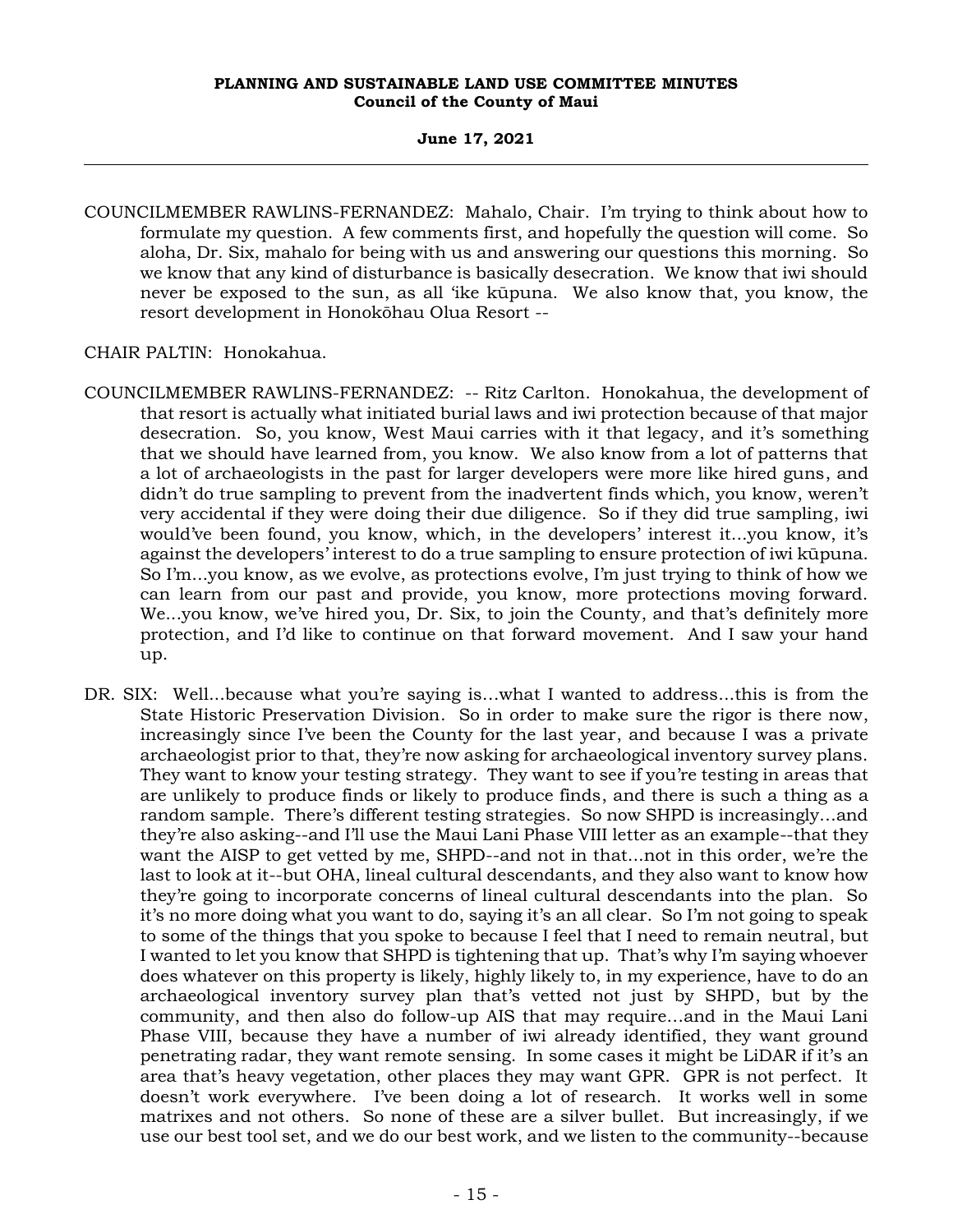# **June 17, 2021**

they didn't at Honokahua, they didn't listen to the community. The community said there was a civil war, this is where it ended. And so that's why I think SHPD's coming into line with not just consider the community, but how are you going to address their legitimate concerns in your plan. Because there was always this rule just, we'd have to consider it, right. So I think that's a shift.

COUNCILMEMBER RAWLINS-FERNANDEZ: Mahalo, Dr. Six.

- DR. SIX: For the better, as far as good science, right. I'm a scientist so...
- COUNCILMEMBER RAWLINS-FERNANDEZ: Right. Mahalo, that's very…yeah, really good to know, to hear that the direction that they're taking is…
- DR. SIX: We have some good SHPD people right now on Maui. We have some great people doing some really, really good work. So I want to shout out to SHPD. They've been very helpful with my newly created position. So I want to give credit where credit's due.
- COUNCILMEMBER RAWLINS-FERNANDEZ: Awesome. Mahalo to the Maui SHPD. So yeah. So I don't know if it's a question, it's probably not a question for Dr. Six because I think it's more policy, but in the context of Community Plan and the process that we're going through now, is there, you know, a way to provide protections in the Community Plan. And so that's just me kind of, you know, thinking out loud. Mahalo, Dr. Six.
- CHAIR PALTIN: I plan on kind of get to that part after we release Dr. Six since that's more our responsibility than her responsibility. Member Kama, I saw that you had your hand up.
- COUNCILMEMBER KAMA: I did, but the question that Member Rawlins asked was similar to what I was going to ask, and the response that was given was responding to my question that I wanted to ask. So thank you.
- CHAIR PALTIN: Okay. Thank you. Any further questions for Dr. Six at this time? No? Okay. Thank you so much, Dr. Six, and thank you to the Department of Management for letting us borrow your precious time.
- DR. SIX: Back to work. Okay. Thanks, guys.
- CHAIR PALTIN: Thank you. So originally, I had intended to go over Section 1, but Dr. Six has a busy schedule, especially after lunch, so I thought we'd start with Dr. Six. And the logical next place to go is our revisits for Section 3, Subarea 3 for Lāhainā Town South, which we had tabled for a revisit until we heard back from Dr. Six. And so if Members have their 11 by 17 maps of Subarea 3, the things that I noticed in going over it is the zoning for this entire area is currently Agriculture, and the current Community Plan designation has a small section of Residential, and both the CPAC and Maui Planning Commission versions has a bigger area of Residential. The...I think the bigger area is 64 acres, I'm not sure what the original Residential designation is. I imagine those gray buildings that we see in the existing Community Plan conditions right there, those gray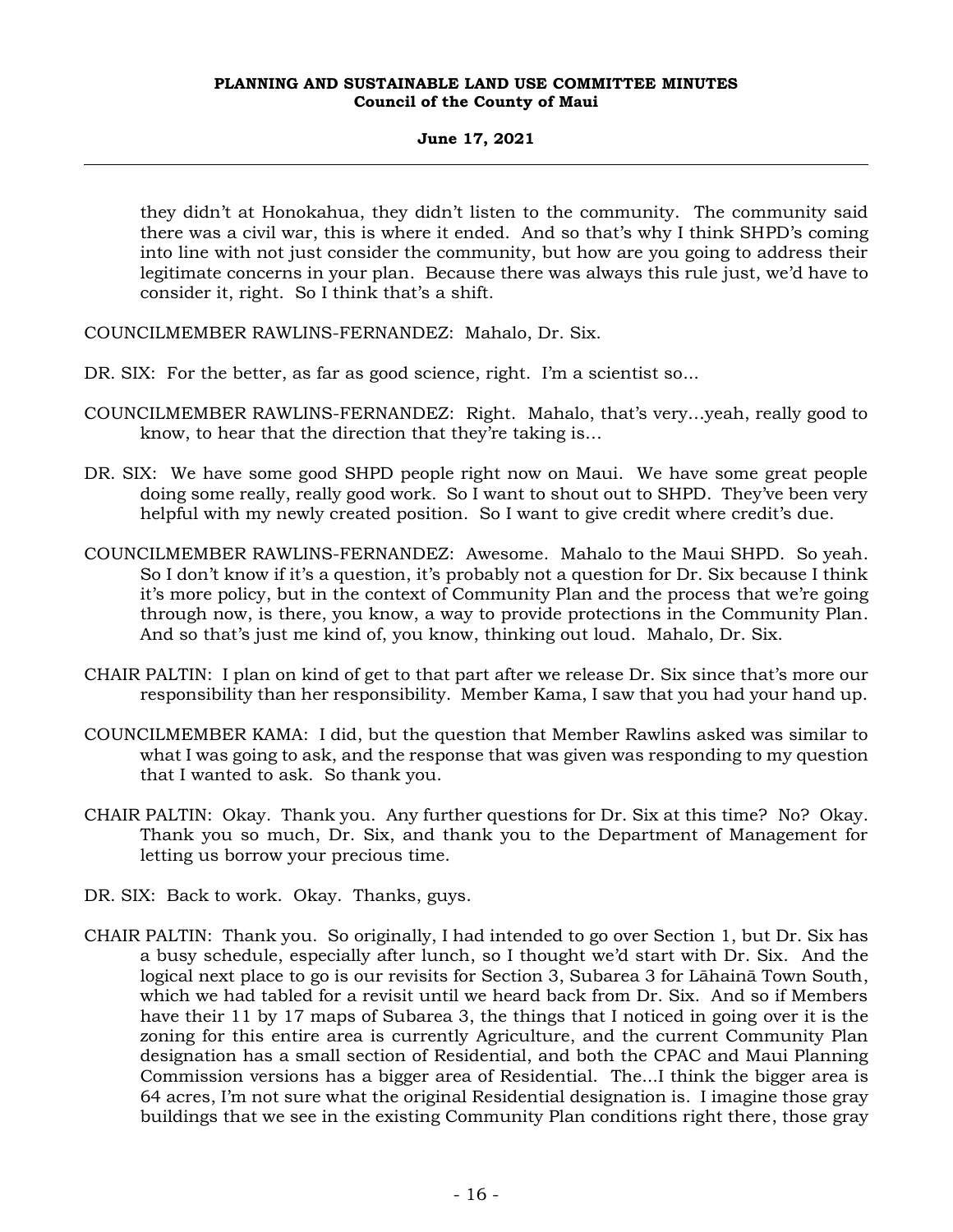# **June 17, 2021**

buildings, I'm assuming that's the shelter area above the swimming pool. Ms. Maydan, is that correct?

- MS. MAYDAN: Chair, that is correct.
- CHAIR PALTIN: Okay. So do you know the total area that's currently Community Plan Residential? Because I think that's about --
- MS. MAYDAN: I don't know.
- CHAIR PALTIN: -- five acres. You don't know?
- MS. MAYDAN: I don't, but we can get that for you very quickly. Be right back.
- CHAIR PALTIN: Okay. Thank you. So basically, it looks like the change given was to expand the area to 64 acres of Residential, as well as add in some Neighborhood Center. And I was thinking about it a lot last night after speaking to Dr. Six, and I guess kind of the startings of an idea to propose would be a Cultural Reserve Community Plan designation. And what I just drafted was Cultural Reserve Community Plan designation is intended to preserve and manage lands for native Hawaiian traditional and customary uses while protecting sensitive and significant cultural areas such as heiau, iwi kūpuna, et cetera. Areas in West Maui that would fit within this designation include, but not limited to, Moku'ula, Mokuhinia, Lāhainā Town South known cemeteries and inadvertent burial finds, Honokahua Burial Preserve, I know of some family burials in Kahana makai of Highway 30, mauka of Lower Honoapi'ilani Highway, I mean, Road, and north of Hui D Road. There's a heiau in Honolua that's called Honua'ula, Dr. Six mentioned Pu'upiha Cemetery, and Puehuehueiki Cemetery. I know that Nāpili Kai also has some burials, I think it's by Puna Point over there. So there's a lot of areas that could fit inside of this new type of designation. Olowalu has many significant sites, and I believe a heiau over there. And, you know, this could also translate to Countywide. I'm not sure if it's too late at this stage for West Maui Community Plan to get a Cultural Reserve designation for the Community Plan. And my start on the idea was, you know, any type of actions taken in this designation area would require, at a minimum, licensed archaeological monitoring. And that's about as far as I got there. But let's discuss it. Chair Lee.
- COUNCILMEMBER LEE: Okay. Just so that we're absolutely sure what area you're talking…we're in Lāhainā Town South, right?
- CHAIR PALTIN: Lāhainā Town South, either page 71 or 91 is a blowup on your map of --
- COUNCILMEMBER LEE: Yeah.
- CHAIR PALTIN: -- that place you can look on.
- COUNCILMEMBER LEE: I have a big map, the 11 by 17. Okay. So we're talking about the area in yellow?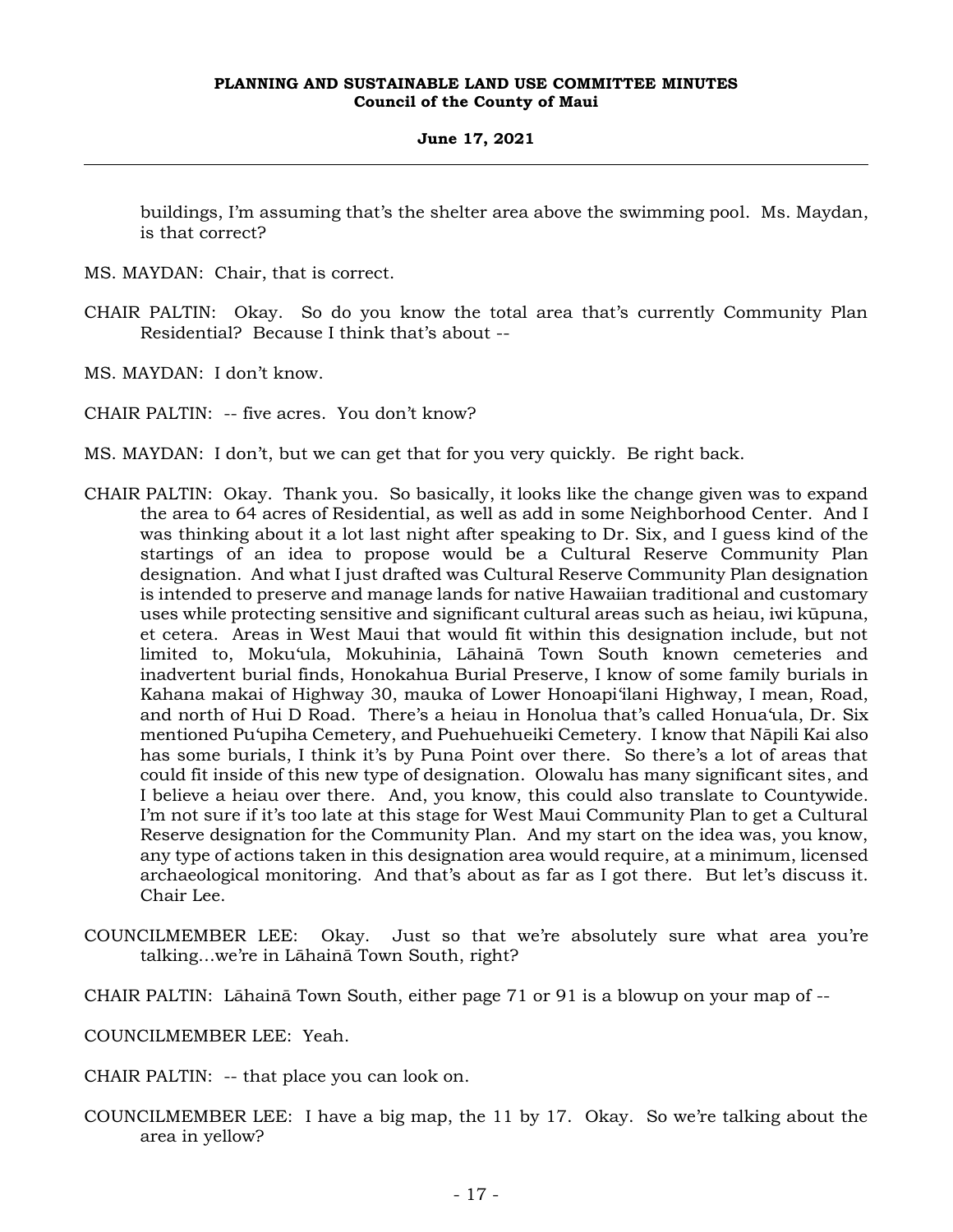# **June 17, 2021**

CHAIR PALTIN: Yes.

COUNCILMEMBER LEE: With the hashtags.

CHAIR PALTIN: With the diagonal lines, yeah.

COUNCILMEMBER LEE: Okay. And so that area is where the Homeless Resource Center is?

CHAIR PALTIN: Um-hum.

COUNCILMEMBER LEE: Yeah. So right now, according to this map, this is designated for Residential?

CHAIR PALTIN: Um-hum.

COUNCILMEMBER LEE: And how big is that yellow area, do you know?

CHAIR PALTIN: The…which map are you…existing conditions, or MPC, or CPAC one?

COUNCILMEMBER LEE: Well, it's the MPC recommended.

CHAIR PALTIN: Oh, that's 64 acres.

COUNCILMEMBER LEE: That's all?

CHAIR PALTIN: Um...

- COUNCILMEMBER LEE: That's all?
- CHAIR PALTIN: Yeah. That's what it says in the book. And when I looked at it on the Real Property Tax website, the parcel was 64 acres. We can double check with Ms. Maydan.
- COUNCILMEMBER LEE: Okay. Because you know where that...the Homeless Resource Center is?

CHAIR PALTIN: Yeah.

- COUNCILMEMBER LEE: That's like five acres.
- CHAIR PALTIN: Yeah. So yeah, that part is developed, and it's indicated by those gray building structures.
- COUNCILMEMBER LEE: Right, right. Okay. And then the orange figures are for future development of neighborhood centers?

CHAIR PALTIN: Correct.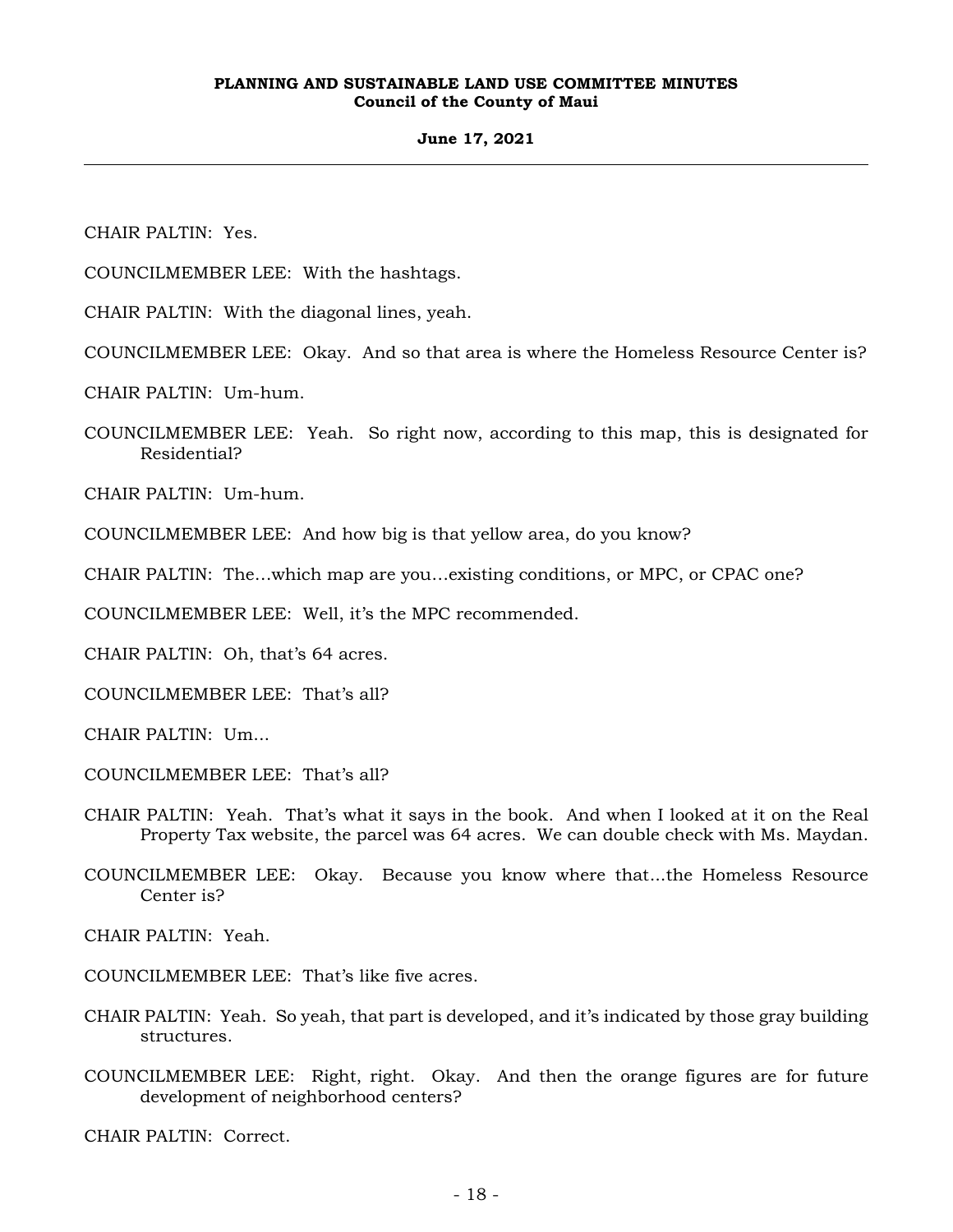#### **June 17, 2021**

- COUNCILMEMBER LEE: Okay. So are you now recommending that it have a different designation?
- CHAIR PALTIN: Well, I'm proposing the idea for discussion of creating a new designation called Cultural Reserve.
- COUNCILMEMBER LEE: Okay. I just want to let you know that it was during our time that we helped...we developed that Homeless Resource Center. And one of the reasons why it was there is because nobody wanted to be close to a resource center, to a homeless shelter...nobody. So we moved it, moved it, moved it. Finally, this was an empty area. It used to be Waine'e Village, yeah, Waine'e Camp. So we moved it there because then the neighbors couldn't complain. So honestly, it's kind of a good place for affordable housing because one of the problems we have with affordable housing is everybody wants it, but not in their neighborhood. So the good thing about that area is it's like isolated, but it's close to parks, and it's close to recreational facilities. So I don't know if you really want to designate the entire area as a preserve because --
- CHAIR PALTIN: Well, I hadn't gone so far as to say what can and cannot be done in a reserve or preserve. The first thing I had come up with was just that any action taken would require archaeological monitoring. I hadn't gone farther than that on my own.
- COUNCILMEMBER LEE: Um-hum.
- CHAIR PALTIN: And so, you know, obviously whatever's existing in those areas, they...it already exists, and it's up to us how we would move forward. I'm not…not comfortable deciding that on my own, and that's why we're having a discussion as a Committee as a whole...I mean, Planning Sustainable Land Use Committee together.
- COUNCILMEMBER LEE: Okay. But I just --
- CHAIR PALTIN: So that was just…my proposal is to make it a preserve where nothing could happen by myself. I think we need to discuss it further amongst ourselves.
- COUNCILMEMBER LEE: Okay. So there is a possibility of areas that do not seem sensitive could be designated for affordable housing?
- CHAIR PALTIN: There is a possibility. I guess the situation is the level of AIS plan very rigorous, and like that with the known information may not be cheap and conducive to affordable housing because that would raise the price significantly for the level based on the things that we have just been told is part of the issue to address. And then, you know, there's consultations with lineal descendants of the area. And I think we already saw how…I mean, there wasn't consultation with lineal descendants last December when there was that situation with the trench and whatnot. And I think that's the type of situation that us as leaders need to ensure doesn't continue to happen, given the information that we know.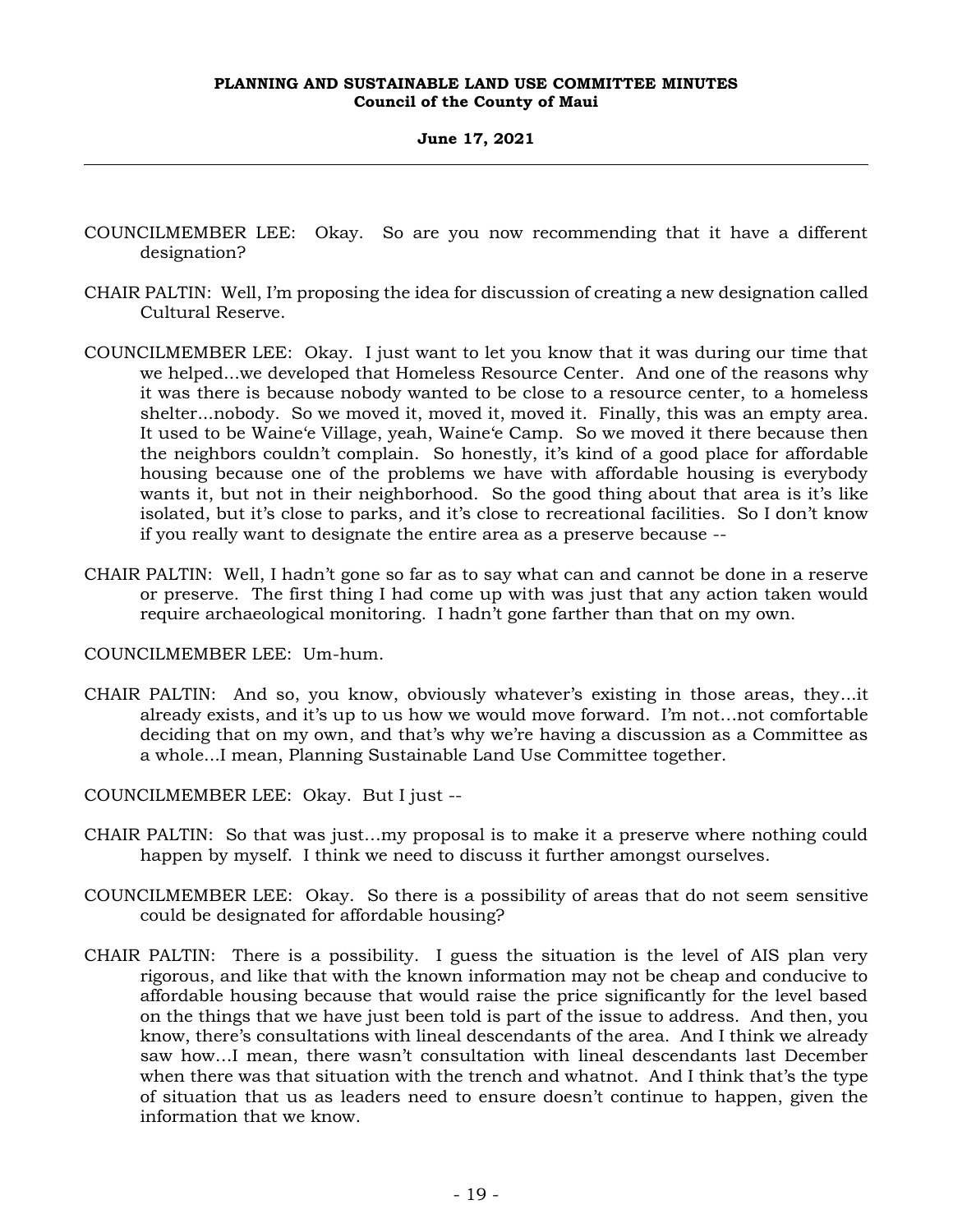# **June 17, 2021**

- COUNCILMEMBER LEE: I fully agree. It's just that you have to balance...you know, sometimes you can reserve portions and not the entire area. I'm very serious about the fact that it was really hard to identify places in West Maui for affordable housing because nobody wanted it near their houses...nobody.
- CHAIR PALTIN: In Kapalua Mauka they don't even want it anywhere within their project, you know. So I understand.
- COUNCILMEMBER LEE: Okay. Thank you.
- CHAIR PALTIN: So this is just the start of the discussion. I think I saw Member Sugimura and Member Kama's hand up, and then Member Sinenci.
- COUNCILMEMBER SUGIMURA: Thank you. So I'm looking at the large maps, and the map you want us to look at is which one? We have Maui Planning Commission recommended Subarea 3, CPAC recommended Subarea 3. So which one are we looking at?
- CHAIR PALTIN: MPC and CPAC are pretty much the same. So you could take either one of those and look at it next to the existing conditions. So if you look at CPAC or MPC, and you look at existing conditions, it looks like it's significantly been expanded. I'm not sure what the existing conditions acreage is. I think Ms. Maydan was checking on that for us. Oh, she says 20 acres. So it's currently 20 acres, and maybe 5 of that is developed. And then the expanded comes out to 64 acres total. So that's like 44...it's been expanded 44 acres from what it currently is. And I believe of that 20 acres, like Member Lee said, that 5 is developed for the shelter. And it seems like it's...this map is really not to scale if that's 20. But maybe, I don't know.
- COUNCILMEMBER SUGIMURA: Tamara, can you, can you have us look at one map that you want to talk from instead of flipping back and forth, whatever? You want us to look at existing conditions or…
- CHAIR PALTIN: I just wanted to compare, yeah, of what it is currently, that small little yellow, and what we're being recommended to change it to, you know, to see the difference.
- COUNCILMEMBER SUGIMURA: Okay.
- CHAIR PALTIN: That was the point of that, to see the difference of what it currently is, and what is being recommended.
- COUNCILMEMBER SUGIMURA: Okay.
- CHAIR PALTIN: That was the purpose of that exercise. Member Kama.
- COUNCILMEMBER KAMA: Chair, so I think that what we're doing here is trying to protect the cultural items that are there, and at the same time trying to think about, you know, having available land for housing development. But...so is there something that tells us this is all the areas that we'd like to protect, and these are some of the areas the we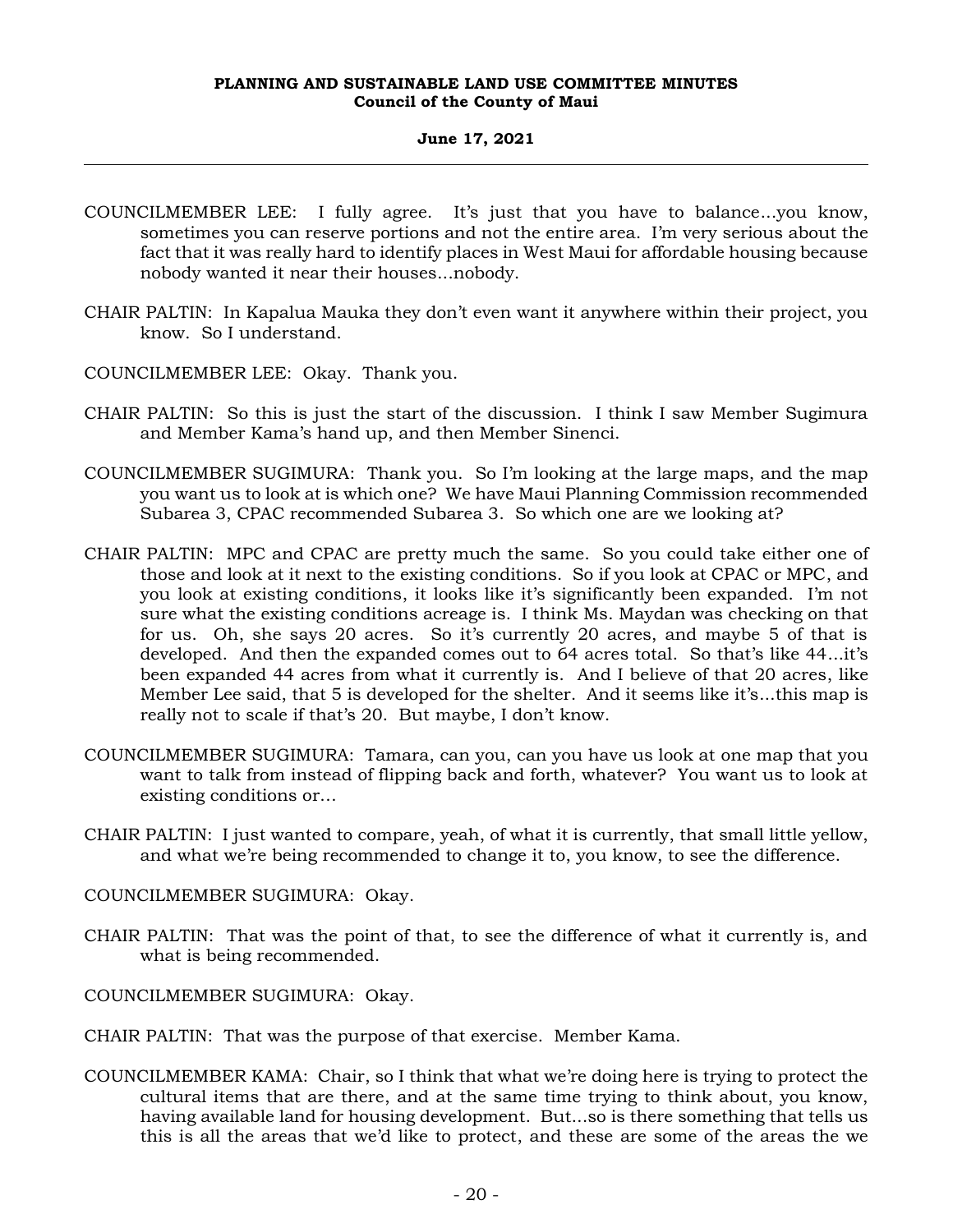# **June 17, 2021**

would...that we believe development could occur based upon what Dr. Six told us this morning on…and I'm trying to...it's hard to flip back and forth, but I mean, I don't think it's that big of a deal. But is there something that we could put on top of the map that tells us by looking at all of this, we can't develop here, here, and here, and here because of the cultural items that are there, but we can here, here, and here. Is there something that can help us to decide that? Or is that what we're supposed to be doing now?

- CHAIR PALTIN: Yeah, I think we have to make decisions without the benefit of that exact knowledge at this time.
- COUNCILMEMBER KAMA: Okay. Okay.
- CHAIR PALTIN: Because we don't know the extent of the entirety of the burials.
- COUNCILMEMBER KAMA: Yeah.
- CHAIR PALTIN: We just know it...the proximity to a very sacred site, and the known cemeteries, and the three inadvertent finds. That's basically what we know.
- COUNCILMEMBER KAMA: So we're kind of like...even if we created a buffer around each of the known burials or the known sites, even if we created a buffer on that, that would still be…we'd have to still determine what that might be, you know --
- CHAIR PALTIN: Yeah. We'd have to...I mean, if…even if we did what you said, create a buffer around the known cemeteries, the three inadvertent finds, I don't think we could be certain that --
- COUNCILMEMBER KAMA: We got it all.
- CHAIR PALTIN: Yeah. And so from what I understand, the...a very rigorous AIS plan, I mean, it's going to...it's going to cost money, and it's not something that we decide.
- COUNCILMEMBER KAMA: Right.
- CHAIR PALTIN: It's something that SHPD would impose, I believe.
- COUNCILMEMBER KAMA: That's correct.
- CHAIR PALTIN: And then I'm not sure...if they do sampling, and they discover things, and they need to move things around, it seems as though the costs, based on the protocol, would raise the entirety of the project out of the affordable range. But I'm not ma'a to that type of thing.
- COUNCILMEMBER KAMA: So to me, it seems like this is almost like a hit and miss. We hope we miss, but we think we going hit, right?
- CHAIR PALTIN: Kind of, I think so.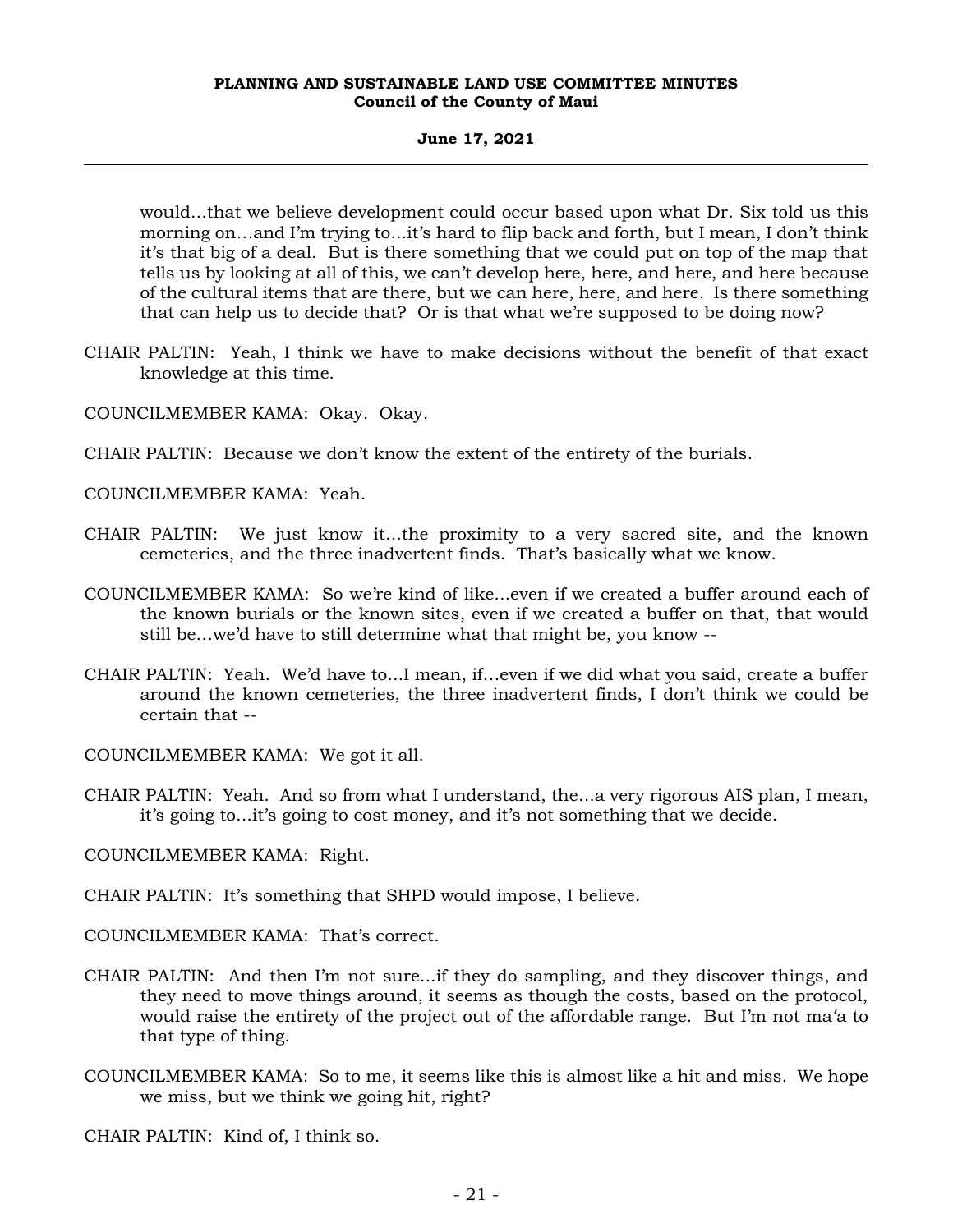# **June 17, 2021**

COUNCILMEMBER KAMA: So I think my sense is...so my sense is then the entire area, or areas because we're not just talking about just this one place, I mean, it could be other places in the community or in all of our districts or across the County itself that we might be having to create these new designations on a wider scale than just this.

CHAIR PALTIN: Yeah.

COUNCILMEMBER KAMA: But that's my thought, Chair. Thank you.

- CHAIR PALTIN: I guess, you know, some of the concern is if you look on any of the maps, and you look down to the green portion makai of it, the kind of square shaped with the little blue rectangle in...jutting into it, that's the Moku'ula, Mokuhinia, Banyan Tree area, which we do know has great cultural significance. And as you go mauka, that goes up into Kaua'ula Valley. And we know that, you know, from the work that Akoni Akana had done, Kaua'ula Valley was a residence of chiefs. So kind of culturally significant, that corridor from Moku'ula, Mokuhinia going up into Kaua'ula Valley, he gave a presentation that's still circulating on YouTube about the significance and the different ways that Kaua'ula can be interpreted, and the nī'aupi'o and all of that. So, you know, it is documented, the significance. And too bad we lost Akoni Akana so young because he was doing such great work there. But I don't think this is something we can stick our head in a mango on. We need to address it for the community, not to have the type of conflict that has been going on. Member Sinenci.
- COUNCILMEMBER SINENCI: Mahalo, Chair, for your…my opportunity. And, yeah, I'd be…I'm open to having this designated as Cultural Preserve. With having Dr. Six on, once she finishes her cultural overlay, I'm sure this area will be designated as a cultural overlay having the inadvertent finds, the proximities to the cemeteries, the old plantation camps. And I think this area is pretty much…this is the Old Lāhainā Town area, so the proximity to the historic designation area, so you are going to find a lot of historical sites in this area because this was the...you know, the Old Lāhainā Town. This was the old capital of the Kingdom. So this area is really significant. And again, I think Dr. Six will, once she completes her cultural overlay…these areas. So I think by us putting it under Cultural Preserve, it's just a first step into making it a part of the cultural overlay. I do think housing…but we spoke earlier in the week about housing being closer to Lāhainā Town North. We talked about this area also being Ag for KSBE, Kamehameha Schools. So the…a lot of the community wanted to see this proximity more for Ag. And so having this, again, close to historical sites only makes sense. If we look at Lāhainā Town North, that's where we do have County water facilities. I think all this side is all private, and I think this Council has kind of shunned more housing projects in this area due to the lack of water resources or accessing…there's just little water on this side for large housing projects. So I think focusing the next at least 10 years to 20 from hearing from Kāʻanapali 2020 that housing should be near water sources in Lāhainā Town North. So I'm supportive, Chair.
- CHAIR PALTIN: Okay. Thank you. Anyone that hasn't had a chance to speak? I just wanted to hear from everyone. If not…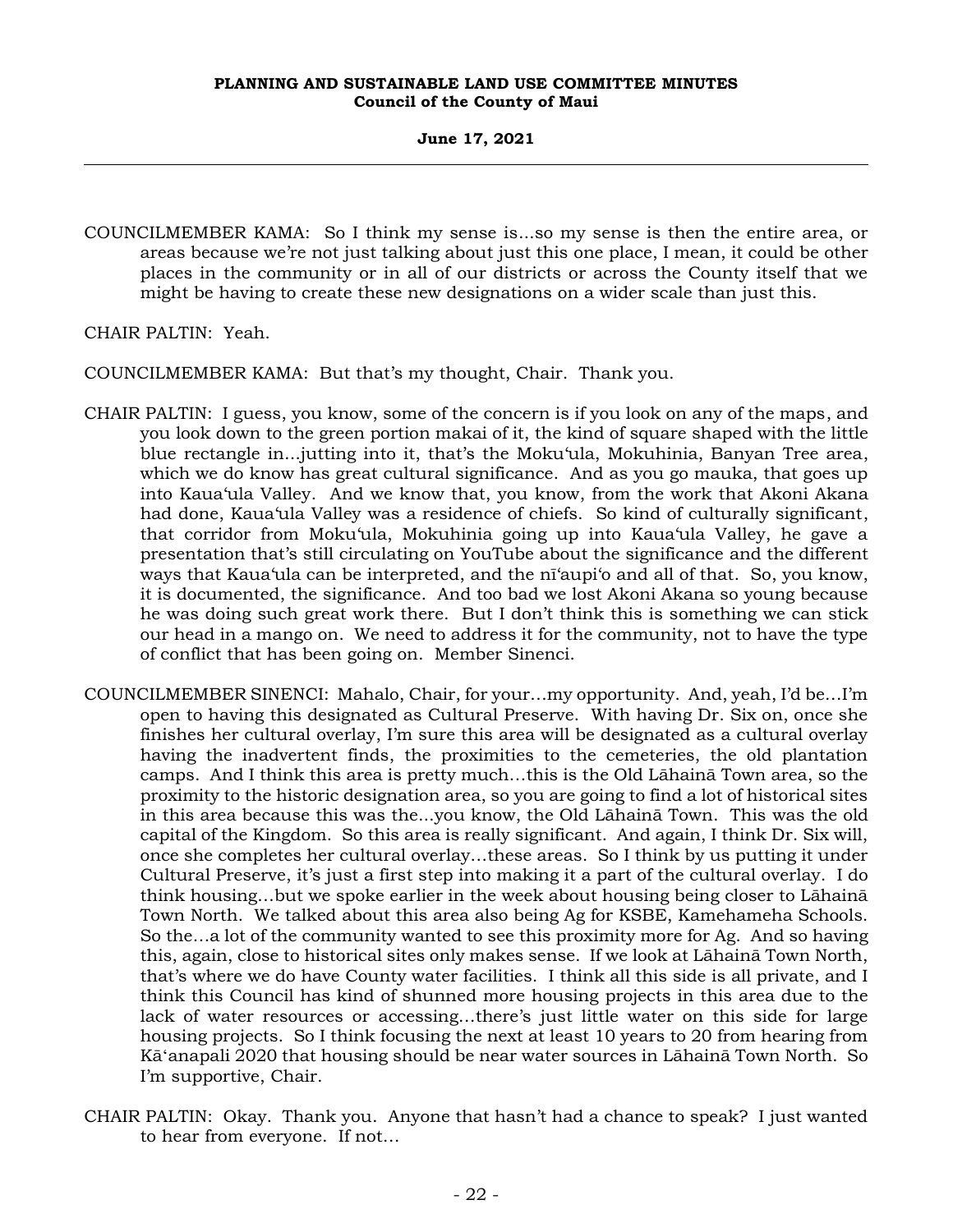**June 17, 2021**

MS. MAYDAN: Chair, may I?

CHAIR PALTIN: Oh, sure --

- MS. MAYDAN: . . .*(inaudible)*. . .
- CHAIR PALTIN: -- Ms. Maydan included. Go ahead.
- MS. MAYDAN: Mahalo, Chair. I'll just remind the Committee that Dr. Six did say that she would assume that SHPD would probably want a very rigorous AIS in this area, given its location and known burials and inadvertent finds. Also just want to make sure the Committee is aware on page 91, Policy 3.3.8 regarding archaeological inventory survey. There's a specific policy to the Lāhainā Town South project because this was very important to the CPAC when it was discussed.
- CHAIR PALTIN: The Lāhainā Town South was very important, or the Policy 3.3.8 was very important, or both?
- MS. MAYDAN: Good question, thank you. I would say if development were to happen in this area, it was very important to the CPAC that cultural resources were investigated and protected appropriately.
- CHAIR PALTIN: Thank you. Member Sugimura, I think your time before you were asking a clarifying question about the maps. So you had something to discuss this time, right?

COUNCILMEMBER SUGIMURA: Oh. I want to continue on with Ms. Maydan --

CHAIR PALTIN: Okay.

COUNCILMEMBER SUGIMURA: -- page 91 since she…can you also talk about on page 91 policy 3.36 [*sic*] and 3.37 [*sic*] as it ties in with 3.38 [*sic*] that you just talked about. Within this area of change, Lāhainā Town South…I'm sorry, yeah, Lāhainā Town South, which is the map. Can you bring that all together? I'm just wondering if what…what the Chair is recommending is addressed with these policies.

MS. MAYDAN: Mahalo --

CHAIR PALTIN: I…

MS. MAYDAN: -- Member Sugimura, for your…

CHAIR PALTIN: Oh, go ahead, Ms. Maydan.

MS. MAYDAN: Thank you for your question. So yeah, the three policies on page 91 were discussed quite a bit at CPAC, making sure that when this project is developed, that it would be affordable and that resources would be protected. There was a lot of testimony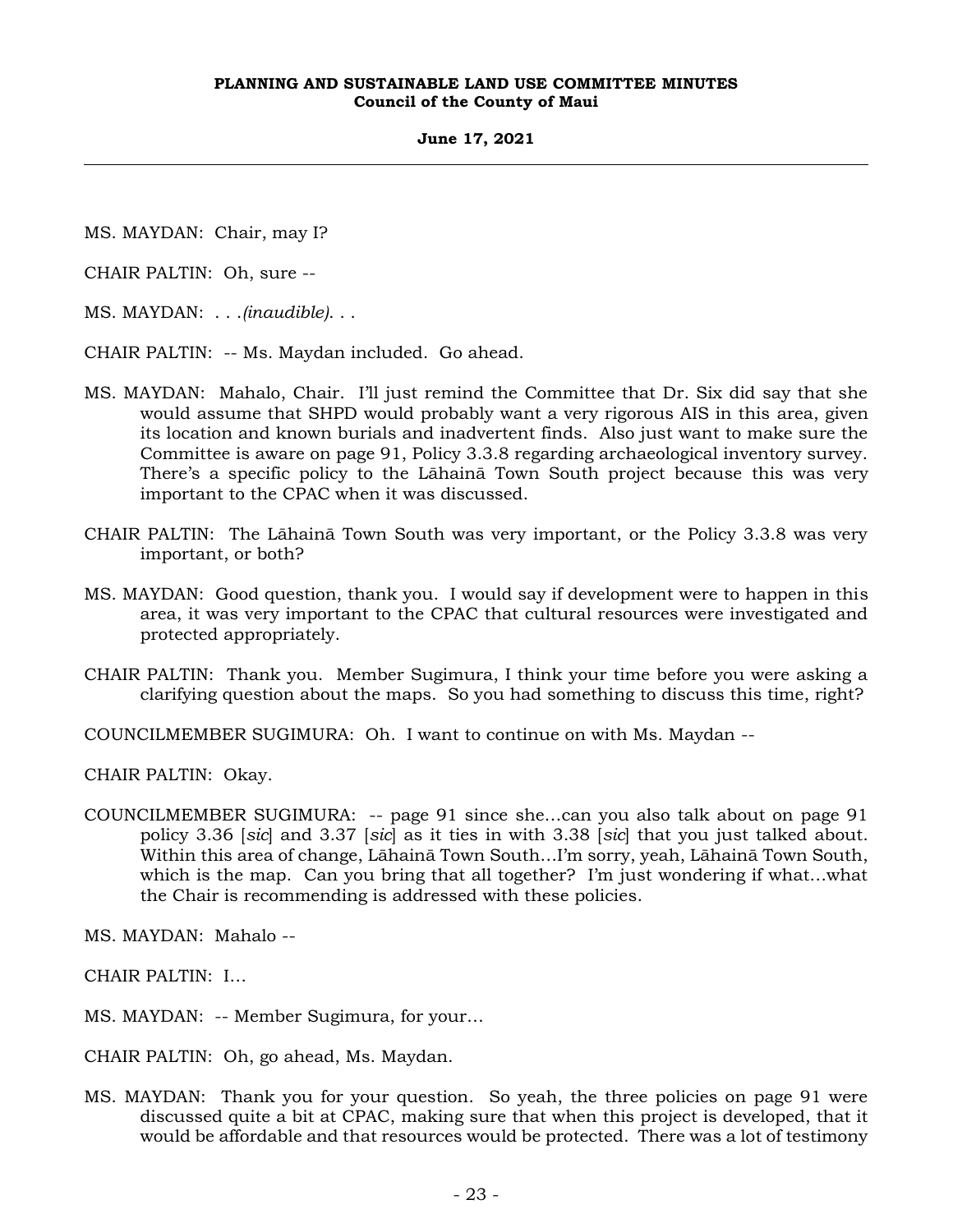**June 17, 2021**

regarding Kuleana access, and that that will need to be maintained. And then as I mentioned, 3.3.8, there was concern as far as the resources and that, you know, they are applicable laws, and they would...had to apply...the CPAC...the CPAC wanted to spell that out clearly in a policy here. And then 3.3.6, the developer, as noted on page 90, it says approximately 50 to 70 percent of their residential units would be workforce housing. There was also discussion about, as you can see in policy 3.3.6, that the County may identify parcels in this area as high priority affordable housing sites with 100 percent affordable housing, and then that the County…the Planning Department will work with the property owner and initiate a change in zoning. So that was if it was for 100 percent affordable. This was a pretty detailed conversation with our Director and the CPAC Chair at the meeting. Does that provide a little clarification, Member Sugimura?

- COUNCILMEMBER SUGIMURA: Thank you. Thank you for, you know, tying this discussion together. Appreciate that, because it's important. Thank you. Let me digest that. Thanks.
- CHAIR PALTIN: Thank you, Member Sugimura. Ms. Maydan, to clarify, was it ever mentioned how many units besides the 60 to 70 percent affordable, or was it mentioned the total number? Or 50 to 70 percent, sorry.
- MS. MAYDAN: Mahalo for your question. I'm guessing that yes, it was discussed. It's…we generally did not tie in number of units for projects unless they were already dictated by zoning, like a project district if that was like Pulelehua. For the community plan, no, we left that flexible. I'm sure in that conversation there was, and maybe if I look back at some of the materials that were provided to the CPAC there could be number of units referenced, but I do not know it off the top of my head.
- CHAIR PALTIN: Okay, thank you. If you do find it, feel free to put it in the chat for us. Thank you. Before I call on Chair Lee, Member Johnson, I think, didn't speak yet.
- COUNCILMEMBER JOHNSON: Thank you, Chair. So this question is either for you or Ms. Maydan because I'm not sure…is there one landlord or landowner, or is there multiple landowners on this…in this area that we're looking at for a Cultural Reserve destination…designation?
- CHAIR PALTIN: For this area in yellow, I think the existing is like MEO the County, the existing buildings and the surrounding might be Hope Builders LLC, which is affiliated with Peter Martin.
- COUNCILMEMBER JOHNSON: Okay. All right. That's the only clarifying question I have. Thank you so much.
- CHAIR PALTIN: Thank you. Before I call on Chair Lee, anyone who hasn't had a chance to spoke…speak, I'd like to give an opportunity to. Member Rawlins-Fernandez?
- COUNCILMEMBER RAWLINS-FERNANDEZ: Mahalo, Chair. So I like the idea that you're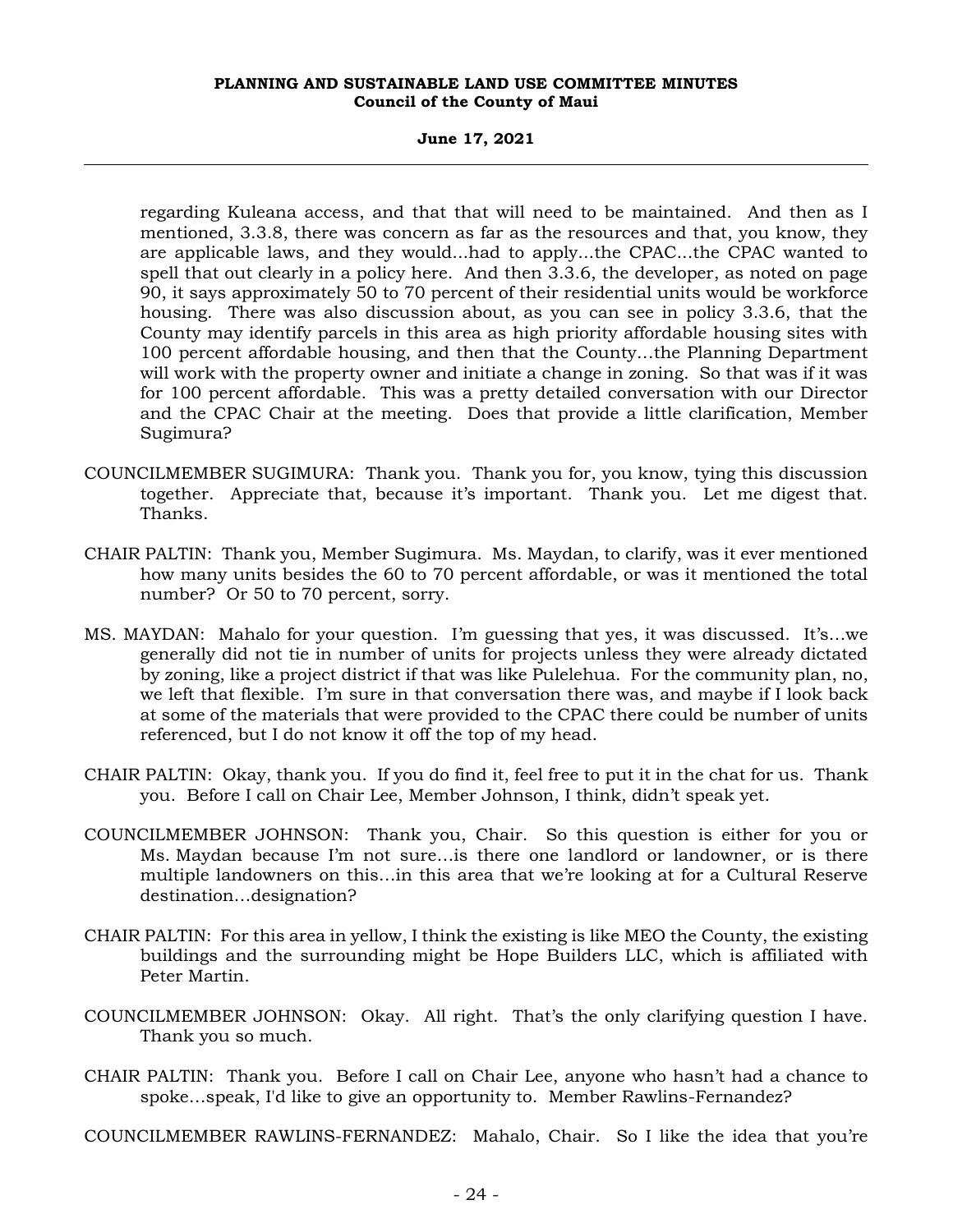# **June 17, 2021**

heading in. I think, you know, more protection is beneficial. I've just been trying to, like, work on the…not logistics, but how it would, you know, be incorporated into the community plan. And so in the--what is this called--community plan designation and zoning districts. And so I was trying to see how it would fit into this spreadsheet, you know.

CHAIR PALTIN: Oh the…yeah, I see what you're saying.

COUNCILMEMBER RAWLINS-FERNANDEZ: Yeah --

CHAIR PALTIN: The one in the --

COUNCILMEMBER RAWLINS-FERNANDEZ: -- right.

CHAIR PALTIN: -- black, page 2 of the March 18th correspondence. Is that the one?

- COUNCILMEMBER RAWLINS-FERNANDEZ: Yeah. That's...yeah, that's the one. Yeah. So it has the existing community plan designation, updated community plan designation, and then the most compatible zoning districts for updated community plan designations. And I was just, you know, trying to think through. So if we, you know, put in a updated community plan designation Cultural Reserve, and then what, you know, compatible zoning districts would go into the third column. I'm not asking you, that's just one of the things that I'm, like, thinking through right now, which is why I really think too much. I'm just, like, trying to think through how it would…the nuts and bolts of how it would work. Mahalo, Chair.
- CHAIR PALTIN: Thank you. Member Molina, did you have anything that you wanted to say at this point before I call on Chair Lee?
- COUNCILMEMBER MOLINA: No, not at this time. I think one of my questions I was going to ask was asked already. So I'm just…was trying to analyze this and, you know, trying to put it all together. But at some point, I'll make a comment. Thank you.

CHAIR PALTIN: Thank you. Chair Lee.

COUNCILMEMBER LEE: I was going to ask if we could check in with Kai Nishiki, but I don't…I think she just left the call. Since, as it was said by Ms. Maydan, that this involved a lot of the discussion by CPAC, and it appears that CPAC recommended that it says utilizing the 64 acres. So what I would imagine that they're looking at all of that for affordable housing. Not to mention the small neighborhood centers. But it appears that that's what CPAC wanted. And I just saw her name and then I just saw her leave. So it's --

CHAIR PALTIN: Okay.

COUNCILMEMBER LEE: -- too bad that we couldn't get her comments. Thank you.

CHAIR PALTIN: I just texted her that you had a question for her, so maybe we'll…oh. And like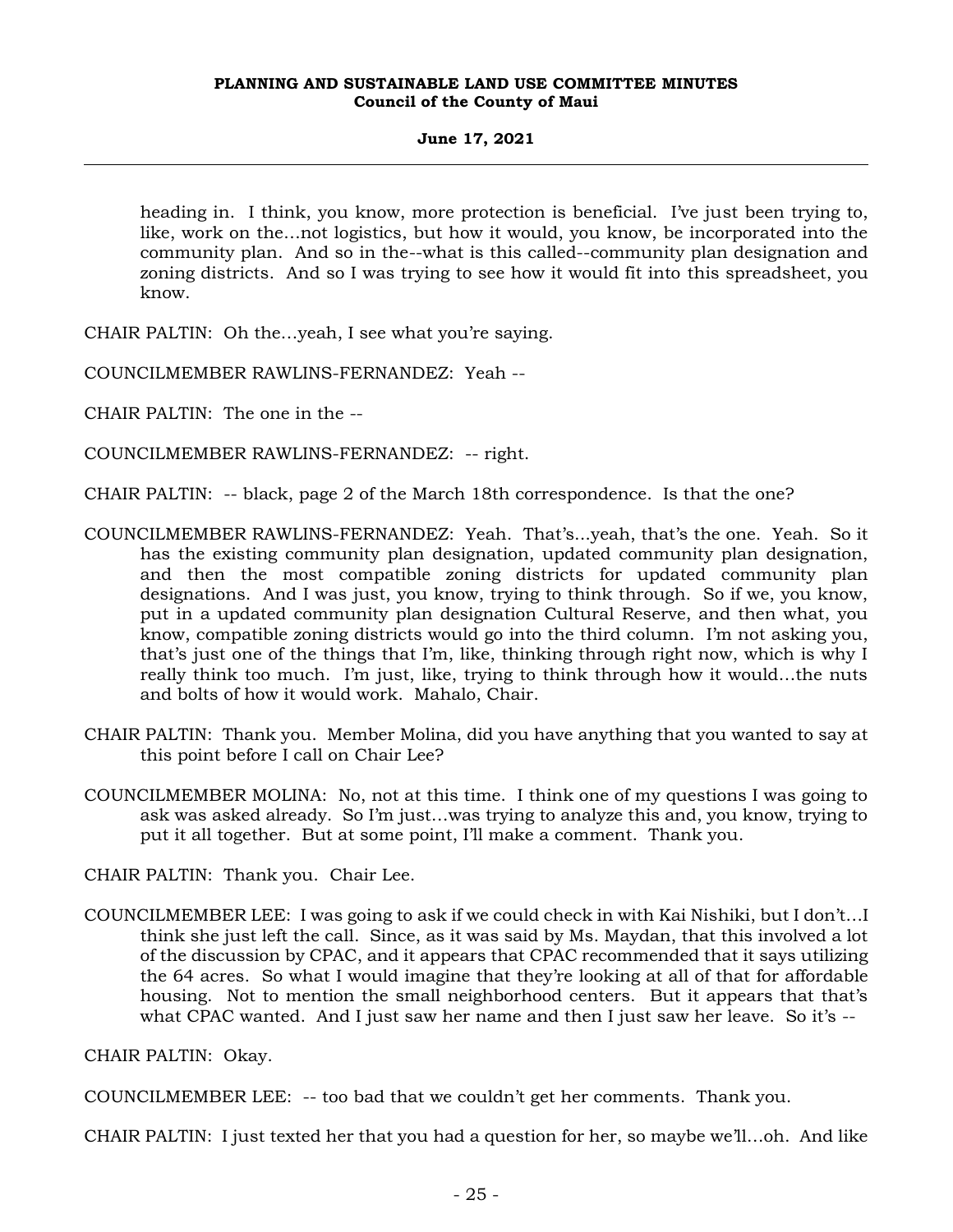#### **June 17, 2021**

magic. *. . .(laughter). . .*

MS. NISHIKI: Good morning.

CHAIR PALTIN: Good morning. I'd like to designate Kai Nishiki as a resource person at the request of Chair Lee, who we at the Council know so well.

# **COUNCILMEMBERS VOICED NO OBJECTIONS.**

CHAIR PALTIN: Okay. Go ahead, Chair Lee.

COUNCILMEMBER LEE: Kai Nishiki, we're on that area above the park . . .[*noise*]. . . whoa, by the swimming pool.

MS. NISHIKI: Yes.

COUNCILMEMBER LEE: That area that it appears the CPAC recommended a lot of workforce housing, affordable housing in that area by the homeless resource center.

MS. NISHIKI: Yes.

- COUNCILMEMBER LEE: Were you envisioning most of that 64 acres allocated for housing?
- MS. NISHIKI: Yes, and we instructed the County to initiate comprehensive zoning if the developer chose to do 100 percent affordable housing, which is what was our preference.
- COUNCILMEMBER LEE: Okay. Did you know at that time that there could have been a couple of graveyards there in that area?
- MS. NISHIKI: We didn't know specifically what could be in that area. But because of testimony, I believe, by Aha Moku and Keʻeaumoku Kapu group, we wanted to make sure that that Kuleana access was protected, and that there was adequate archaeological survey done to --

COUNCILMEMBER LEE: Okay.

- MS. NISHIKI: -- make sure that we wouldn't be putting housing in an area like that.
- COUNCILMEMBER LEE: Okay. Thank you. Looks like you've covered all your bases. Thank you.

MS. NISHIKI: Thank you.

CHAIR PALTIN: Thank you, Ms. Nishiki, for being so available. Member Rawlins-Fernandez, did you have a question for Ms. Nishiki? Okay --

COUNCILMEMBER RAWLINS-FERNANDEZ: Mahalo --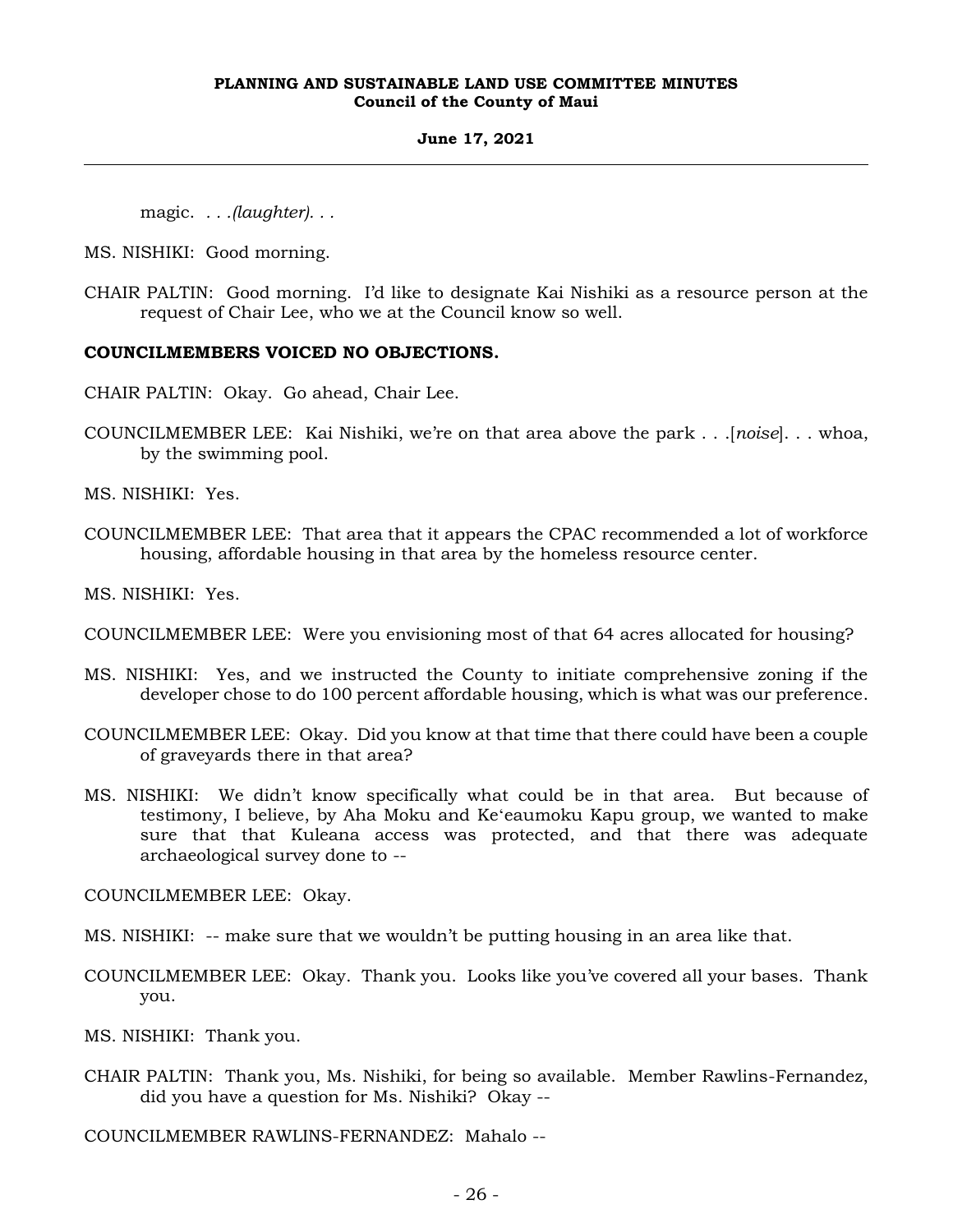# **June 17, 2021**

CHAIR PALTIN: -- go ahead.

- COUNCILMEMBER RAWLINS-FERNANDEZ: -- Chair. Aloha, Ms. Nishiki. I know you were on earlier. And so Member Sinenci had brought up the idea that he's been working on with the cultural overlay, and I was hoping to get maybe some feedback from you on if that was a discussion that was had, you know, like a…the cultural overlay concept at the CPAC at all? Yeah.
- MS. NISHIKI: I'm so sorry, I may have missed when Councilmember Sinenci was discussing the cultural overlay so --

COUNCILMEMBER RAWLINS-FERNANDEZ: Okay.

- MS. NISHIKI: -- e kala mai.
- COUNCILMEMBER RAWLINS-FERNANDEZ: Oh, no, my apologies. Okay. So on the map that we have, it has the Maui Island Plan, and it overlays the community plan designations, and it...you know, it has the lines and it has the dotted lines and the diagonal lines, stripes, which is, I'm guessing, why, you know, making it more all vision friendly would be a little tricky because it has multiple layers. And so the idea of not necessarily a designation that would determine the types of zoning that could go into specific areas, but like an overlay that would mandate more protection. So if any kind of development would happen in an area that was a Cultural Reserve, that it would trigger certain kind of studies like, you know, archaeology studies and kind of...some of the stuff that Dr. Six was talking about.
- MS. NISHIKI: Well, if you're asking my opinion on that, and...I think that it's a great idea. And I wish that…I wish that I would have came up with this during the meetings for CPAC, and we absolutely would have put that on there, you know. Like some of the things that we added on was that we had wanted to have sea level rise on the map so that when we are making decisions, that was front and center. And similarly, this…that would also have been a great idea. And so I'm sure that my fellow members would have supported that, and hopefully you folks will now be able to put that in there. Thank you.
- COUNCILMEMBER RAWLINS-FERNANDEZ: Mahalo, Ms. Nishiki. I like that idea too. I don't know how the other Members feel about it, but we talk about the SLR-XA and the erosion hazard line and all these different…but we don't have a map of it. I think it would be good to have a map that, you know, just has the date so that we know at this time, this was where we thought the SLR-XA would be and then, you know, people can have a map of it instead of just, you know, the 3.2 feet.

CHAIR PALTIN: Oh, just point of information --

COUNCILMEMBER RAWLINS-FERNANDEZ: We have it?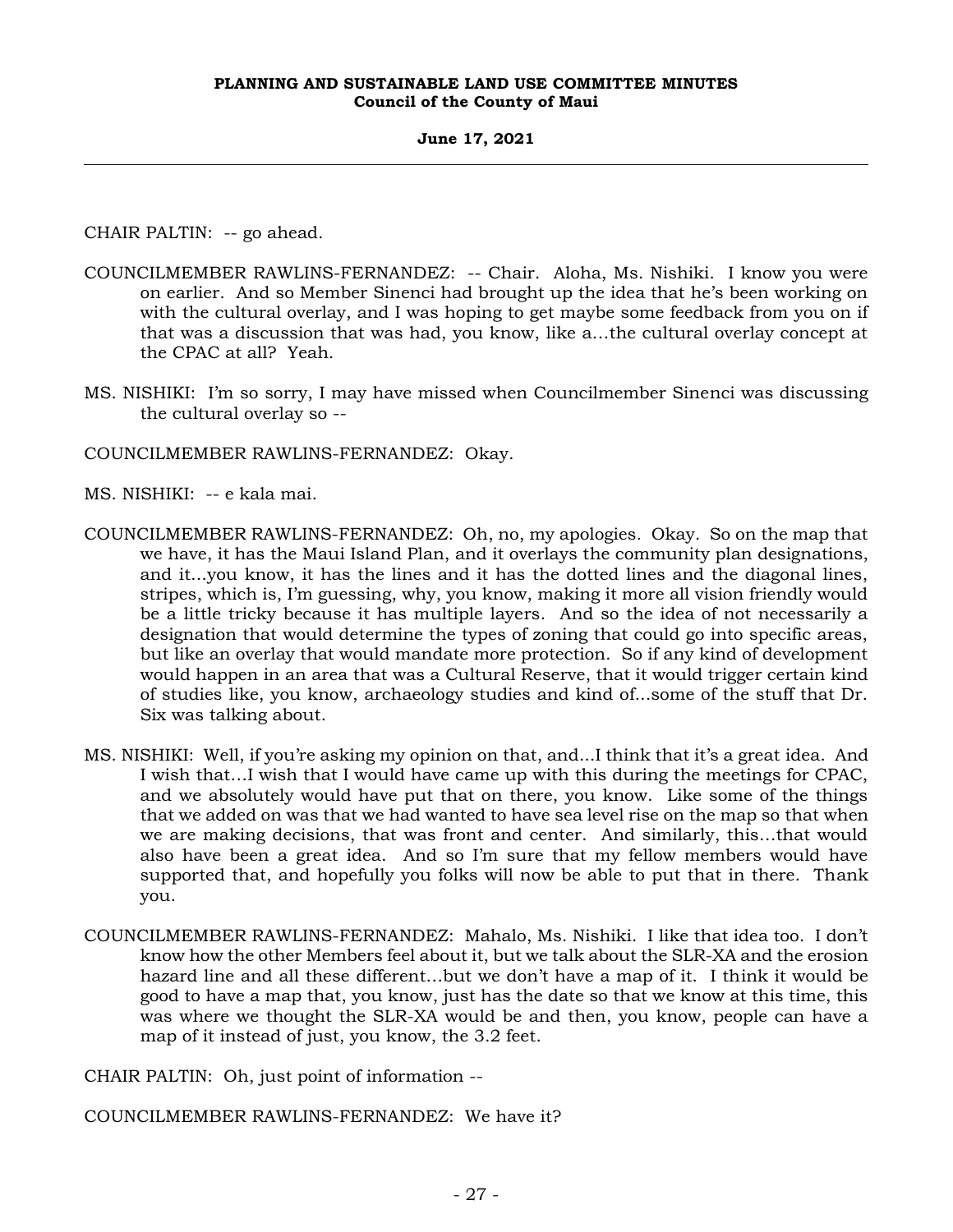# **June 17, 2021**

CHAIR PALTIN: -- it is on the zoning one. It's the diagonal hash grid.

COUNCILMEMBER RAWLINS-FERNANDEZ: Is the zoning map part of the community plan?

- CHAIR PALTIN: Oh, it's also on the CPAC and the MPC ones as well. It's just not on the existing conditions map.
- COUNCILMEMBER RAWLINS-FERNANDEZ: Okay. I see it. It is on there, Ms. Nishiki. Good job. Thank you.
- MS. NISHIKI: Yes. Yes. It really helped with our decision making.
- COUNCILMEMBER RAWLINS-FERNANDEZ: Okay. So the SLR-XA is on there, but not the erosion hazard line. But I think that would be, like, maybe way too much.
- MS. NISHIKI: Yeah, a little too much detail, I think, for the size of maps that we're looking at. But the 3.2 is helpful, and I believe the cultural overlay would be helpful as well.
- COUNCILMEMBER RAWLINS-FERNANDEZ: Okay. Mahalo, Ms. Nishiki. Mahalo, Chair.
- MS. NISHIKI: Mahalo.
- CHAIR PALTIN: Thank you. If there's no further questions for Ms. Nishiki, I'd like to let her get on with her day like we did for Dr. Six. Thank you, Ms. Nishiki. Okay. So I'm supportive of that idea. As opposed to a designation, we're looking at an overlay. And an overlay would have, like, more stringent requirements for actions taken in the area. Is that what you're proposing?
- COUNCILMEMBER RAWLINS-FERNANDEZ: Yes.
- CHAIR PALTIN: Okay. Yeah, I like it. Members, how do you feel? How are you feeling about that suggestion? Member Molina.
- COUNCILMEMBER MOLINA: Yeah. Thank you, Madam Chair. Can I get, I guess, from the Department, what these stringent requirements would be if we were to put a cultural overlay if you could elaborate on that?
- CHAIR PALTIN: I think that would be us as a policy. But sure, Ms. Maydan?
- MS. MAYDAN: Mahalo, Chair. Yeah. Mahalo, Molina…Member Molina, for your question. So what we…what I would recommend is drafting an action to go in Section 4 to create an overlay district for important cultural resources. And through that process of creating that overlay district, it would be thoroughly investigated as far as how that overlay district is established, what the resources are, and what are the requirements of that district as far as stringent analysis during project review. I couldn't tell you specifically right now what that would be because it would need to be a thorough assessment to establish that overlay district.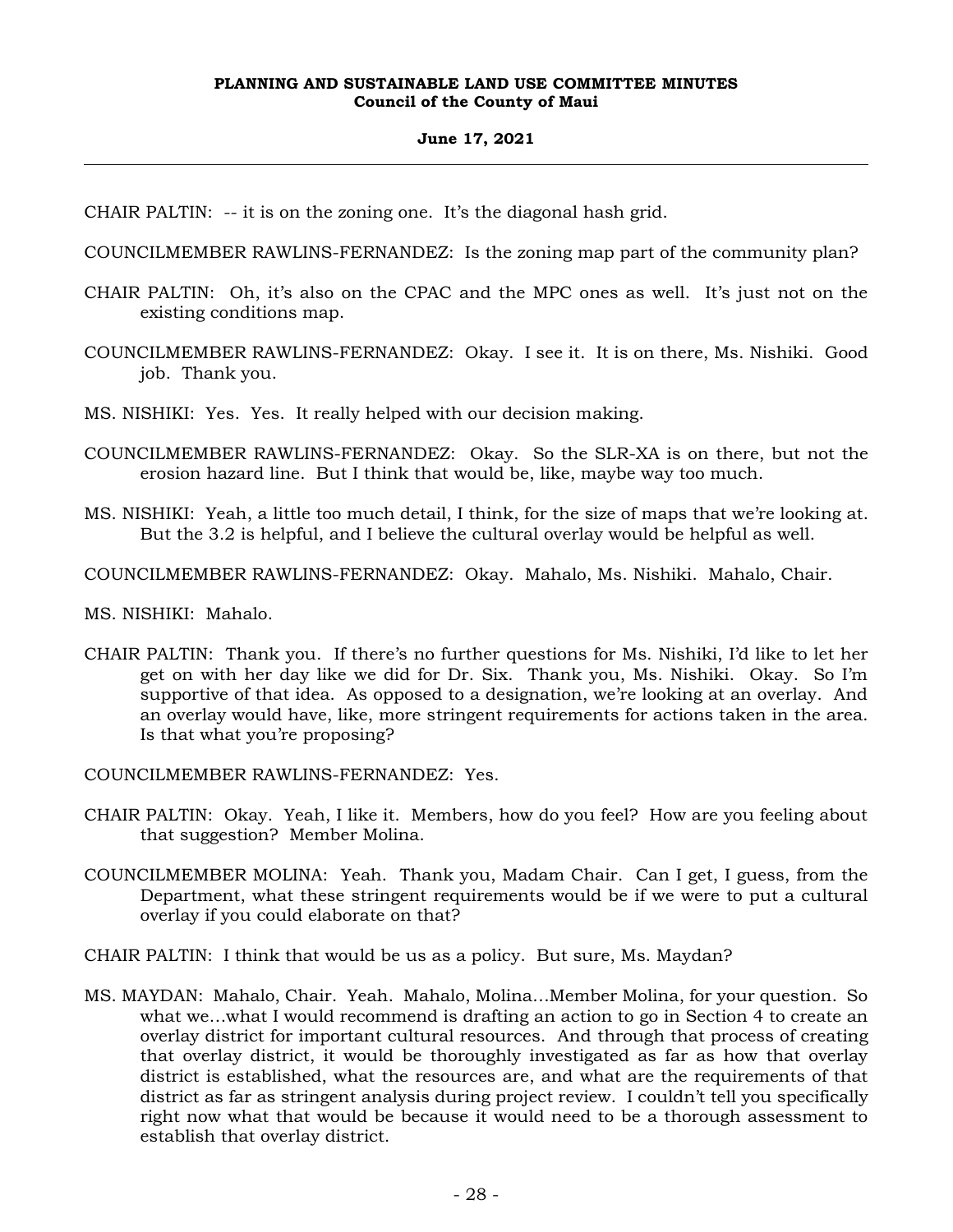# **June 17, 2021**

- CHAIR PALTIN: I…Ms. Maydan, did we not already have that as an action item for Section 4? I thought…
- MS. MAYDAN: That's what I was just thinking too, I was going to look back in your Staff's notes.
- CHAIR PALTIN: Okay. So I believe it is an action item, but let me check. Oh, Director McLean.
- MS. MCLEAN: Thanks, Chair. I would just add that…to the action item, the Planning Department can be the priority agency...or Department of Management for the County Archaeologist. But either way, it should be a collaborative effort between those two. So just so that's specified in the action. Thank you, Chair.
- CHAIR PALTIN: It looks like that's a new one and…that we had. I found it on page 1, 2…page 4 and 5 of our tracked changes for Section 4. It says develop a cultural overlay...cultural overlay map, identifying known above-ground resources, the location of important historic events, known burials and known archaeological resources, and create a cultural overlay district to protect cultural assets and establish an efficient review process for property owners. Type project priority, medium, timing mid, lead agency Planning, estimated cost 125. So I would almost bring this to a high priority. And I think Director McLean said in coordination with the Department of Management, specifically the County Archaeologist. So when we do our Section 4 revisit, definitely get that in there. And then Ms. Maydan, can you refresh us on the timing. What were the options mid, long, and short?
- MS. MAYDAN: Yes, Chair. On page 105 at the top, action timing, short-term actions over the next one to five years following plan adoption; mid-term actions, between five and 10 years following plan adoption; and long-term, 11 to 20 years following plan adoption.
- CHAIR PALTIN: Okay. Thank you. So for me, I would like to move the priority up to high and the timing to short, but we can discuss that more in depth in Section 4. Do Members feel that...I guess, the question now is what do we do with the maps. Do we still want to expand that Residential area from 20 to 64 with the information that we know, or is it something that you want to leave as is, or change entirely? Member Sinenci.
- COUNCILMEMBER SINENCI: Thank you, just clarification. The…currently the yellow is 20 acres, or is that the total 64 acres?
- CHAIR PALTIN: If you're looking at the existing community plan designation, it's 20 acres in Residential. The proposal that was accepted by MPC and proposed by CPAC was to expand it…the 20 acres to 64 acres, and to include two neighborhood centers within there. So…
- COUNCILMEMBER SINENCI: And I believe that inadvertent finds were outside…according to Dr. Six, it was more the grey area, if I'm not mistaken.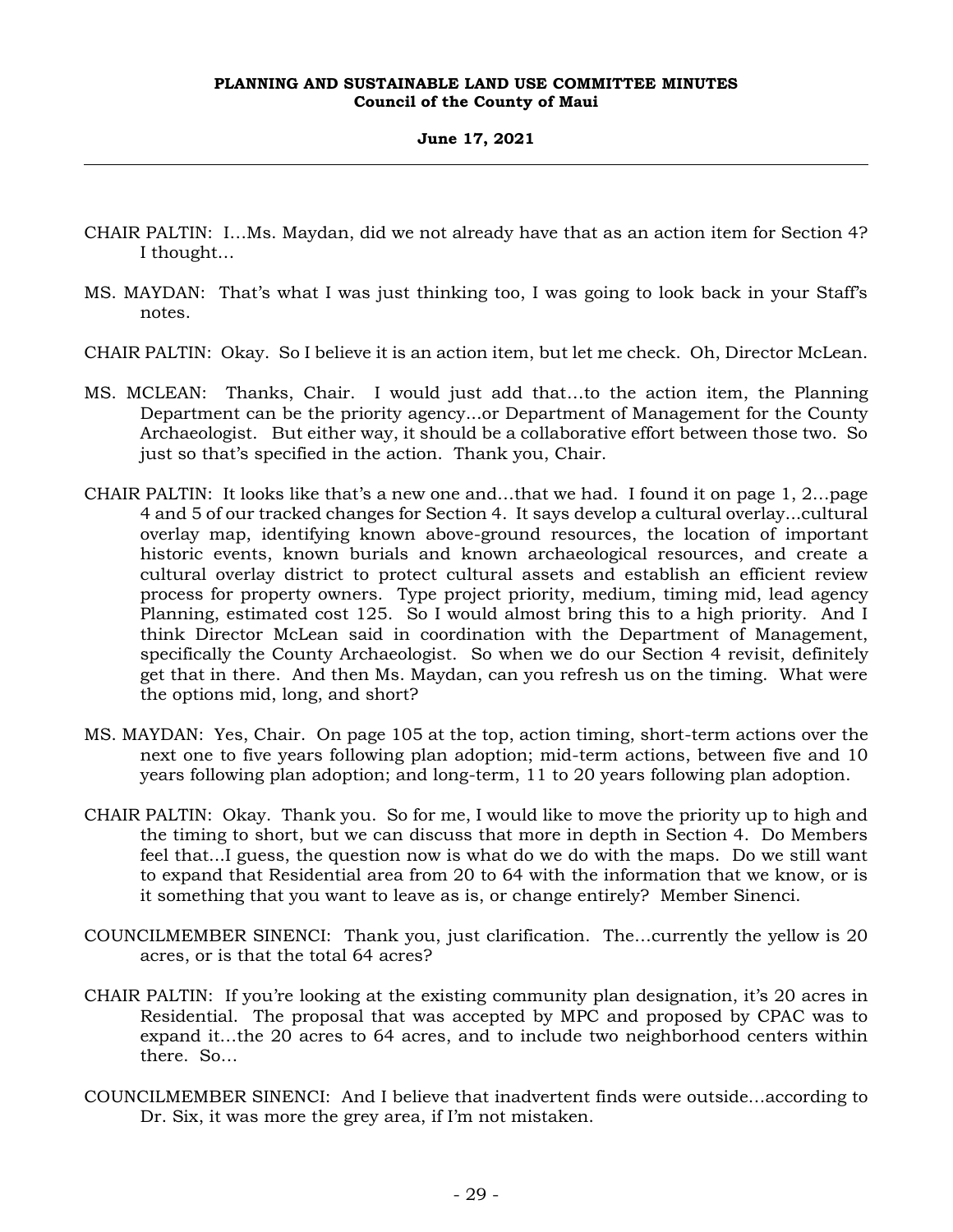# **June 17, 2021**

- CHAIR PALTIN: So my understanding, if you're looking on page 91 and you see that white rectangular area close to Mill Street, I believe that's the Jacobson Cemetery right there. And then there's two other known cemeteries, I think, one…at least one of them is postcontact, like, a Chinese cemetery. They said the Mon…not sure how to say it, but it sounded like Mon Pong [*sic*] or something cemetery. And then I forget what the last cemetery's name was, but it's within…the Jacobson's definitely is within that 64 acres, but it looks like it's not designated yellow. So I'm not sure what…Ms. Maydan, what is that white rectangle intended to be on page 91 within the yellow?
- MS. MAYDAN: Chair, I believe that is not part of Hope Builders' property. I…let me look at…it's…if you look on the MPC map, you'll see that it's blue...so it's Public/Quasi-Public. So if my memory served me right, it is…oh. Let me check with Staff, but it…if it's blue, it might be cemetery. Let me confirm.
- CHAIR PALTIN: Okay. Thank you. Chair Lee.
- COUNCILMEMBER LEE: Yeah. Two things. As far as I'm concerned, if we're going to have an overlay district, that should ensure protection of the sensitive areas so we, I believe, can go forward with whatever was recommended by CPAC. Secondly, I have to jump off the call at 1:30...12:30 to 1:30.
- CHAIR PALTIN: Okay. Thank you. Okay. So we have one indication of going forward with the 64 acres of Residential with some Neighborhood Center. Two indications of going forward with 64 acres. You guys do know that that cultural overlay has not yet been created though? I mean…just saying. But we can…we can move up the priority and move up the time frame, I guess. Member Rawlins-Fernandez.
- COUNCILMEMBER RAWLINS-FERNANDEZ: So I guess when I proposed it, the overlay, it would kind of work like a designation, right? So the community would suggest these areas be included in what would become the zoning overlay. So it would be like a designation overlay versus, like...you know, like, the hard and fast zoning overlay that will eventually be created. Because right now, the designations are…is what is suggested by the CPAC and then...you know, and then through the Commission and then came to us. And so now we…you know, it's incumbent upon us to take the designations and then incorporate that into the zoning if there's any inconsistencies. And so the idea was that...you know, that it would follow a similar process where the overlay would be coming from the community, like, these areas should be included in the overlay when you do enact the overlay into law. This would be law, but, you know, just the…similar to how designations become zoning. So like the overlay would…sorry, this is not my expertise.

MS. MAYDAN: Chair, may I?

COUNCILMEMBER RAWLINS-FERNANDEZ: Yeah, okay. Great.

MS. MAYDAN: May I provide an explanation?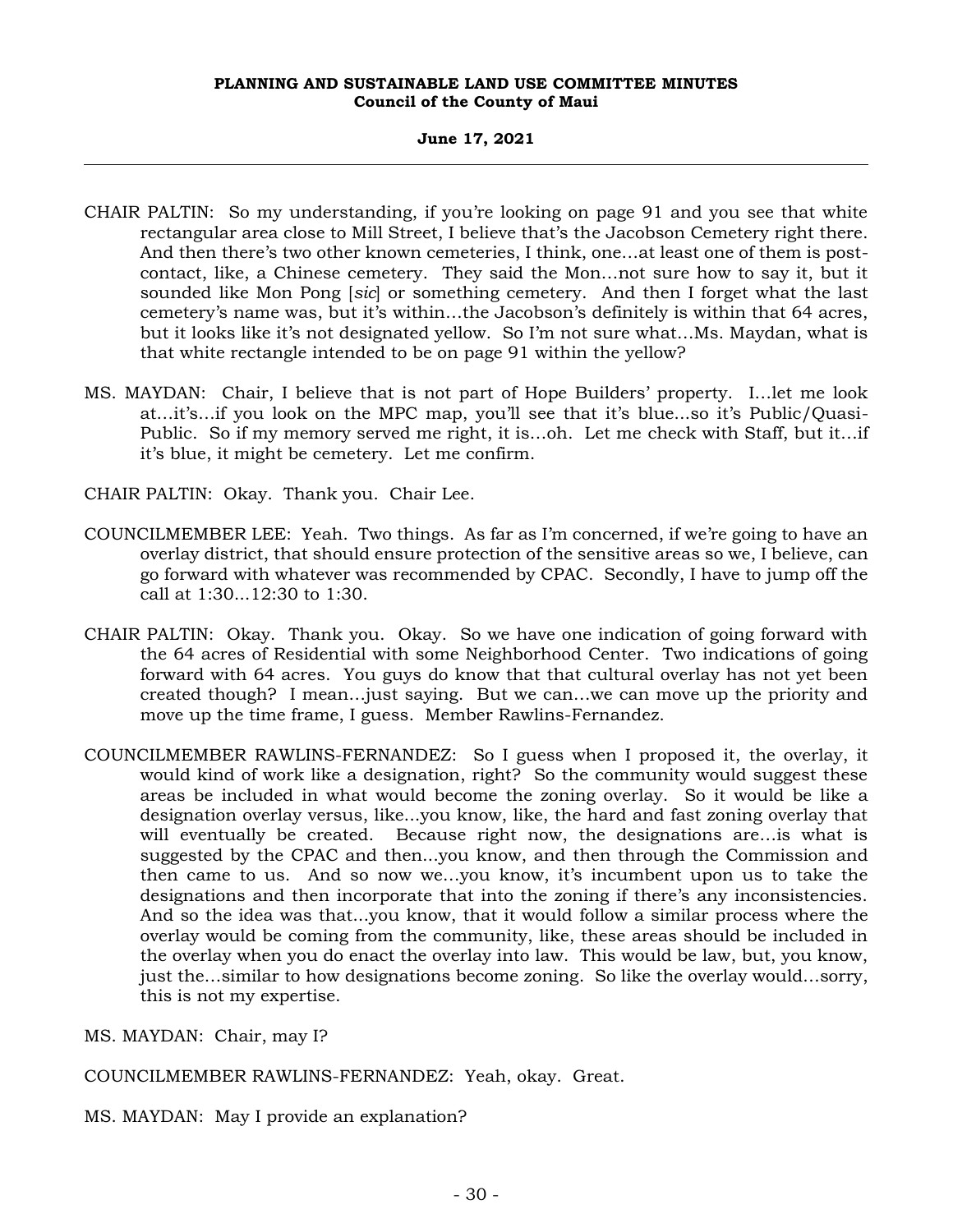## **June 17, 2021**

CHAIR PALTIN: Ms. Maydan.

MS. MAYDAN: Okay.

COUNCILMEMBER RAWLINS-FERNANDEZ: Thank you.

MS. MAYDAN: Mahalo. So an overlay is kind of a different animal from a community plan designation or a zoning district. It would lay...as its name says, it overlays on both of those. So you have your community plan designation that tells you what your future zoning should be or gives you some information. And then you have your zoning that gives you the particulars on your uses, your setbacks, et cetera. And then if a property also is subject to an overlay…and there's many types of overlays. We're talking about a cultural overlay, of course. So if a property is subject to an overlay, those restrictions that are included, or those guidance, or whatever it is that's included within the regulations of the overlay would be on top of everything else. So the overlay does not replace your zoning, and it does not replace your community plan designation, it's a little more similar to kind of like a special management area where when you're in the special management area, you have a community plan designation and you have zoning, but you're also within the Special Management Area, so there's extra precautions that need to be taken and extra regulations that apply.

CHAIR PALTIN: Yeah --

COUNCILMEMBER RAWLINS-FERNANDEZ: Chair?

CHAIR PALTIN: -- and I think that's what we are talking about --

COUNCILMEMBER RAWLINS-FERNANDEZ: Oh.

CHAIR PALTIN: -- extra precautions. Member Rawlins-Fernandez.

COUNCILMEMBER RAWLINS-FERNANDEZ: Mahalo. And mahalo for your attempt, Ms. Maydan. So I think we all understand that part of what an overlay…how it functions. But what I'm…so we created the term, you know, designations so that it's...you know, when we're doing a community plan, we're not saying this is the zoning, right? We're saying these are the designations. And the designations will then translate into zoning. So what I'm suggesting is that we create the same thing that designations are to zoning, that we would create a term for what would become the overlay. Do you understand?

CHAIR PALTIN: Ms. Maydan.

MS. MAYDAN: Mahalo, Chair. Yes, I understand, but it doesn't…just as I explained, while a property's community plan designation directs the future zoning, an overlay is different from that. Just the nature of what an overlay is, is it does not replace…it doesn't…

COUNCILMEMBER RAWLINS-FERNANDEZ: Yeah. So I understand it doesn't replace zoning,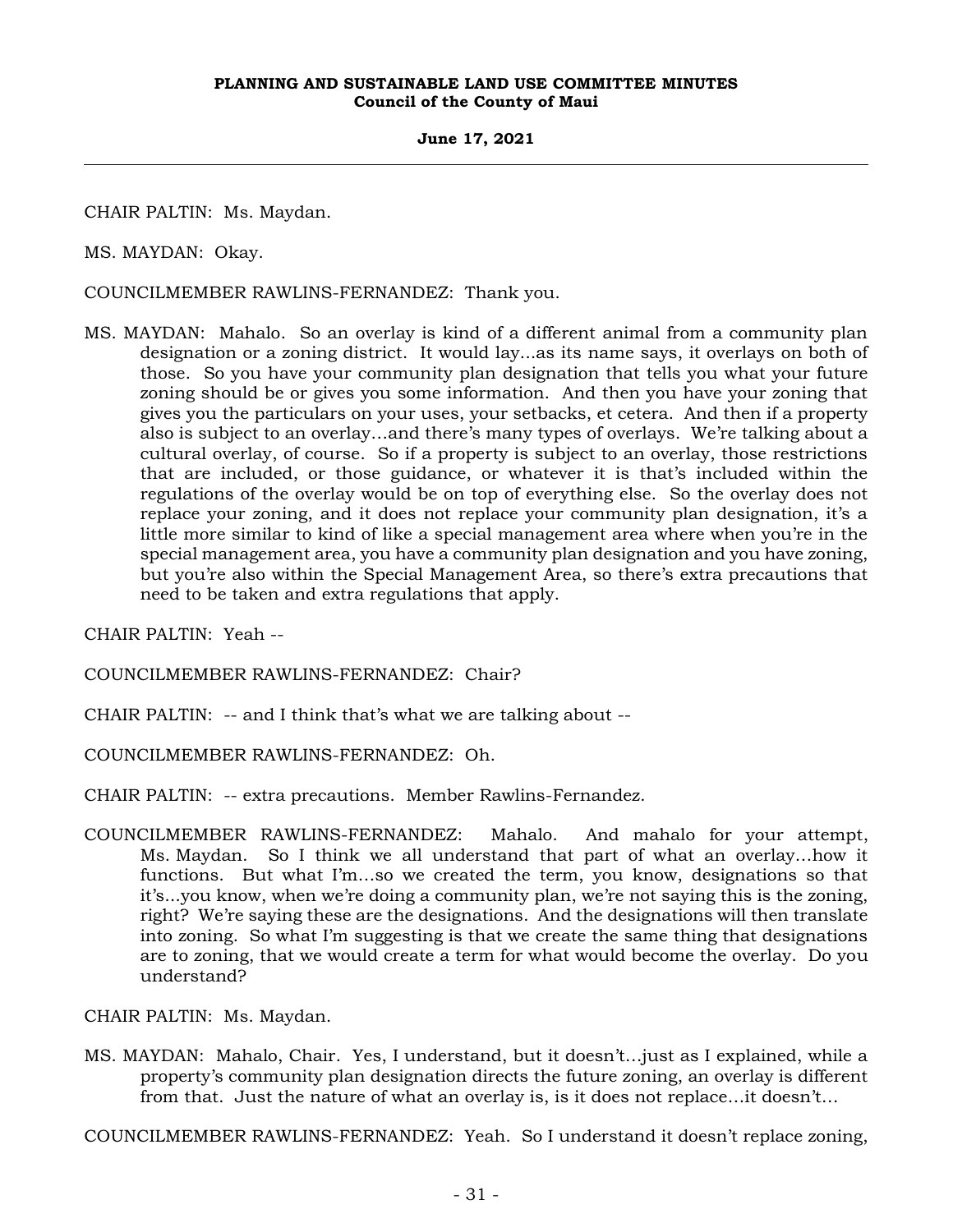#### **June 17, 2021**

it's an additional layer of protection over whatever the zoning is. What I'm saying is that the community plan would help to direct where the overlay would eventually be. So in the community plan, it wouldn't necessarily be called an overlay, it would…we could call it something else--I don't have a term for it right now--but that would inform where the Cultural Reserve overlay would eventually be. *(audio interference)* Okay, I guess I'll work on a word for that then.

- CHAIR PALTIN: *. . .(laughter). . .* I think…I guess, you know, our first decision here is, are we going to accept the expanded Residential and Neighbor Center? Do we want to keep it to the existing 20 acres Residential, or do we want to name it something else, Open Space, Ag, what have you. So in order to move forward from this section, we kind of…that's…I think that's something that we need to know. I know we need affordable housing. I have concerns how affordable it can be with the archaeological monitoring that…and inventory survey plan needed. For me, I'm kind of leaning towards leaving it as is and not expanding it. I guess, you know, the experience that we had with this developer, we've already seen it this past December. That information was known to them, the three cemeteries, the inadvertent finds. And then there was another inadvertent find with grandmothers being arrested for trying to step into the way of desecrating the bones. And they're still going to court over that one incident right now. And it really is tearing up the community with folks taking sides and whatnot. So I'm just asking us as leaders to take steps to not enable that kind of division within our community. And I'm not sure of the best way to do it. I mean, if it were easy, everybody would be up in this seat, right? But that's my main concern. You know, I would love for my community to get along, to work together towards a shared goal. And I don't see that being able to happen when certain folks' bones are protected by virtue of them being in a marked cemetery, and other folks' bones are not afforded that same level of protection, where this company particular, the lineal descendants have been in kind of an antagonistic relationship within the community. And so for me, there's hard time to trust that this would be a respectful process, to do the archaeological inventory survey plan in working with the community. It's hard. The compromise for me, I guess, would be to leave it as it is, and then have additional protections, not expand it. That would be the compromise. My ideal would be, you know, Open Space, most restrictive. So that's my feelings, and I'm open to hearing your feelings. Chair Lee.
- COUNCILMEMBER LEE: Yeah, I have no problem with leaving it as it is with the 20 acres or so. I'd rather us to try and avoid getting into a debate on a developer and so forth, you know, because we're more focused on housing, not so much the person. Thank you.

CHAIR PALTIN: Thank you, Chair Lee. Anyone else? Member Molina.

COUNCILMEMBER MOLINA: Yeah. Thank you, Madam Chair. You know, I defer to you. You know your community best amongst the nine of us. So if you feel...I guess, basically are you just saying the status quo, leave it alone for now and let, I guess, akua take charge of this and try to bring the community together. If that's what you feel is best, then I defer to you on that. Thank you, Madam Chair.

CHAIR PALTIN: Thank you. I'm not sure if I feel it's best, but it…I think it's the best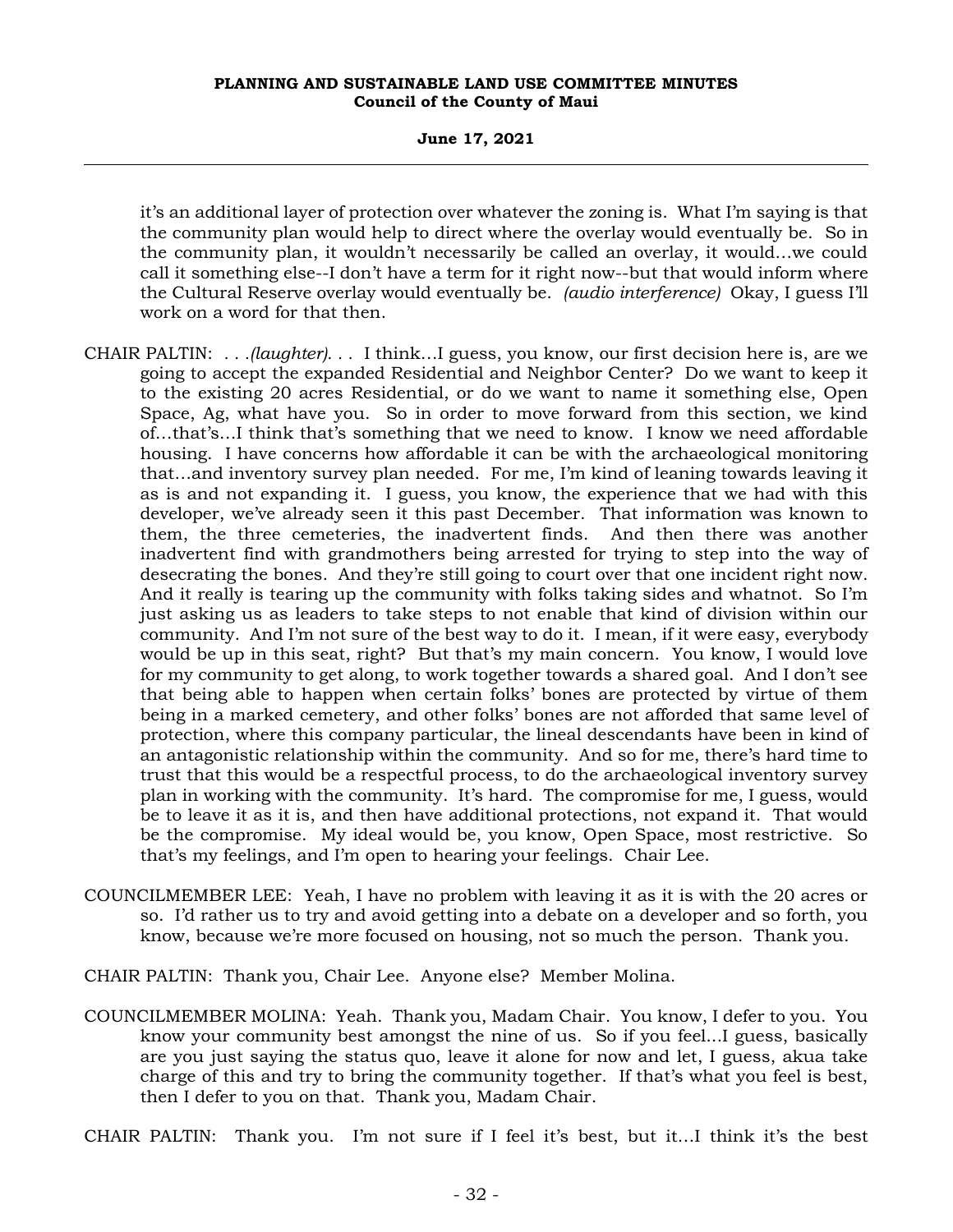# **June 17, 2021**

compromise I can think of. Member Sinenci.

- COUNCILMEMBER SINENCI: Chair, so clarification. So you're saying leave it, or add the cultural overlay to the 20 acres versus the 60 acres?
- CHAIR PALTIN: Well…so the cultural overlay is a great idea. I love it. I want it to happen as soon as possible. But at this point, it's an idea and not a reality. And...
- COUNCILMEMBER SINENCI: So even the Cultural Preserve designation you're not open to? Or you are?
- CHAIR PALTIN: I'm open to it, but I'm not sure that we have the time to create it for West Maui Community Plan. Possibly during South Maui Community Plan it can be created, and then retrofitted for West Maui Community Plan. But at this time, I think we're working with what we have. I mean, we do have our own deadlines and whatnot. And so, you know --

COUNCILMEMBER SINENCI: Open Space?

CHAIR PALTIN: -- in this . . .*(inaudible)*. . .

- COUNCILMEMBER SINENCI: Open Space would be more restrictive?
- CHAIR PALTIN: Yeah, I'd be open to Open Space, but I doubt we have the votes for that.
- COUNCILMEMBER SINENCI: Right. And it looks like from some of the housing proposed of this area, you know, the planning and the subdivision approvals is not until next year to 2023, and construction...possible construction even to 2025, at which time we're hoping that the cultural overlay will already be established, yeah?
- CHAIR PALTIN: Yeah. And that's why I would love to move up the priority and get that going so that, you know, we don't lose any, you know, we don't suffer any desecration.
- COUNCILMEMBER SINENCI: Right. Exactly, desecration. Because this area, you know, should anything happen as...like you said, as mentioned...and in the last six months, highly likeable [*sic*] that you're going to hit finds in this entire area because of its historical precedence. This is the area. So...okay. We can work at a faster pace for the cultural overlay from our office. Thank you.
- CHAIR PALTIN: Okay. Member Rawlins-Fernandez.
- COUNCILMEMBER RAWLINS-FERNANDEZ: All right. I'm…this is all new. This doesn't exist, right, so it's just an idea. So we could call it something like you said, Cultural Reserve, and then we can call it Cultural Reserve description, and it would serve as guidance on where…what areas to be included into the cultural overlay. And we can just, you know, do that one area, the 20 acres that you're talking about, and then we'll leave it simple like that since it's something new. Baby steps. And then, you know, yeah, go from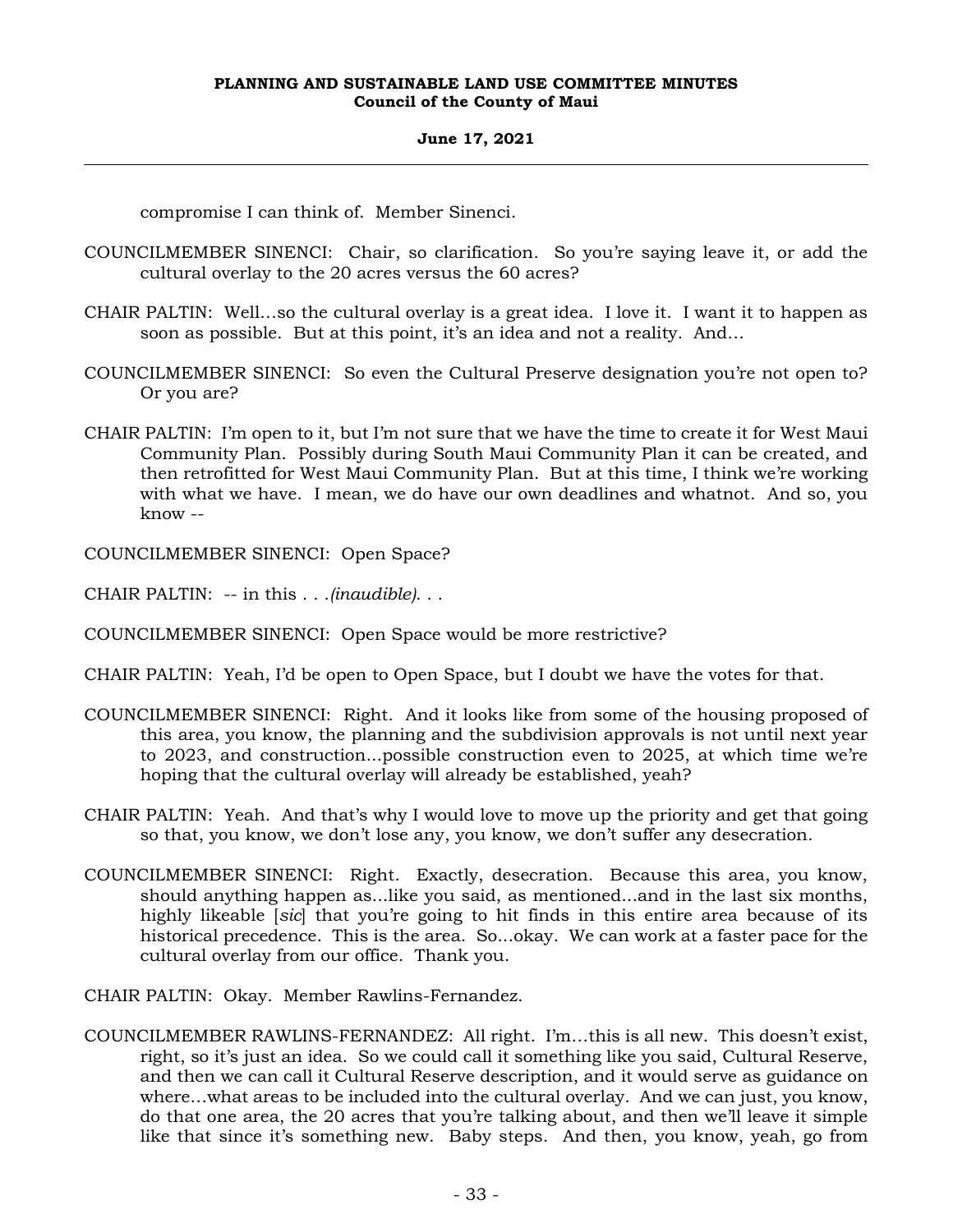**June 17, 2021**

there. That's --

CHAIR PALTIN: Okay.

COUNCILMEMBER RAWLINS-FERNANDEZ: -- an idea.

- CHAIR PALTIN: Ms. Maydan, would that Cultural Reserve ascription, would that be something that we would list as a policy above, like, how 3.3.6, 337 [*sic*], and 338 [*sic*] are where we put, you know, we have this idea of a Cultural Reserve ascription and this area of Lāhainā Town South that is designated Residential would be included in it. And I think, you know, mine was that any activity in the area would require cultural monitoring. I think SHPD would require that AIS plan that Dr. Six was saying, but would that be an appropriate way to describe it for our community plan as a policy for the...like, an area specific policy at this time until it gets bigger to encompass the entire plan?
- MS. MAYDAN: Mahalo, Chair and Member Rawlins-Fernandez. I'm, of course, thinking this through as you're asking. Perhaps maybe it would be an addition to the action that we were talking about for the cultural overlay, giving more…are you talking about creating a map as the ascription? Is that what that is, is a map with potential areas?
- CHAIR PALTIN: I think it's like, you know --
- MS. MAYDAN: Okay.
- CHAIR PALTIN: -- since the overlay doesn't exist yet, it's like the pre-step to the overlay where we say, you know, these are areas that once the overlay is created, that should belong to it.
- MS. MAYDAN: Okay. Thank you for that clarification. So I think for it to be implementable, that map would be referenced in the action that directs to create the cultural overlay, and saying something along the lines that these are areas that are important to include. This is not an exhaustive list, there will be others, or this is not an exhaustive representation, there could be other areas.

CHAIR PALTIN: So we would add that --

MS. MAYDAN: I…

- CHAIR PALTIN: -- Cultural Area Reserve ascription to the current action item as like a head start on it?
- MS. MAYDAN: Yeah. And I…am I assuming correctly that you're speaking to the whole West Maui Community Plan area, not just Lāhainā Town South? Or is that incorrect?

CHAIR PALTIN: I would like to. I'm not sure of Member Rawlins-Fernandez intention.

COUNCILMEMBER RAWLINS-FERNANDEZ: I'm sorry, could you repeat that real quick?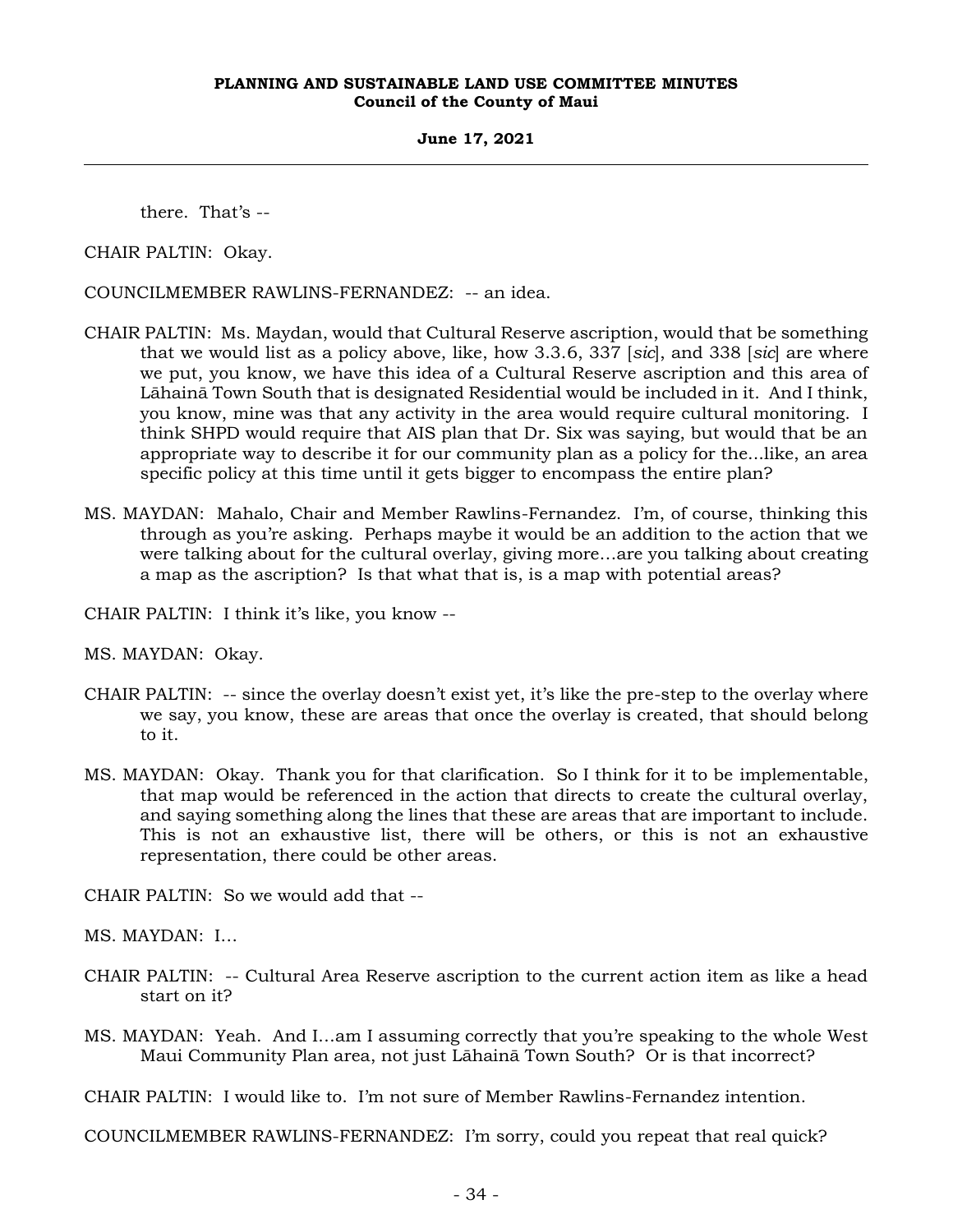# **June 17, 2021**

CHAIR PALTIN: Ms. Maydan?

MS. MAYDAN: Yeah, thank you. That this ascription, a map of potential areas would encompass the full West Maui Community Plan area, not just specific to Lāhainā Town South. This is --

COUNCILMEMBER RAWLINS-FERNANDEZ: Oh.

MS. MAYDAN: -- throughout the region identifying areas.

- COUNCILMEMBER RAWLINS-FERNANDEZ: Oh, I see. Yeah. I would support…I would defer to Member Paltin. But the suggestion was for the, you know, those areas that Member Paltin named as a baby step.
- MS. MAYDAN: Yes. So to make this happen, of course, this would be…we would…the Department would be making the map, and we would need to know where these areas are. So of course, this is a big project to do it for the…the cultural overlay to do the actual project, that would be a big mapping project. For this ascription, you'll have to give us areas that you would want covered and the language to add to the action for sure.
- CHAIR PALTIN: I had a question for Member Rawlins-Fernandez or the Committee as a whole. Are we saying only the 20 acres that is designated Residential would be part of the ascription, or the entirety of the Lāhainā Town South because of its proximity to Malu 'Ulu o Lele, Mokuhinia, and Mokuʻula? And the scattering of…okay, yeah, that's what I was thinking. And then if they're in the ascription, does that mean…so my only thing for items within the ascription was any activity in the area would require cultural monitoring. And I guess that's like earth-moving type of activity, not like walking over it or something like that. Is that something that we would put in the action item or as a policy, like, areas designated as part of the ascription would have cultural monitoring for any earth-moving activities or something like that. Ms. Maydan?
- MS. MAYDAN: Thank you, Chair. This is where it makes me a little nervous because I don't know what should be in there. So I am not the one to recommend what you would put in there. For an overlay district, it should be thought out very well as far as where it applies, what all of the restrictions are. I'm sorry, I don't have advice on this.
- CHAIR PALTIN: Okay. Member Rawlins-Fernandez.
- COUNCILMEMBER RAWLINS-FERNANDEZ: Mahalo, Chair. So I guess like designations, you know, I guess…so it…they are enforceable because they…they're law. And so the…how…if the community plan is silent on, you know, the height requirements or the height limits on buildings or, you know, like, what the structure can look like in the community plan, and it heavily relies on zoning to inform, you know, of that, then- sorry, I'm not explaining this really well--then the…so the ascription wouldn't already trigger those kind of enforcement. It would inform the overlay, and then the overlay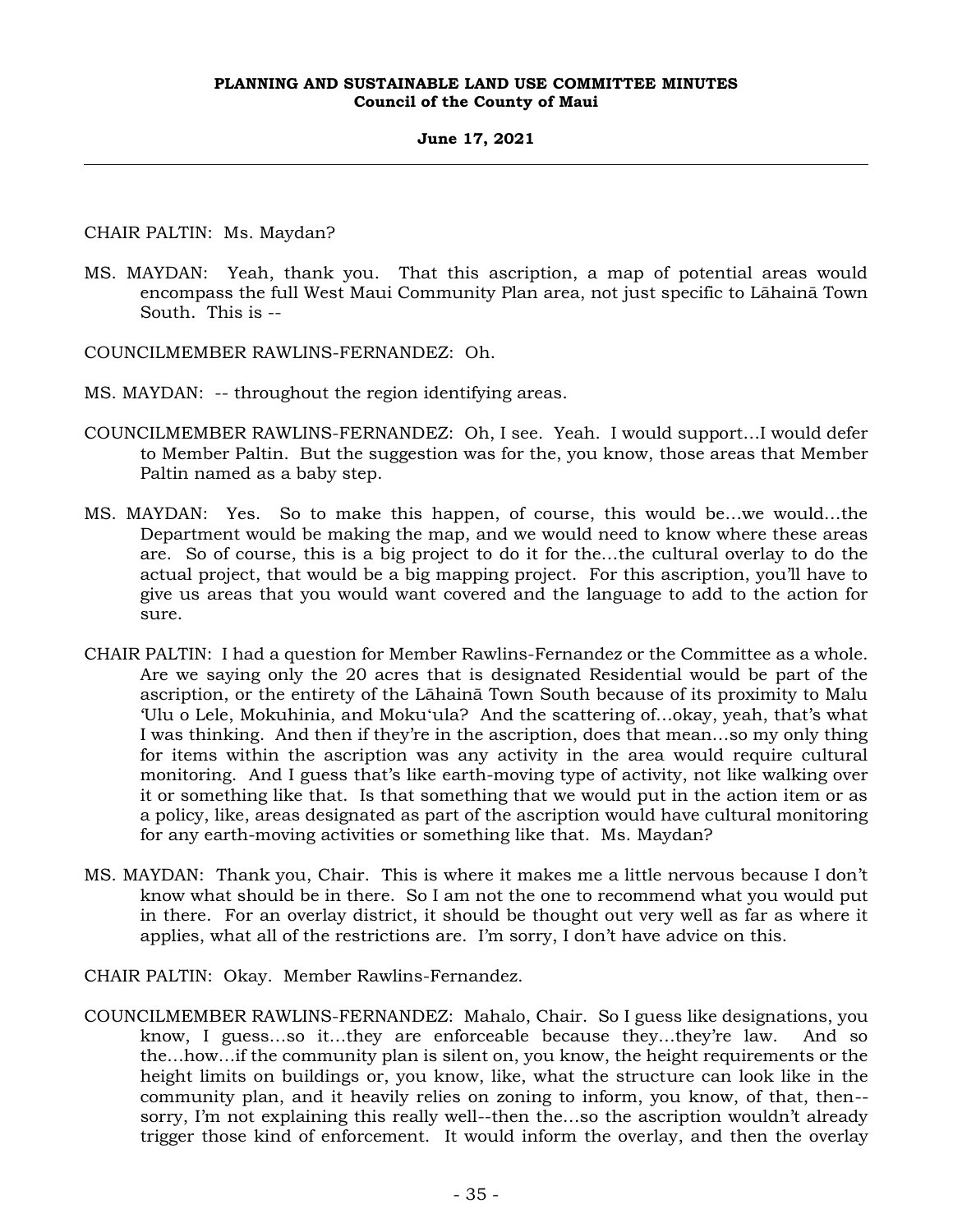## **June 17, 2021**

would have the details of policy on how…when it's triggered, what would happen. Or like, you know, if earth is moved in that area, then the overlay would be triggered and then what's required in the overlay would inform the person, the landowner on, like, what would need to be done.

- CHAIR PALTIN: Okay, okay. Okay, so for the purpose of moving ahead and not getting stuck in the weeds, shall we take a vote on the designation that we're…entertaining a motion to leave the area as it is designated and not expand it because of the information that we've been given. And then we can address what we would do in the Section 4 revisit of the action item with the cultural overlay and the ascription. And then I guess if we're leaving it as it is, there wouldn't necessarily be the same type of change envisioned because it would no longer be 64 acres, maybe we would just call it 20 acres. And it does mention burials may be associated at the very bottom of page 90. So I guess the motion would be to change the community plan designation back to what it is currently, and to amend the 64 acres to 20 acres in the Waineʻe area. And that's mostly what I can think of, the action we need to take to move forward. And also on the Subarea 3 map, that would be, I guess, a nonsubstantive change if we take that vote and it passes. Ms. Maydan, does that cover what we need to move on from this section...or this particular issue about Lāhainā Town South, maybe not the entire section?
- MS. MAYDAN: Thank you, Chair. Does this cover what you would need to do as far as the action for the overlay and the ascription map, is that what you're asking?
- CHAIR PALTIN: I think so because we would take more additional action when we get to Section 4, amending the cultural overlay part and speaking of the ascription there.
- MS. MAYDAN: Yes, yes. Because that would apply more broadly and it's not directly just applicable to Lāhainā Town South, I would say yes, you would deal with that in Section 4 when you get to that action.
- CHAIR PALTIN: Okay. And would just changing the 64 to 20 acres on page 90 be sufficient to make the rest of the Lāhainā Town South and the area of change, would that…because the challenges and opportunities are the same. The burials are already mentioned, the policy is in place for burials. Would it be okay just to amend that 64 acres to 20 acres, and that section still makes sense?
- MS. MAYDAN: Thank you, Chair. I…so that section, of course, is written for the broader project as it's depicted on page 91. So at 20 acres rather than almost 70 or so acres, it's a different sort of project for sure. It's not providing nearly as much affordable housing, it's not as significant of a growth area. So I think that the…I think this section would potentially need to be changed a bit. Or...I mean, you could entertain deleting it since it's not a area of change necessarily since it would be exactly the same as in the current community plan.
- CHAIR PALTIN: Okay. I guess my concern with deleting it entirely would be the very good area specific policies. However, you did say that one of the last policy, which is the most important, is already State law. So I think maybe what I would like to do is move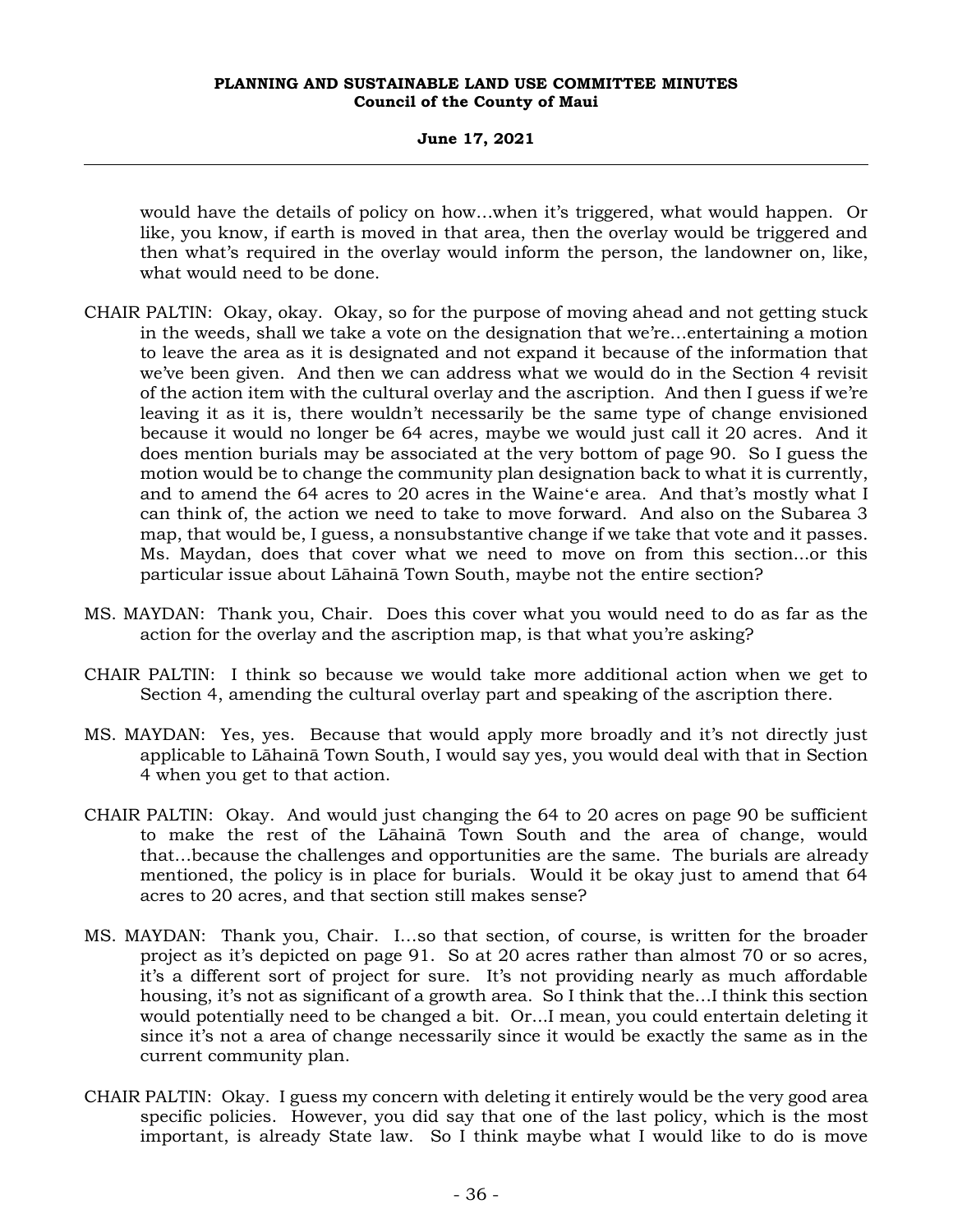## **June 17, 2021**

Lāhainā Town South to an area of stability since you're saying it's not changing, delete the change in vision portion, keep the challenges and opportunities, and the area specific policy. Would that be appropriate?

- MS. MAYDAN: Mahalo, Chair. I think this is certainly for your Committee to consider. If you're looking at this area as an area that is more similar to an area of stability as described in the plan, that is for your Committee to consider.
- CHAIR PALTIN: Okay. All right. I'm not sure if everyone agrees with everything that I said, so we can take it one step at a time. The first motion that I will entertain is to amend the Residential designation from the Maui Planning Commission version to the existing Residential designation for 20 acres as opposed to 64 acres.

COUNCILMEMBER RAWLINS-FERNANDEZ: So move.

- CHAIR PALTIN: Moved by Member Rawlins-Fernandez, seconded by Member Johnson. So this is just not changing anything, leaving it the way it is. And the reasoning would be the information that we heard from Dr. Six today. Any further discussion needed on this? We have discussed a lot. Chair Lee.
- COUNCILMEMBER LEE: Yeah. I'm going to vote aye with reservations because I appreciate your efforts to reach a compromise. But I generally don't think it's always a good idea to be trying to create new policy on the fly. I think we need to keep track of all the new policies that…ideas that have come up through this process, put them on…make a list, and work on them as soon as possible before we work on the South Maui Plan. Because we don't want to go through the same thing, you know, like a new idea comes up as we're going through a very voluminous document. So thank you, and I will vote aye with reservations.
- CHAIR PALTIN: Thank you, Chair Lee. Member Sinenci.
- COUNCILMEMBER SINENCI: Chair, I'll support the motion on the floor considering that we're going to add this…the additional ascription and the revisit in Section 4, as a way to moving forward and anticipating the cultural overlay of *(audio interference)*.
- CHAIR PALTIN: Thank you. Okay. If there's no further need to discuss, I'll call for the question. All those in favor, raise your hand and say aye. Okay, I see three, six, seven…motion passes unanimously with one excused, Member King.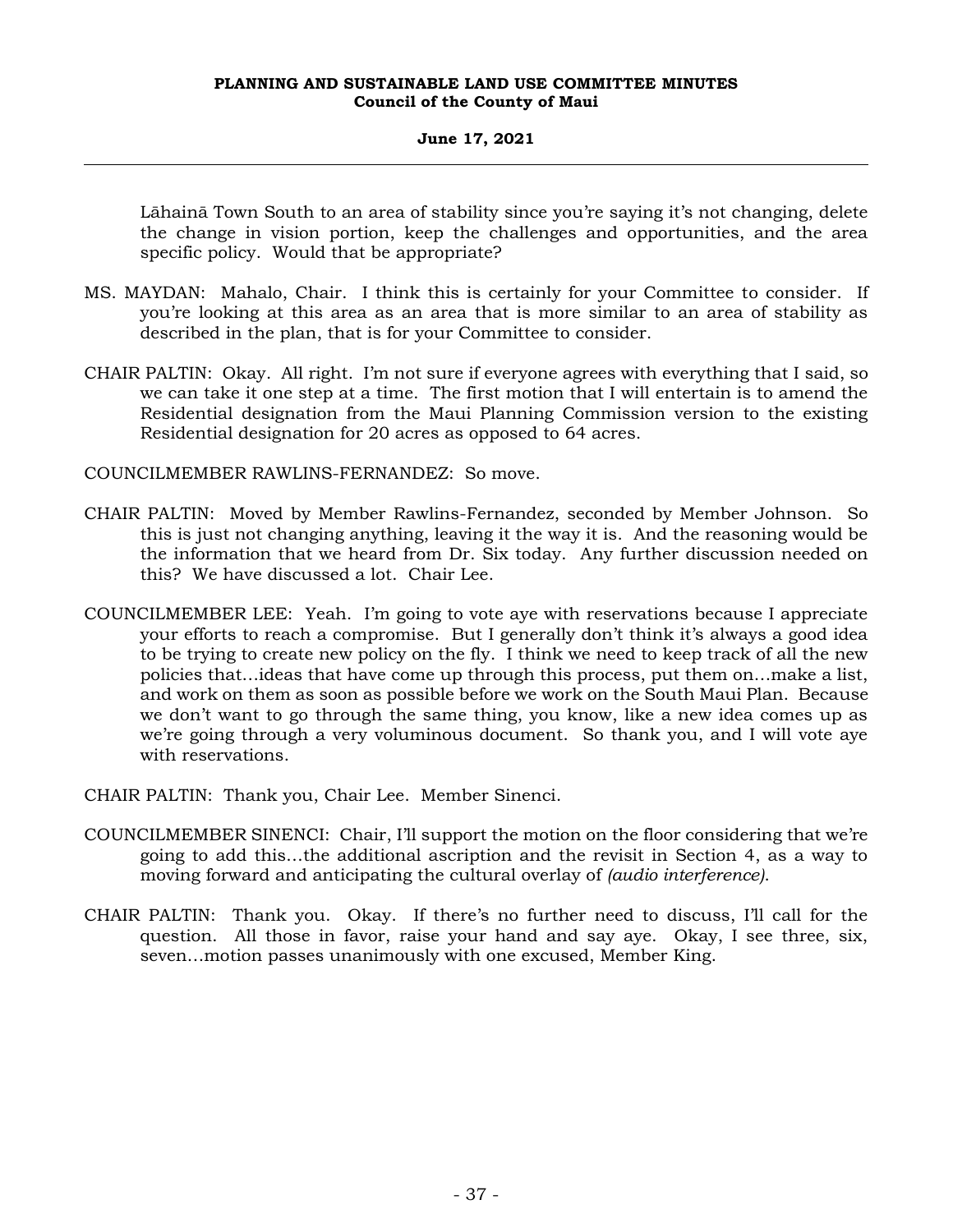| VOTE: | AYES:           | Chair Paltin, and Councilmembers Johnson, Kama,<br>Molina, Rawlins-Fernandez, Sinenci,<br>Lee,<br>and<br>Sugimura. |
|-------|-----------------|--------------------------------------------------------------------------------------------------------------------|
|       | <b>NOES:</b>    | None.                                                                                                              |
|       | <b>ABSTAIN:</b> | None.                                                                                                              |
|       | <b>ABSENT:</b>  | None.                                                                                                              |
|       | EXC.:           | Vice-Chair King.                                                                                                   |

# **MOTION CARRIED.**

# **ACTION: APPROVED AMENDMENT.**

CHAIR PALTIN: Okay. I guess…do Members want to delete this entire Lāhainā Town South from area of change and move it to area of stability? Or do we want to just delete it entirely?

COUNCILMEMBER RAWLINS-FERNANDEZ: Chair, what page?

CHAIR PALTIN: Oh, I'm sorry, pages 90 and 91. So it no longer kind of fits in area of change because there's no change. But there is good information in the challenges and opportunities, as well as the area-specific policies. We could possibly strike change envisioned, and move it to area of stability with challenges and opportunities.

COUNCILMEMBER MOLINA: Chair?

CHAIR PALTIN: Member Molina.

COUNCILMEMBER MOLINA: Yeah. So Chair, when you...moving it to area of stability, what is...I guess, define stability in this case as it relates to Lāhainā Town South.

CHAIR PALTIN: Oh, okay.

- COUNCILMEMBER MOLINA: If we could...yeah.
- CHAIR PALTIN: So it's…there's 20 acres currently in Residential, and 20 acres would remain in Residential. And so with no change, then it's... it would remain the same, I guess. But there is some sort of change in that, like, it would like to be developed. But it's already currently Community Plan to be developed, but the zoning would probably need to change, because it's Agriculture, underlying Residential Community Plan designation, Agriculture zoning. It...it may be a bit of a stretch for a area of stability, because it is staying as it is, but it is partially entitled to develop. Like, about 15 of undeveloped acres. So --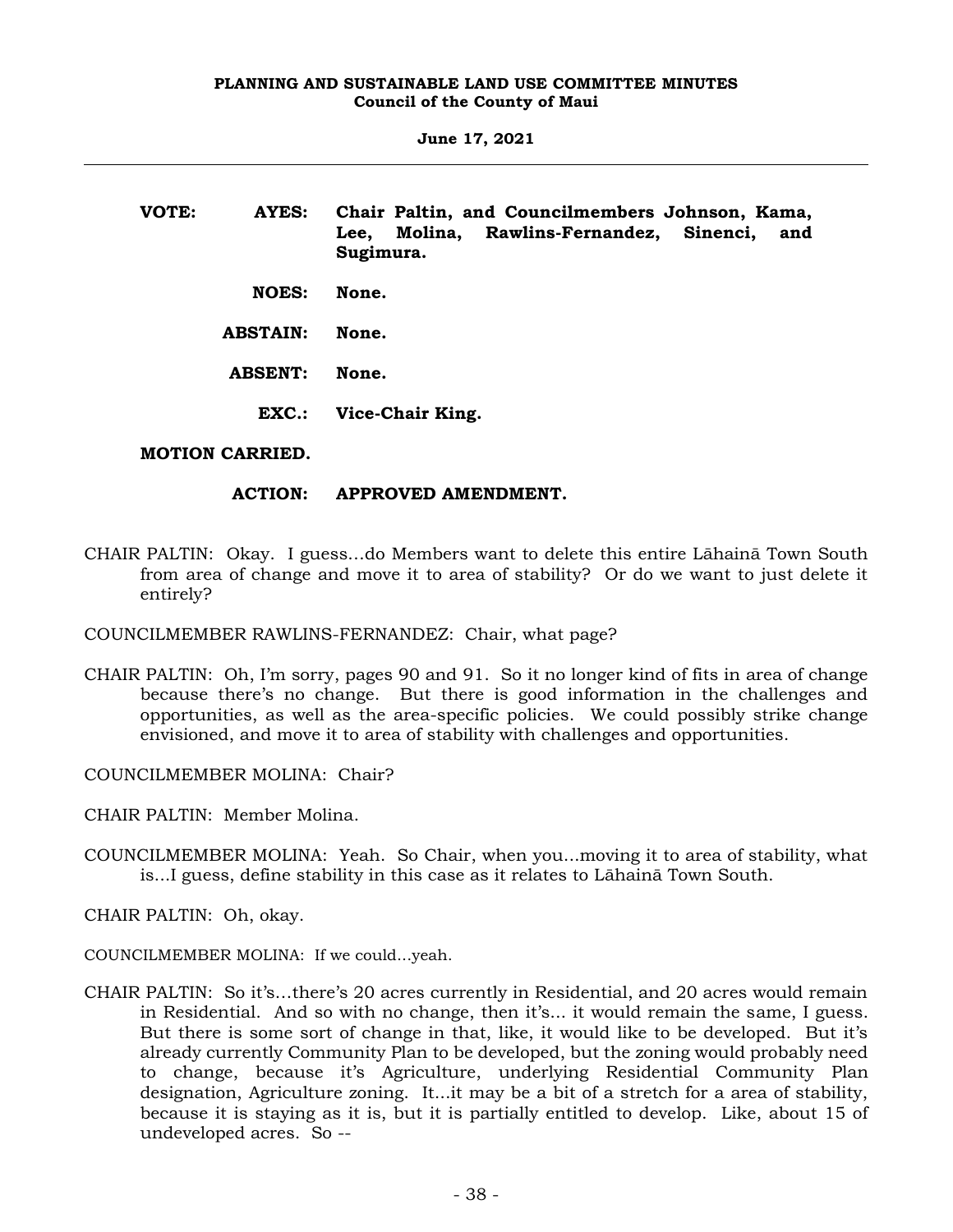COUNCILMEMBER MOLINA: Yeah, that's where I could have had the --

CHAIR PALTIN: Yeah.

COUNCILMEMBER MOLINA: Yeah, maybe if the . . .*(inaudible)*. . .

CHAIR PALTIN: Yeah, I guess --

COUNCILMEMBER MOLINA: Little bit of both.

- CHAIR PALTIN: Now that I... I talk it out, since it is a little bit of both, it doesn't fall wholly in one category. And I guess, you know, deleting it from the Plan, we still have the information, you know, about the challenges and opportunities. And the burial laws, State of Hawai'i environmental laws, and archaeological laws will still need to be followed, so I guess I don't see the harm in just removing 90 and 91, page 90 and 91 from the document. Because it's not really qualify as an area of change or an area of stability, now that you asked that question, which clarified it for me in my own head.
- COUNCILMEMBER MOLINA: Yeah. Okay, Chair. I'm...I'm open to...to your recommendation. Thank you.
- CHAIR PALTIN: Okay. I'll entertain a recommendation to delete the information on page 90 and 91 from the Community Plan, since it no longer fits in Area of Change or Area of Stability. Moved by Member Lee, seconded by Member Sinenci. Any further discussion needed? Member Sugimura, followed by Member Rawlins-Fernandez.
- COUNCILMEMBER SUGIMURA: Yeah. So does this then discourage at all any kind of housing? Affordable housing? By taking --
- CHAIR PALTIN: It just leaves it as status quo of what it is right now, and I believe also the status quo based on the known SHPD resources is that a detailed, rigorous AIS plan will be required, which...that's not something that we're requiring, it's what SHPD would require, according to the information given us by Dr. Six. So it's basically status quo. Development is partially entitled by the Residential Community Plan designation.

COUNCILMEMBER SUGIMURA: Okay.

CHAIR PALTIN: Any further...oh, Member Rawlins-Fernandez.

- COUNCILMEMBER RAWLINS-FERNANDEZ: Mahalo, Chair. Just clarification. So that South...Lāhainā South section is going where?
- CHAIR PALTIN: So we'll be deleting the information on page 90 and 91, because this is talking about Areas of Change and Areas of Stability, and it doesn't fall entirely in one or the other. But we'd be amending the map in Subarea 3, with 3.2, on page 71. And that would just go to status quo as well, what the existing 20 acres of Residential is. But I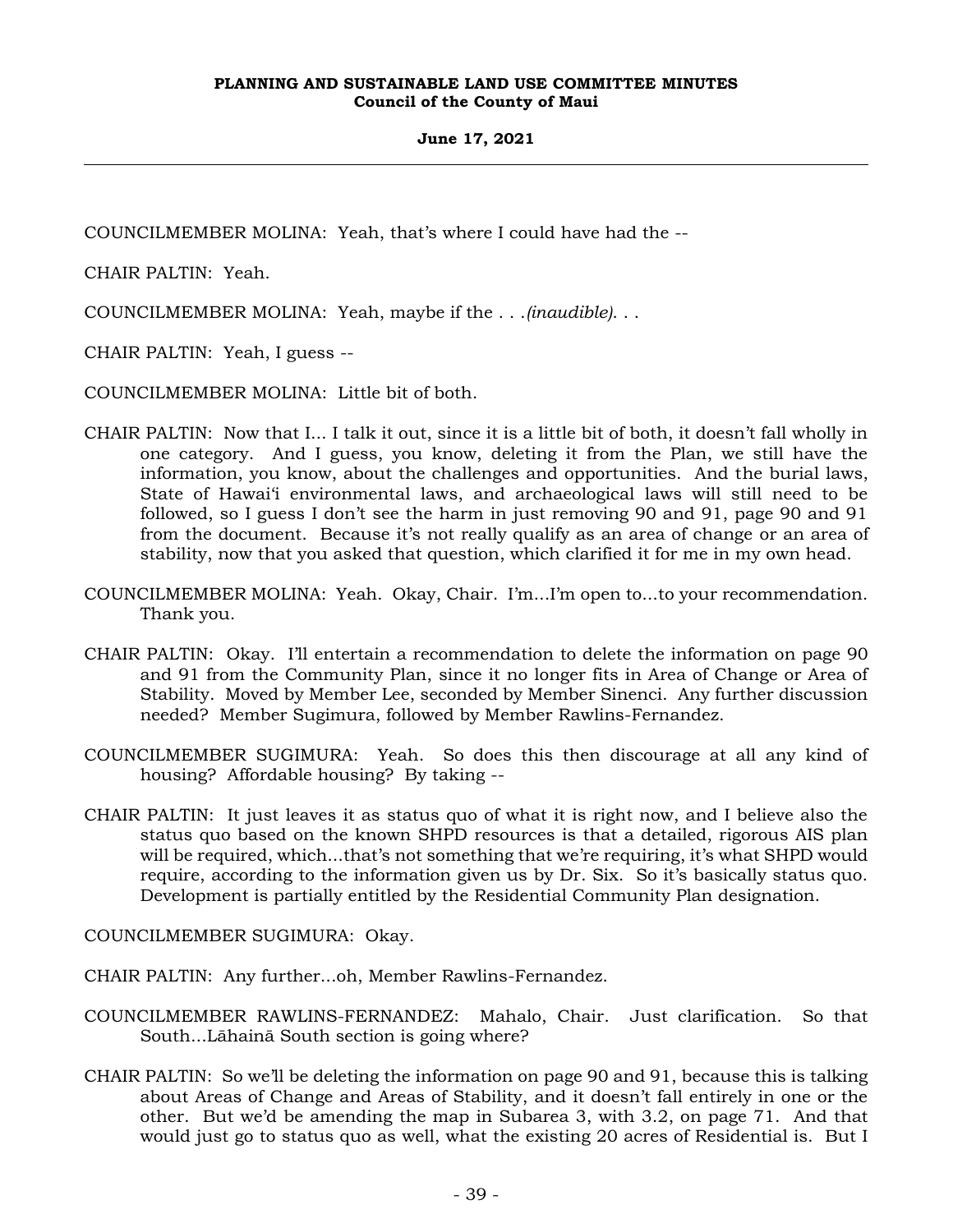#### **June 17, 2021**

think we already took that motion and voted on that, so this...this motion is to delete the information on 90 and 91, because it's no longer an Area of Change, but it's not necessarily an Area of Stability either.

COUNCILMEMBER RAWLINS-FERNANDEZ: Okay, so it would just be removed from the Plan.

CHAIR PALTIN: Yep.

- COUNCILMEMBER RAWLINS-FERNANDEZ: It's not being put somewhere else, it's just being removed. Okay. And yeah, so it just...it'll...so it'll...that section will just have Lāhainā Town North and Central Lāhainā, and then not *(audio interference).*
- CHAIR PALTIN: Yeah. And then we can rely on Staff to make the nonsubstantive changes associated with this action. Like, if it says there's three areas, based on this action, there would be two areas and I...I believe we can count on that as a nonsubstantive change. Is that correct, Ms. Lillis?

MS. LILLIS: Correct. Thank you.

- CHAIR PALTIN: Okay. So as long as the legislative intent is there, they can clean it up for us, because we're going to give them a lot of time to do that. Member Sinenci.
- COUNCILMEMBER SINENCI: Thank you, Chair. I know that Ms. Nishiki did say Policy 3.3.7 was...that came up during the proceedings about maintaining the Kuleana access for this area, and I was just wondering, you know, taking 91 out, could we somehow highlight it in...in another area? Only because it was such a highly discussed item.
- CHAIR PALTIN: Oh, okay. My understanding was Ms. Maydan said they wanted to restate what existing law was, and that...that...that's...Ms. Maydan, is that part of existing law? Kuleana access?
- MS. MAYDAN: Thank you, Chair. Yes, and I'll also point out that on page 40, there's policy 2.3.1 that says, ensure new development projects provide continued access to Kuleana lands protected under Section 7-1, Hawai'i Revised Statutes.

CHAIR PALTIN: Okay.

COUNCILMEMBER SINENCI: Great. Thank you.

CHAIR PALTIN: So we were just --

COUNCILMEMBER SINENCI: Thank you, Chair.

CHAIR PALTIN: -- emphasizing it, and it's...it's existing in the plan. So I think we're okay. Any further --

COUNCILMEMBER SINENCI: Okay. Mahalo.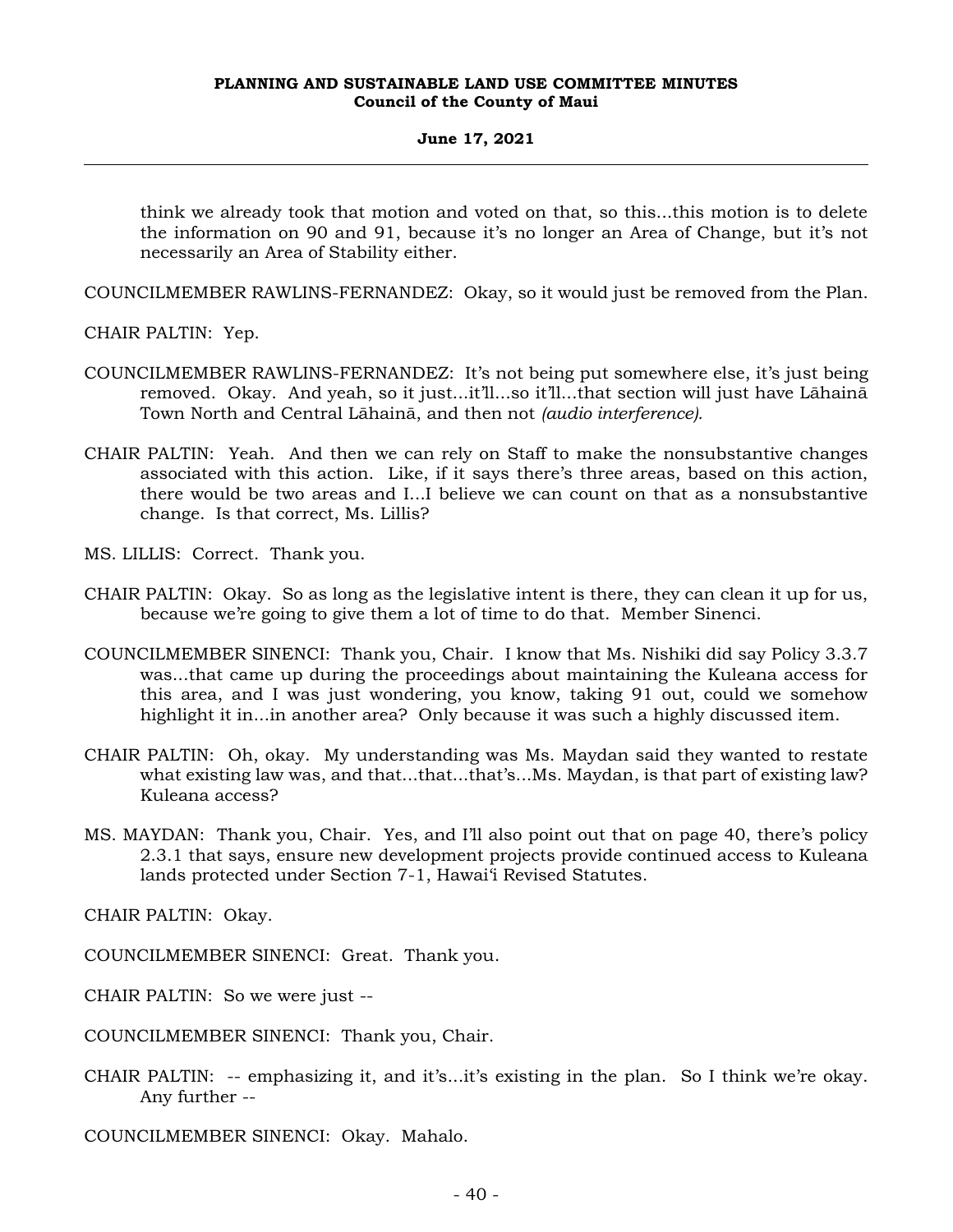CHAIR PALTIN: -- question, comment? Member Rawlins-Fernandez.

COUNCILMEMBER RAWLINS-FERNANDEZ: Mahalo, Chair. Real quick. So these three policies on page 91 are not in the policy section?

CHAIR PALTIN: Yep. Ms. Maydan just said that the 3.3.7 was in...on page 40, I believe.

COUNCILMEMBER RAWLINS-FERNANDEZ: She said a policy similar to it, but not --

CHAIR PALTIN: Oh.

COUNCILMEMBER RAWLINS-FERNANDEZ: -- right?

- MS. MAYDAN: Chair, that's correct. These policies are not duplicated anywhere else. These policies are, as they say, area-specific policies to Lāhainā Town South. The policy I was pointing out has the same purpose as 3.3.7, but applies to the whole region, not just Lāhainā Town South.
- CHAIR PALTIN: And it...it does sound like it will offer the...the protection. "Ensure new development projects provide continued access to Kuleana lands protected under Section 7-1, Hawai'i Revised Statutes." So I mean, it's not exactly the same, but I feel that it's sufficient. And then Policy 3.3.8, I think Ms. Maydan said, is like...you know, it's already State law, they just wanted to emphasize it because of the probability of burials in the area. 3.3.6, it's...it may be a significantly different project, because of the decreased acreage.

COUNCILMEMBER RAWLINS-FERNANDEZ: Okay. Mahalo for that clarification, Chair.

CHAIR PALTIN: Okay. Any further questions?

MS. MAYDAN: Chair, I have a clarifying question for --

CHAIR PALTIN: Sure. Go ahead, Ms. Maydan.

- MS. MAYDAN: -- *. . .(inaudible)*. . . Thank you, Chair. So reverting the Community Plan designations in this area back to the existing, I want to point out that the Park area is different. If you compare the existing conditions and the MPC version, you'll see that the Park area is mapped differently, so we would need guidance on what your Committee wants there.
- CHAIR PALTIN: Okay. So we're looking at the MPC as compared to the existing? Oh, okay. So the...the portion above Mill Street, that triangular portion. Is that what you're talking about?
- MS. MAYDAN: Yes, Chair. So two portions. There's...when you're looking at the existing conditions, you can see that the...yeah, that triangular portion that has the word Mill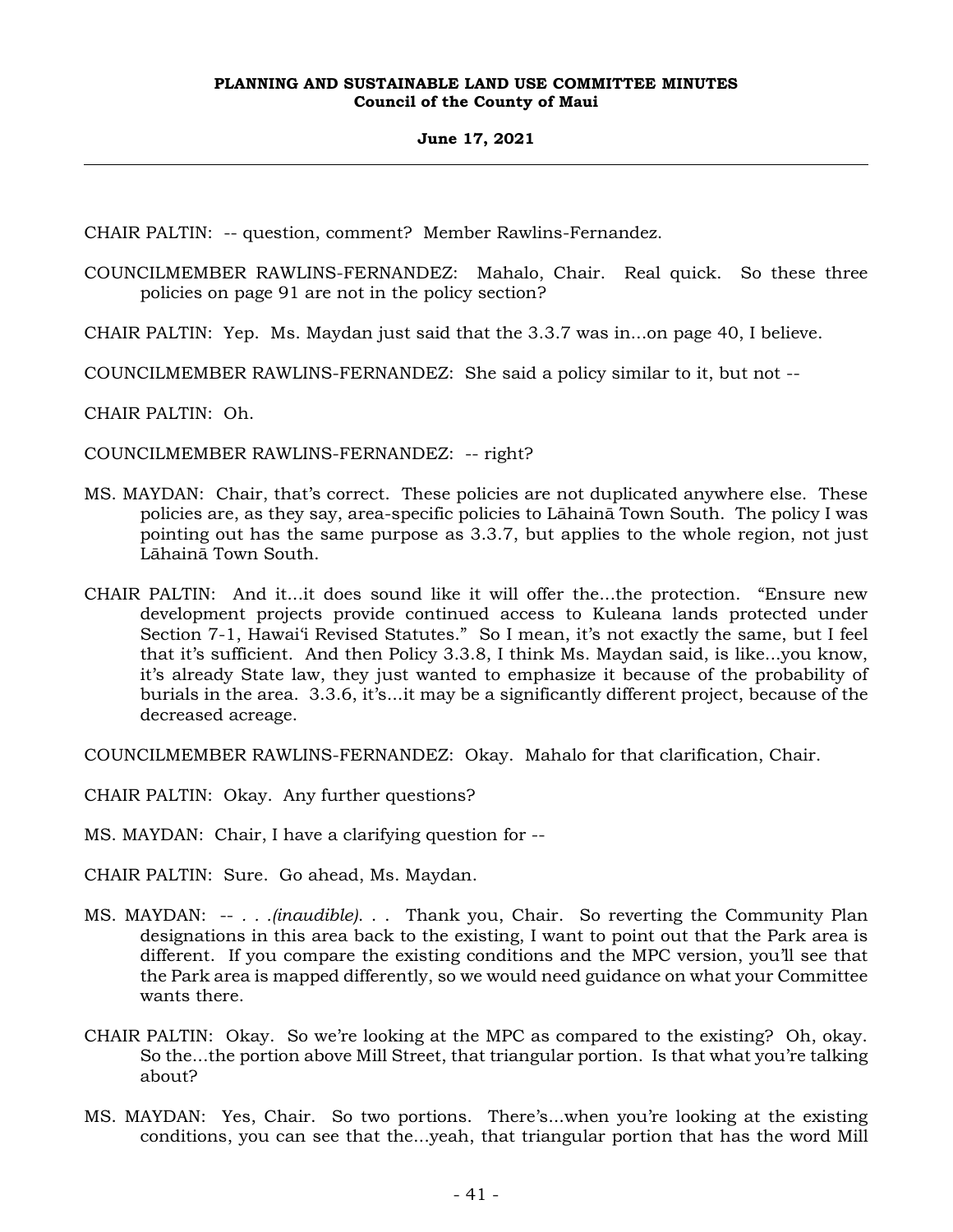#### **June 17, 2021**

in it and has the cross hatches, and then when you look at the MPC, you can see that that triangular portion is less, but then it also goes a little further mauka. And if memory serves me right, that portion that's going further mauka is to account for the existing park that is there. So I would recommend that we represent the existing park that's there as we have it in the MPC map, and then you would just need to advise us, since...if you want the triangular portion to be like in the existing conditions.

- CHAIR PALTIN: Okay, thank you. We'll take that part up after this, we'll...about removing it from 90 and 91. Thank you so much for bringing that to our attention.
- MS. MAYDAN: Thank you.
- CHAIR PALTIN: Okay. So the...the vote we're taking right now is to remove page 90 and 91. All those in favor, raise your hand and say "aye."

COUNCILMEMBERS: Aye.

CHAIR PALTIN: Okay. That motion passes unanimously, with Member King excused.

| VOTE: | AYES:           | Chair Paltin, and Councilmembers Johnson, Kama,<br>Molina, Rawlins-Fernandez, Sinenci,<br>Lee,<br>and<br>Sugimura. |
|-------|-----------------|--------------------------------------------------------------------------------------------------------------------|
|       | <b>NOES:</b>    | None.                                                                                                              |
|       | <b>ABSTAIN:</b> | None.                                                                                                              |
|       | <b>ABSENT:</b>  | None.                                                                                                              |
|       | $EXEC.:$        | Vice-Chair King.                                                                                                   |

# **MOTION CARRIED.**

#### **ACTION: APPROVED AMENDMENT.**

CHAIR PALTIN: The next action would be to designate the existing park in the Lāhainā Recreation Center. If you guys are looking on your MPC-recommended Subarea 3 map, there's a portion that juts up right near the...the shelter, and then it, like, comes around. And I'm assuming that's our existing baseball fields. And so the motion would be to designate that area as Community Plan designation Park for existing parks that already exist. I'll entertain a motion for that action.

COUNCILMEMBER RAWLINS-FERNANDEZ: Move.

COUNCILMEMBER LEE: Second.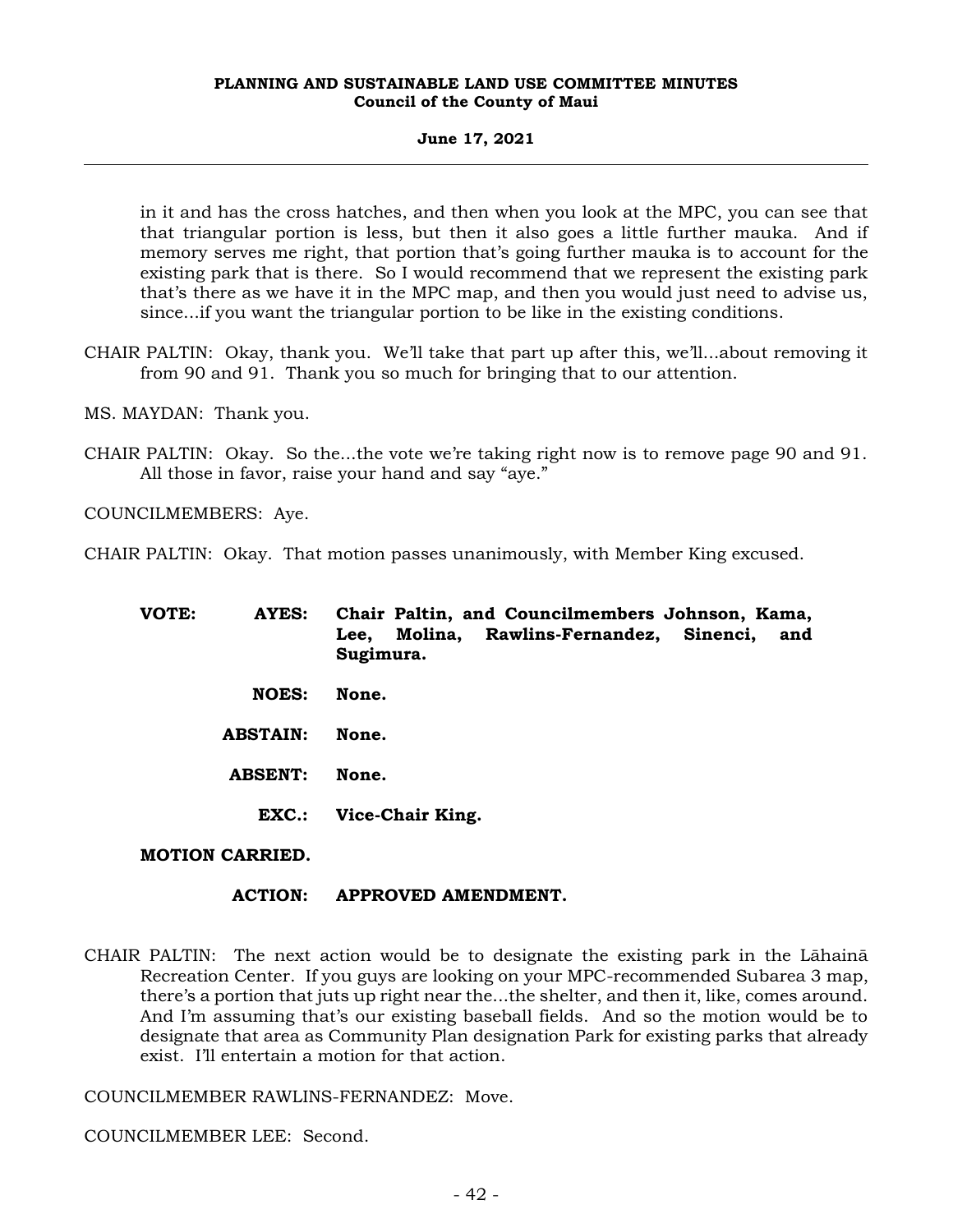## **June 17, 2021**

CHAIR PALTIN: Moved by Member Rawlins-Fernandez, seconded by Member Lee. All those in favor to designate existing parks as Community Plan designation parks, raise your hand and say "aye."

COUNCILMEMBERS: Aye.

CHAIR PALTIN: I don't…okay, I see Member Kama. Member Sugimura, are you voting? Okay. That's unanimous, with Member King excused.

| VOTE: | <b>AYES:</b>    | Chair Paltin, and Councilmembers Johnson, Kama,<br>Molina, Rawlins-Fernandez, Sinenci,<br>Lee.<br>and<br>Sugimura. |
|-------|-----------------|--------------------------------------------------------------------------------------------------------------------|
|       | <b>NOES:</b>    | None.                                                                                                              |
|       | <b>ABSTAIN:</b> | None.                                                                                                              |
|       | <b>ABSENT:</b>  | None.                                                                                                              |
|       | <b>EXC.:</b>    | Vice-Chair King.                                                                                                   |

# **MOTION CARRIED.**

- **ACTION: APPROVED AMENDMENT.**
- CHAIR PALTIN: The next action I will entertain is looking on the existing condition Subarea 3 map for the portion of Park/Open Space light green to designate whatever isn't currently Park as Open Space.

COUNCILMEMBER RAWLINS-FERNANDEZ: Move.

COUNCILMEMBER SINENCI: Second.

CHAIR PALTIN: Moved by Member Rawlins-Fernandez, seconded by Member Sinenci. If it's currently in Park and Open Space, my reasoning would be, given the sensitive nature of it, to go the Open Space route for lands that aren't currently Park and remain undisturbed. Any discussion? Seeing none, all those in favor, raise your hand and say "aye."

COUNCILMEMBERS: Aye.

CHAIR PALTIN: Okay. Motion passes unanimously, with Member King excused.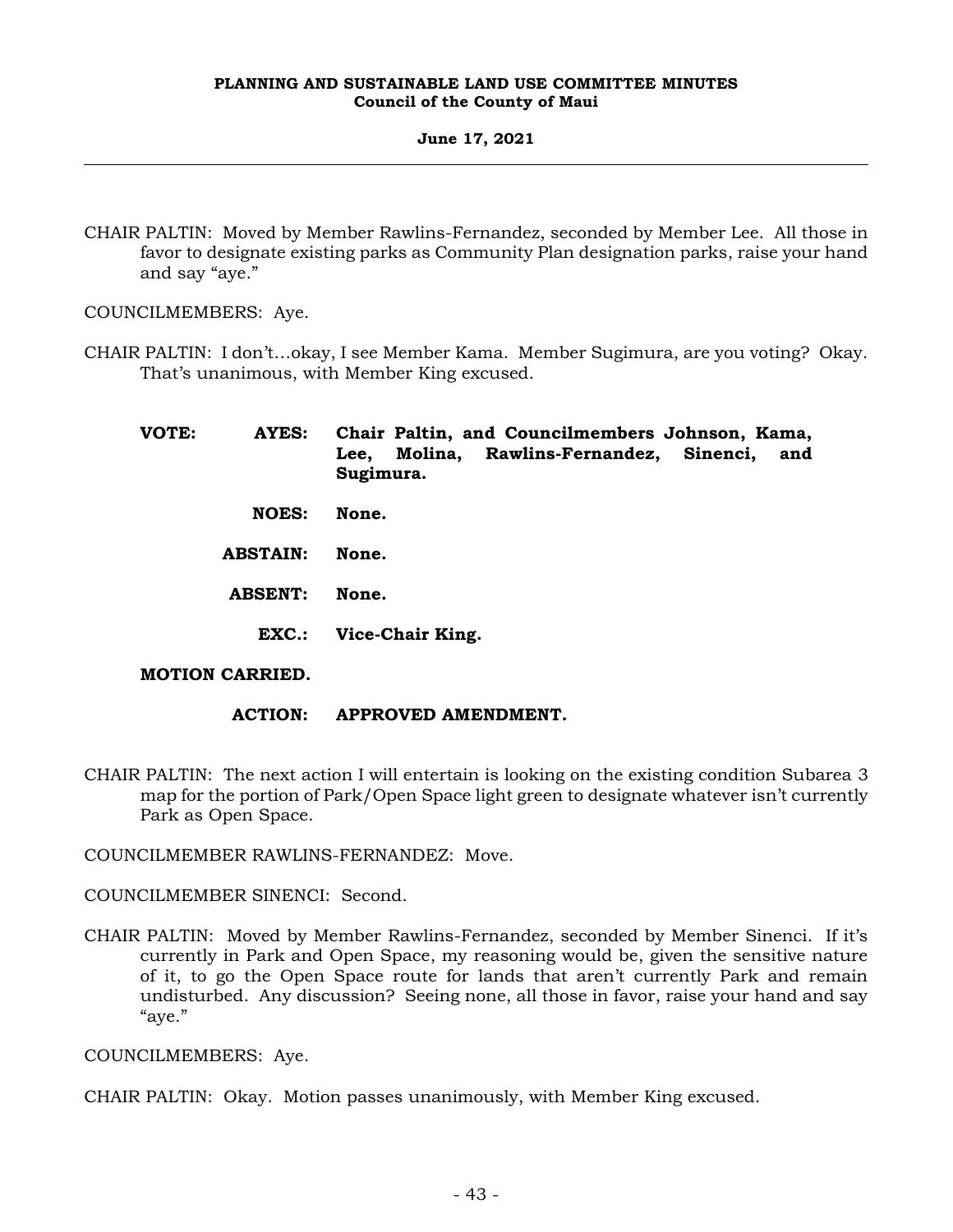| VOTE: | AYES:           | Chair Paltin, and Councilmembers Johnson, Kama,<br>Molina, Rawlins-Fernandez, Sinenci,<br>Lee,<br>and<br>Sugimura. |
|-------|-----------------|--------------------------------------------------------------------------------------------------------------------|
|       | <b>NOES:</b>    | None.                                                                                                              |
|       | <b>ABSTAIN:</b> | None.                                                                                                              |
|       | <b>ABSENT:</b>  | None.                                                                                                              |
|       | EXC.:           | Vice-Chair King.                                                                                                   |

# **MOTION CARRIED.**

# **ACTION: APPROVED AMENDMENT.**

- CHAIR PALTIN: Okay. Let's see, that…I think that concludes our work for Lāhainā Town South. I have received word that our GIS extraordinaire have addressed Member Johnson's color-challenged issue. If Members would like to see a presentation from Mr. Johann Lall before we go to lunch? Okay. Mr. Johann Lall, take it away. We're at the edge of our seats.
- MR. LALL: Okay. Thank you, Chair. Let me screen share.
- CHAIR PALTIN: Okay. Sounds great. I hope I said your first name correctly.
- MR. LALL: Yep, you did.

CHAIR PALTIN: Okay.

MR. LALL: I appreciate it. So this is just a...a kind of a quick draft, basically, that I set up of the Subarea 2 Kāʻanapali map. So what I did was I just put on labels with the coded versions of the Community Plan designations. And these...these labels can look pretty much any way that we want. So this is...this is by no means, you know, what we are stuck with or anything like that. But the reason that we...we basically came up with this idea is that we have so many designations that we're kind of restricted in what kind of color contrasts we can have. You know, if you have...if you...if you had, you know, three or four or five designations, it'd be pretty easy to have just primary colors that are easily distinguished from each other, but we have almost 20. So you know, we can make some tweaks with these, you know, we can make a yellow a little bit...a little bit darker, we can make another yellow a little bit lighter, and that kind of thing. But I think no matter what, you'll have issues with people with...with, like, different kinds of color vision having issues. I know, like, some people have issues with red-green and other people have, like, yellow-blue and things like that. So the labels are... are kind of a way to get around that, without...without being too intrusive or too busy, you know, with the existing symbols on the map.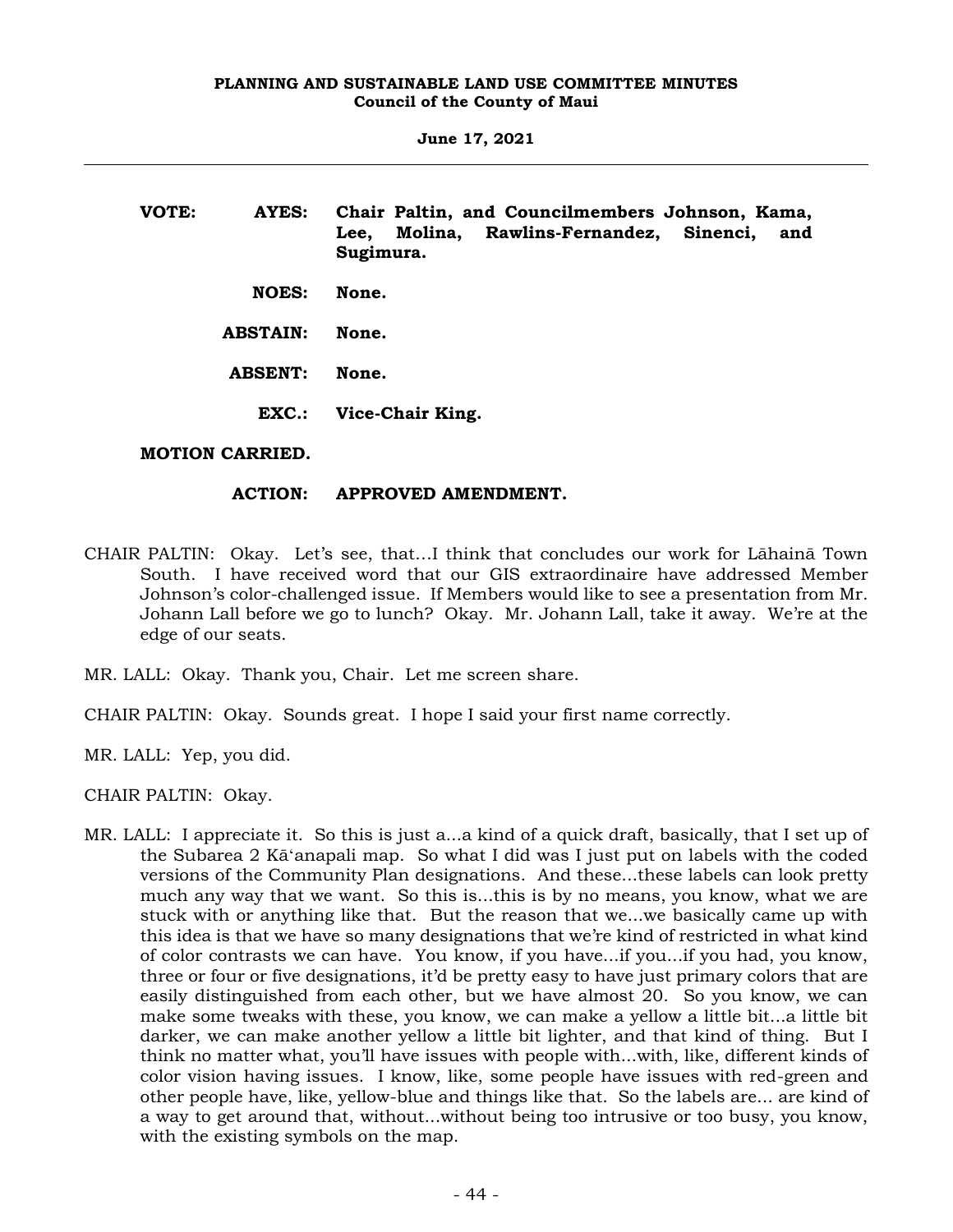#### **June 17, 2021**

- CHAIR PALTIN: And my understanding, digitally, if folks put the zoning overlay onto the tax map keys, those are already depicted in pattern. And so if we were to use pattern, it might get really crazy, with, like, pattern over pattern, and there's only so much pattern types of things. So I think this is an excellent workaround. But I'll defer to the suggester, Member Johnson. How do you feel about this?
- COUNCILMEMBER JOHNSON: It looks great. I love the way you guys are thinking out the box, and you came up with a solution that we didn't come up with. So great, that sounds wonderful.
- CHAIR PALTIN: Okay. Awesome, awesome, okay. So I'm not really sure, do we need a motion to accept the usage of labels on top of colors for the Community Plan designations? Somebody who knows more than me?

MS. LILLIS: Chair, that would be fine.

CHAIR PALTIN: Okay, okay. I'll... I'll just --

COUNCILMEMBER RAWLINS-FERNANDEZ: So moved.

CHAIR PALTIN: Okay, thank you. I will stop the screen share.

MR. LALL: May I interject?

CHAIR PALTIN: Oh, sure, Mr. Lall.

MR. LALL: It would be great if any...any motion is kind of, I hate to say vague, but as vague as...as possible, to give us some flexibility to, you know, work on something. And I'd be happy to work with...with Member Johnson to, you know, come up with, like, the best possible way...method.

CHAIR PALTIN: Okay. Okay. Would the motion to use labels be too specific?

MR. LALL: Possibly. Maybe, you know, I'm not a...a legal expert or anything, but maybe, you know, to...you know, improve readability or accessibility, usability or something like that.

CHAIR PALTIN: Oh, okay.

MR. LALL: Accessibility, I guess.

COUNCILMEMBER KAMA: *(telephone ringing)* No, you supposed to go wash the car.

CHAIR PALTIN: Okay. Member Kama, you're not muted, but --

COUNCILMEMBER KAMA: *(audio interference)*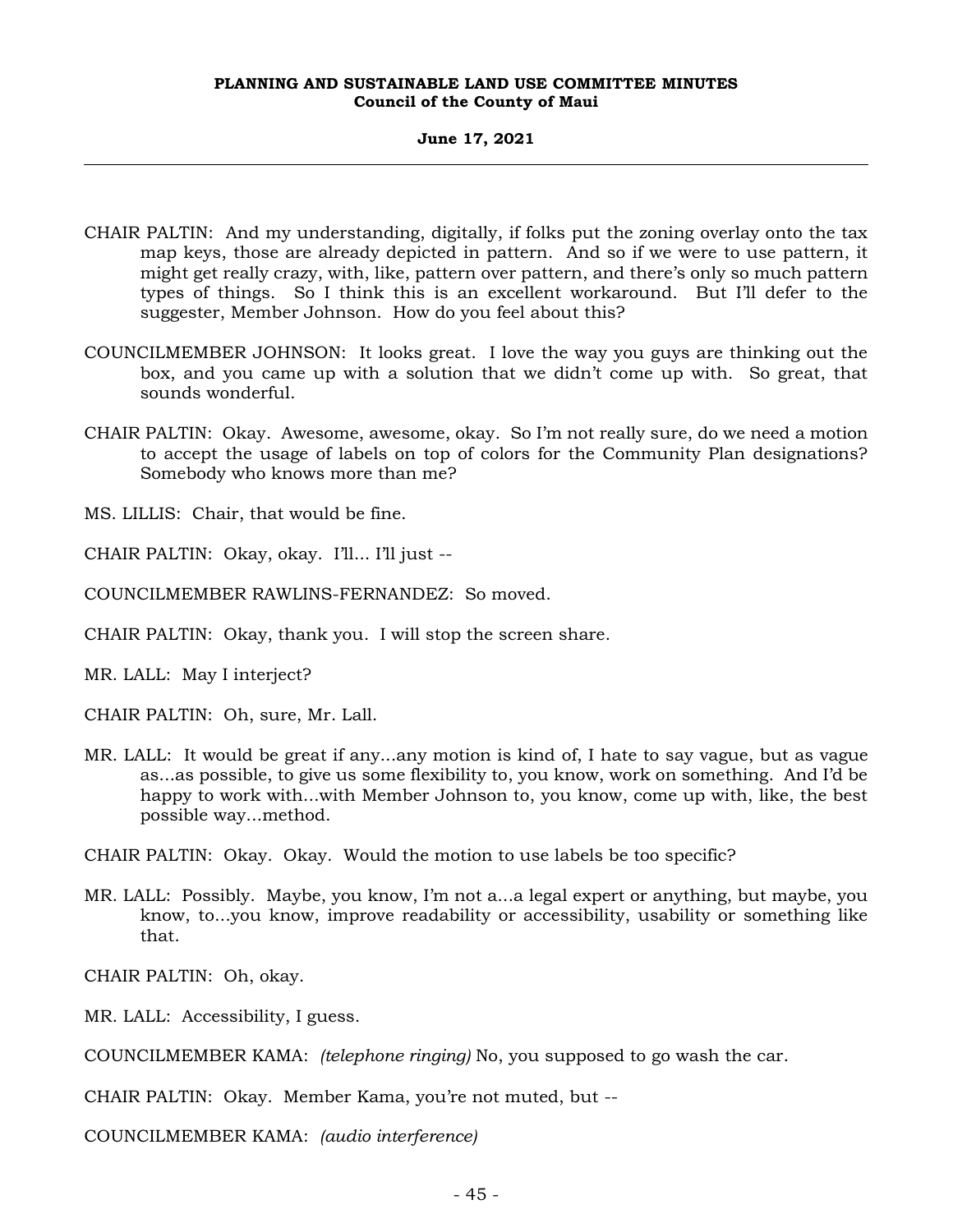#### **June 17, 2021**

CHAIR PALTIN: -- we all like clean cars. So I'll entertain a motion to improve reader accessibility to the Community Plan designation maps.

COUNCILMEMBER RAWLINS-FERNANDEZ: So moved.

COUNCILMEMBER JOHNSON: Second.

CHAIR PALTIN: Moved by Member Rawlins-Fernandez, seconded by Member Johnson. All those in favor, raise your hand and say "aye." Okay, motion passes unanimously, with Member King excused.

**VOTE: AYES: Chair Paltin, and Councilmembers Johnson, Kama, Lee, Molina, Rawlins-Fernandez, Sinenci, and Sugimura. NOES: None. ABSTAIN: None. ABSENT: None. EXC.: Vice-Chair King.**

# **MOTION CARRIED.**

# **ACTION: APPROVED AMENDMENT.**

CHAIR PALTIN: I know Chair Lee has to leave in 15 minutes. Oh, I...I had two more things that I think we can do in 15 minutes. So the first one was Pulelehua designations for Park or Open Space, and Mr. Cheng is so on it. I sent him the request that morning, and he returned it, like, before that afternoon. And he has a...a detail-oriented conceptual design map. I don't have it with me, but it...oh, here. This is his conceptual design map, and obviously the gulch areas, we...we already designated all stream and gulch areas as Open Space, but Ms. Maydan feels that we can take this map and overlay it on, and from that, find which areas should be Park and which other areas should be Open Space. There's a lot...a lot of pocket parks within this map, and if it lie within the residential areas, that's okay, because we can have Park in Residential. So this way, we would, I guess, just have a motion to take Maui Oceanview, LP's conceptual site plan and overlay it onto the Community Plan designation, and determine which areas should be Open Space, and which areas should be Park. There's a big Open Space and an estate lot to the north, near the Kahana Ridge Subdivision, so that would obviously be Open Space detention area, and there's, like, a community park about ten...ten acres or so on the bottom right-hand corner. But I think that would be the easiest way for us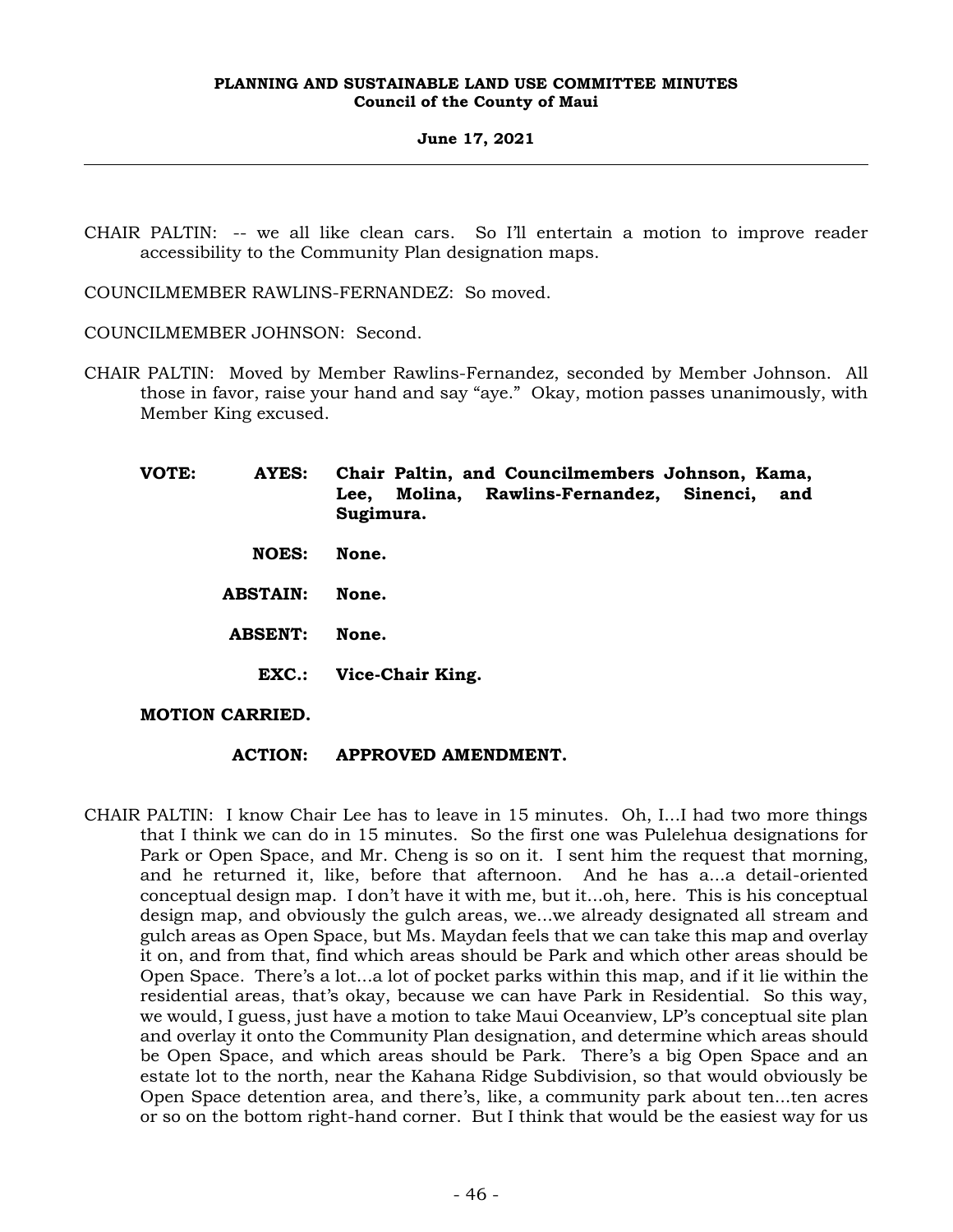# **June 17, 2021**

to proceed on that, and...and how thankful he has it all laid out for us already. Member Rawlins-Fernandez.

COUNCILMEMBER RAWLINS-FERNANDEZ: Mahalo, Chair. So we would just...so for clarification on the motion, we would only be using the conceptual design on areas that was designated PK/OS, because we're...we're separating them. So where...where it's Residential, we would just keep it Residential anyway --

CHAIR PALTIN: Because pocket parks are allowed in Residential.

COUNCILMEMBER RAWLINS-FERNANDEZ: Right. Right. So only where it...in...in the draft that we have, is PK/OS, and then that conceptual map would determine one or the other, because we're separating them.

CHAIR PALTIN: Correct.

COUNCILMEMBER RAWLINS-FERNANDEZ: Mahalo, Chair. So moved.

COUNCILMEMBER SINENCI: Second.

CHAIR PALTIN: Moved by Member Rawlins-Fernandez, seconded by Member Sinenci. Everyone understand what we're doing? Anyone want to check in with Ms. Maydan? That's what she told me yesterday.

MS. MAYDAN: Can I just make one clarification?

CHAIR PALTIN: Sure.

- MS. MAYDAN: We would use--thank you. We would use both the conceptual site plan that Mr. Cheng provided, as well as the District Land Use map that follows. The...they... they coincide, but both of...using both of those would be helpful to our GIS guys to... to do the mapping.
- CHAIR PALTIN: Just lay it on...overlay it, so to speak. Okay. Any further questions or clarifications needed? All right. All those in favor, raise your hand and say "aye."

COUNCILMEMBERS: Aye.

CHAIR PALTIN: We got a unanimous with one excused, Member King.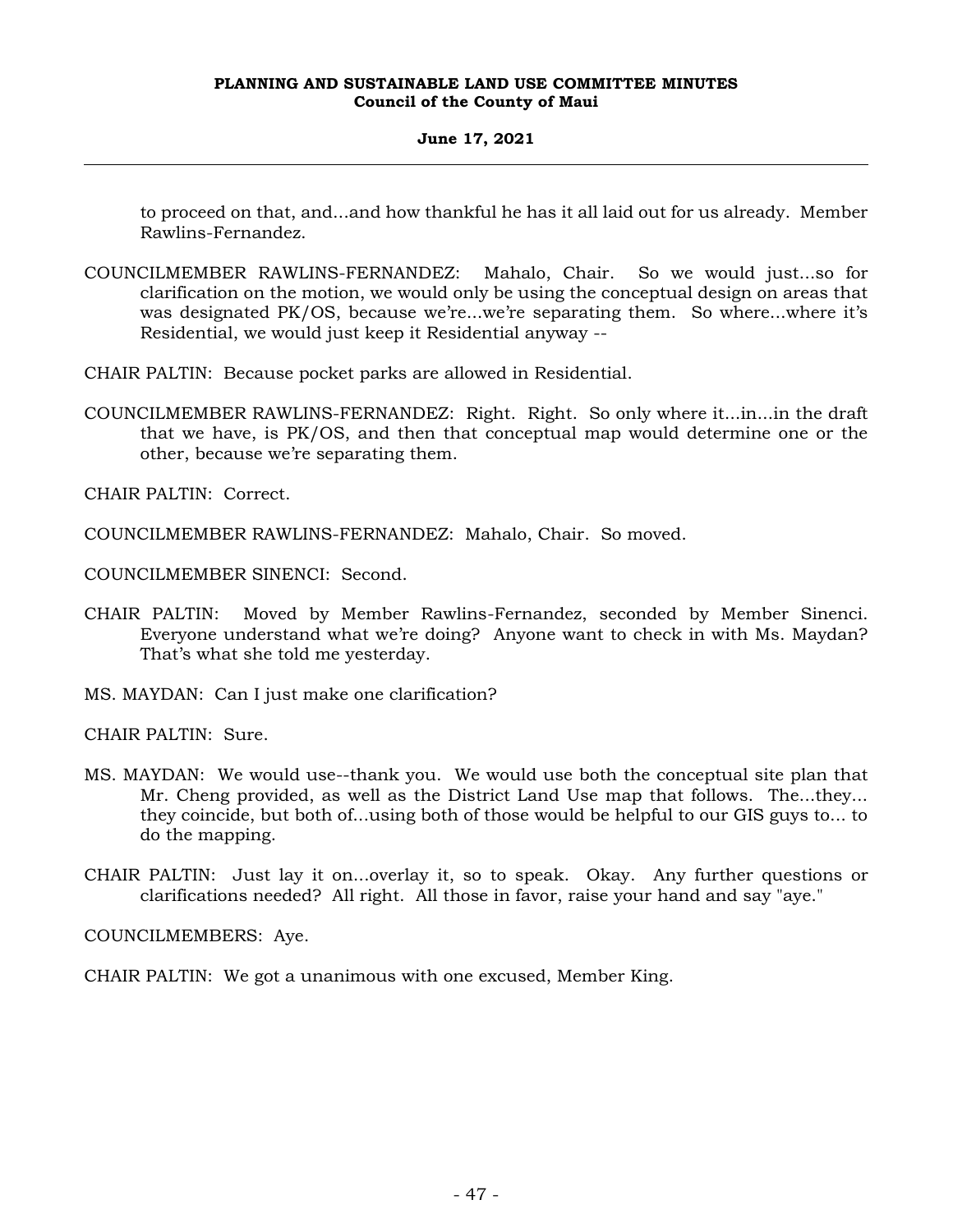| VOTE: | AYES:              | Chair Paltin, and Councilmembers Johnson, Kama,<br>Molina, Rawlins-Fernandez, Sinenci,<br>Lee.<br>and<br>Sugimura. |
|-------|--------------------|--------------------------------------------------------------------------------------------------------------------|
|       | <b>NOES:</b>       | None.                                                                                                              |
|       | <b>ABSTAIN:</b>    | None.                                                                                                              |
|       | <b>ABSENT:</b>     | None.                                                                                                              |
|       | EXC.               | Vice-Chair King.                                                                                                   |
|       | ,,,,,,,,,,,,,,,,,, |                                                                                                                    |

# **MOTION CARRIED.**

# **ACTION: APPROVED AMENDMENT.**

- CHAIR PALTIN: And then the last area that we need to do was the Kāʻanapali Town North. And I had a question on that one for Ms. Maydan. As I'm looking at the map on page 69, it looks like that could possibly be a gulch along the north side of the property. And then I thought we had already decided gulches were Open Space. Is there additional part of that, besides the gulch? Or is that a gulch?
- MS. MAYDAN: Thank you, Chair. Yes, you're correct. It is the makai portions of a gulch, and I looked at this plan in detail this morning, as far as some of the older Kāʻanapali 2020 plans, and they had all of that area identified as Open Space in their plan. So I would recommend that you put all of it in Open Space, all of the PK/OS in Open Space.
- CHAIR PALTIN: Okay, that's easy enough. I'll entertain a motion to put all of the PK/OS for Kāʻanapali Town North in Open Space.

COUNCILMEMBER RAWLINS-FERNANDEZ: So moved.

COUNCILMEMBER JOHNSON: Second.

CHAIR PALTIN: Moved by Member Rawlins-Fernandez, seconded by Member Johnson. All those in favor, raise your hand and say "aye." I've got it unanimous, with Member Sugimura and Member King excused.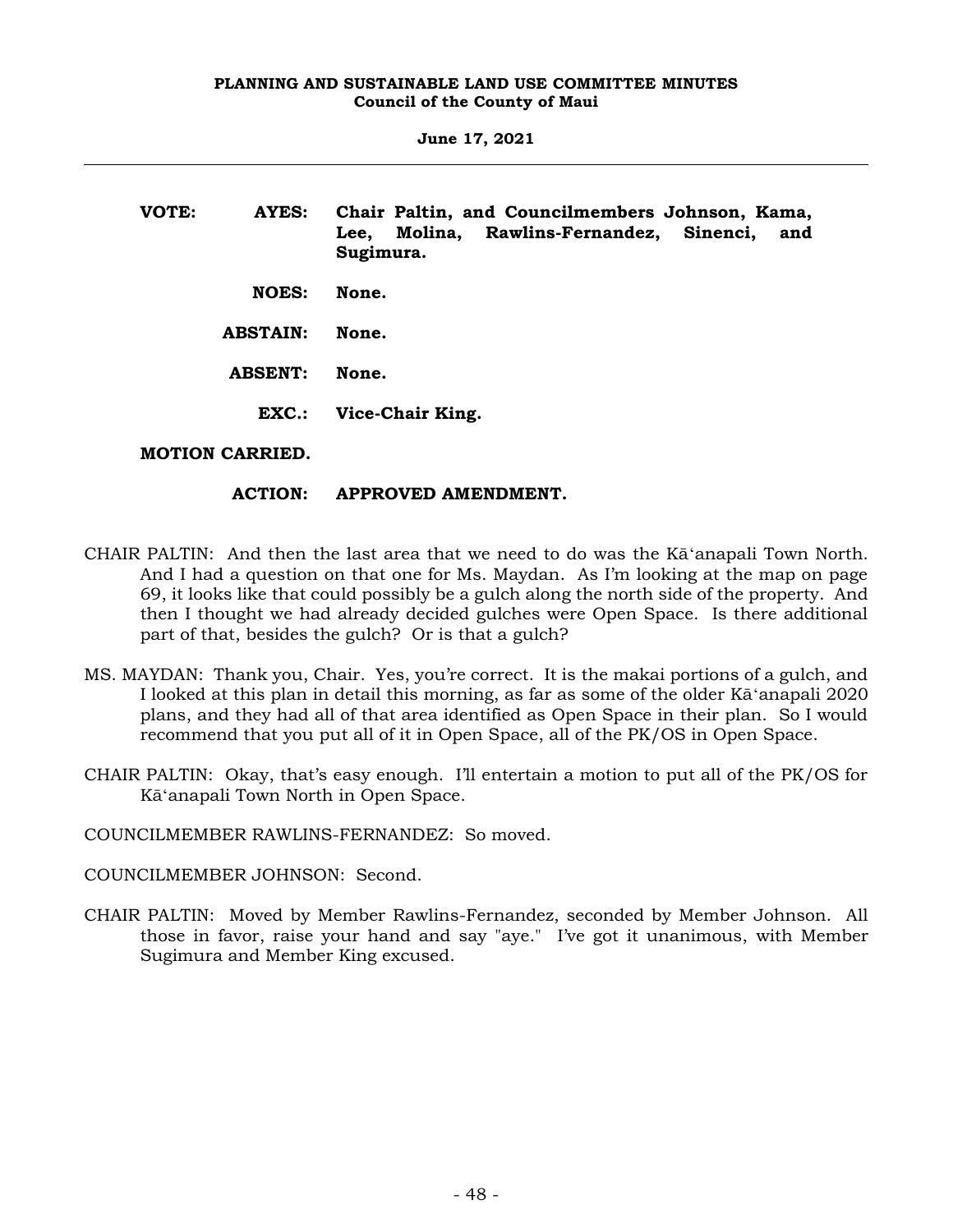**June 17, 2021**

| VOTE: | AYES:                  | Chair Paltin, and Councilmembers Johnson, Kama,<br>Lee, Molina, Rawlins-Fernandez, and Sinenci. |
|-------|------------------------|-------------------------------------------------------------------------------------------------|
|       | <b>NOES:</b>           | None.                                                                                           |
|       | <b>ABSTAIN:</b>        | None.                                                                                           |
|       | <b>ABSENT:</b>         | None.                                                                                           |
|       | EXC.                   | Vice-Chair King and Councilmember Sugimura.                                                     |
|       | <b>MOTION CARRIED.</b> |                                                                                                 |

# **ACTION: APPROVED AMENDMENT.**

CHAIR PALTIN: Member Rawlins-Fernandez.

COUNCILMEMBER RAWLINS-FERNANDEZ: Sorry. I...I saw everyone's hand still up, so --

CHAIR PALTIN: Oh.

COUNCILMEMBER RAWLINS-FERNANDEZ: -- I...I thought I would raise…

CHAIR PALTIN: Okay. That was still voting. Okay. But you are voting yes, right? Okay, okay. We're good then. And then I think that brings us to the close of Section 3. Yay, guys. Section 3 and revisits done. So then when we come back from lunch, we'll be doing Section 1 and Section 4 revisit, and then we'll be done. And I just wanted to mention, and I'll mention it again at the end, we were talking about, you know, what's next? And so this isn't the type of thing that, in two weeks it'll come up with a Committee report at the full Council meeting. And the reason being, all that scrubbing that our hard-working Staff needs to do to put the correct legislative language in to interpret our legislative intent into legalese. So you know, I don't want to throw out dates, but you know, we're looking at probably around August. So between then and there, a final version, which is not verbatim the words we worked on, but should capture the entirety of our legislative intent will come out. And I guess, by...by the Maui County Code 2.80B, we'll need to have a public hearing between then and first reading. So just a precursor of what's going to go on. What I'd like to do is wait on the public hearing until we have that final draft that's going to go to first reading, and then people can look at all of that, we'll take the public hearing. I believe the requirement is that the public hearing be held in West Maui. So if we're not back to in-person between now and then, I'm not sure if virtual is okay. Which I assume it's...it's kind of more accessible because people can watch and participate from their living rooms, but we'll...we'll check on that. But just a precursor of what the next steps are. After it moves out of Committee, we'll have a public hearing. All right. So I don't want to keep you guys from your lunch. Member Rawlins-Fernandez might though? Nah, just joking.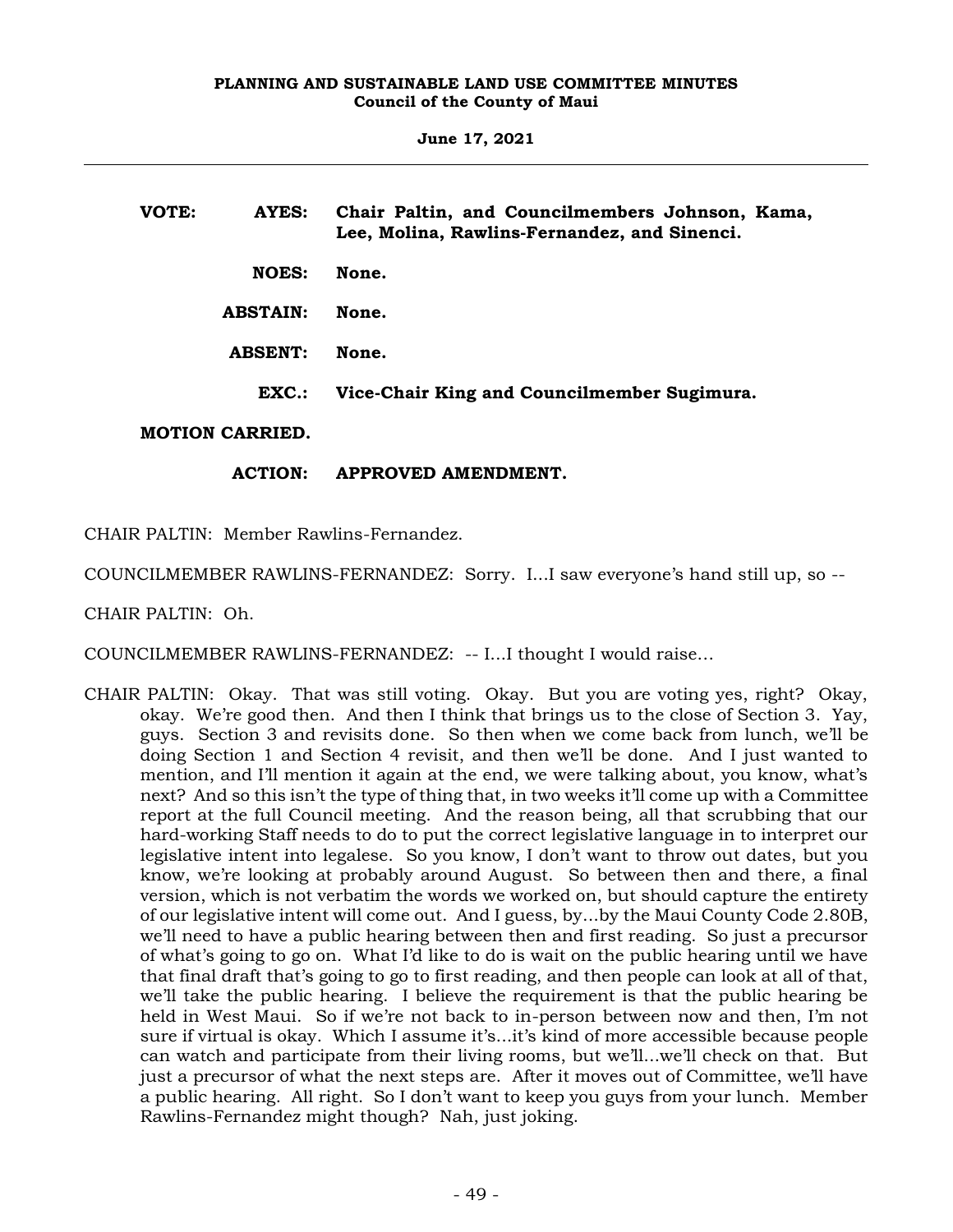# **June 17, 2021**

COUNCILMEMBER RAWLINS-FERNANDEZ: No, no, I'm actually trying to extend our lunch.

CHAIR PALTIN: Oh.

- COUNCILMEMBER RAWLINS-FERNANDEZ: I'm not sure what time we're supposed to reconvene, or if you had in mind, but I was hoping we could reconvene at 2:00?
- CHAIR PALTIN: I don't have a problem with that. We're just going to have to blow through 1 and 4 or stay later, because we got to get this out. So one, I think we have maybe four revisits in Section 4 possibly, because with that cultural overlay language things. But I don't have a problem if Members commit to finishing this out today, because I know we don't want to keep going on and on about West Maui. Okay? Consensus?

# **COUNCILMEMBERS VOICED CONSENSUS.**

CHAIR PALTIN: Yeah? Okay. So we'll be in lunch till 2:00 p.m. if that's amenable to everyone. And have a great lunch. I see the light at the end of the tunnel. We're almost there, home stretch, gangee. We'll see you at 2:00. This meeting will be in recess. We'll reconvene at 2:00 p.m. See you there. . . *.(gavel)*. . .

**RECESS: 12:21 p.m.**

#### **RECONVENE: 2:01 p.m.**

CHAIR PALTIN: . . *.(gavel)*. . . Aloha, welcome. Will the Planning and Sustainable Land Use Committee meeting of June 17th reconvene. The time is 2:02, and we've got Members Sinenci, Molina, King, Johnson and Kama, as well as myself here with us this afternoon. Thank you for that lunch break, it was great. We finished up Section 3, and what we have remaining is Section 1 and Section 4. Oh, I see Member Sugimura's purple flower, but I don't see her. And then we're...what we're...oh, there, I see her. I guess we're waiting for Member Rawlins-Fernandez's Section 1 edits, then we have Section 4 as well. Let's just see if she submitted anything this morning for Section 1. The last item that was uploaded to Granicus this morning, should be the edits that we made to Section 1 on the first go around. I'm not sure if it was going to be completely changed by Member Rawlins-Fernandez or not, but that...those were the edits that we agreed to. But since she's not here, what we have is the track changes, and that's item 50 on your Granicus. Oh, you just joined the call. She's on her way. Awesome. Welcome, Member Rawlins-Fernandez.

COUNCILMEMBER RAWLINS-FERNANDEZ: *(audio interference)*

CHAIR PALTIN: I hear feedback. Oh, and Chair Lee. I'm going to mute you, Ms. Eaton.

MS. EATON: Hm, I thought I was.

CHAIR PALTIN: Oh, wait. Okay, now...now you're muted. Then everyone else is muted. Okay, so we left off with Section 1 and Section 4 to go. Member Rawlins-Fernandez, did you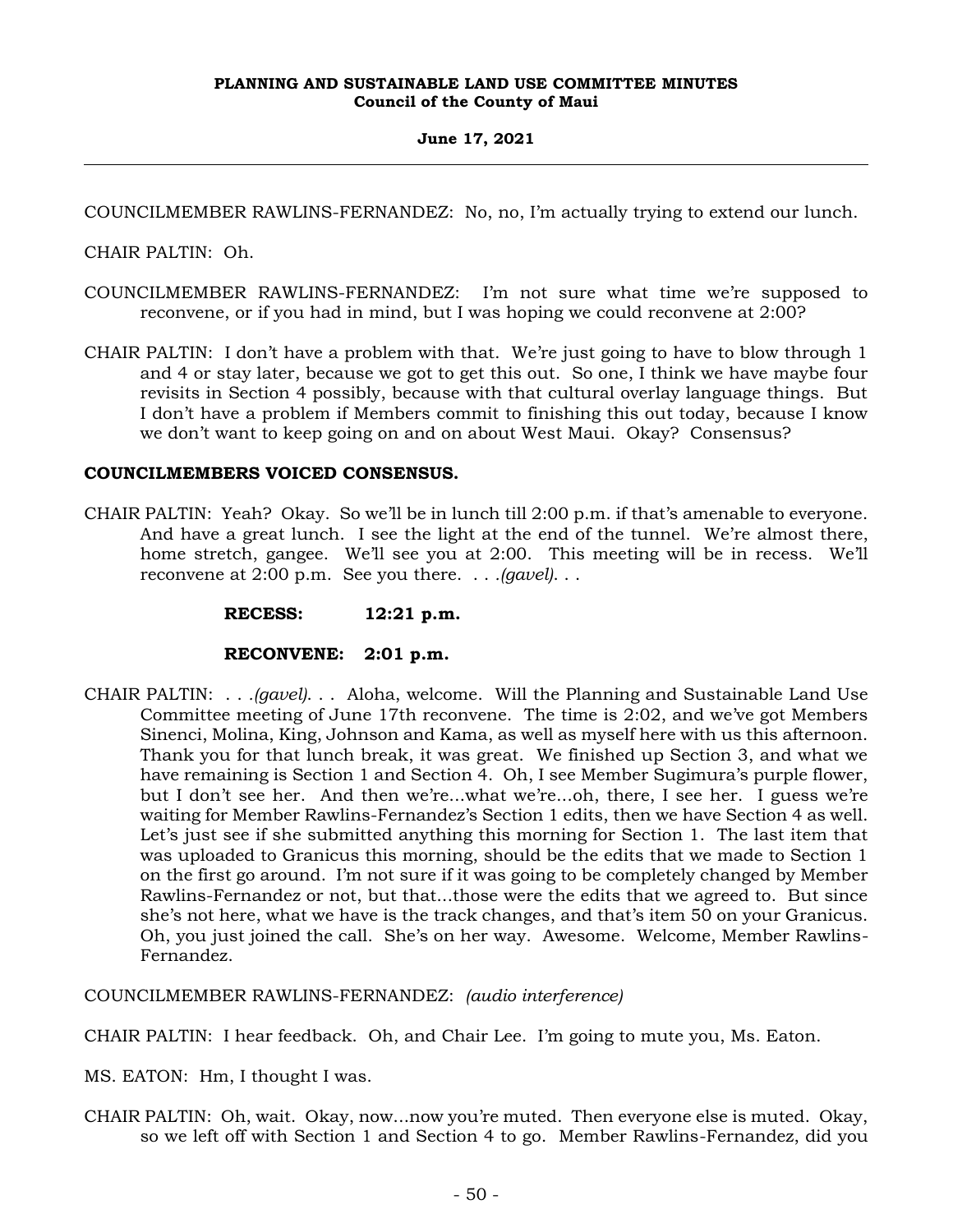#### **June 17, 2021**

have a document to upload to Granicus? Awesome. Do we want to let you upload that and move on to Section 4, or do we want to go straight into Section 1? Section 4 first? Okay. Right. If everyone can get out their track changes for Section 4 while Member Rawlins-Fernandez uploads her edits for Section 1. So this is the Section 4 --

VICE-CHAIR KING: Is that your matrix?

CHAIR PALTIN: I beg your pardon?

VICE-CHAIR KING: Is that your matrix that you're talking about? It has 2 and 4.

- CHAIR PALTIN: Yeah. The...the Section 4 one. I guess we printed it out, and then stapled it together separately, so we're on Section 4. And I guess, you know, most relevant to... and top of mind, is an amendment to...from two, three...the bottom of page 4 on your track changes from Section 4. This was the action item related to the cultural overlay that we were kind of discussing earlier, when Dr. Six did...or after Dr. Six did her presentation. So as it currently stands, what it says is, "Develop a cultural overlay map, identifying known above-ground resources, the location of important historic events, known burials, and known archaeological resources, and create a cultural overlay district to protect cultural assets and establish an efficient review process for property owners." Type: Project. Priority: I think we discussed the possibility of moving the priority to high, Timing to Short, and adding Department of Management, specifically the County Archaeologist, to the Planning Lead Agency. Right now the cost is 125, I think that would continue. And then we also earlier discussed a Cultural Reserve ascription to start listing areas that we would like to include in the overlay. So would the Cultural Reserve ascription be another action item, or would it be tacked onto this existing action item? Member Rawlins-Fernandez, did you have that intent, or maybe Ms. Maydan? Would it be prudent to add it as its own separate action item? A Cultural Reserve ascription, with areas that we identified we'd like to include in the cultural overlay?
- MS. MAYDAN: Mahalo, Chair. If the Committee's intent is to develop a map, and have it included in this Plan, I would add it to this existing action and reference the map.
- CHAIR PALTIN: Reference the cultural overlay as a map? Or which map would we reference?
- MS. MAYDAN: Perhaps I'm misunderstanding. The ascription, is it just a written description of areas, or is it a map depicting potential areas that would be included in an overlay?
- CHAIR PALTIN: At this time, I think it's a written description.
- MS. MAYDAN: Okay. I would think that since it is...the ascription is tied to the overlay, it would make sense to just add it to this action. It, of course, would be a beefy action, but it would just be an action that has a lot of detail and guidance for the departments when they implement this action.
- CHAIR PALTIN: Okay. So I guess if we take things one...one...one item at a time, do we have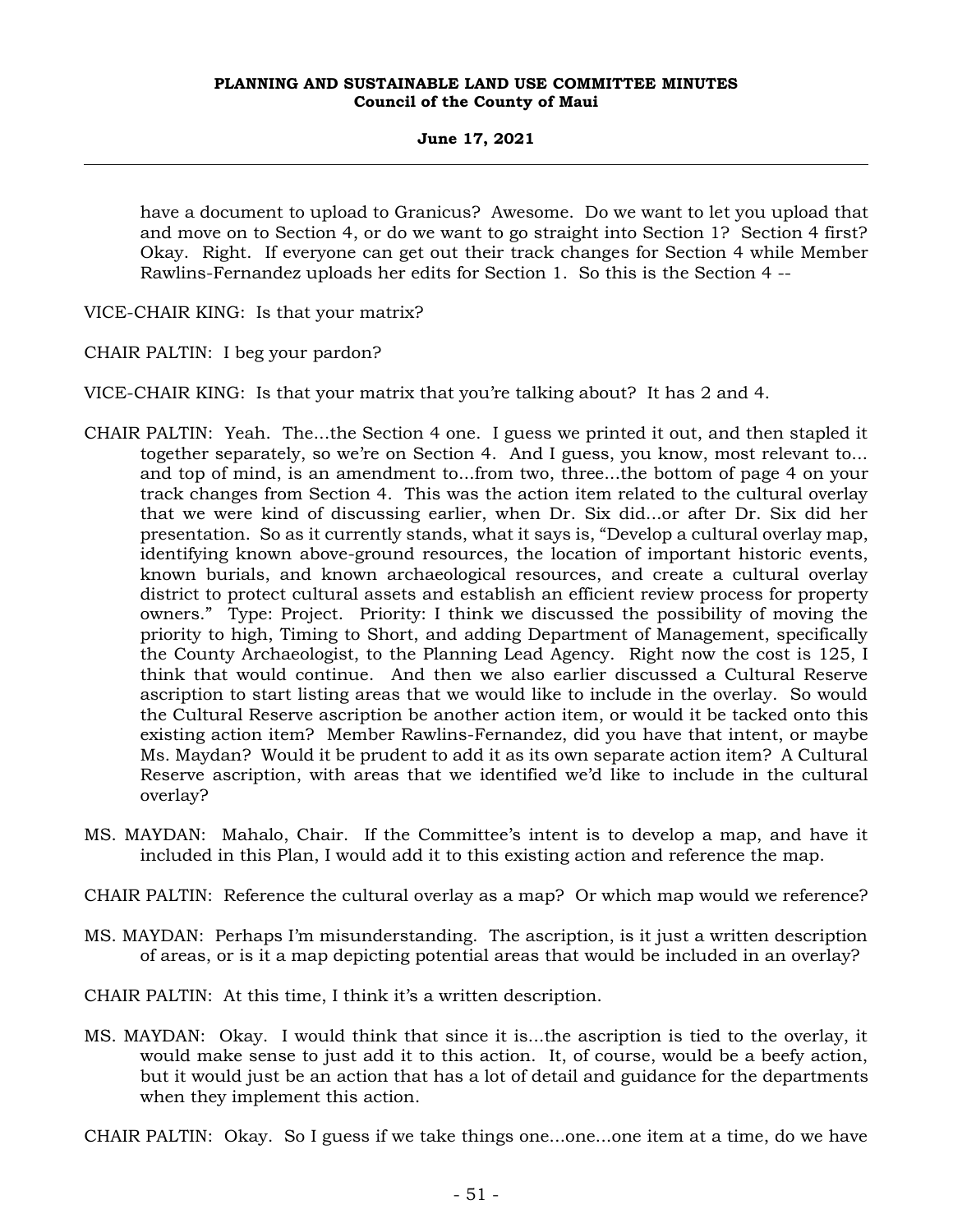consensus on moving the Priority to High, the Timing to Short, and adding County Department of Management, specifically the Archaeologist, to the Lead Agency? That seems like an easy one, and maybe we can get consensus on that action.

# **COUNCILMEMBERS VOICED CONSENSUS.**

- CHAIR PALTIN: Consensus. Member King, did your Staff fill you in on what was covered this morning? Oh, okay.
- VICE-CHAIR KING: . . .*(inaudible)*. . .
- CHAIR PALTIN: So basically, Dr. Six went over three known cemetery in the area of Lāhainā Town South, and based on previous actions, there were three inadvertent finds. I know at least two of the cemeteries and one of the inadvertent finds were post-contact, but there were some pre-contact, and this was information that was a combination of her SHPD data and an old archaeology report for A&B, who pulled out and did not submit that information to SHPD, but there are copies of that report going around. This is in the same area of archaeological iwi kūpuna, with the situation with the trenching last December. So same area. And so what we ultimately decided to do is leave the area as status quo, which was 20 acres of Residential as opposed to 64 acres of Residential and two sections of Neighborhood Center. So...and then part of the solution, or how...how we wanted to address it, was with this cultural overlay that, like, a SMA area would require extra protections. Like any ground-moving work in the cultural overlay area would require archaeological monitoring or a rigorous AIS plan, and things of that nature. And so because the cultural overlay is not created right now, it's not in existence, Member Rawlins-Fernandez's suggestion was to create a Cultural Reserve ascription, which we would list areas that we intend to include in the cultural overlay for now, being that the cultural overlay has not yet been created.

VICE-CHAIR KING: So we have the information we need to do that?

CHAIR PALTIN: Well, I did --

- VICE-CHAIR KING: . . .*(inaudible)*. . .
- CHAIR PALTIN: -- I did write out some areas that I thought would fit within a Cultural Reserve Community Plan designation, but ultimately, you know, instead of making a new designation, we went with the overlay route with an ascription. And some of those areas were like, Moku'ula, Mokuhinia, which have great cultural significance, Lāhainā Town South area, which we realize has a lot of possibility for iwi kūpuna. Honokahua burial preserve area would...would fit within there. You know, known, intact heiau. There's a Honua'ula heiau in Honolua Valley that's known, and then there's the...you know, the cemetery at Mala; the Pu'upiha Cemetery, I think, and the Puehuehueiki Cemetery, which is, you know, a lot of the old timers are buried there. So those were some of the areas. I know the Kahana family has burials right off of Highway 30, mauka of lower Honoapi'ilani Road, and north of Hui Road D. And I think, you know, if people know where their family burials are, and they still tend to them, that might be a good idea for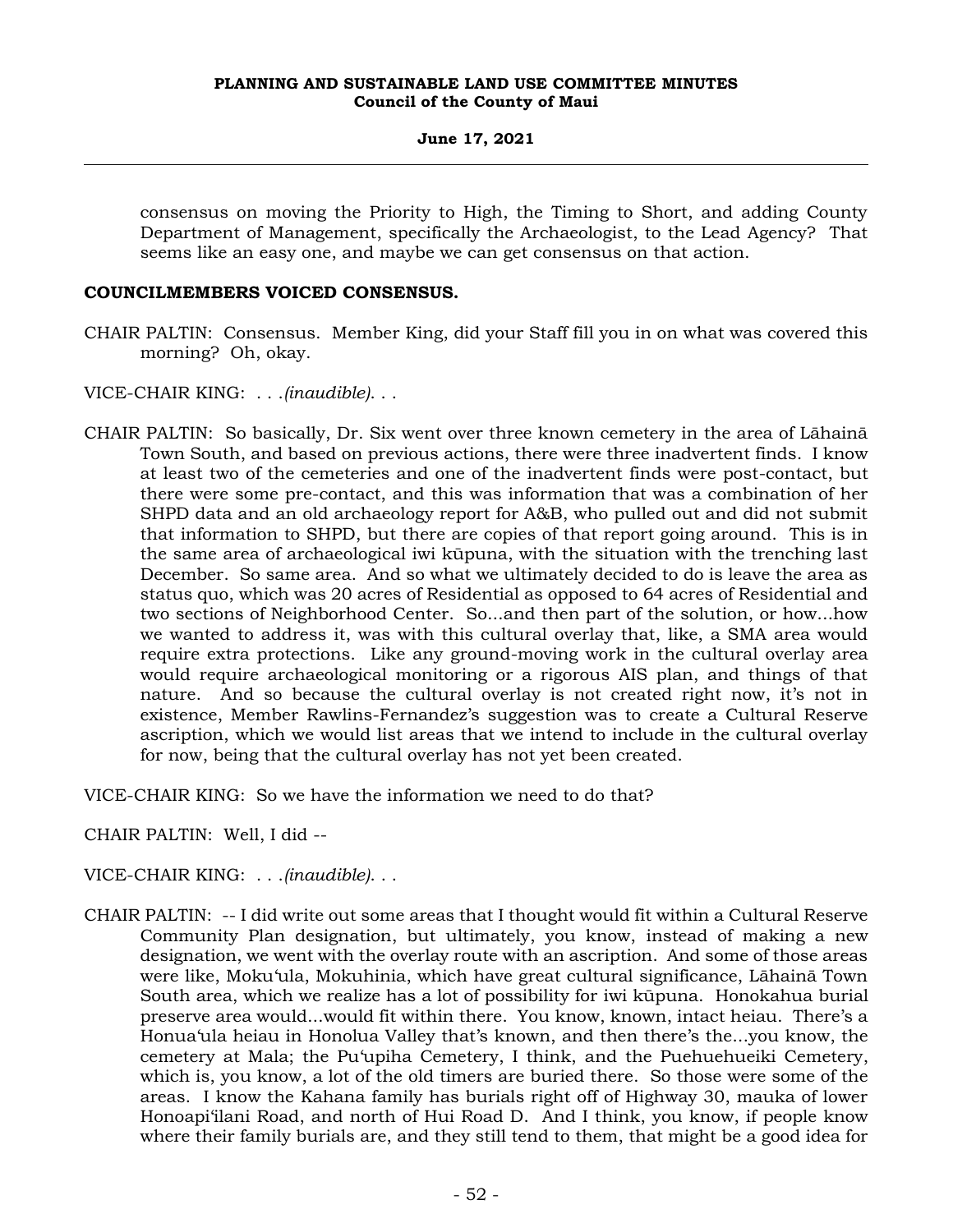#### **June 17, 2021**

them to reach out to the County and...and make sure that they're in this overlay, so that, you know, the...the families' burials can be protected in the future.

VICE-CHAIR KING: Okay.

- CHAIR PALTIN: And so the...and...oh, and Member Sinenci, I always forget, Olowalu has a lot of archaeological artifacts, too, as...as mentioned in that section of this Community Plan. So would it --
- VICE-CHAIR KING: What action...what action item are we addressing right now?
- CHAIR PALTIN: It's a new one. It's on page 4 of the track changes of the Section 4. One, two, three, four...it's right after 122.3.05. It's new, at the bottom of the page.

VICE-CHAIR KING: 22? Oh, page 122?

- CHAIR PALTIN: No, I'm...I'm working off the track changes document that was in your Granicus.
- VICE-CHAIR KING: Chair, I'm not sure I'm on the right one. It says 2 and 4. Is that the one? That says 2 and 4? But I...I...the pages aren't numbered, so…

CHAIR PALTIN: So it would be on the Section 4, the fourth page.

VICE-CHAIR KING: Okay.

- CHAIR PALTIN: Okay. So would that be, like, a part A? Create for the action item? Ms. Maydan, would it be like "Part A, create a Cultural Reserve ascription with a list of areas to be included in the cultural overlay until such time the cultural overlay could be...is completed," or something like that?
- MS. MAYDAN: Thanks, Chair. Yeah, so the...you could make it...I don't know if there's going to be more parts. Yeah, if...if there's several parts, you could say "A" and it could be a list of areas that should be included in the Cultural Overlay District.
- CHAIR PALTIN: Okay. Okay, so I think that's...that's fairly easy. We'll just say, "Part A: Develop a list of known sensitive areas to include in a Cultural Reserve ascription, which would serve in the interim until a cultural overlay can be created." Something like that, Ms. Maydan?
- MS. MAYDAN: So Chair, I...I just want to be clear that as an action, it is a task that the... whether it's the Department or the Archaeologist is tasked with, it's an action that they will work on and implement. As an action, it's not a policy that will be used for project review. I just wanted to --

CHAIR PALTIN: Okay.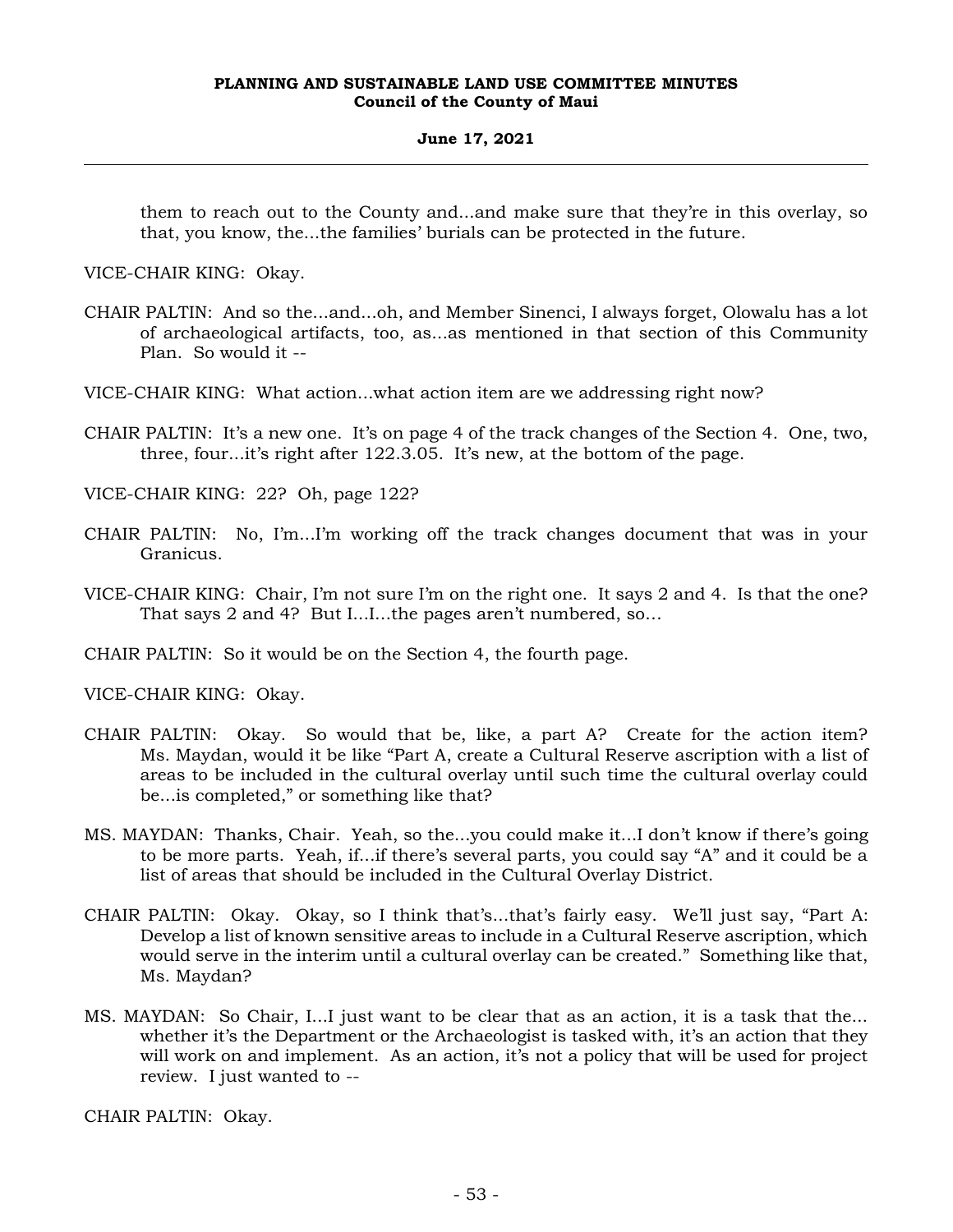#### **June 17, 2021**

- MS. MAYDAN: -- make sure that that's not misunderstood.
- CHAIR PALTIN: Yeah, I...I think that's the direction that we're going in. Member Rawlins-Fernandez.
- COUNCILMEMBER RAWLINS-FERNANDEZ: Mahalo, Chair. So I guess the...the thought was, that we would do the ascription now, not like make it as an...and Ms. Maydan said that she would do the map. But you wanted an action item to correspond with the map?
- CHAIR PALTIN: Oh, okay. So we'll make an ascription list, and then the action would be to turn the ascription list into a map?

COUNCILMEMBER RAWLINS-FERNANDEZ: Yeah.

- CHAIR PALTIN: Okay. Okay. So then I'm not clear where the ascription list would be. I mean, where it would be best housed, if it's Section 4 or...it wouldn't be a policy, it wouldn't be an action item, it would be a list of things to turn into a map. Yes, Member Rawlins-Fernandez.
- COUNCILMEMBER RAWLINS-FERNANDEZ: Maybe in...what is the...Appendix D?

CHAIR PALTIN: Oh, Appendix...appendices, that might work, yeah?

COUNCILMEMBER RAWLINS-FERNANDEZ: Yeah.

CHAIR PALTIN: Okay.

- COUNCILMEMBER RAWLINS-FERNANDEZ: So Appendix D has all the Community Plan designations, and then we could create an appendix that lists all the...that has that location...site lists? For the ascription sites.
- CHAIR PALTIN: Okay, okay. We're not on...we were going to revisit Section 5, if you had additional Hawaiian words in Section 1, so I guess we would make the action item be a new action item that would say "Move the areas described within the Cultural Reserve ascription list into a map of the cultural overlay."

COUNCILMEMBER RAWLINS-FERNANDEZ: Yeah, "into the cultural overlay."

CHAIR PALTIN: "Into the cultural --"

- COUNCILMEMBER RAWLINS-FERNANDEZ: "Into the overlay..overlay is established by Council."
- CHAIR PALTIN: Okay. And I guess our choosing of the cultural reserve ascription list is kind of suggestion. They may need to vet it with community and whatnot. So it would be... a wording for the action item would be something like "Vet...vet the locations for inclusion in the cultural overlay areas described in the Cultural Reserve ascription list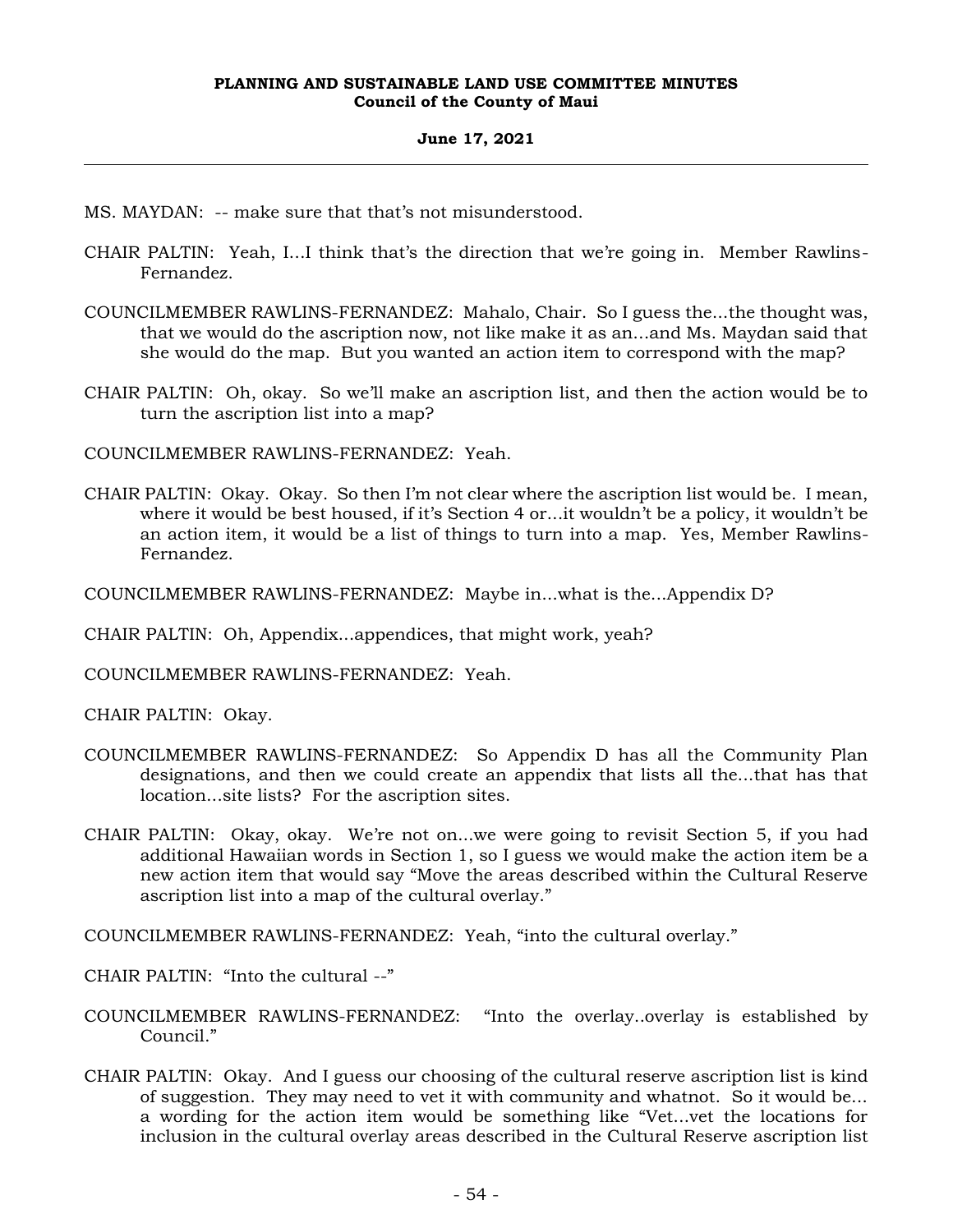## **June 17, 2021**

found on Appendix H," or whatever it is. Okay. Okay. Member Rawlins-Fernandez.

- COUNCILMEMBER RAWLINS-FERNANDEZ: Mahalo, Chair. Yeah. So...and I imagine when the cultural overlay, like, through that process of establishing it, there would be a lot of public hearings that would go along with it for the inclusion of the, you know, significant sites that would be protected via this overlay. So --
- CHAIR PALTIN: So...so we're just taking recommendations, suggestions of the areas that we know to be culturally significant, and then the action would be for the Planning Department or Department of Management to vet with the community the appropriateness for items on the Cultural Reserve be included in the cultural overlay. Okay. Member King.
- VICE-CHAIR KING: Yeah. Thanks Chair. Just wanted to make sure that we're not publishing anything that shouldn't be published. Because whenever this comes up about significant sites or burial sites, I think we always hear that that's... that's information that shouldn't be published, because we don't want people tromping around and finding those sites and...and invading them. So if we put it in the appendix, is that going to violate any privacy for those sites?
- CHAIR PALTIN: So the areas that...oh, sorry, Member Rawlins-Fernandez. Oh, okay. Like, the areas that we were talking about or listing are all known areas already. So we weren't talking about any unknown areas. And I believe the way that Dr. Six was going about the cultural overlay was...you know how she presented to us in previous meetings about those blocks of red and yellow, and then the significance and the higher up? So the areas that are widely known to be culturally significant, like, I mean, obviously, Honokahua Preserve was, like, a landmark situation, and it's well known. So the areas that are well known, there's no problem in repeating what's known. The areas that are not known, she had that method of that fishnet grid, with those certain-sized blocks. So you don't know exactly where it is, but you know that this grid includes culturally significant areas. . . .*(inaudible)*. . .
- VICE-CHAIR KING: Okay. I just wanted to make sure that we weren't publishing anything that was going to --
- CHAIR PALTIN: Yeah. We'll leave that part, the...the unknown part to her to figure out. But within the community, there's definitely known significant areas that we'd like to protect. Member Rawlins-Fernandez.
- COUNCILMEMBER RAWLINS-FERNANDEZ: Mahalo, Chair. And then to Member King's concern...legitimate concern, because Member King wasn't part of our morning's discussions, the idea behind doing this is, it...it would be...the sites that aren't controversial, you know, like, it's...it's widely accepted that these areas would be protected. And then that way, it's...it's kind of taking baby steps toward this kind of new process that we develop.

CHAIR PALTIN: Okay. Staff? Ms. Lillis, I just was wondering if what I had said captured the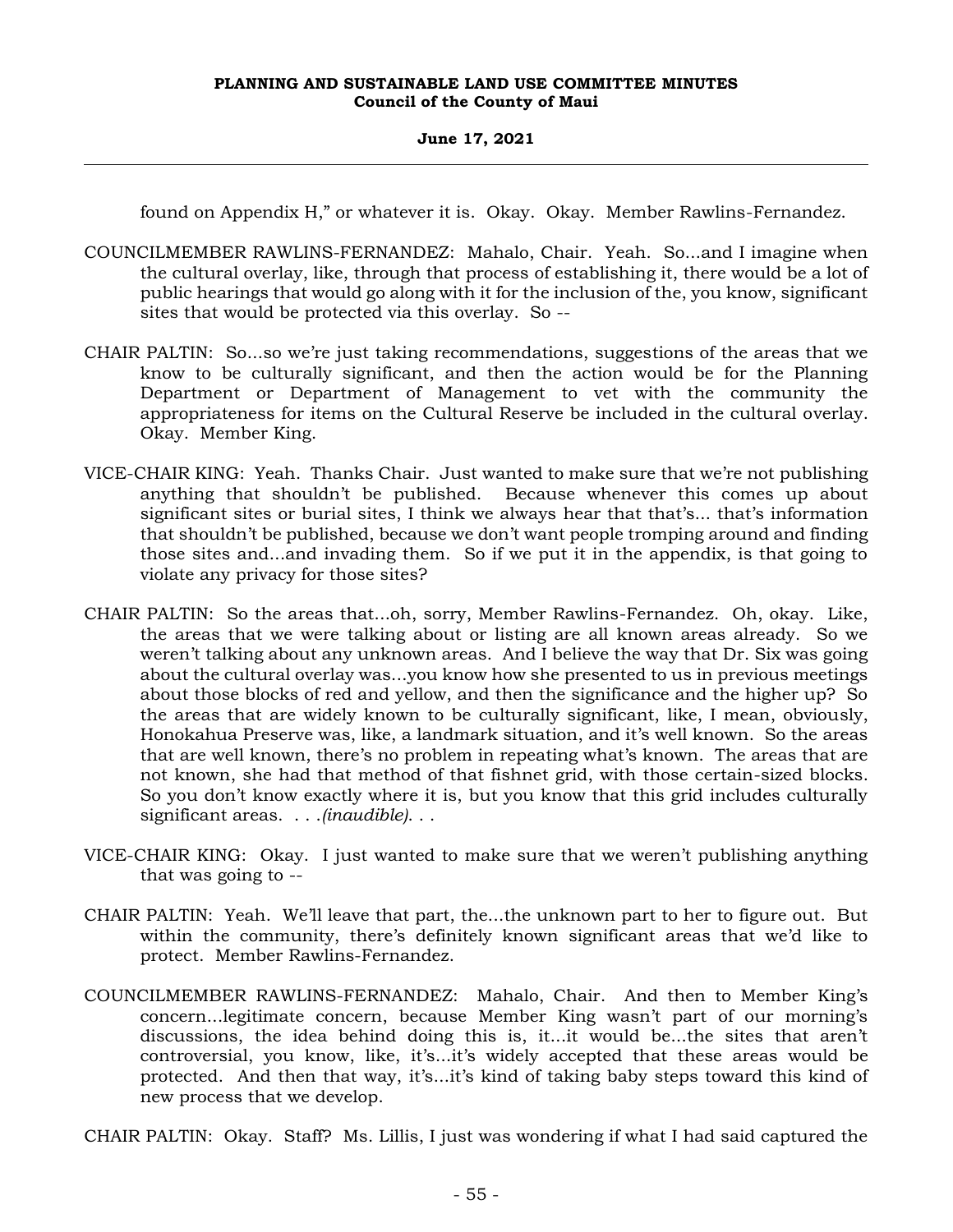#### **June 17, 2021**

legislative intent? Do we need to write that out?

- MS. LILLIS: No, Chair. I think we have your intent for sensitive areas. We understand what you mean.
- CHAIR PALTIN: Okay. Members, do you need me to write that out before we make a motion? Member Sinenci. Oh, were you making the motion?
- COUNCILMEMBER SINENCI: And just to add...no, no need, I think we got it. But I did want to add that, you know, part of putting in the ascription is we know that this is a longterm plan, so if we needed to come back later to put these things in, then it's going to take . . .*(inaudible)*. . . so I think this is a good move in looking forward and being proactive to putting these in the Plan now, so that when it does come time for us to... to list them, they're already in the Plan.
- CHAIR PALTIN: Yeah. Yeah. It's like a...a interim step, or a baby step, to get where we... we'd like to go.
- MS. MAYDAN: Chair, I have a --
- CHAIR PALTIN: Yes, Ms. Maydan?
- MS. MAYDAN: Thank you. I just have a clarifying question to make sure that we're understanding the intent correctly, and that it can be implemented as the Committee is discussing.
- CHAIR PALTIN: Okay.
- MS. MAYDAN: So there's the action for the overlay district, and you'll add to it that the ascription shall guide development of the overlay district, as far as some areas to be included. And that the intention is also to have, perhaps, as Member Rawlins-Fernandez suggested, the...the ascription, the map, included in an appendix perhaps, to...to...to work as an interim before the overlay is established. If that's correct, the component we're missing is a policy in the Plan that points to that map that says projects shall comply with this. Just like as an example, in Section 2, the policy section, the policy about gulches. There's also, on page 58, the West Maui gulches map. So there's a policy that references that map, and says that the gulches shall be in Open Space.
- CHAIR PALTIN: Okay. And...and the policy I think that we spoke of earlier was that...I mean the one that I...the one and only one that I had come up with, was any ground-altering activities that...will have an archaeological monitor on site. Is that kind of what you mean?
- MS. MAYDAN: Is that for just areas identified in the ascription, or blanket? A blanket statement for everywhere?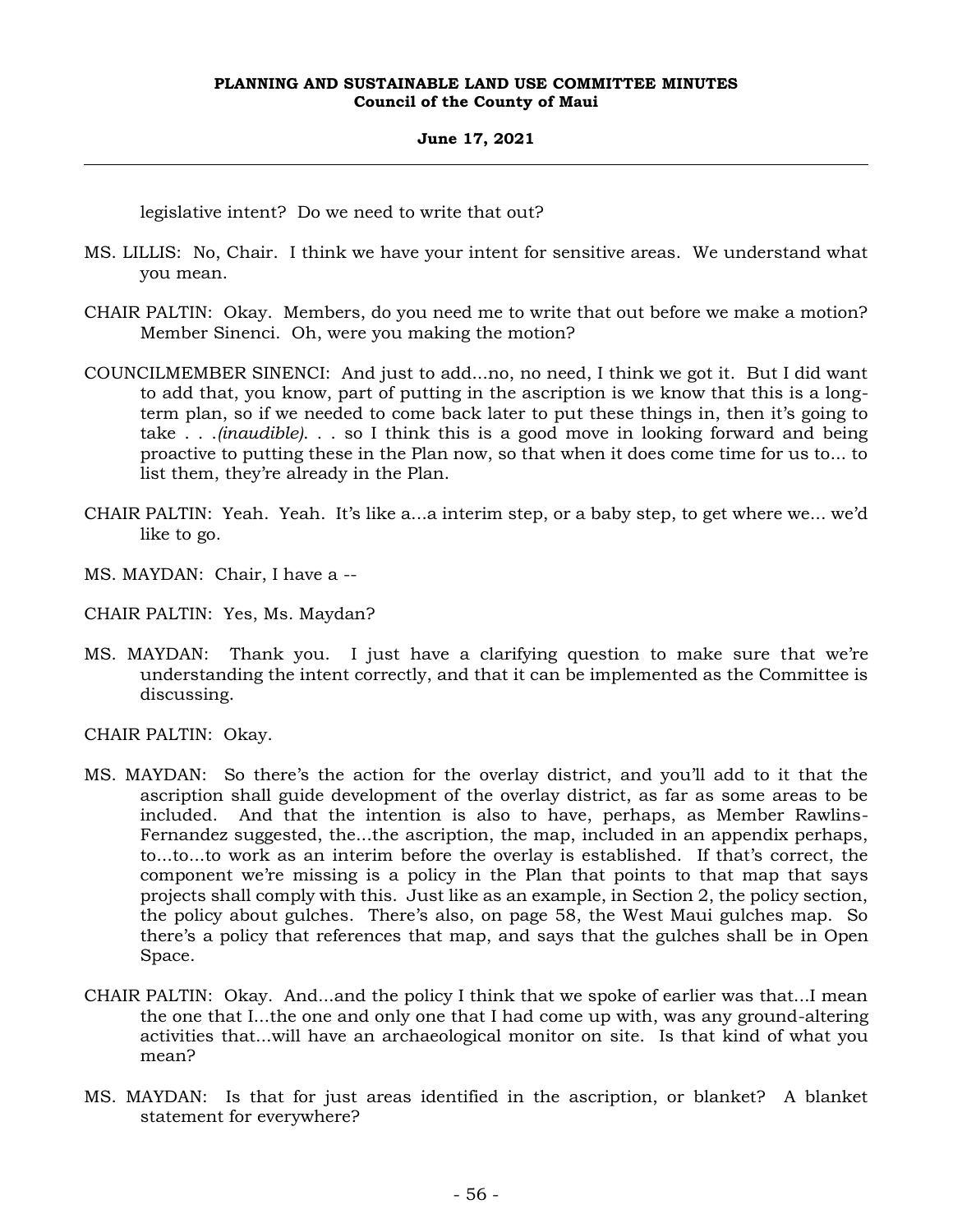## **June 17, 2021**

CHAIR PALTIN: I think eventually it may be for what makes it into the cultural overlay. Is that your understanding, Member Rawlins-Fernandez?

COUNCILMEMBER RAWLINS-FERNANDEZ: I'm sorry, will you ask the question again?

CHAIR PALTIN: She was asking for a policy --

- COUNCILMEMBER RAWLINS-FERNANDEZ: Um-hum.
- CHAIR PALTIN: -- to direct them what to do with the items in the ascription, or areas in the ascription.
- COUNCILMEMBER RAWLINS-FERNANDEZ: Okay. So I...I wrote in the chat, incorporate appropriate sites on the ascription list in Appendix F into a Council-established cultural overlay through a public process.
- CHAIR PALTIN: Okay. That sounds good for the action item below the cultural overlay action item. In terms of what we do though, with those sites on the ascription list or the cultural overlay, is there a policy...I mean I...I had envisioned that policy, if something was in the cultural overlay or in the ascription list, if there's any ground-altering activity, there should be an archaeological monitor on site. Is there more policy that we want to say should be taken? Or is that it at this time, and we'll think on it more as the ascription and the overlay comes into being?
- COUNCILMEMBER RAWLINS-FERNANDEZ: Yeah, the latter is what I was thinking, so that we can develop the cultural overlay policy. And so the policy for the Community Plan would...you know, the Planning Department would work off of the cultural overlay, once established by Council.
- CHAIR PALTIN: Okay. And are Members okay with for...for now, just...if anything groundaltering occurs in these areas, an archaeological monitor should be on site as just an interim precaution, because we know that these are sensitive areas? Until we can get more policies for the cultural overlay or the ascription. But just as an interim measure, to offer some level of protection. Okay. So I think we know where we're going now. So the new action item tied to the cultural overlay would say "Incorporate appropriate sites on the ascription list in Appendix F into a Council-established cultural overlay through a public process." So that would be the motion for the new action item.

COUNCILMEMBER RAWLINS-FERNANDEZ: So moved.

COUNCILMEMBER SINENCI: Second.

CHAIR PALTIN: And it looks like it's moved by Member Rawlins-Fernandez, seconded by Member Sinenci. Does anyone have any questions or discussion about what we're doing here? Everyone followed along, know what we're up to? Any discussion? We discussed a lot this morning. Okay, seeing none, all those in favor, raise your hand and say "aye."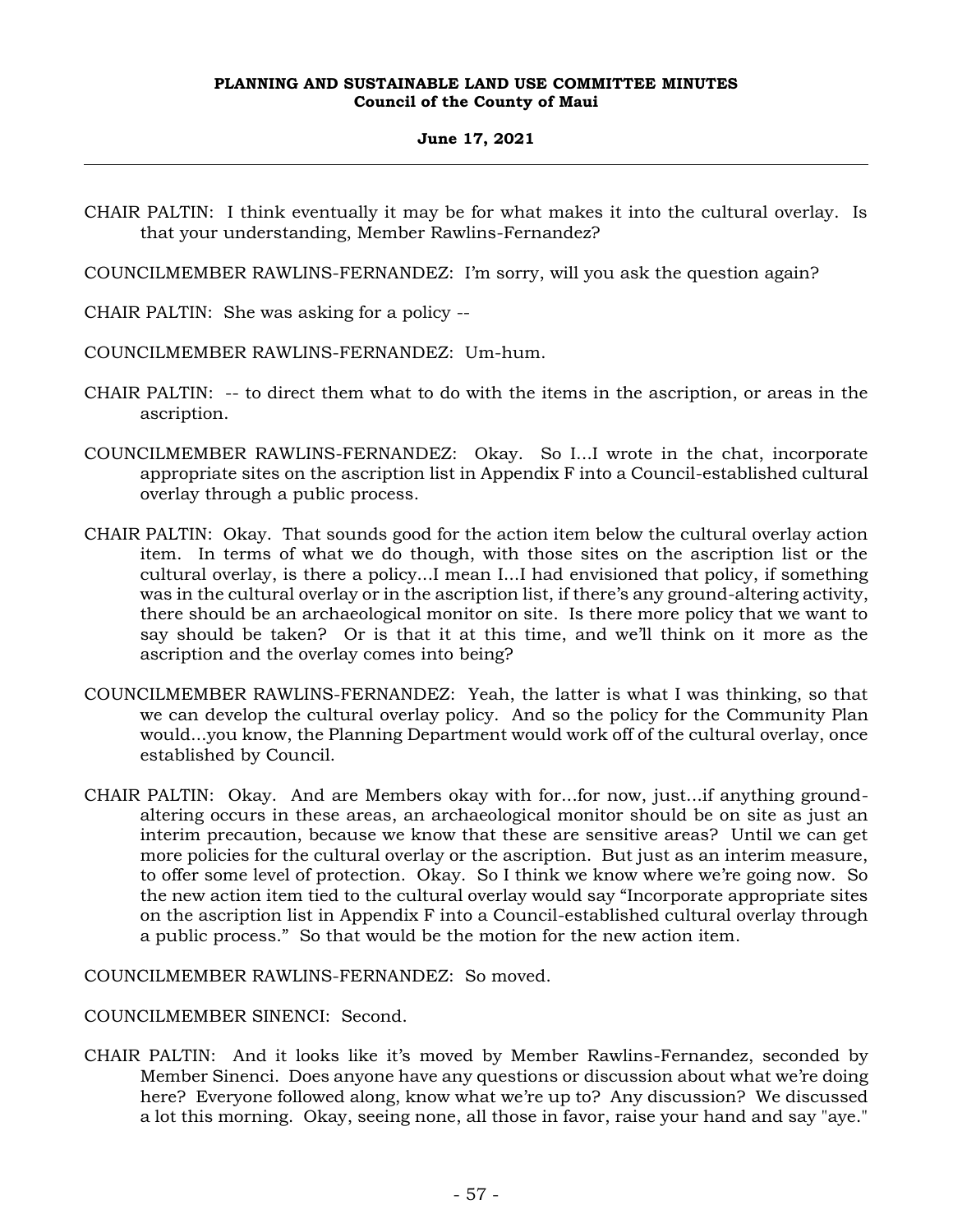**June 17, 2021**

COUNCILMEMBERS: Aye.

CHAIR PALTIN: Okay. That's good.

**VOTE: AYES: Chair Paltin, Vice-Chair King, and Councilmembers Johnson, Kama, Lee, Molina, Rawlins-Fernandez, Sinenci, and Sugimura. NOES: None. ABSTAIN: None. ABSENT: None. EXC.: None.**

# **MOTION CARRIED.**

# **ACTION: APPROVED AMENDMENT.**

CHAIR PALTIN: And then I guess, you know, since it's related, we can create that Appendix F right now. Appendix F would include a Cultural Reserve ascription list of sites with cultural significance. And Member Sinenci typed a number of great suggestions in the chat, so these would include for Appendix F, Moku'ula, Mokuhinia, Lāhainā Town South, Honokahua Burial Preserve, Honua'ula Heiau in Honolua Valley, Puehuehueiki Cemetery, Highway 30 north of Hui D Road is a Kahana burial site. Known sites in Olowalu, Puamana, Kaua'ula, he has Pu'u Pa'upa'u at Lahainaluna, and I think Dr. Six mentioned Pu'upiha Cemetery as well. And by no means is that an exhaustive list, but just off of the top of our heads, those are known areas of sensitivity. Does anyone...can anyone think of additional...I know there's one burial area right near Nāpili Kai Beach Resort, but if...I don't know the exact location. I can...I can get back to the Planning Department on that one. It's also, like, Kahana family burials, I think Nāpili Kai bought some land from the Naleieha family, but the burials remain, and they still respect that area. Ms. Maydan, is that a...a okay list to have as an Appendix F of areas to start for our cultural overlay?

MS. MAYDAN: For us to begin mapping this to include?

CHAIR PALTIN: In the cultural overlay --

MS. MAYDAN: For us to begin mapping to --

COUNCILMEMBER RAWLINS-FERNANDEZ: Not...not the over --

MS. MAYDAN: -- to include in the Plan?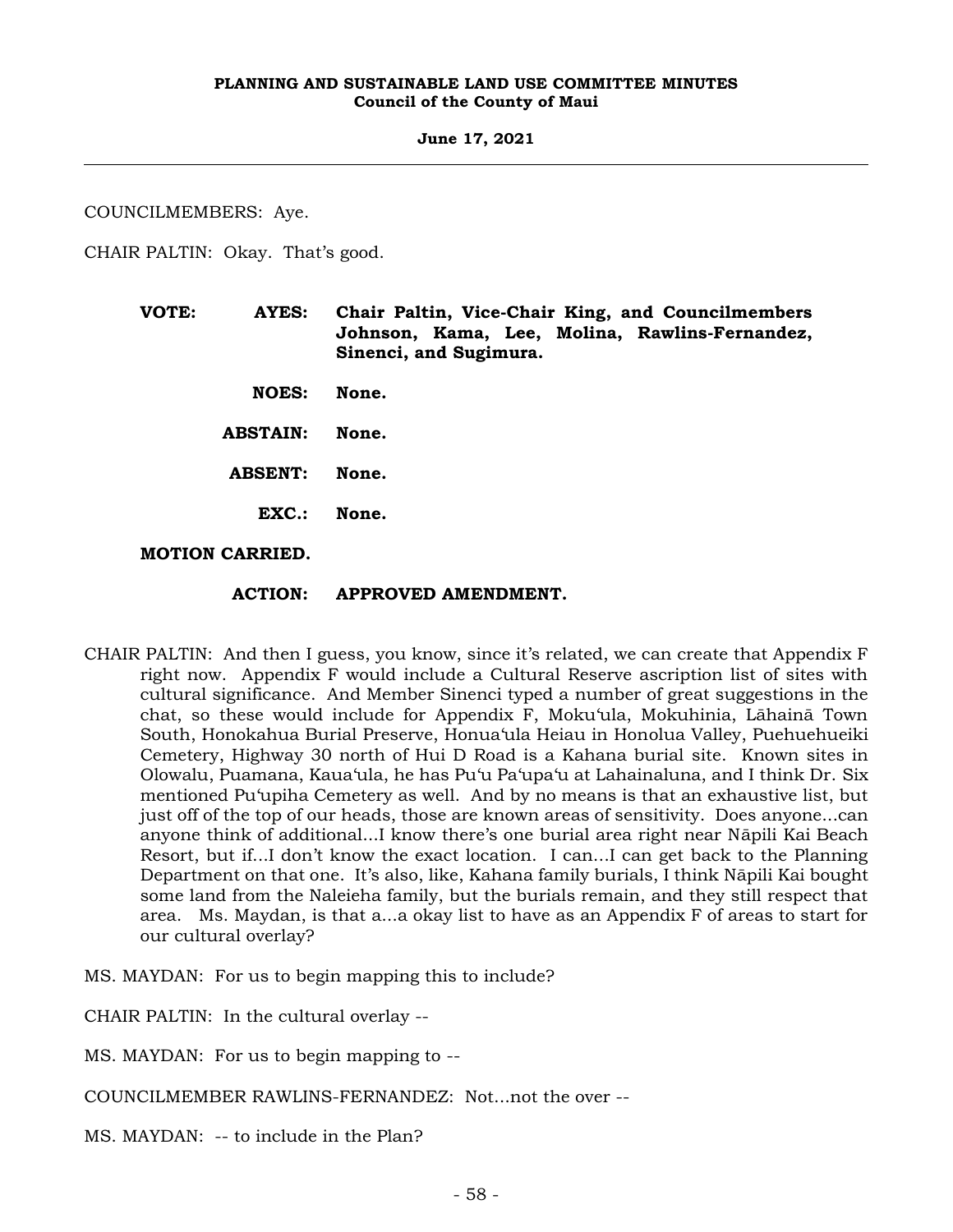#### **June 17, 2021**

COUNCILMEMBER RAWLINS-FERNANDEZ: Point...point of order.

CHAIR PALTIN: Okay. Member Rawlins-Fernandez.

COUNCILMEMBER RAWLINS-FERNANDEZ: Mahalo, Chair. So not...not an overlay, but like an ascription map.

CHAIR PALTIN: Oh, ascription map. Sorry, my bad.

COUNCILMEMBER RAWLINS-FERNANDEZ: It's the...it's the predecessor to the overlay.

CHAIR PALTIN: Okay. So an ascription map, pre-step to the overlay.

MS. MAYDAN: Um-hum. Thank you, Chair. Yes, I think so. I'm guessing that our GIS Staff, as they would develop it, may have questions, just to clarify or make sure that they are accurately representing --

CHAIR PALTIN: Okay --

MS. MAYDAN: -- the list.

- CHAIR PALTIN: -- and we'd be happy to work with them. Mr. Lall or Mr. Napier, did you have any questions for us?
- MR. LALL: I have no questions at the moment.
- CHAIR PALTIN: Okay. No questions. And then, you know, we can...we can work on this some more, as the general area has been described already, and if there's any questions, feel free to contact me, or I guess Member Sinenci knows a lot too, having gone to Lahainalua High School, and we'll do our best to assist. Member Sinenci.
- COUNCILMEMBER SINENCI: Thank you, Chair. And just for my final comment, I mahalo the Staff and the Members. This is such an important issue to include in this Plan. I mean, there's a great...this is becoming an even greater Plan. I think we've touched on the historical precedence of Lāhainā Town, and by doing this, we really honor the wahi kapu, the sacredness, and the historical presence that...that Lāhainā Lele...Malu 'Ulu o Lele, the ancient name of Lāhainā. And again, mahalo for everybody's input in this. This is truly, truly becoming a great document. Thank you.
- CHAIR PALTIN: Thank you. Ms. Maydan, I just was wondering, you know, the policy, like how it's specific on gulches, and it's near to the gulch map, the policy that we stated about archaeological monitoring, would it be okay to put it in Appendix F as well? That lists these items, this is the intention for the...the policy, and the reason why we're listing them as kind of an interim step?
- MS. MAYDAN: Mahalo, Chair. I would recommend putting it in the policy section, in Section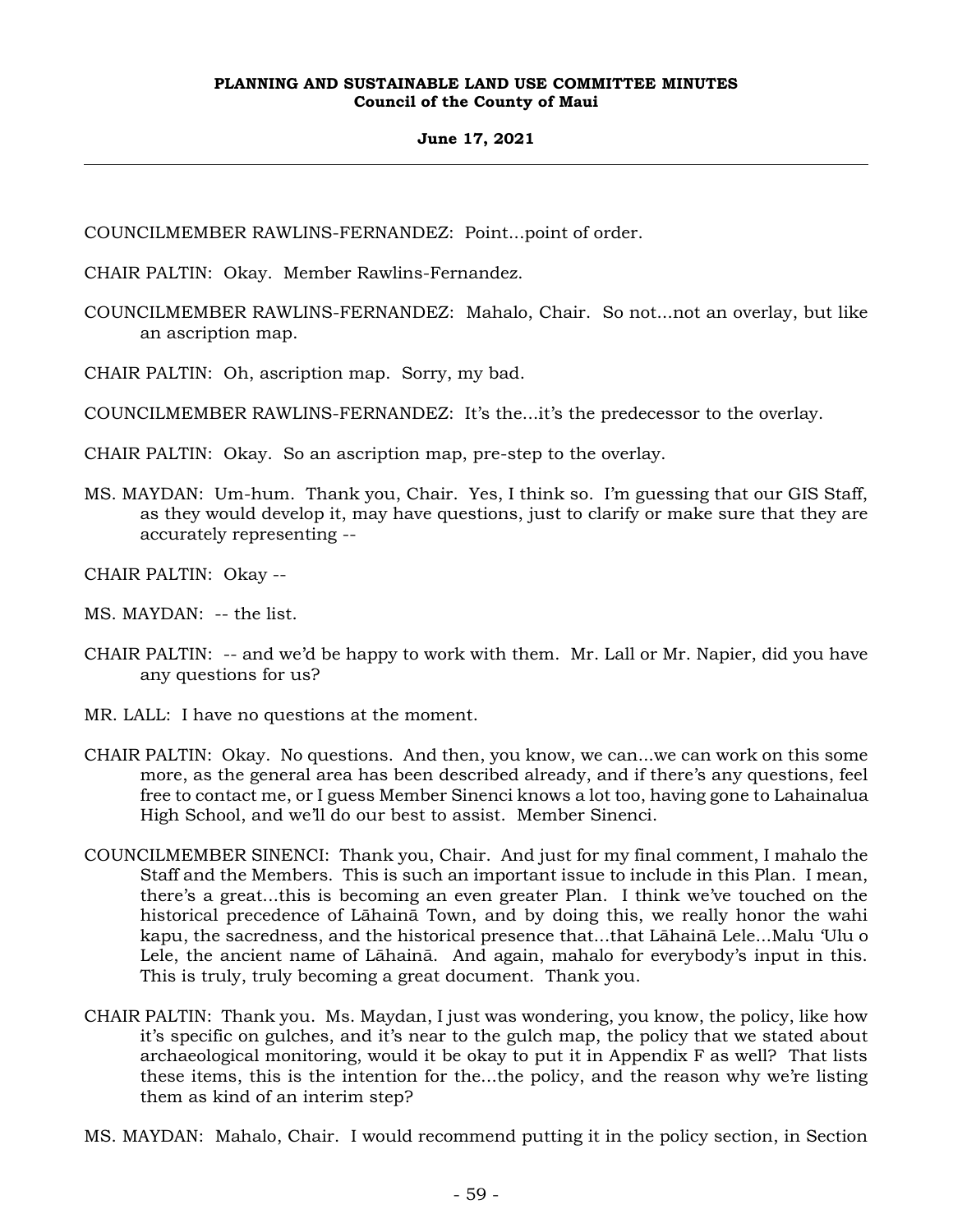#### **June 17, 2021**

2.

CHAIR PALTIN: Okay.

- MS. MAYDAN: So that it is not missed. So that it's clear that it is part of the policy component of the Plan, and it can reference an appendix.
- CHAIR PALTIN: Okay. Thank you. So shucks, did we have the motion for the Appendix F? Oh, Member Kama.
- COUNCILMEMBER KAMA: Chair, I don't know...I just realized what Member Sinenci just said, that you know what? That's true, Malu 'Ulu o Lele was the original name, and yet I'm not sure if it's mentioned at all in this entire document, and whether or not we'd like to at least have a statement about that someplace in the document.
- CHAIR PALTIN: It was referenced in Section 1, and that's where we're going after we complete this part. It was --
- COUNCILMEMBER KAMA: Oh, okay. Thank you.
- CHAIR PALTIN: Yeah. Okay. So did we...I'm sorry, I missed it. Did we have the motion already for the Appendix F? So, okay. So I'll entertain a motion to create Appendix F, which would have a list of areas to include in the Cultural Reserve ascription that was mentioned in the action item previously, and would include the...the areas that Member Sinenci has included in the chat, and that I said orally.

COUNCILMEMBER SINENCI: So moved.

VICE-CHAIR KING: Second.

CHAIR PALTIN: Moved by Member Sinenci, seconded by Member King. Any further discussion? Seeing none, all those in favor, raise your hand and say "aye."

COUNCILMEMBERS: Aye.

CHAIR PALTIN: We got that unanimous. Thank you, Members.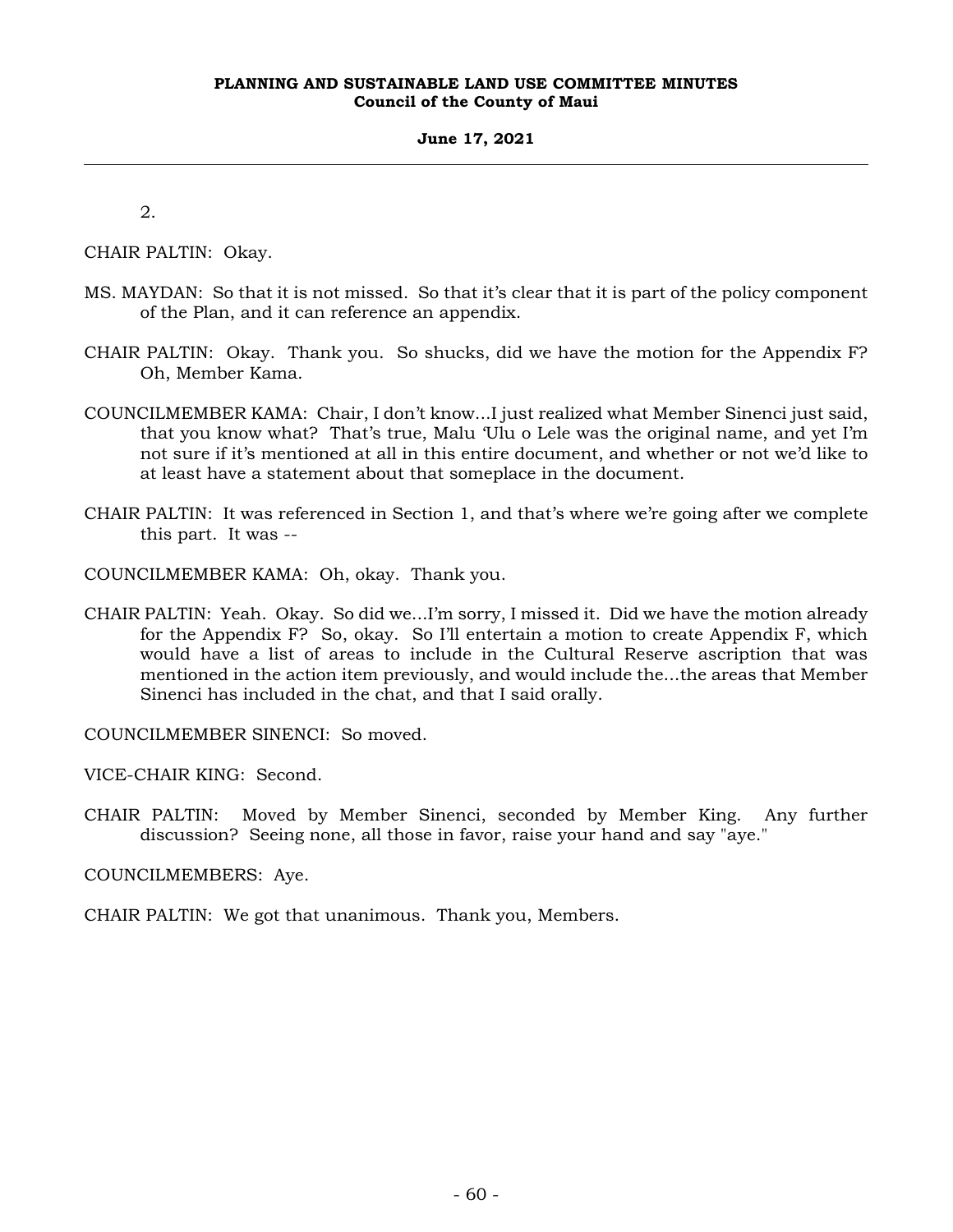| VOTE: | AYES:                  | Chair Paltin, Vice-Chair King, and Councilmembers<br>Johnson, Kama, Lee, Molina, Rawlins-Fernandez,<br>Sinenci, and Sugimura. |
|-------|------------------------|-------------------------------------------------------------------------------------------------------------------------------|
|       | <b>NOES:</b>           | None.                                                                                                                         |
|       | <b>ABSTAIN:</b>        | None.                                                                                                                         |
|       | <b>ABSENT:</b>         | None.                                                                                                                         |
|       | EXC.                   | None.                                                                                                                         |
|       | <b>MOTION CARRIED.</b> |                                                                                                                               |

# **ACTION: APPROVED AMENDMENT.**

CHAIR PALTIN: Okay. So I just wanted to clarify that previous action item for Section 4, that was "Incorporate appropriate sites on the ascription list in Appendix F into a Councilestablished cultural overlay through a public process," the type would be all the same as the previous one. Type would be Project, Priority would be High, Timing would be Short, and the Lead Agency would be Management and Planning, and Cost would be To Be Determined. So it would be all the same as the previous one that we were talking about, if...if we can get a consensus on that. Because I didn't specifically...it wasn't specifically mentioned.

# **COUNCILMEMBERS VOICED CONSENSUS.**

CHAIR PALTIN: Okay. Consensus. All right. So I think we completed that action. We...we might need to go back to the policy or the associated policy, but we're...we're jumping around quite a bit. Did we want to finish off the Section 4 first, or did we want to stick on this subject and go to Section 2 and add that policy? Policy? Okay. All right. So for Section 2, I think it would be most appropriate in Section 2.3, and it would be a new one in the end, right after Councilmember Sinenci's one about water bottling that we added yesterday. And this one would say "Any ground-altering activities in the areas listed in the cultural ascription will have an archaeological monitor on site, due to the sensitive nature of the areas."

COUNCILMEMBER SINENCI: So moved.

COUNCILMEMBER RAWLINS-FERNANDEZ: Second.

- CHAIR PALTIN: Moved by Member Sinenci. Seconded by Member Rawlins-Fernandez. Discussion? Member Rawlins-Fernandez.
- COUNCILMEMBER RAWLINS-FERNANDEZ: Mahalo, Chair. Would you mind repeating the language?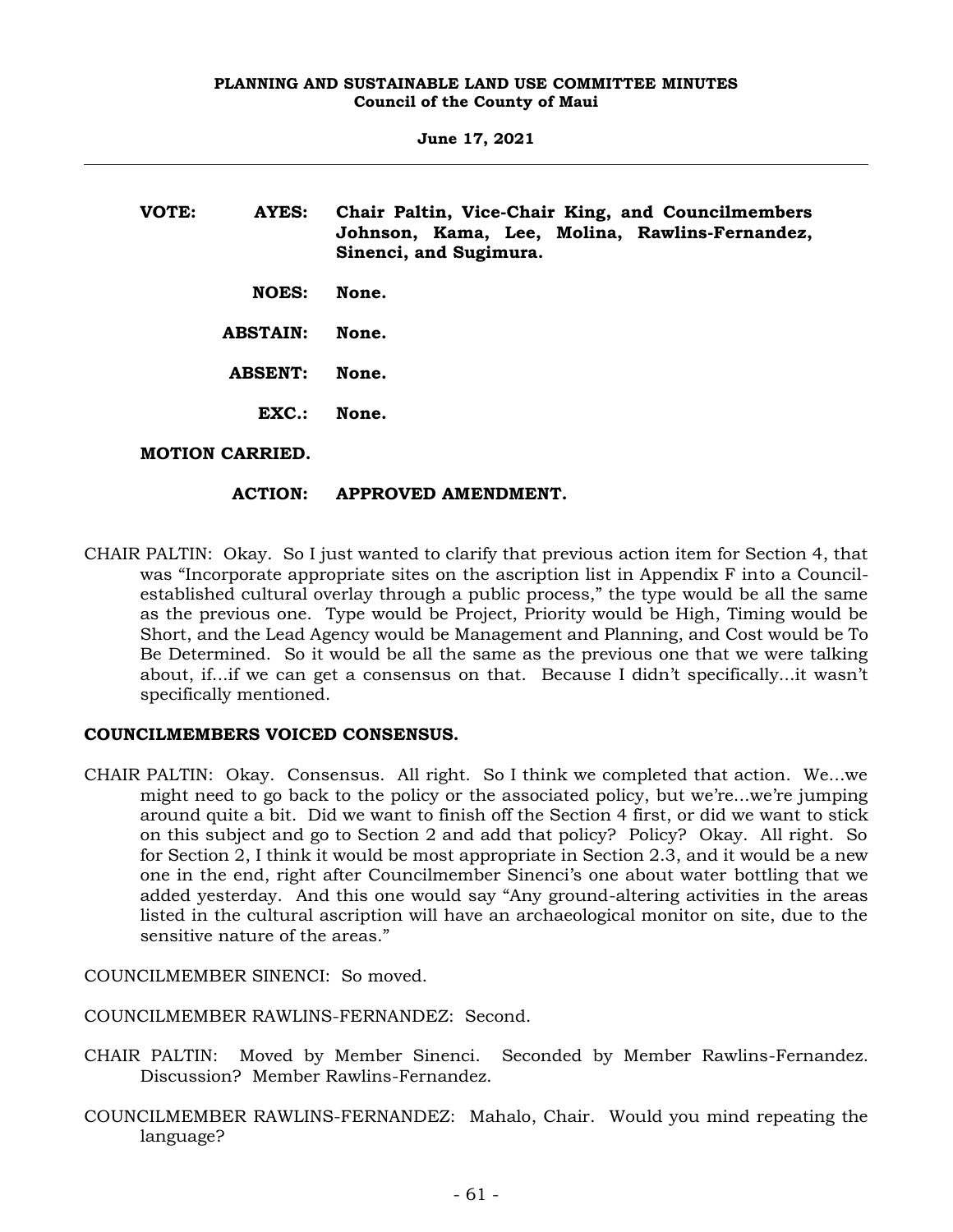#### **June 17, 2021**

- CHAIR PALTIN: Sure. "Any ground-altering activities in the areas described in Appendix F will have a cultural..." or "will have an archaeological monitor on site, due to the sensitive nature of these areas." Member Rawlins-Fernandez.
- COUNCILMEMBER RAWLINS-FERNANDEZ: Okay. Mahalo, Chair. So is the intention with this policy, just so that the Planning Department has direction, or did you want to include something about the cultural overlay?
- CHAIR PALTIN: So we...we haven't come up with policies for the cultural overlay yet, it's just an interim protection measure for now. I'm thinking...I mean, we just found out about this yesterday and today, about this situation, and...and I think it's going to take longer for us to come up with policies for the cultural overlay, which is okay, because the cultural overlay hasn't been created yet. But it's something that we, as a body, can think of what types of policies would be important in a cultural overlay. It's kind of like a stopgap, interim, baby step measure. Member Rawlins-Fernandez.
- COUNCILMEMBER RAWLINS-FERNANDEZ: Mahalo, Chair. So would you be open to keeping...you know, keeping that...adding language to keep that option open, so that... to serve as the temporary measure until the overlay is established, so that...so any ground-altering activity in the areas listed in Appendix F will...must have a cultural monitor on site, and then something like until the, you know, policies of a cultural overlay is established by Council, in which...in which time those policies would supersede.

CHAIR PALTIN: So moved. *. . .(laughing). . .* I can't. I can't do that. But yeah, I like that.

COUNCILMEMBER RAWLINS-FERNANDEZ: Okay.

COUNCILMEMBER SINENCI: Friendly amendment.

CHAIR PALTIN: Friendly amendment.

COUNCILMEMBER RAWLINS-FERNANDEZ: Okay.

CHAIR PALTIN: Okay. So that clarifies that this is an interim, stopgap measure for now. Any further discussion? Seeing none, all those in favor, raise your hand and say "aye."

COUNCILMEMBERS: Aye.

CHAIR PALTIN: Okay. That motion passes unanimously.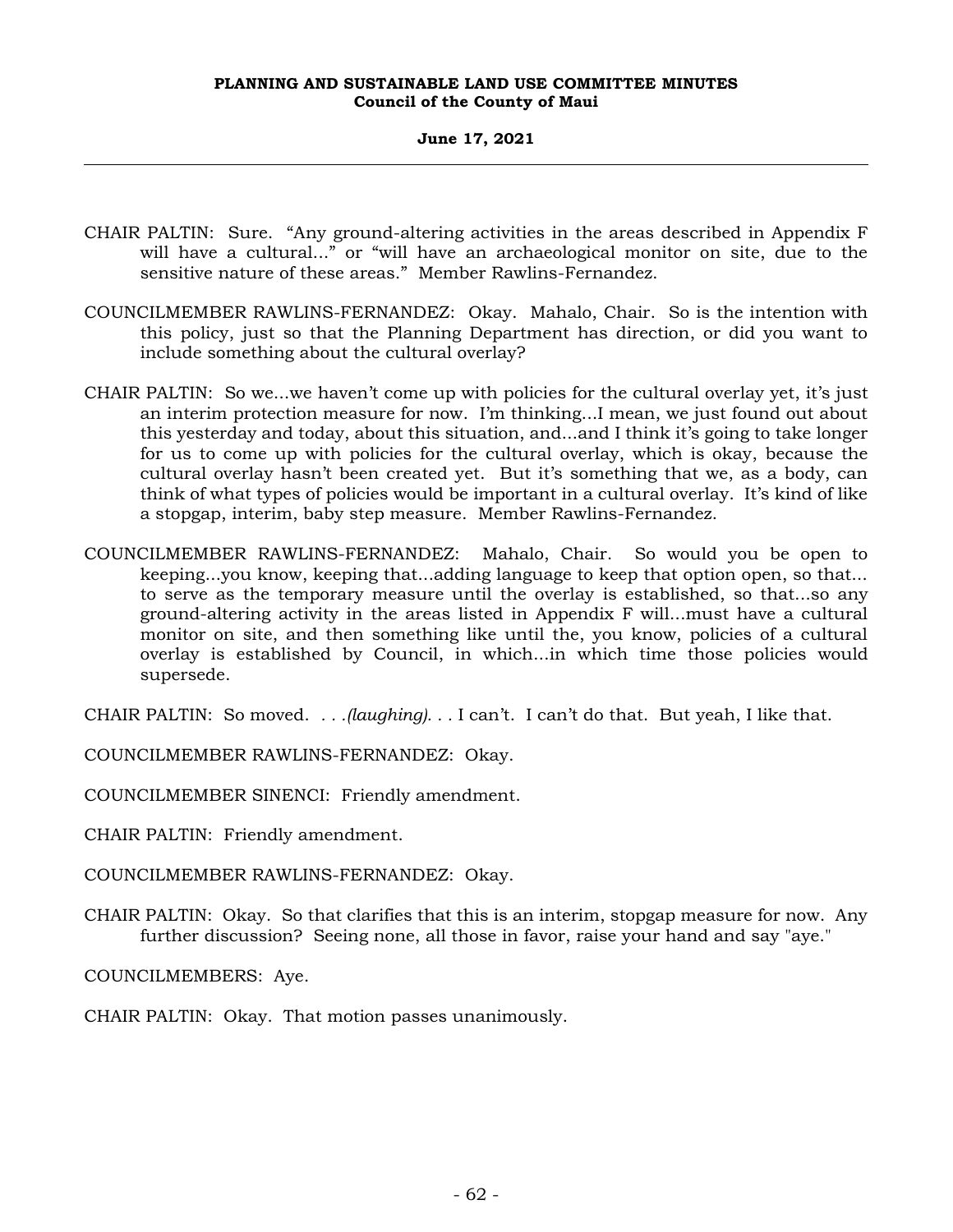| VOTE: | AYES:                  | Chair Paltin, Vice-Chair King, and Councilmembers<br>Johnson, Kama, Lee, Molina, Rawlins-Fernandez,<br>Sinenci, and Sugimura. |
|-------|------------------------|-------------------------------------------------------------------------------------------------------------------------------|
|       | <b>NOES:</b>           | None.                                                                                                                         |
|       | <b>ABSTAIN:</b>        | None.                                                                                                                         |
|       | <b>ABSENT:</b>         | None.                                                                                                                         |
|       | EXC.                   | None.                                                                                                                         |
|       | <b>MOTION CARRIED.</b> |                                                                                                                               |

# **ACTION: APPROVED AMENDMENT.**

- CHAIR PALTIN: Okay. I think we addressed all the issues that we needed regarding Dr. Six's presentation that we learned about, and addressed it as best we could in the time allotted. And so now, moving on to our other revisits from Section 4, the last page of the Section 4 track changes that says Revisit, is "Require public shoreline access to be provided through establishment of both vertical and lateral access through public rights of way, and public transit corridors, as a condition of any discretionary County permits for properties that lie within the Special Management Area, or abut the shoreline." And I guess the problem with this was that Michael...our Deputy Corp. Counsel, Mr. Hopper, said "Any discretionary County permits" was problematic language for him because the discretionary permit had to fit somehow the creation of public access. Like, if it was a shed that had nothing to do with shoreline access or something, asking them to create public shoreline access, just so they could build a shed on one corner of their property that isn't in the way of shoreline access might be considered overreach, I believe? Or maybe...so Member Rawlins-Fernandez.
- COUNCILMEMBER RAWLINS-FERNANDEZ: Mahalo, Chair. Okay. So this one was of...my revisits, and I understand the concern shared by our Deputy Corporation Counsel, and so the proposal to address that concern could be an SMA Major permit.
- CHAIR PALTIN: Okay. Mr. Hopper, would that address your concern? An SMA Major, instead of any discretionary County permit?
- MR. HOPPER: I think so. And...and then, maybe language "to the extent permitted by law" or something like that. Because an SMA Major permit could be...I mean, I don't know about Lāhainā, but I know there are some areas that are...don't abut the shoreline or affect shoreline access, but that are still in the SMA. For example, I think South Maui goes all the way up to Pi'ilani Highway. So I think an SMA Major permit would be much, much more likely to have an effect on shoreline access because it's generally for larger projects, so I think that that's correct. But maybe a statement that, you know, "to the extent permitted by law" or "legally allowed," something like that. Because the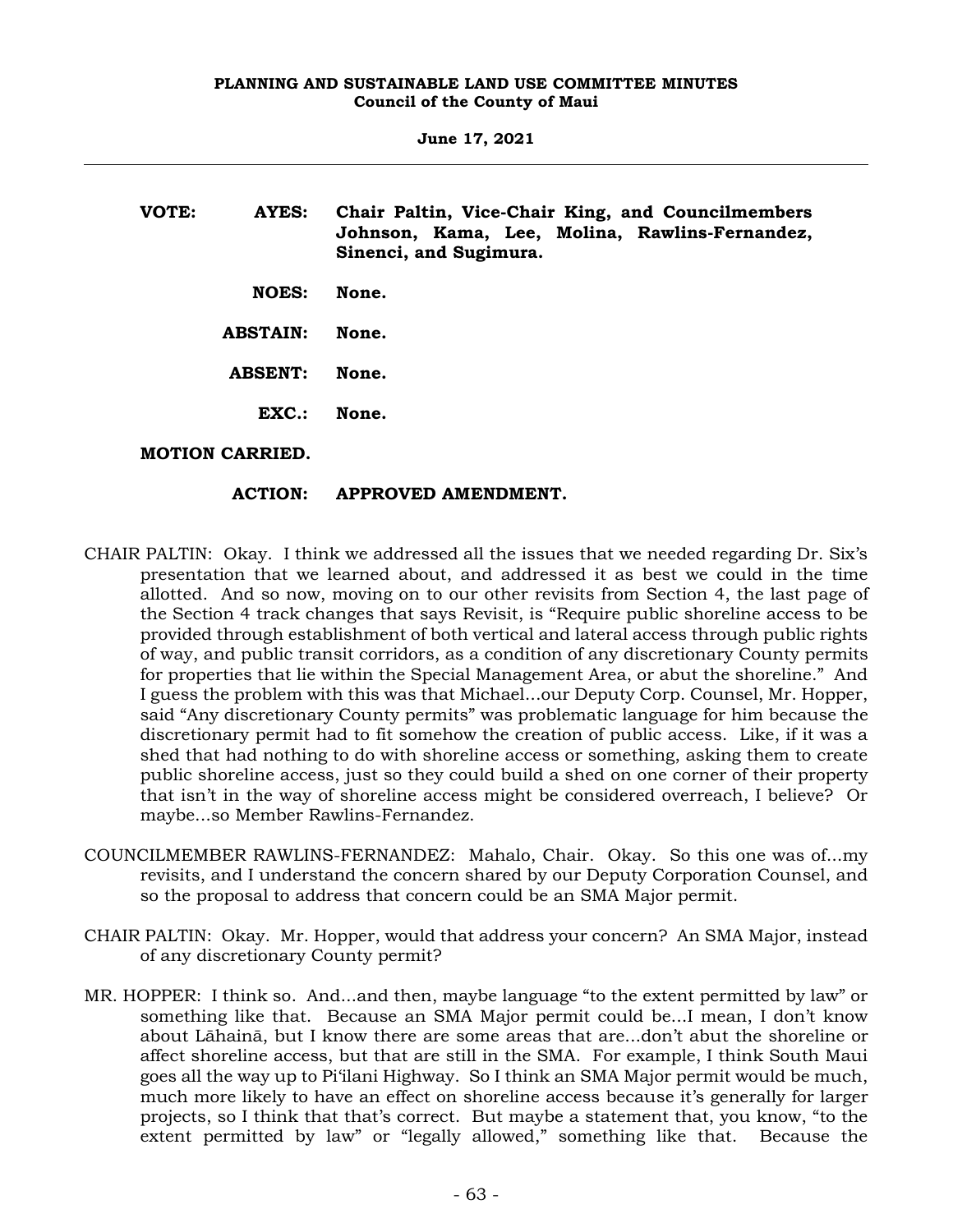#### **June 17, 2021**

Commission, when it would review that, and the Department, when it would review that, would look to see...you'd still need to do the impact analysis of what's being requested, and...and...and...and have that access provided. And I think Department can comment, but I think to a large extent, that's already being done for SMA Major permits that would abut the shoreline as well. But I do think that that's something that...that...that...that would make sense. And...and I...but I would, you know, suggest that...that additional language.

- CHAIR PALTIN: Yeah. If...if I could interject. Where I live is within the SMA Management Area, but I'm very far from the shoreline. And so would it be okay to...Member Rawlins-Fernandez, to change it to "For properties that will lie within the Special Management Area and abut the shoreline"?
- COUNCILMEMBER RAWLINS-FERNANDEZ: I was thinking "That abut the shoreline," but either one.
- CHAIR PALTIN: "Within the SMA that abut the shoreline." Yeah, that works.
- COUNCILMEMBER RAWLINS-FERNANDEZ: I think yeah. And/or "that."
- CHAIR PALTIN: Okay. Well since it's your proposal, I'll go with your "that." Because I mean, I could grant people access through our property, but it won't get them to the beach. And then did you have any problem with Mr. Hopper's suggestion, "to the extent permitted by law"?
- COUNCILMEMBER RAWLINS-FERNANDEZ: Nope. No problem.
- CHAIR PALTIN: Okay. Member King.
- VICE-CHAIR KING: Yeah, I just wanted to ask if that covers the entire area, that phrase "abut the shoreline." Does "the shoreline" mean everything that's beach, or is it just where the shore hits the beach?
- CHAIR PALTIN: Oh, there's a certified shoreline. But Ms. Maydan, or Director McLean? Would abut the shoreline cover the entire area that people would need public access to?
- MS. MAYDAN: I believe that that makes sense.
- CHAIR PALTIN: Okay.
- MS. MAYDAN: Chair, I just realized we're in the Action Section, correct? And just looking at this, all of a sudden, it dawned on me, this is policy language.
- CHAIR PALTIN: Oh, okay. Because that's what they would check when they're issuing the SMA Major?
- MS. MAYDAN: Correct. This is not an action to be implemented and checked off a list, this is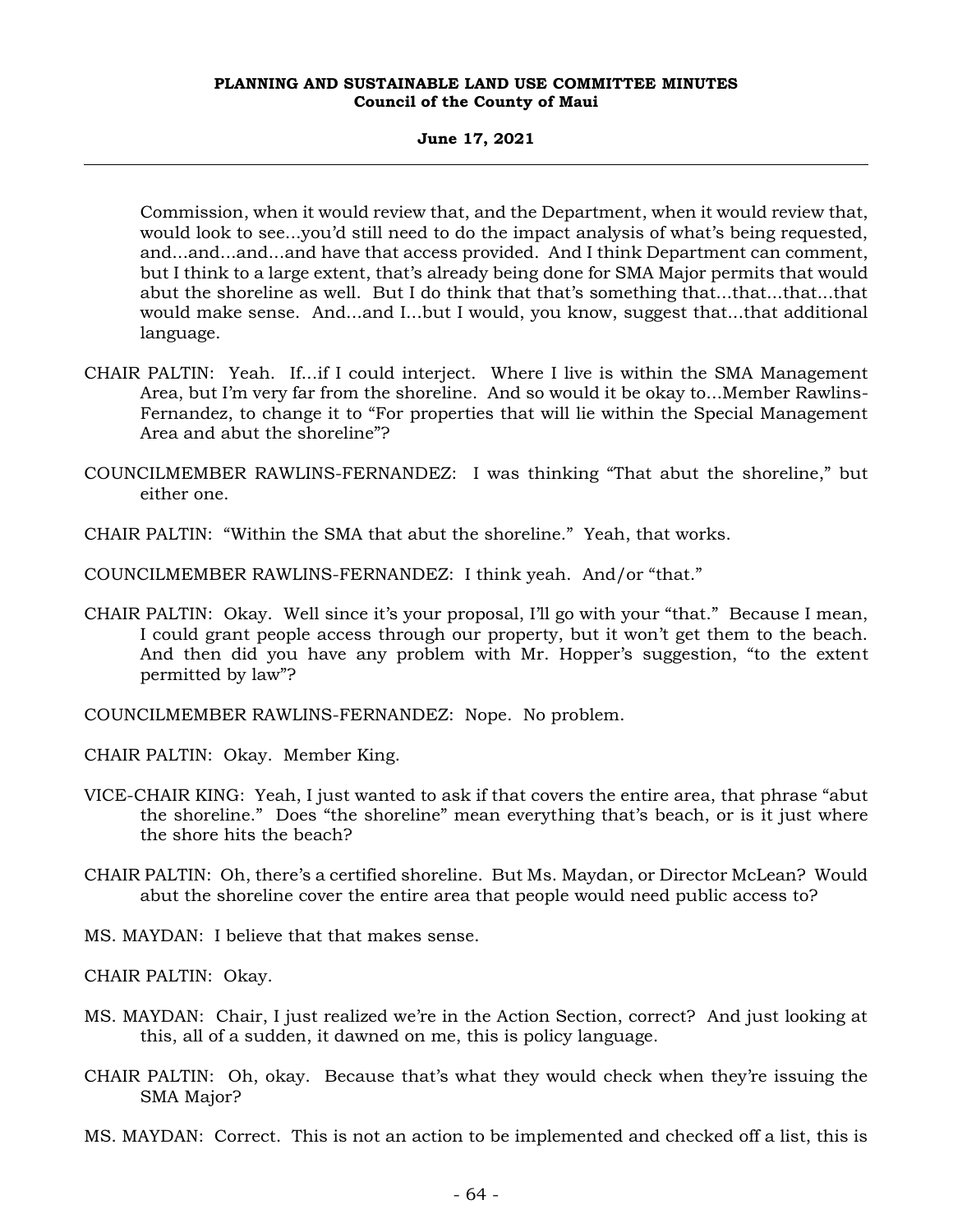# **June 17, 2021**

a policy to be used when reviewing projects.

- CHAIR PALTIN: Okay, okay. And which section in policies would you suggest, 2.1? Or...no, that's Emergency.
- MS. MAYDAN: I think 2.1. Let's see, where are we?
- CHAIR PALTIN: Maybe 2.5 Safe Healthy.
- MS. MAYDAN: Yeah, I think if that...I think that's correct, Chair.
- CHAIR PALTIN: Okay. So the revisit would be to make those amendments and move it to Section 2.5 as a new policy, because we want it to be complied with on an ongoing basis. Okay. So I will entertain a motion to take this new wording and put it in Section 2.5, and the wording shall read, "Require public shoreline access to be provided through establishment of both vertical and lateral access through public rights of way and public transit corridors as a condition of any SMA Major permit for properties that lie within the Special Management Area that abut the shoreline, to the extent permitted by law."

COUNCILMEMBER RAWLINS-FERNANDEZ: So moved.

COUNCILMEMBER MOLINA: Second.

CHAIR PALTIN: Moved by Member Rawlins-Fernandez, seconded by Member Molina. Any further discussion needed? Seeing none, all those in favor, raise your hand and say "aye."

COUNCILMEMBERS: Aye.

CHAIR PALTIN: Motion passes unanimously.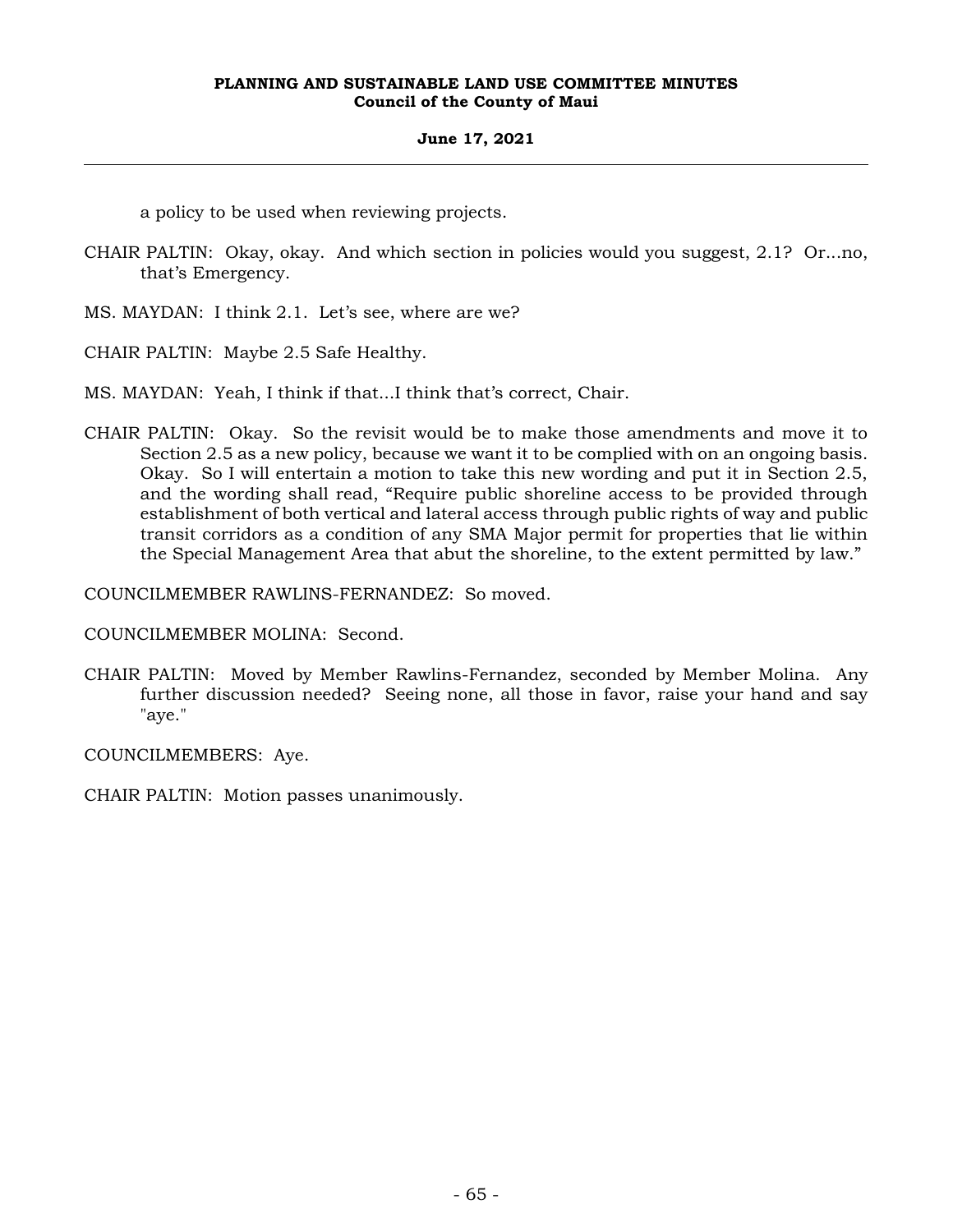| VOTE: | AYES:                  | Chair Paltin, Vice-Chair King, and Councilmembers<br>Johnson, Kama, Lee, Molina, Rawlins-Fernandez,<br>Sinenci, and Sugimura. |
|-------|------------------------|-------------------------------------------------------------------------------------------------------------------------------|
|       | <b>NOES:</b>           | None.                                                                                                                         |
|       | <b>ABSTAIN:</b>        | None.                                                                                                                         |
|       | <b>ABSENT:</b>         | None.                                                                                                                         |
|       | $\mathbf{EXC}$ .:      | None.                                                                                                                         |
|       | <b>MOTION CARRIED.</b> |                                                                                                                               |

# **ACTION: APPROVED AMENDMENT.**

- CHAIR PALTIN: Okay. All right. So that revisit is done. Thank you for pointing out that that should be a policy and not an action item, Ms. Maydan. Moving up to the next one, I'm on the second to the last page, the bottom revisit, which was "Inform current pool owners in the Special Management Area of Policy 2.3.6, and its prohibition within the West Maui Community Plan area." Type: Project. Priority: High. Timing: Mid. County Lead Agency: Planning. Estimated cost: 150. Funding Source: County. And I guess we had in my notes that Member Rawlins-Fernandez wanted to propose additional language.
- COUNCILMEMBER RAWLINS-FERNANDEZ: Mahalo, Chair. Yes, I did. I don't have that prepared right now. Chair, you're muted.
- CHAIR PALTIN: Okay, then. Let's move on to the one above it. I think this was language proposed by Member Rawlins-Fernandez, with a revisit from Member Sugimura. So the language read "Obtain funding and design, and build a canoe hale structure for storage of canoes at the proposed Hanaka'ō'ō Beach Mauka Expansion." Proposed by Member Rawlins-Fernandez, revisit request from Member Sugimura. Member Sugimura.
- COUNCILMEMBER SUGIMURA: I spoke to Kāʻanapali 2020, because that's the property you're talking about, the 97 acres. And basically what they said was that they would, as they have for the last 20 years, have to check back with their Kāʻanapali 2020 Committee to figure out what the next step would be. So on this particular request, they don't have a definitive opinion. You can put it in there, but they would have to talk to their committee, and to see, you know, where we are based upon the many changes that have occurred, or the changes that have occurred with the actions of this West Maui Community Plan and the Council. Thank you.
- CHAIR PALTIN: Thank you. That makes total sense, and I think the vision...vision for this, was, when sea level rise pushes the canoe clubs out of Hanaka'ō'ō. So then we can put it in with, I guess, the...the Timing would be Long, Priority at this time would be kind of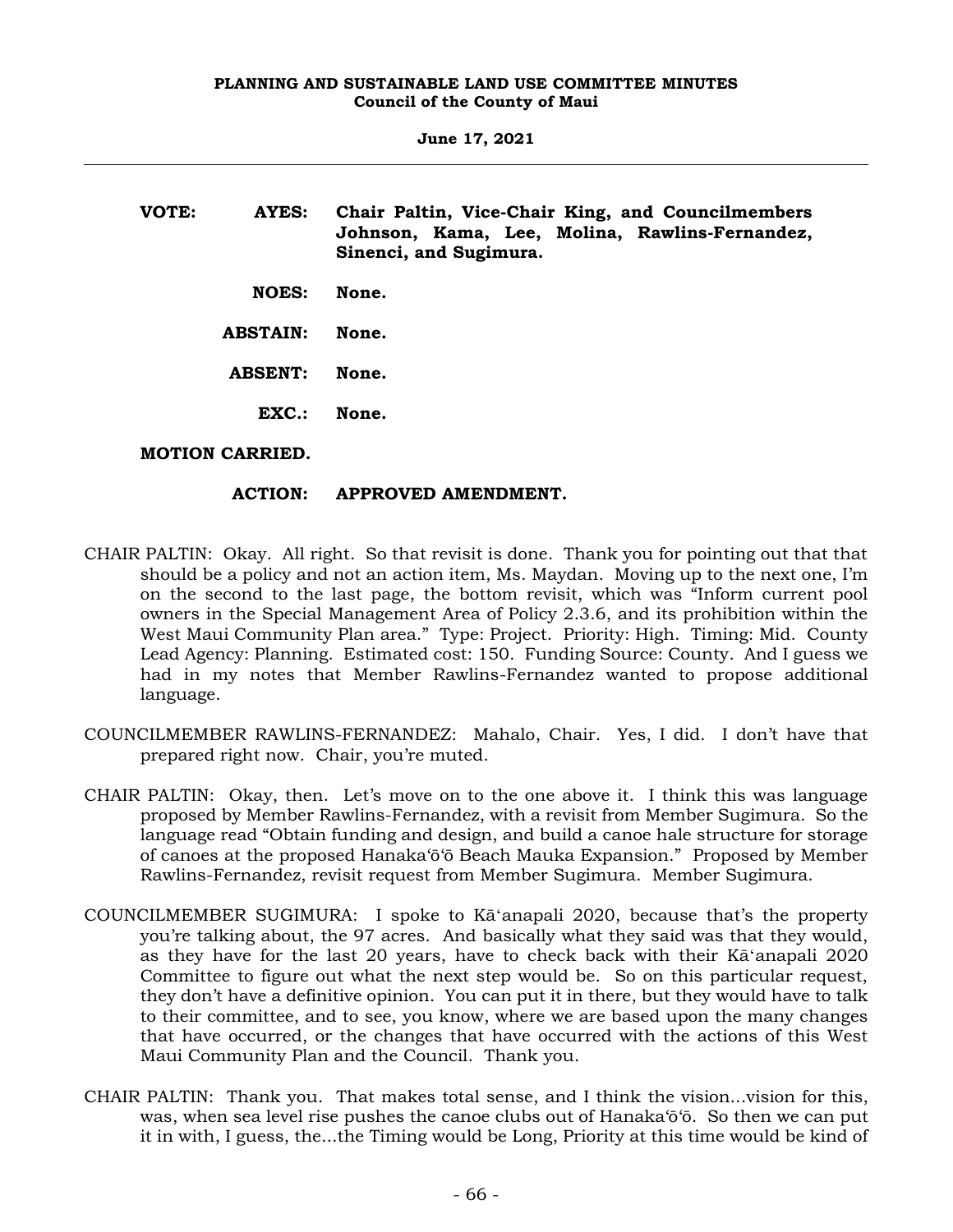#### **June 17, 2021**

Low, Type would be Project, Funding To Be Determined, Lead Agency possibly Parks, and...and this would be one of the lower priorities, because it's more so when sea level rise starts to take effect, and hopefully that's not within the 20-year life of this Plan, but you never know, I guess. Yes, Member...or Chair Lee?

- COUNCILMEMBER LEE: Chair, so in this case, as far as implementation, because the...the time frame is long, the County doesn't have to purchase this right away?
- CHAIR PALTIN: I think no, but maybe the land, they should try purchasing sooner rather than later, because the Open Space is...or Park designated. But yeah, I wouldn't imagine us obtaining funding and design and building a canoe hale soon, because we have one at Canoe Beach now that would...it would only be something that would make sense when sea level rise takes effect, I think.
- COUNCILMEMBER LEE: So in this case, we're not allowing the landowner to use that portion of the property that we designate as Park, right? Because the idea is for the County to purchase that property for Park; is that right?
- CHAIR PALTIN: I don't agree, because it's zoned Agriculture, and if they'd like to use it for agriculture, and the County hasn't purchased it, they are definitely entitled to do that, right?
- COUNCILMEMBER LEE: Oh, so how much time are we talking about? How much time would the County have to purchase that property? Let's say because the property owner may have a use for agriculture, let's say, and they're waiting for the County to purchase it, and the County doesn't purchase it. What...when does the County have to purchase it by?

CHAIR PALTIN: So --

COUNCILMEMBER LEE: So the landowner can use his property.

- CHAIR PALTIN: Yes. For me, if the landowner decides to do agriculture, and they do it, then you know, maybe we could designate it as Ag. But it's been fallow for about four years so far. So it's...you know, nothing has been --
- COUNCILMEMBER LEE: Yeah, I know, but that's because nobody designated it Park. So now that we're designating it Park, don't you think the implementation should be rather expeditious?
- CHAIR PALTIN: Okay. I'll put a proposal together for next Budget.

COUNCILMEMBER LEE: Okay, good. All right. Sounds good.

CHAIR PALTIN: All right. Cool. So then I guess, do we still need to revisit this? Member Sugimura, I think...I think I saw you raise your hand.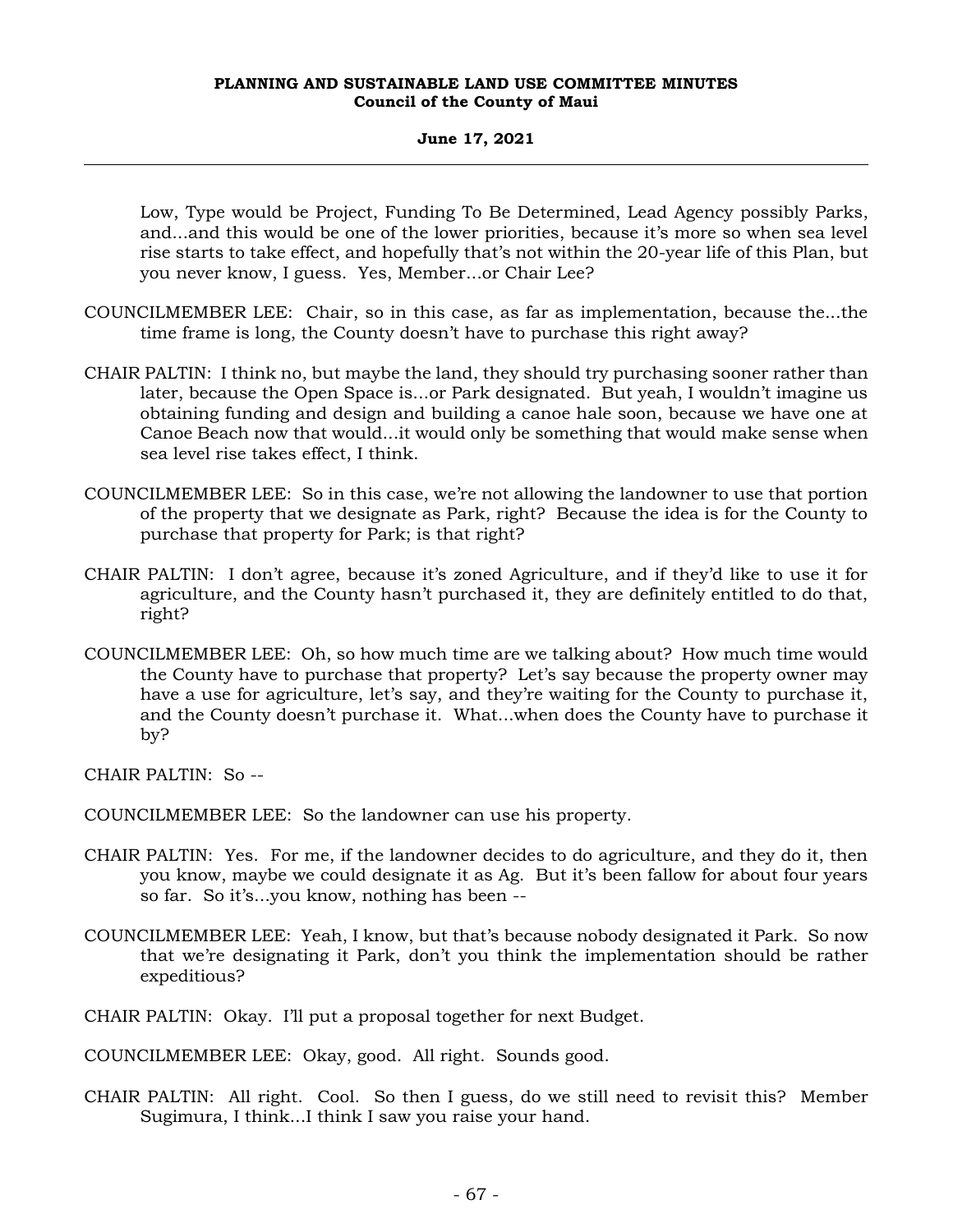## **June 17, 2021**

COUNCILMEMBER SUGIMURA: Are you thinking of buying the 97 acres? That --

- CHAIR PALTIN: That would be the...be the goal, right? I wouldn't want them to fund the public's park, Kāʻanapali 2020.
- COUNCILMEMBER SUGIMURA: Oh, I not...I...I didn't mean that, that they would pay for it. I just wondered what...what magnitude are you thinking? Because it's 97 acres of land that you're...that is across the street.
- CHAIR PALTIN: Open...oh, I guess not Open Space fund. Maybe Park funds? West Maui Park funds.
- COUNCILMEMBER SUGIMURA: Okay, so the 97 acres. I just wondering how...how much? And what about the neighbors? Is it Hawaiian Homelands that's next to us, or there's other parcels that are next to us. Are you also looking at them, or is it only the...the Kāʻanapali 2020?
- CHAIR PALTIN: What do you mean, am I also looking at them? I...I wasn't planning on buying DHHL lands.
- COUNCILMEMBER SUGIMURA: There's...there's neighbors there, right? That's not only us across the...I mean, not only not us, but not only Kāʻanapali 2020.
- CHAIR PALTIN: I think the employee retirement system had a little bit of land there, but that they were in...possibly in the process of selling it. That's what started all of the situation at the start of the Community Plan, where people thought "We are West Maui people, we're consultants and not County planners," and they wanted to build affordable housing there, but there was no access to that property. I guess Ms. Maydan, is it only Kāʻanapali Land Management that's the owner of those 97 acres?

COUNCILMEMBER SUGIMURA: Yeah.

MS. MAYDAN: Yes.

- CHAIR PALTIN: Oh, yeah? It's...they're the only...so then I guess I don't understand your question, Ms. Sugimura. What about the others that --
- COUNCILMEMBER SUGIMURA: So are there...maybe Ms. Maydan, are there...who are the neighbors to this? Trying to pull up my map, but…

CHAIR PALTIN: It looks like State Villages of Leiali'i.

COUNCILMEMBER SUGIMURA: Hawaiian Homelands.

CHAIR PALTIN: Hawaiian Homelands, DHHL Honokōwai is on the north part of Kāʻanapali Town, and then I guess to the south of it is us, as in the County; the Civic Center, and the Villages of Leiali'i, which is a Hawaiian Homeland subdivision, and I think they can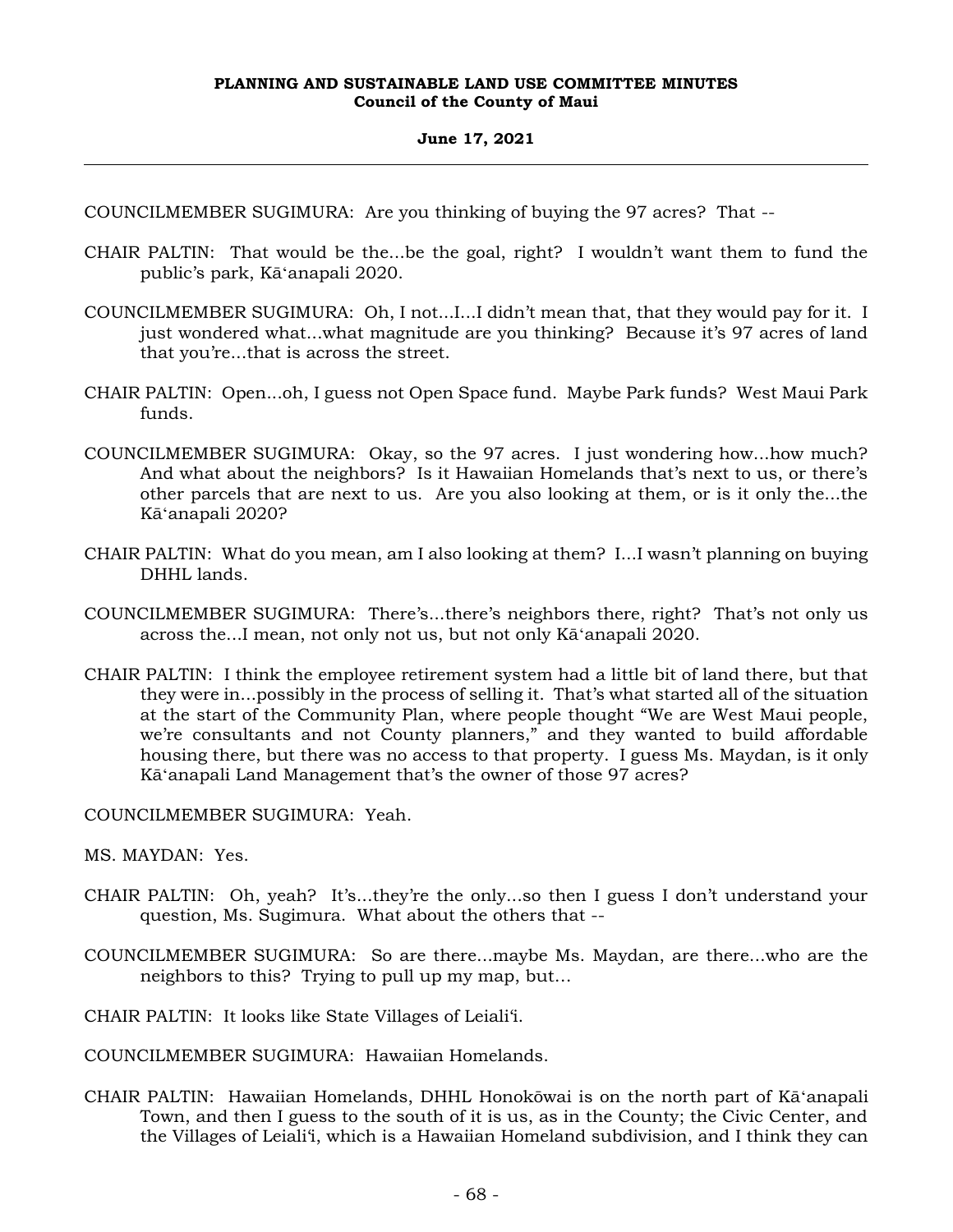# **June 17, 2021**

go mauka, as soon as their water is able to go above, like, the 180-feet level. I don't think that they would have any issue with a big park next to them.

COUNCILMEMBER SUGIMURA: Okay.

CHAIR PALTIN: But I guess I still don't understand --

COUNCILMEMBER SUGIMURA: I just wondering. That's okay, thank you.

CHAIR PALTIN: -- about the --

COUNCILMEMBER SUGIMURA: Yeah, thanks. Thanks.

CHAIR PALTIN: Okay. All right. So the...in revisiting this, I guess it's a project. The Priority would be Low, the Timing would be Long, the County Lead Agency could be Parks, Estimated Cost: To Be Determined, Funding Source: County. Ms. Maydan, does that give you all the information you need for that action item?

MS. MAYDAN: Thanks, Chair. I think you did cover it all.

CHAIR PALTIN: Okay. And Staff, was there any action needed to be taken by us. Since this was a revisit, did we not vote on it the first time?

MS. LILLIS: That's correct, Chair.

CHAIR PALTIN: Oh, okay. Thank you. All right. So then, I'll entertain a motion to make that an action item as stated.

VICE-CHAIR KING: So moved.

COUNCILMEMBER SINENCI: Second.

CHAIR PALTIN: Moved by Member King, seconded by Member Sinenci. All those in favor, raise your hand and say "aye." So all those opposed, raise your hand and say "no". Motion passes, eight-one, with Member Sugimura voting no.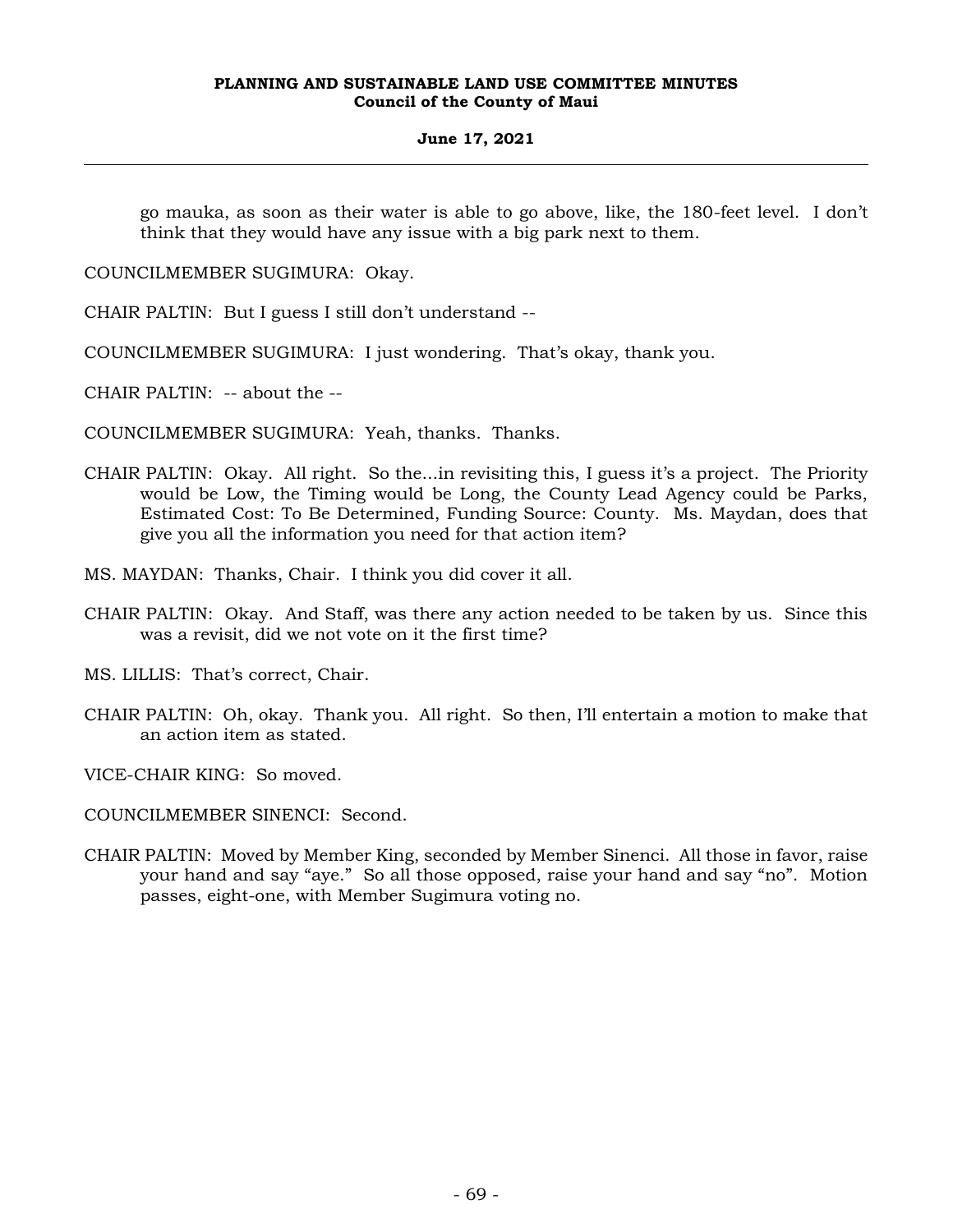| VOTE: | AYES:                  | Chair Paltin, Vice-Chair King, and Councilmembers<br>Johnson, Kama, Lee, Molina, Rawlins-Fernandez, and<br>Sinenci. |
|-------|------------------------|---------------------------------------------------------------------------------------------------------------------|
|       | <b>NOES:</b>           | Councilmember Sugimura.                                                                                             |
|       | <b>ABSTAIN:</b>        | None.                                                                                                               |
|       | <b>ABSENT:</b>         | None.                                                                                                               |
|       | EXC.                   | None.                                                                                                               |
|       | <b>MOTION CARRIED.</b> |                                                                                                                     |

# **ACTION: APPROVED AMENDMENT.**

- CHAIR PALTIN: Okay. So the last one we have is the pool owner notification. Member Rawlins-Fernandez, do you need more time?
- COUNCILMEMBER RAWLINS-FERNANDEZ: Mahalo, Chair. So I pulled up the meeting minutes from March 4th, and we talked about putting funding into this fiscal year's Budget. Like I said, I recommend that we put it into the Budget session so we can allocate money for a mailer to inform pool owners of the law. And then we said that we wanted it to be ongoing, instead of just a one-time thing. So it said, Budget session…yeah. So it could be ongoing for the next 20 years, but I don't know what my idea was there. Sorry. I guess I'll wait until it's taken up again, and if I have something, I'll propose it then. Sorry. Chair, you're muted.
- CHAIR PALTIN: Thanks. I think we discussed having the water bill putting…or Water Department putting some information in their bills or a mailer for the SMA areas of the community plan, or something like this. I'm not…I don't need to micromanage how it gets done, if the Planning Department can do it in an efficient and cost-effective manner, that would be great. I don't want to like assign to them how it must be done. Ms. Maydan or Director McLean, any issues with the language as it's worded for the swimming pool notification in the SMA?
- MS. MAYDAN: Mahalo, Chair. I don't believe Director McLean is on the call, and this would not be the Long Range Division implementing this. I don't have any questions. I don't know if Director would. I imagine one of the tricky parts will be identifying pool owners, you know.
- CHAIR PALTIN: For me, I don't mind if it was like a direct mailer to everyone in the SMA, so if you don't have a pool owner that you're aware that this should not be going on in the SMA, and if you see it, maybe some information on who to call to report it and, you know, just a general information folks for people in the SMA, maybe it can also be put up like on the County Planning Division website for SMA, or include it in the SMA Rules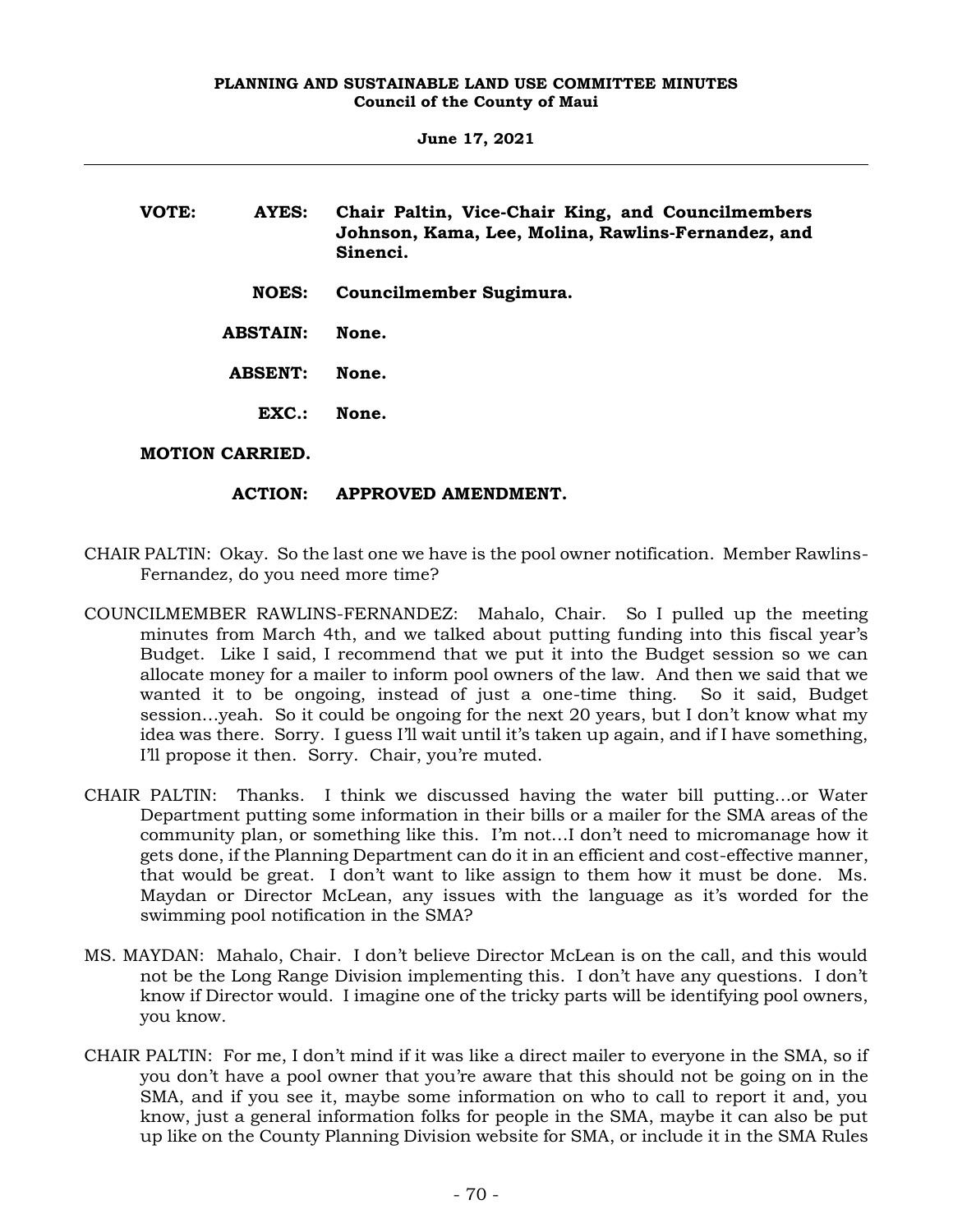## **June 17, 2021**

or something, like as some sort of educational piece possibly? Member Rawlins-Fernandez.

- COUNCILMEMBER RAWLINS-FERNANDEZ: Mahalo, Chair. I think…so Member King spoke to this item too, and she said that Public Works is working on a new ordinance regarding discharge, and she offered to take it up in the CARE Committee, and then we can help address it island-wide, instead of just in the district, and promote it through a mailer, and then keep it as an ongoing issue to make sure it's being monitored.
- CHAIR PALTIN: Okay. In that case, Ms. Maydan, is it correctly placed as an action item or…I guess it has a corresponding policy, and there is a desire to do it more broadly. Is it okay just as it reads then, and we'll take other actions outside of this West Maui Community Plan?
- MS. MAYDAN: I think that's fine, Chair.

CHAIR PALTIN: Okay. So I'll entertain a motion to accept this item as it reads currently.

- VICE-CHAIR KING: So moved.
- COUNCILMEMBER RAWLINS-FERNANDEZ: Second.
- CHAIR PALTIN: Moved by Member King, seconded by Member Rawlins-Fernandez. I think we've discussed it quite a bit, but if anyone has any more discussion. Seeing none…oh, Member King.
- VICE-CHAIR KING: Well, I just…I wanted to thank Member Rawlins-Fernandez for reminding me about that because it did come up in our Committee, and I'm happy to bring…as soon as I get that proposal, that proposed legislation. But I also think that hopefully that they would pay for the notification, we wouldn't have to put it specifically in the Budget, if it's the policy coming from the . . .*(inaudible)*. . . But, you know, we'll find out when they propose it, if they want to spend their...part of their money on that.

CHAIR PALTIN: Okay. All right. Sounds good. Member Kama.

- COUNCILMEMBER KAMA: I'm so sorry, Chair. Can you kind of bring me up to speed about what this is about?
- CHAIR PALTIN: Sure. So there was a policy in Section 2.3.6 that says, "Require new development and encourage existing developments with pools within the Special Management Area, to use best management practices for cleaning and maintaining the pool, specifically prohibiting drainage of pool water directly to the ocean, and encouraging utilizing pool water for irrigation on site." Does that jog your memory?
- COUNCILMEMBER KAMA: Well, I couldn't quite remember, I just read it again. So I'm good now. Thank you.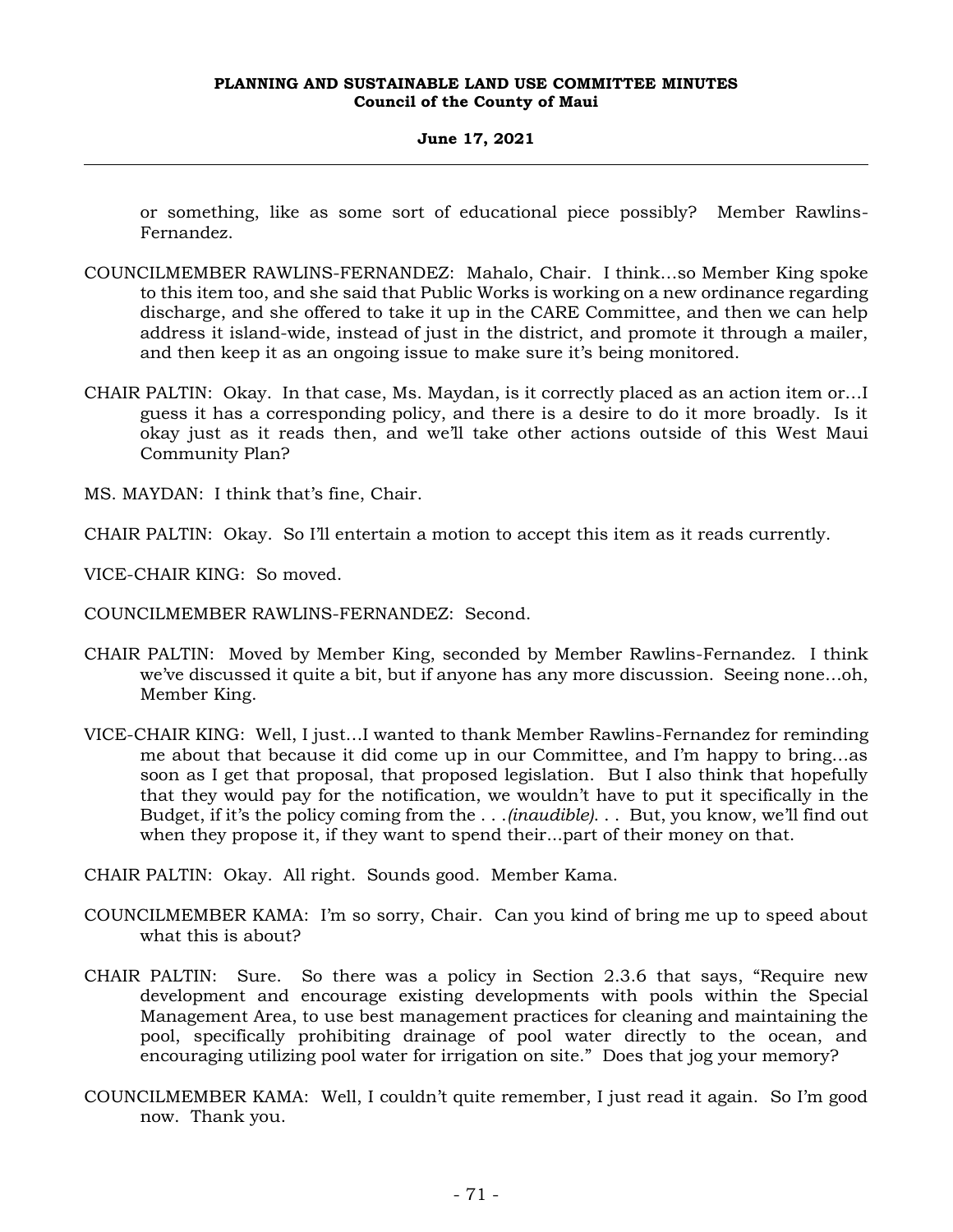#### **June 17, 2021**

CHAIR PALTIN: Okay. All those in favor of the motion, raise your hand and say "aye."

COUNCILMEMBERS: Aye.

CHAIR PALTIN: Okay. Motion passes unanimously.

- **VOTE: AYES: Chair Paltin, Vice-Chair King, and Councilmembers Johnson, Kama, Lee, Molina, Rawlins-Fernandez, Sinenci, and Sugimura.**
	- **NOES: None.**
	- **ABSTAIN: None.**

**ABSENT: None.**

**EXC.: None.**

**MOTION CARRIED.**

## **ACTION: APPROVED AMENDMENT.**

- CHAIR PALTIN: And that concludes our revisits and issues with Section 4. I see that Staff has been able to upload onto Granicus Member Rawlins-Fernandez's Section 1 Amendments. And so at this time, I'd like to take a ten-minute recess to allow Members to refresh their Granicus, print out the document, go over it, and then come back for discussion on it. Does that sound like a good plan of action? Maybe 15 minutes would be appropriate, because there's a lot of words on there. Member Rawlins-Fernandez.
- COUNCILMEMBER RAWLINS-FERNANDEZ: No objection to your proposal of taking a 15 minute recess. It's probably about that time anyway. And so it's…
- CHAIR PALTIN: Oh, did you want to give like an opening presentation or anything before we read it?
- COUNCILMEMBER RAWLINS-FERNANDEZ: Sure. Well, I just wanted to let Members know, that it's the clean copy, not the copy that's Ramseyered or has track changes. So what was in the plan was seven pages long, and what you have now is about nine pages long. So it's a little longer, but I think it's worth it. I want to give my disclaimer that I don't claim to be an expert on this side of the island, and that Kumu Pueo Pata is actually publishing a book on the place names of West Maui, and I'm so sad that it's not published already so that I could cite to some of the information that will be contained in his book. So some of the language that was in there was just kind of reworded, but a lot of the information since the community didn't come out in opposition of Section 1, I assume that for the most part they were okay with the information that was in there.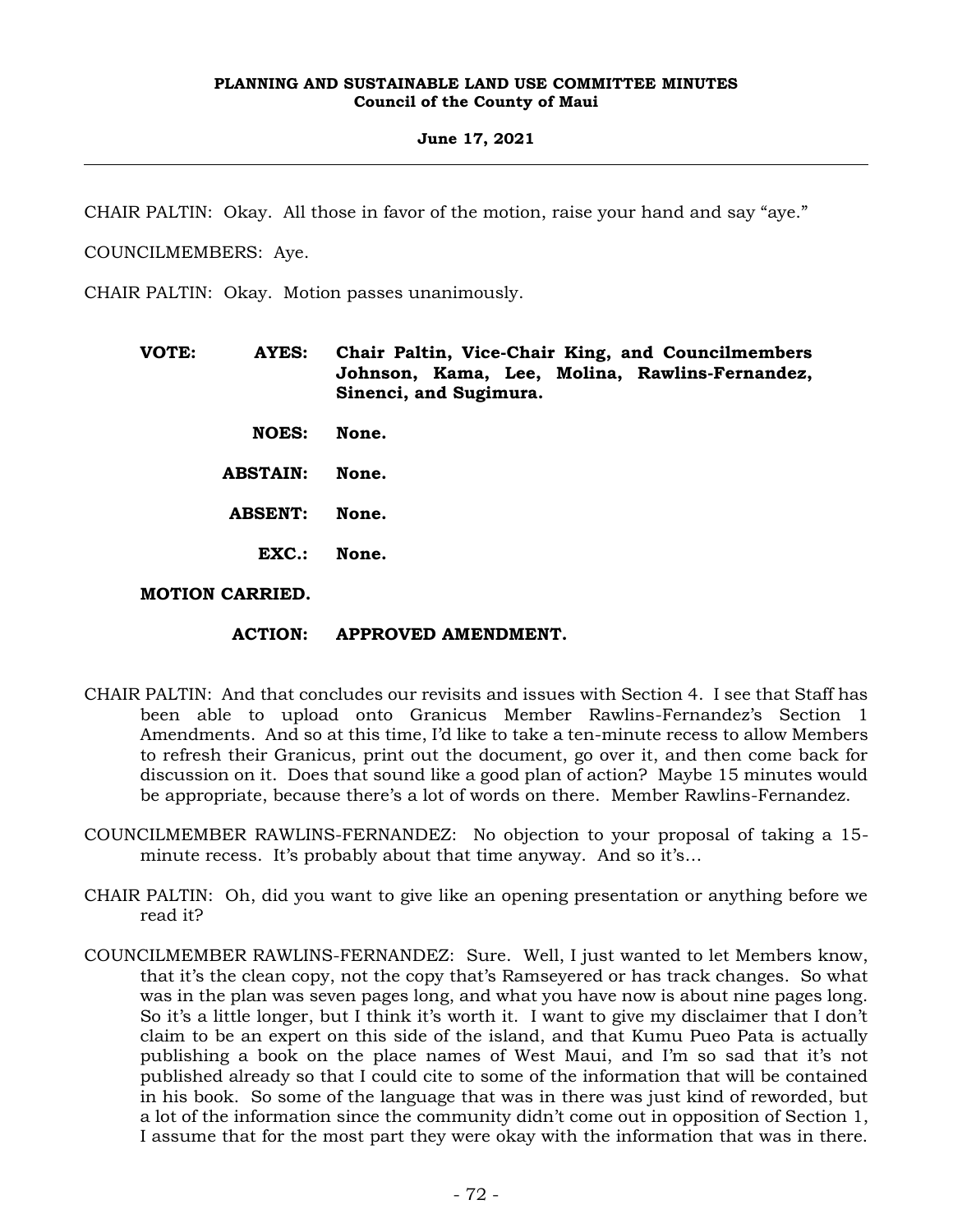#### **June 17, 2021**

So I used a lot of the information that was in there and just chose different words and framing. And then incorporated a little more ʻike kūpuna into it.

- CHAIR PALTIN: Okay. Great. And Staff can upload a redline version of the transmittal in comparison to the current draft Section 1 if Members would like. Is that something that feel you need or would you like the clean version only?
- COUNCILMEMBER JOHNSON: I'd like the clean version myself personally, but…
- CHAIR PALTIN: Okay. I see Member Sugimura nodding her head and I'm not sure if that's that you would like a redline version or you prefer the clean version. You'd like a…I don't know.
- COUNCILMEMBER KAMA: Clean version. I want a clean version.

COUNCILMEMBER SUGIMURA: No, redline.

CHAIR PALTIN: Oh, you'd like a redline?

COUNCILMEMBER SUGIMURA: Redline.

- CHAIR PALTIN: All right. Okay. We'll request Staff to also upload a redline version as well. Member Rawlins-Fernandez.
- COUNCILMEMBER RAWLINS-FERNANDEZ: Mahalo, Chair. So I did not send a redline version, but if Staff somehow has one, then that's great.
- CHAIR PALTIN: Yeah. I did receive a text that says, I can upload a redline of KRF's transmittal in comparison to the current draft Section 1. So somehow they did it.

COUNCILMEMBER RAWLINS-FERNANDEZ: I mean, our OCS Staff is incredible.

CHAIR PALTIN: Yeah, Member Molina. I don't really want to lose 'em, but I guess that's the way the cookie crumbles.

VICE-CHAIR KING: Losing one?

CHAIR PALTIN: Losing one. Okay. All right. So they'll work on that. And in the meantime we have the clean version. Staff will get that redline uploaded, and we'll take a break and come back at 3:30. So this meeting will be in recess until 3:30. You guys have your assignments. Ready, set, go. *. . .(gavel). . .*

**RECESS: 3:16 p.m.**

#### **RECONVENE: 3:38 p.m.**

CHAIR PALTIN: . . *.(gavel)*. . . Aloha and welcome back. The PSLU meeting of June 17th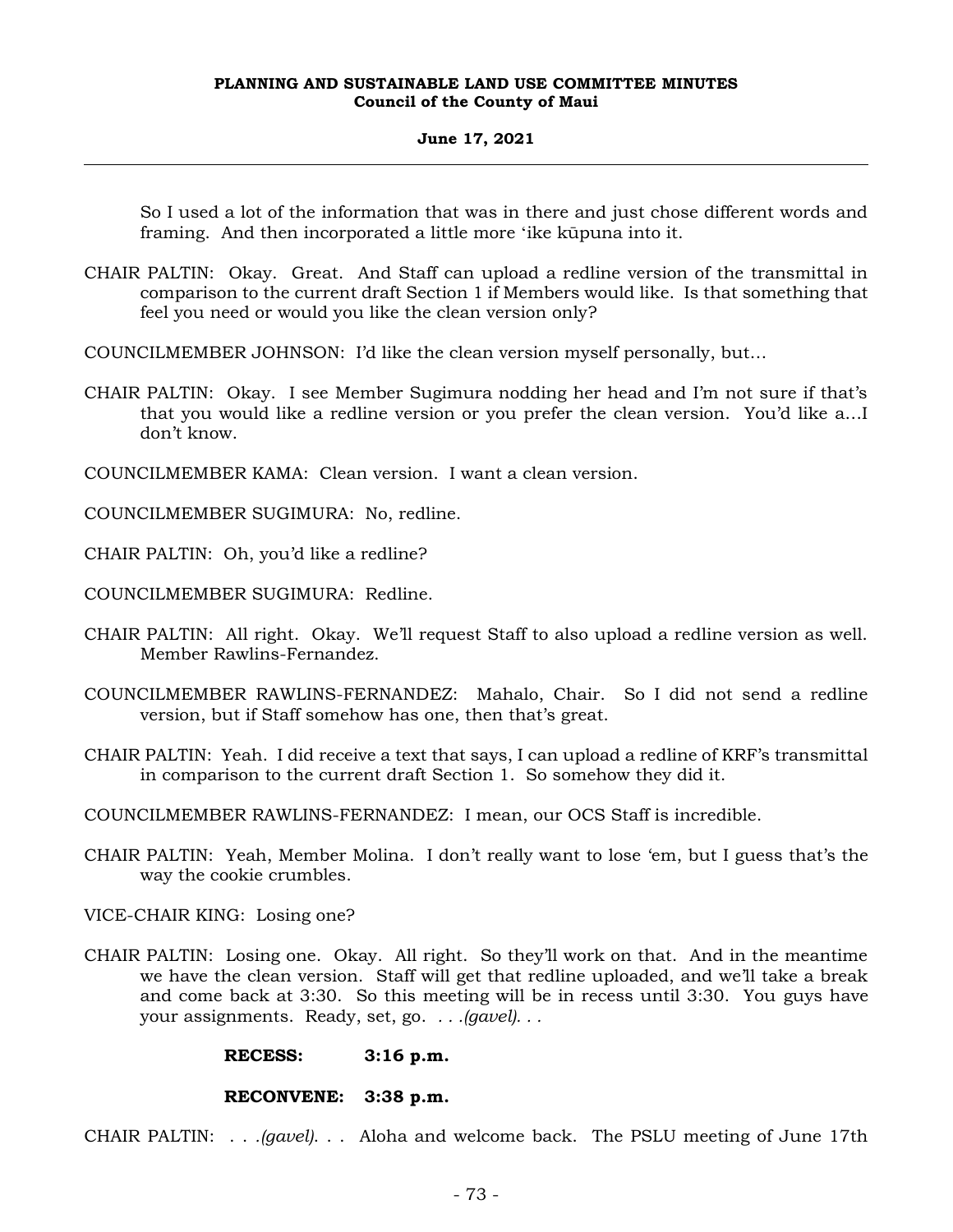**June 17, 2021**

reconvened at 3:38 p.m. Thank you for that brief recess for us to read through the draft Section 1 revision. So I offered the redline version, but then I forgot that we can't upload materials to Granicus while we're on recess, we have to be in open session. Members were emailed a redline version and now that we're open…in open session, we can upload the redline version to Granicus. I didn't make it all the way through reading in that 20 minutes. I just saw a couple of just, you know, minor typographical type of issues, but I think that Staff can do that under nonsubstantive changes. Sometimes Honokōhau had kahakō, sometimes it didn't. And I think there was one, like some spaces missing and then a period, but then it continued on. But those are all nonsubstantive changes that the intent is clear so it…I don't think we need to be the editors, because I'm not that good at editing that way. Even though English is my first language. I guess one of the questions that I had was kaukau aliʻi. Is that a Chanter Chief on page 4, second paragraph from the bottom.

- COUNCILMEMBER RAWLINS-FERNANDEZ: Mahalo for your question, Chair. I didn't make a list of the new hua ʻōlelo, but I will. And I…so I can. I can do that. But basically in English it's sometimes called like lesser chiefs, and I don't really like that transition, so that's why I used, kaukau akauliʻi instead.
- CHAIR PALTIN: Okay. Okay. And then I guess, ka Mō'ī is what we're using for the King. Members, does anyone else have any questions or comments, or are you still finishing up reading?
- VICE-CHAIR KING: Chair, I think some of us are still...are reading the redline version so we can see where the changes are made.
- CHAIR PALTIN: Okay. Do we need another 20 minutes? Member Rawlins-Fernandez.
- COUNCILMEMBER RAWLINS-FERNANDEZ: Mahalo, Chair. If I…so…yeah. Okay. I wish I had another week to work on this. Not all the diacriticals are there. I figured in the grander scheme of completing Section 1, you know, that could be fixed after as a nonsubstantive amendment. The bigger question I had was about the parameters of the West Maui Community Plan area. And so if Ms. Maydan is still on the line...so I went into 2.80B to find out what the actual boundaries are, just because in the original copy, it just says, "The West Maui region encompasses the western slopes of the West Maui mountains and coastal planes from Papawai Point, South of Olowalu to Pōelua Bay near Kahakuloa on the North, the regions." and then that's it. So it's just one sentence. And so I had wondered, you know, like…I looked…so I looked in the 1996…the current community plan, the 1996 plan. And there's a lot more description, and it reads, "The West Maui Community Plan covers the entire Lāhainā Judicial District located on the western slopes and coastal plane of West Maui. Its common boundary with the Wailuku Judicial District begins at the southern shore of West Maui, about three-quarters of a mile west of Papawai Point. Beginning at this point, the West Maui regions boundaries run mauka along the centerline of the Manawainui Gulch to the ridgeline of the West Maui mountains. The boundary then continues along the ridgeline in a northerly direction to ʻEke Crater, and then North along Pōelua Gulch to the northern shoreline of West Maui." And CPAC received this map so it kind of shows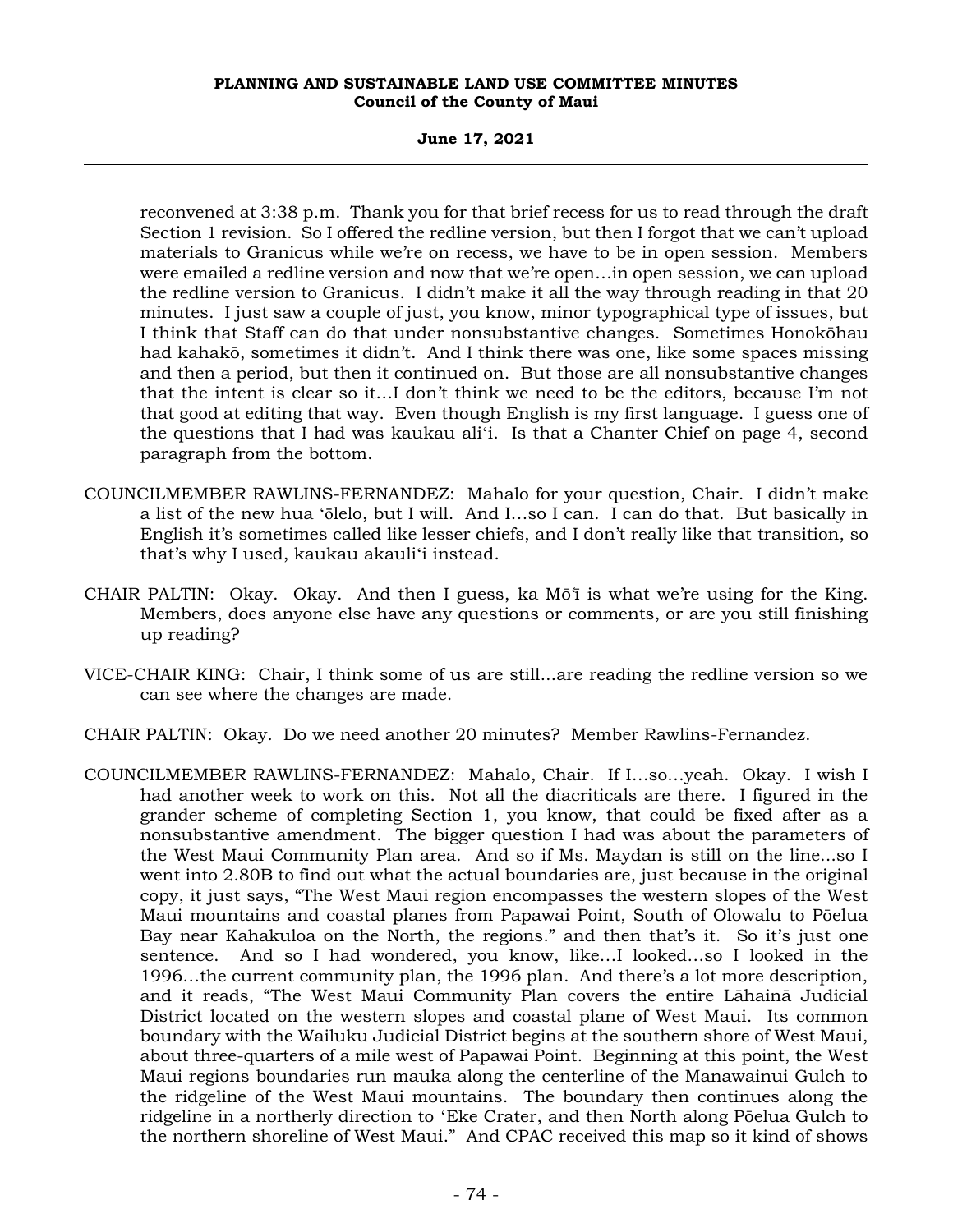## **June 17, 2021**

the line. I'm not sure if it's in the community plan draft that we have now. But I was hoping that, you know, we could make the boundaries more specific like the 1996 plan does, and even more descriptive if possible. But I didn't want to put what was in the 1996 plan because I wasn't sure if that was still accurate as the boundaries. So I don't know if the Planning Department would be able to answer that question.

CHAIR PALTIN: Okay. Ms. Maydan or Director McLean.

- MS. MAYDAN: Mahalo, Chair. The boundaries have not changed, so what is in the '96 plan would be accurate if that description is preferred.
- COUNCILMEMBER RAWLINS-FERNANDEZ: Yeah. I think that would be better. If we had like actual like coordinates, that would be the best, and then we would know exactly. But even our Charter for the Councilmember residency areas aren't…they don't have coordinates, so I'm guessing we don't actually have coordinates. Ms. Maydan, in 2.80, does it have the boundaries for all of the community plan areas?
- MS. MAYDAN: Good question. I do not believe so. I want to say no, but I want to look it up just to make absolutely sure there is not a map. But I will look just to make sure and let you know if I am incorrect.
- COUNCILMEMBER RAWLINS-FERNANDEZ: Mahalo, Ms. Maydan. Mahalo, Chair. So if I were going to make an amendment today, that would be what I would do. I would take what was in the '96 plan, and then incorporate it into the Section 1 just for, you know, that clarity of where the boundaries exactly are.
- CHAIR PALTIN: Okay. I'm okay with that. Is that a motion?
- COUNCILMEMBER RAWLINS-FERNANDEZ: Sure. I move to include the planning area description from the 1996 community plan…West Maui Community Plan, that first paragraph that I read, into this draft…into Section 1.

COUNCILMEMBER KAMA: Second.

CHAIR PALTIN: Moved by Member Rawlins-Fernandez, seconded by Member Kama. All those in favor, raise your hand and say "aye."

COUNCILMEMBERS: Aye.

CHAIR PALTIN: Motion passes with eight "ayes" and one excused, Member Johnson.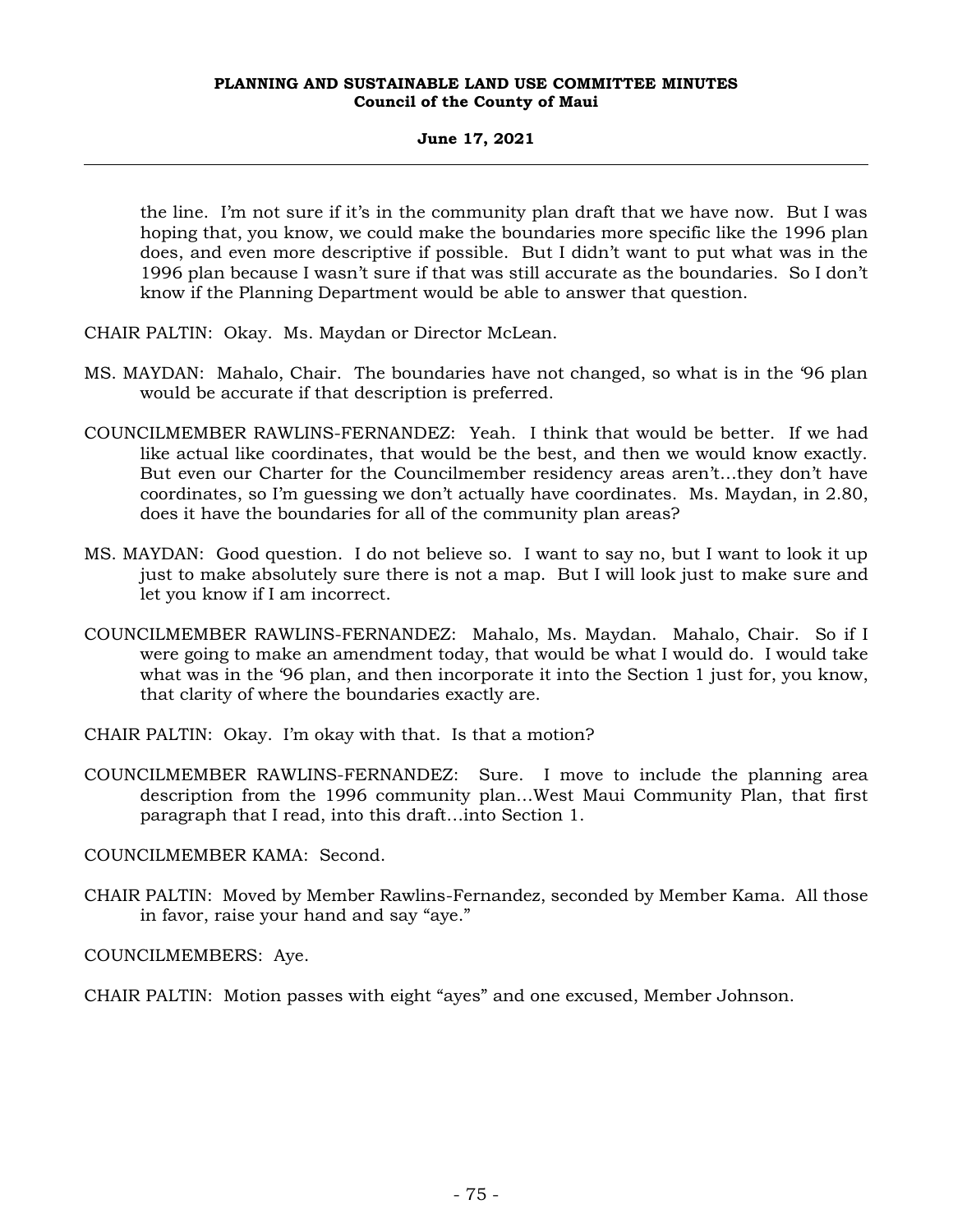**June 17, 2021**

| VOTE: | AYES:                  | Chair Paltin, Vice-Chair King, and Councilmembers<br>Kama, Lee, Molina, Rawlins-Fernandez, Sinenci, and<br>Sugimura. |
|-------|------------------------|----------------------------------------------------------------------------------------------------------------------|
|       | <b>NOES:</b>           | None.                                                                                                                |
|       | <b>ABSTAIN:</b>        | None.                                                                                                                |
|       | <b>ABSENT:</b>         | None.                                                                                                                |
|       | $EXC$ .:               | Councilmember Johnson.                                                                                               |
|       | <b>MOTION CARRIED.</b> |                                                                                                                      |

#### **ACTION: APPROVED AMENDMENT.**

CHAIR PALTIN: On page 8, I had something in my notes, although it didn't come up on OCS' draft of revisions or in Member Rawlins-Fernandez's version, but I kind of felt it was important to include, and I'm not sure if it was missed. But basically it's a sentence after 44,000 annually that says, "A single person in Lāhainā earning up to 54,700 is considered low-income." And that's from May 28, 2019, *Star Advertiser*. And so if 73 percent of West Maui workers earn less than 44,000 annually, they're nearly 9,000 below low-income.

COUNCILMEMBER RAWLINS-FERNANDEZ: So moved.

CHAIR PALTIN: Moved by Rawlins-Fernandez to add that sentence after 44,000 annually on page 8, where it says, "Will new residential growth lead to economic growth and better jobs."

COUNCILMEMBER KAMA: Second.

CHAIR PALTIN: Second by Member Kama. All those in favor, raise your hand and say "aye."

COUNCILMEMBERS: Aye.

CHAIR PALTIN: Okay. Measure passes with eight "ayes" and one excused, Member Johnson.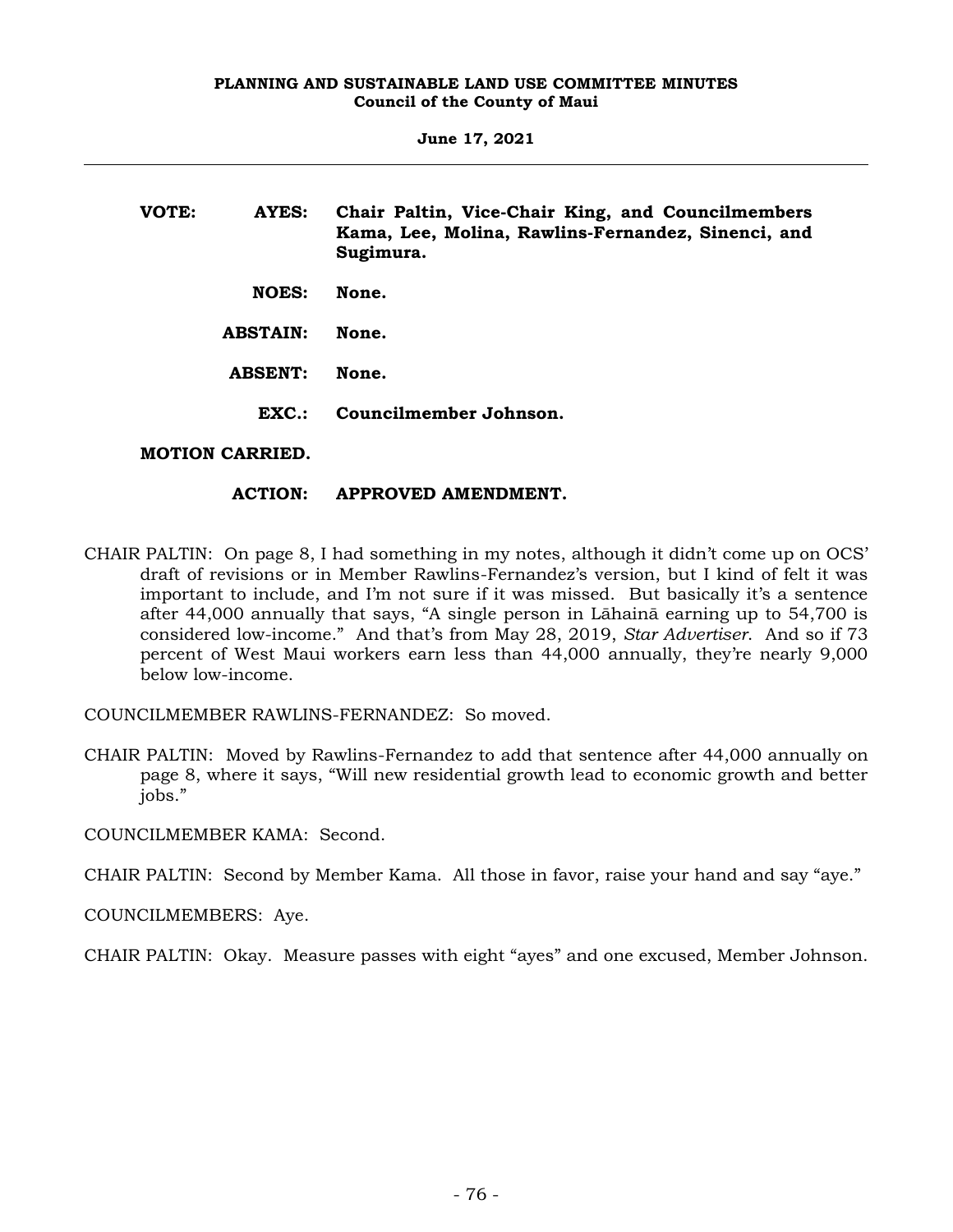**June 17, 2021**

| VOTE: | AYES:           | Chair Paltin, Vice-Chair King, and Councilmembers<br>Kama, Lee, Molina, Rawlins-Fernandez, Sinenci, and<br>Sugimura. |
|-------|-----------------|----------------------------------------------------------------------------------------------------------------------|
|       | <b>NOES:</b>    | None.                                                                                                                |
|       | <b>ABSTAIN:</b> | None.                                                                                                                |
|       | <b>ABSENT:</b>  | None.                                                                                                                |
|       | $EXC.$ :        | Councilmember Johnson.                                                                                               |

# **MOTION CARRIED.**

#### **ACTION: APPROVED AMENDMENT.**

- CHAIR PALTIN: I guess I had a question on page 3 as well. In Member Rawlins-Fernandez's version, I guess it went from Hono space, "a" space, piilani to Honoapiilani squished together, and I just was wondering the significance of doing that.
- COUNCILMEMBER RAWLINS-FERNANDEZ: Mahalo, Chair. So I have been told that having the word together is more appropriate.

CHAIR PALTIN: Okay. And it's…

- COUNCILMEMBER RAWLINS-FERNANDEZ: But I'm open to…so, you know, there aren't many schools of thought, and I'm not going to be a stickler on, you know, a lot of these things. So if Chair, you, as the Residency Councilmember for that district, or anyone in the district would prefer separating it, of course, I would not oppose.
- CHAIR PALTIN: Okay. I just was thinking, because a little bit further down when it says, 'Auwai-a'Pi'ilani, there's those little dashes between, and maybe we could do something similar like instead of spaces, just put the dashes between for consistency.
- COUNCILMEMBER RAWLINS-FERNANDEZ: Okay. So do you want that for everyone, or just in that one sentence where it's known for Honoapi'ilani or the bays of Pi'ilani. So in that one sentence it had…it was space before. So do you want…just in that one sentence to have dashes?
- CHAIR PALTIN: Yeah, I didn't really notice another location where it was smushed together or spaced out, but I guess every place where it's smushed together maybe have the dashes instead of spaces, or if there are spaces just throughout the document, instead of Hono space, "a" space, Pi'ilani, we have the dashes in there.

COUNCILMEMBER RAWLINS-FERNANDEZ: So Chair?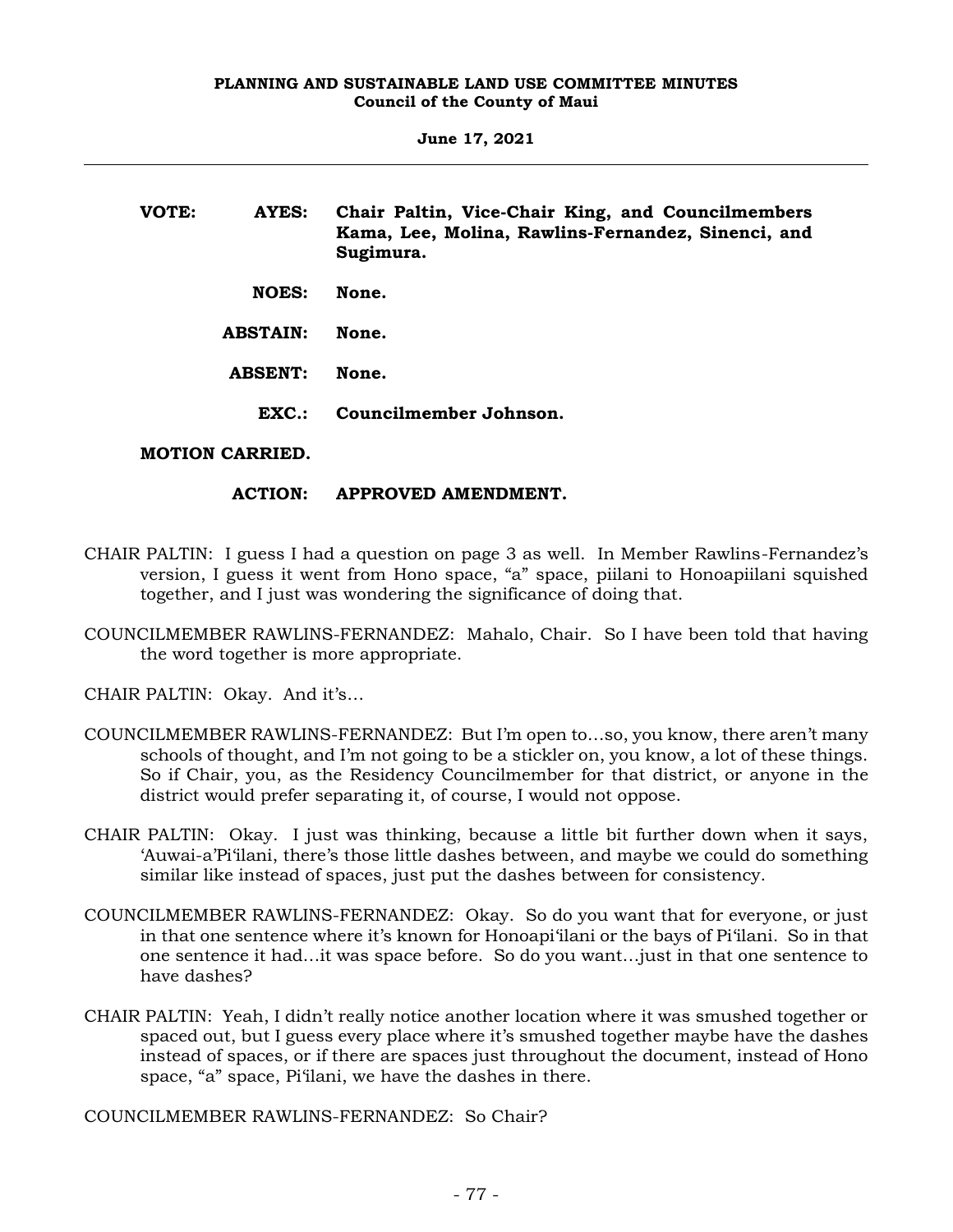#### **June 17, 2021**

CHAIR PALTIN: Yes.

- COUNCILMEMBER RAWLINS-FERNANDEZ: I guess…okay. So like Launiupoko. It means the small leaf, the small coconut leaf, right. So would you want to take all place name words and put a space between what the words are, you know, like…
- CHAIR PALTIN: I don't think so. I personally…not really.
- COUNCILMEMBER RAWLINS-FERNANDEZ: Okay. Because that's what we would be doing with Honoapi'ilani. So maybe we can consult with linguistic experts and kūpuna and then we can make a decision after that.
- CHAIR PALTIN: Okay. I just was wondering. So 'Auwai-a-Pi'ilani, the way that it's written, should that be without the dashes?
- COUNCILMEMBER RAWLINS-FERNANDEZ: Mahalo for that question, Chair. So that wasn't intentional on my part. So a lot of like the diacriticals are inconsistent, and that's because I figured the diacriticals could be considered nonsubstantive, and we can make those amendments after. But the words themselves, as long as we understand what the words are, were more important for us to come to consensus on.
- CHAIR PALTIN: Okay. I guess I'm not understanding. Like in Honoapi'ilani, we're talking about the bays of Piʻilani, but then for like Launiupoko, the meaning would be short coconut leaf. But then sometimes when we're talking about it as a place, like in reference to Launiupoko the place, we wouldn't break it up with the hashmarks or the minus signs in between. But if we're explaining the meaning of the word like Launiupoko, short coconut leaf, then we would put the dashes in between, is that what you meant?
- COUNCILMEMBER RAWLINS-FERNANDEZ: I think it could be either way. I think that's a stylistic decision.
- CHAIR PALTIN: Okay. Because when you look below that 'Auwai-a-Pi'ilani and it says, Honoapi'ilani Highway, like a lot of people are familiar with seeing it like that. But then you have it like the Honoa with a capital "P", that's kind of like an unfamiliar way to look at it. And then like with the next part, Bays of Pi'ilani, it's like we're translating Honoapi'ilani to the Bays of Pi'ilani, and we're not referring to it as a highway or something like that, you know what I mean. So if…

COUNCILMEMBER RAWLINS-FERNANDEZ: Okay. So for this you only want dashes?

CHAIR PALTIN: Yeah.

COUNCILMEMBER RAWLINS-FERNANDEZ: But only for this instance.

CHAIR PALTIN: Yeah. If we're using it to…and then describing the English meaning, then I think dashes to break it up makes sense. But if we're not going to say Launiupoko,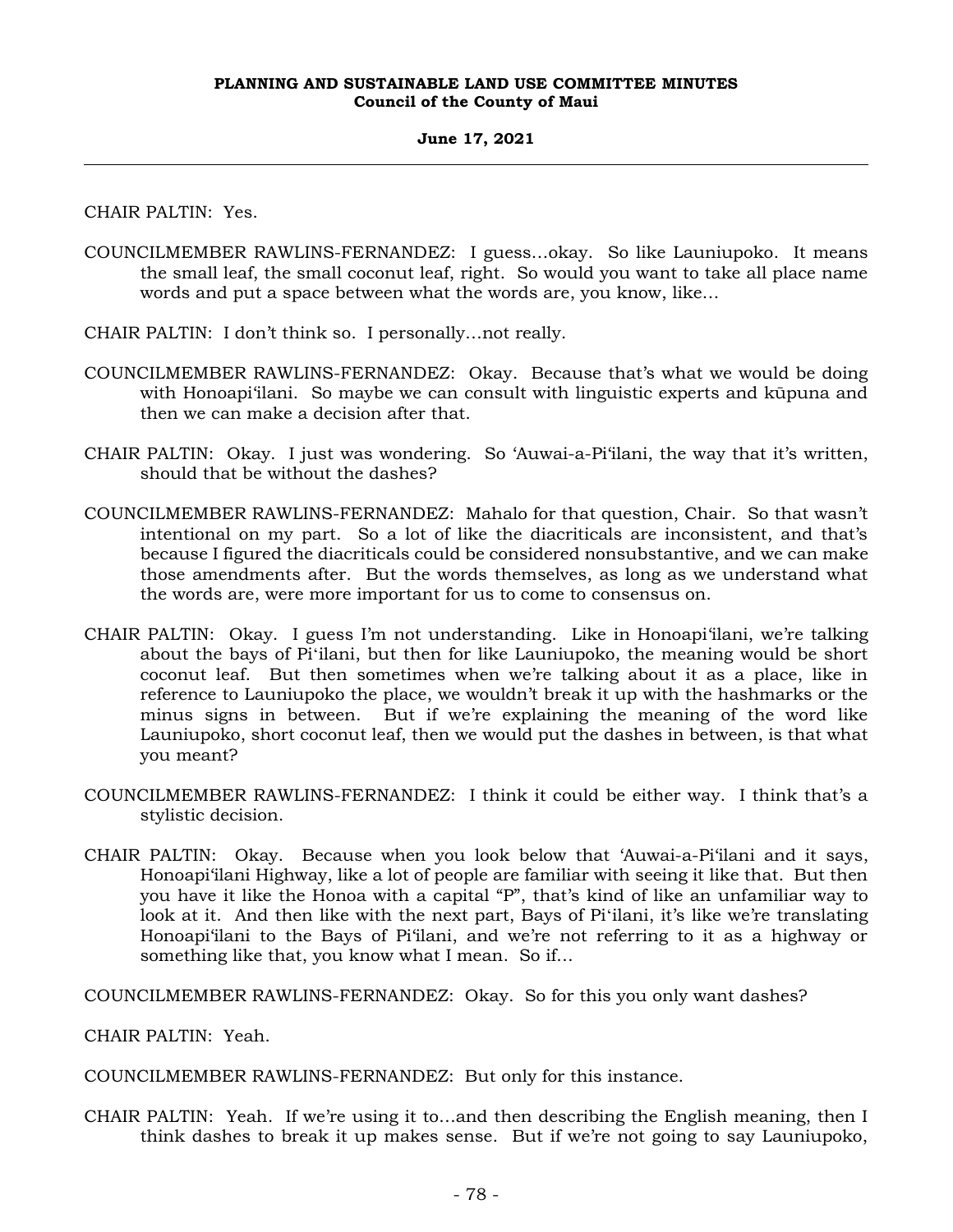#### **June 17, 2021**

which means short coconut leaf, then I feel like the dashes don't really make sense. Because it's Launiupoko like on the park sign, or on the street, it's spelled like that. But if we're going to say, Launiupoko, which means short coconut leaf, then it makes sense to have the dashes between Lau-niu-poko. Does that make sense?

- COUNCILMEMBER RAWLINS-FERNANDEZ: I have no opposition or problem with that.
- CHAIR PALTIN: Okay. So that's kind of my intent like for consistency, and I think that's kind of nonsubstantive. Member Molina, did you have your hand up?
- COUNCILMEMBER MOLINA: Madam Chair, when you deem it appropriate, I just wanted to make a suggestion on page 10 for Member Rawlins' consideration. I can totally agree within…it starts, "within the next 20 years, housing affordability and availability for residents will be our essential goal." But also another goal is...for many years, the concern out in West Maui has been the need for hospital or a state of the art medical facility, so I don't know, if this...it would be something that would be appropriate to include in a document like this.
- COUNCILMEMBER RAWLINS-FERNANDEZ: Chair, I think it says that in the following paragraph of the next sentence.
- COUNCILMEMBER MOLINA: Oh, okay. Maybe I missed it.
- COUNCILMEMBER RAWLINS-FERNANDEZ: Yeah.
- COUNCILMEMBER MOLINA: Oh, okay. Okay. I guess I…I'm sorry, I missed that. The next paragraph…
- COUNCILMEMBER RAWLINS-FERNANDEZ: And that one I didn't really change. That one is…
- COUNCILMEMBER MOLINA: That's something already in there. Oh, okay.
- COUNCILMEMBER RAWLINS-FERNANDEZ: Yeah.
- CHAIR PALTIN: The last paragraph it does say, "access to high quality health care," and…
- COUNCILMEMBER MOLINA: Okay. That would cover it then.
- CHAIR PALTIN: …that would be like a version of a community hospital. And I think the main concern was that we weren't duplicating the services at the main hospital, but complementing it, so maybe that's why they say, high quality health care.

COUNCILMEMBER MOLINA: Okay, okay. Okay, I'm fine. Thank you.

CHAIR PALTIN: Okay.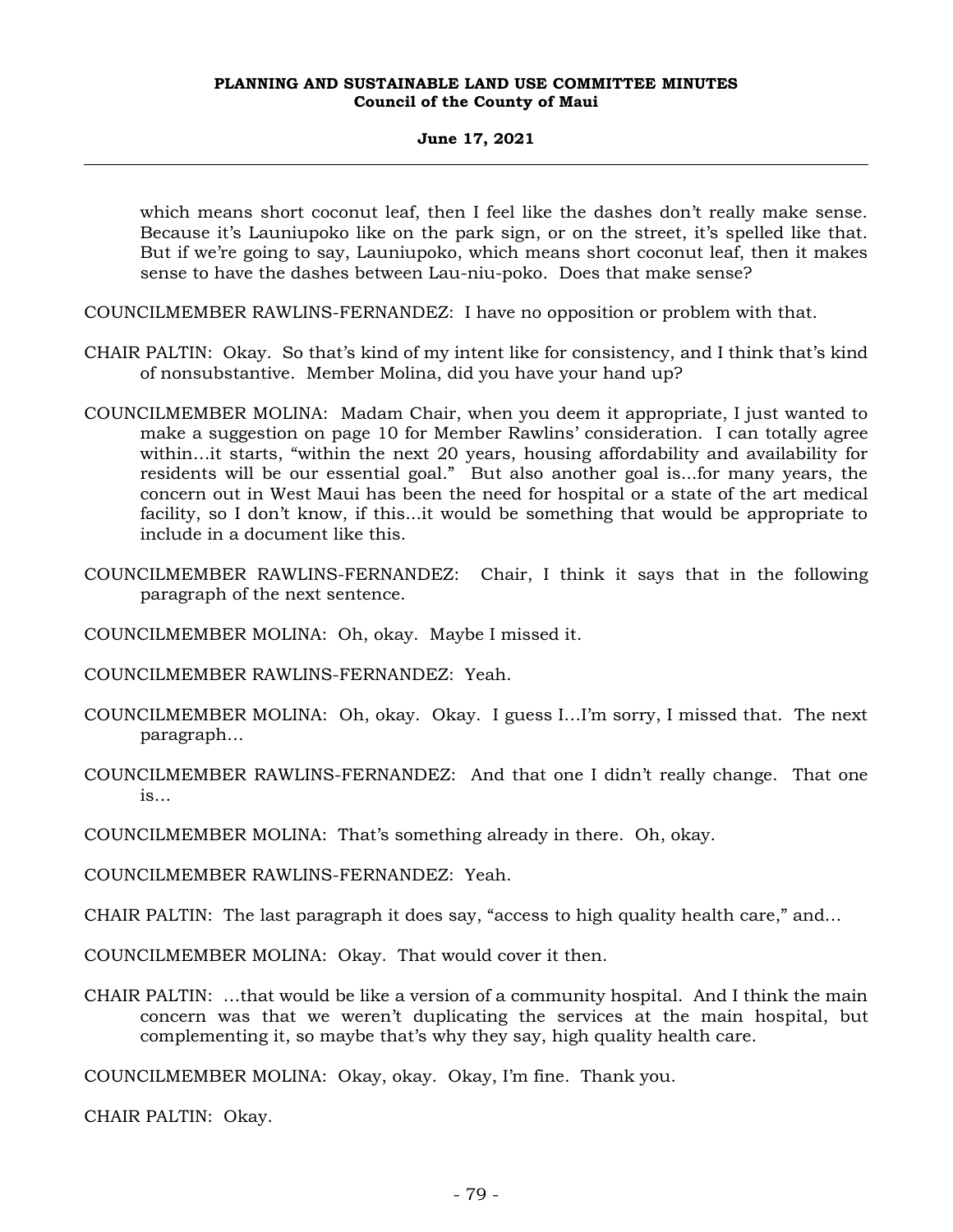#### **June 17, 2021**

VICE-CHAIR KING: Chair?

CHAIR PALTIN: Member King.

VICE-CHAIR KING: Thank you. I just wanted to make a suggestion about...because a lot of new Hawaiian words were added in this section that aren't in the dictionary, Hawaiian Word Dictionary. So if maybe Staff could go through and see what needs to be added. For instance on page 3, there's a sentence that refers to 'ili ʻāina and 'auwai. 'Auwai is in the dictionary, but 'ili ʻāina is not in that Appendix H. So if you could go through and make sure that, you know, the words that were added that aren't in the dictionary are in there.

CHAIR PALTIN: Yeah. There's…I think…yeah. There's quite a few, like…

VICE-CHAIR KING: Or if they could give an example…

- CHAIR PALTIN: …. . .*(inaudible)*. . . or Ke Aliʻi Nui aren't in there. I was wondering on page 4 as well, when it says loʻI Kalo, there's a capital "I" for that Loʻi. Was that intended to be like that? Oh, okay.
- VICE-CHAIR KING: That's what autocorrect does.
- CHAIR PALTIN: Oh, okay. Okay.
- VICE-CHAIR KING: Loko iʻa could also be put in…I don't know if you folks already talked about that. That one needs to go in the dictionary.
- CHAIR PALTIN: I think we did already put Loko iʻa.
- COUNCILMEMBER RAWLINS-FERNANDEZ: Yeah. That one is in there.
- VICE-CHAIR KING: Okay. So anyway, maybe just go through the whole thing to make sure that . . .*(inaudible)*. . . necessarily, but the words are not in the dictionary already.

CHAIR PALTIN: Yeah.

- COUNCILMEMBER RAWLINS-FERNANDEZ: Yeah. Yeah. So I made that announcement when we reconvened that if I had another week, the diacriticals would all be accurate and the words…oh, oh, that's why. Okay. I said the hua 'ōlelo, hua 'ōlelo is the words I would add to the appendix.
- CHAIR PALTIN: Okay. So just for clarification for the record, no objections to Honokōhau having a kahakō over the third "o", or Honokōwai also having a kahakō over the third  $"o"$ .
- COUNCILMEMBER RAWLINS-FERNANDEZ: No objections. But Chair, I did consult with...on Pōelua.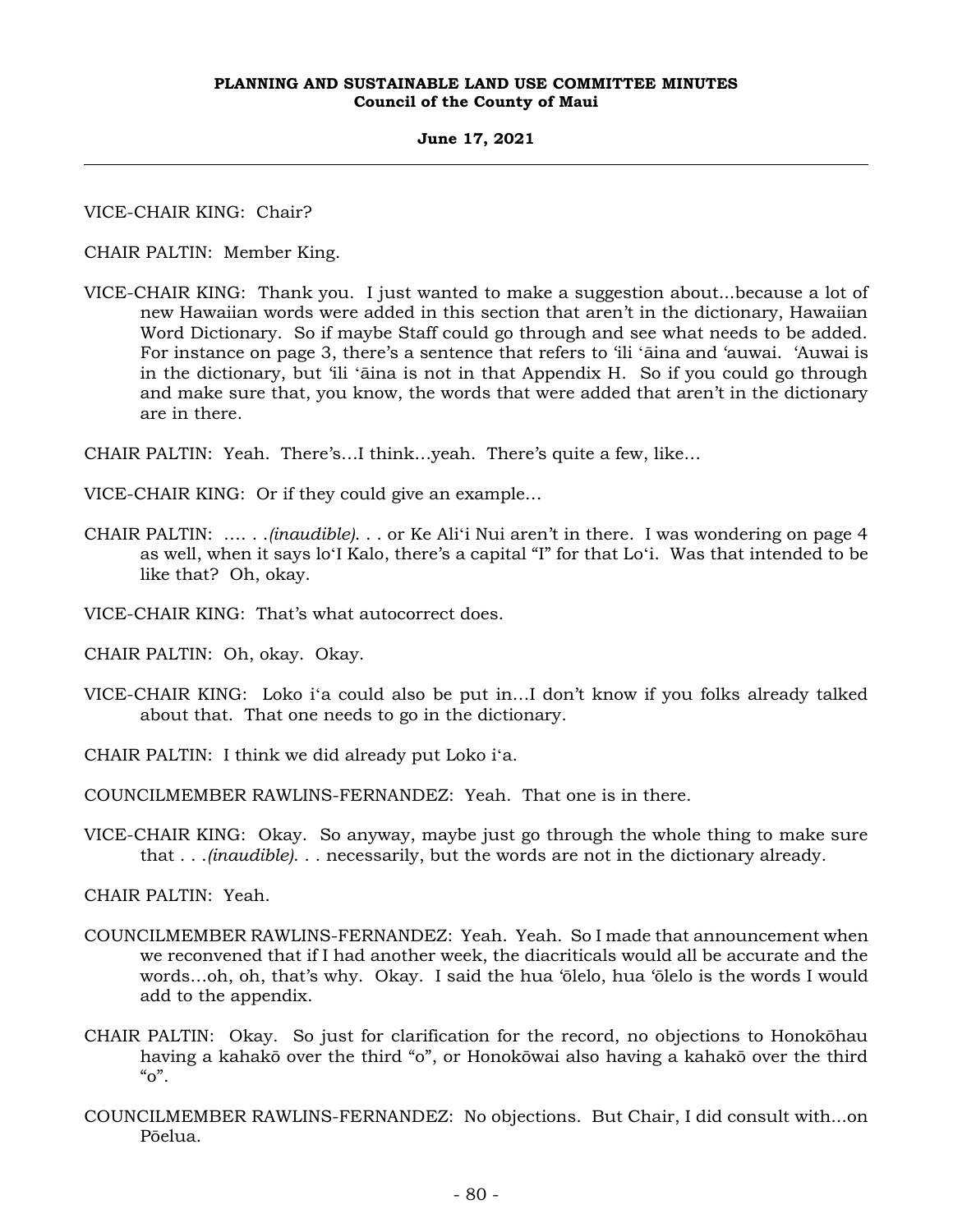#### **June 17, 2021**

CHAIR PALTIN: Okay.

- COUNCILMEMBER RAWLINS-FERNANDEZ: So Polua and Pōelua are correct. Polua is a contraction of Pōelua. And so since Polua is the contraction, that Pōelua is the more official or formal name.
- CHAIR PALTIN: Okay, perfect. And we had discussed...I think we've seen both having a footnote to mention that, so we could say that Pōelua is the formal way, the Polua is a contraction which might be used colloquially. Okay, okay. So everybody okay with a footnote to describe that for Pōelua.

# COUNCILMEMBERS: Consensus.

CHAIR PALTIN: Okay. Consensus. And I think Makaʻāinana might have a kahakō over the ā. ʻŌlelo a. Other than that, I don't have any issue. And if we can have the editing to be considered as nonsubstantive revision and maybe Staff, if they have questions, can consult with Member Rawlins-Fernandez or myself on it, and then we'll have the final draft. So…

# **COUNCILMEMBERS VOICED NO OBJECTIONS.**

- CHAIR PALTIN: Awesome. And so the intent is for all the figures and diagrams to remain in except for that Tour Maui one, is that correct? And then we had, I think in the accepted amendments the first time around, accepted an additional diagram that Member Rawlins-Fernandez and myself had included in our ASF to complement the diagram, I think, on page 11. Members, do you recall? Member Sinenci. So that would remain in as well since it's already accepted. Member Sinenci.
- COUNCILMEMBER SINENCI: Oh, okay. Thank you. I just brought up Member Kama asked about Malu 'Ulu o Lele as the old name of...the ancient name. I know…I just see Malu 'Ulu o Lele referred to as park. Malu 'Ulu o Lele Park. Are there other areas that refer it?
- COUNCILMEMBER RAWLINS-FERNANDEZ: I have no objection to clarifying that…to adding that.
- CHAIR PALTIN: I think there is a Malu 'Ulu o Lele Park, but the entirety of Lāhainā in the olden days was called Malu 'Ulu o Lele, which means the shade of the breadfruit tree of Lele, and Lele was an ancient name for...that Lāhainā…was referred to. And the reason that it was called that was because there was so much breadfruit trees, I guess it wasn't as hot. And then maybe, you know, when there wasn't any breadfruit trees, then it became Lāhainā through a merciless sun. Because we don't have the shade of the breadfruit anymore and it's…now it's so hot.

COUNCILMEMBER RAWLINS-FERNANDEZ: Makes sense to me.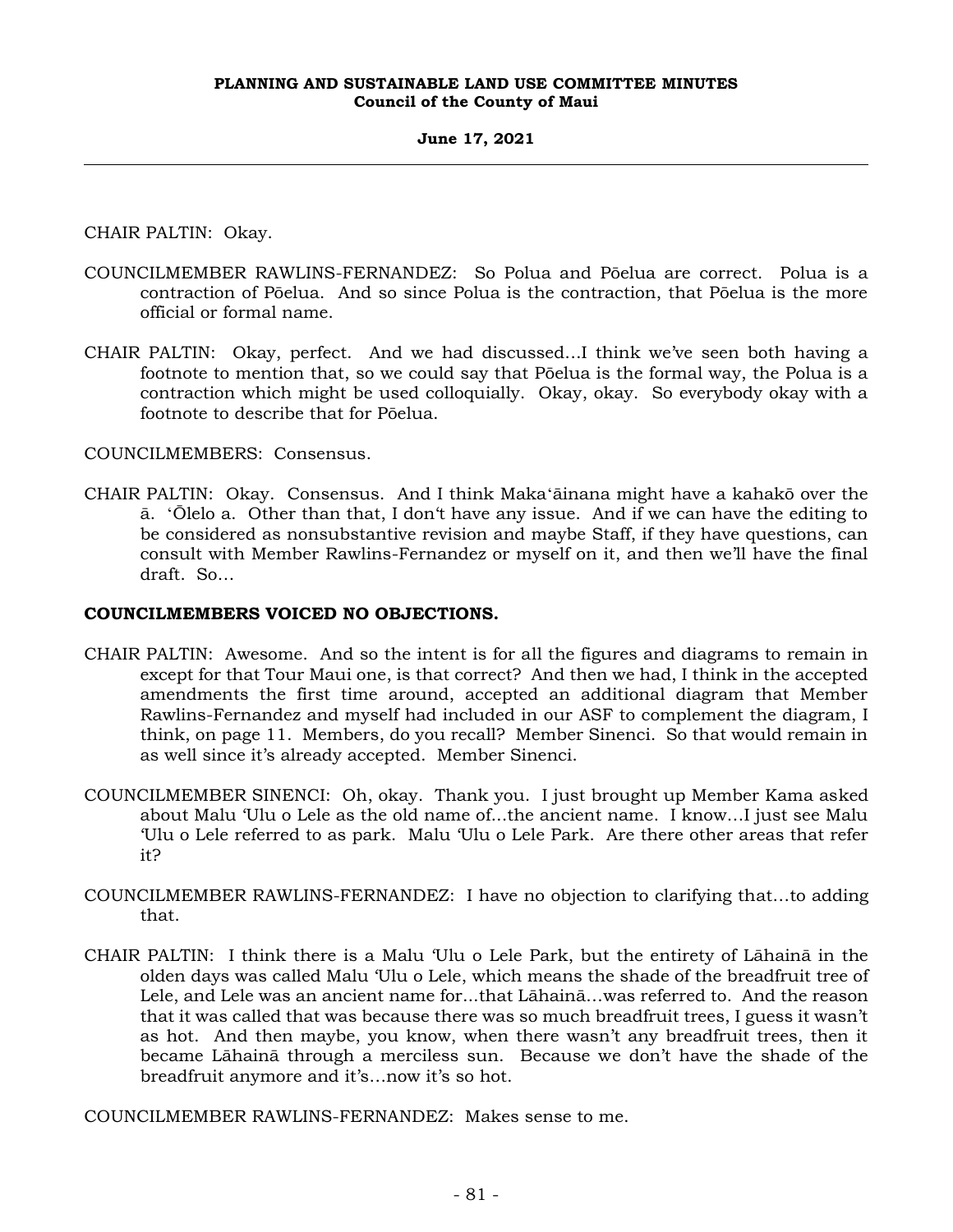#### **June 17, 2021**

CHAIR PALTIN: Yeah. And then…

COUNCILMEMBER SINENCI: Friendly amendment.

- CHAIR PALTIN: And so the changes that we made previously, like Malu 'Ulu o Lele, your linguist said it was better to squeeze it together? Okay. I don't want…
- COUNCILMEMBER RAWLINS-FERNANDEZ: And in…except for, you know, the section where we would be defining it, if you wanted to define it, then we could put the dashes as you suggested.
- CHAIR PALTIN: Yeah, yeah. I don't want to go against a linguist, because they're obviously more smart than me. But yeah, for the definition, if we put the dashes, like we're breaking it down, Malu 'Ulu o Lele , the shade of the breadfruit tree of Lele. So yeah, I don't want to…if there's a linguist, that's what they studied for. I don't want to mess that up. So we'll go that route, if it's okay with Members. So any objections to accepting this revised version of Section 1, subject to editing with nonsubstantive change for correction for like grammar issues and spelling of Hawaiian words, nonsubstantive revision to add Hawaiian words into the Appendix of Hawaiian word definitions.

# **COUNCILMEMBERS VOICED NO OBJECTIONS.**

- MS. MAYDAN: Chair. I have two clarifying questions, if that's okay.
- CHAIR PALTIN: Sure, sure. We love clarifying questions. Go ahead.
- MS. MAYDAN: Mahalo. Member Molina asked for updated information regarding the population forecast that we transmitted on March 3rd, and I'm just clarifying if that is to be included. And that would be on page 21 in the plan, page 6 and 7 in the revised document. And they're minor changes...or I'm sorry, minor additions basically, and they're in our March 3rd transmittal providing an estimated 2020 population, and providing more source information as was requested previously.
- CHAIR PALTIN: Yeah. I mean if Member Molina requested it and you gave it to us, we would love the updated information so we can stay fresh.
- MS. MAYDAN: Mahalo. Okay.
- CHAIR PALTIN: Thank you for clarifying that.
- MS. MAYDAN: And my other…would...Annalise Kehler let me know that a lot of the information in the history section that we worked on was adapted from Kepā, and we would like to be able to give credit there, and perhaps...would that be a nonsubstantive change to add a sentence acknowledging that a good majority of the history has been adapted by and source their report.

CHAIR PALTIN: Is that in addition to the reference appendix, because I had thought that he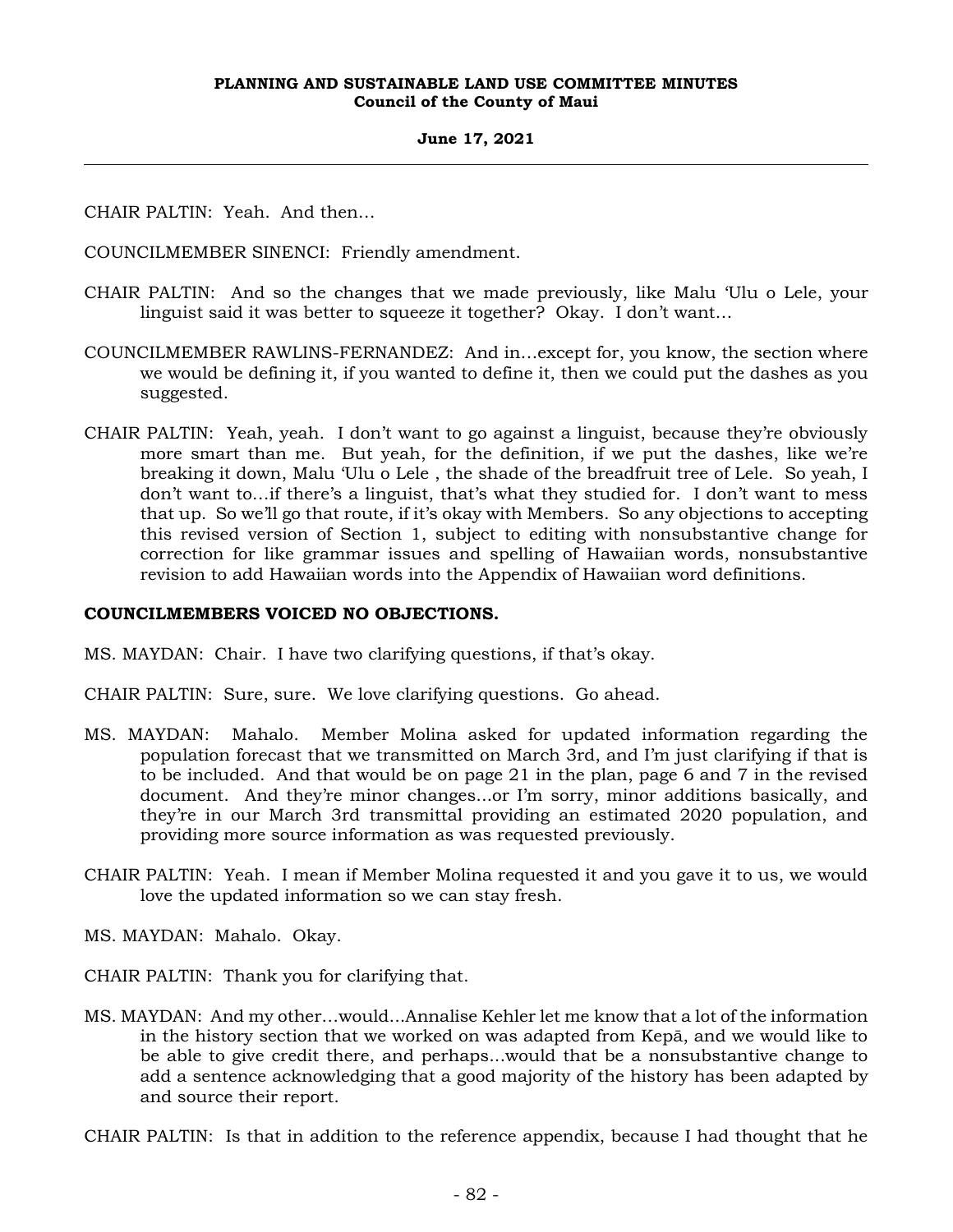## **June 17, 2021**

was…there's a Maly, Kepā on page 161, did you want to just do a little separate footnote near areas in this section, in addition to the…

- MS. MAYDAN: Yeah. I think the…yeah. I think the request either as a footnote or at the beginning of the West Maui…oops, sorry...West Maui Yesterday section. Just making sure it's clear that a lot of this was adapted from that report, so it's clear that we are not claiming that it is our source material.
- CHAIR PALTIN: Okay. And then would...Member Rawlins-Fernandez, who you consulted with, should we put both of those entities at the West Maui Yesterday section?
- COUNCILMEMBER RAWLINS-FERNANDEZ: Yeah, I'll add…I'll send Staff citations. But I think…so I think what Ms. Maydan is saying from Kepā Maly, I don't know if like majority of the history…majority of what the text is now is from…adapted from that report, because I added a lot, so I don't think majority may still hold true. So we could figure out language for that. I don't have any objections to adding that as a reference, and I'll send Staff citations in the…to put in the appropriate locations.
- CHAIR PALTIN: Is that okay, Ms. Maydan, with you, like putting a footnote about Kepā Maly, and a footnote about Member Rawlins-Fernandez's sources together at the West Maui Yesterday section.
- MS. MAYDAN: Yes, absolutely. Mahalo.
- CHAIR PALTIN: Okay. And then I guess Staff will reach out to Member Rawlins-Fernandez if they have any question about hua 'ōlelo, the Hawaiian word definition, or for the sources of the Appendix on references. And then other than that, I imagine we've completed our review of the West Maui Community Plan. Member King, followed by Member Rawlins-Fernandez.
- VICE-CHAIR KING: Okay, I have a question on page 21, and it was something that I just noticed and I apologize if you…the Department reviewed…explained this before. But there's a table in there that talks about resident units needed and, you know, the projected growth. And then there's a line in there that says non-resident, and it says total units needed by 2040 is 3,359, but the units available in 2012 was 1,724. Is that projecting some number of tourists that's desired that area to increase its accommodations.

CHAIR PALTIN: Ms. Maydan.

VICE-CHAIR KING: There's not a really whole lot said in the…

MS. MAYDAN: Mahalo, Chair. Mahalo, King. No it's not projecting tourists, it's projecting non-residents potentially moving here. It's accounting for reality so that we don't underestimate the housing units potentially needed in the future. This is the standard way that the Department has done it. This is how it was for the Maui Island Plan as well. Does that answer your question, Member King?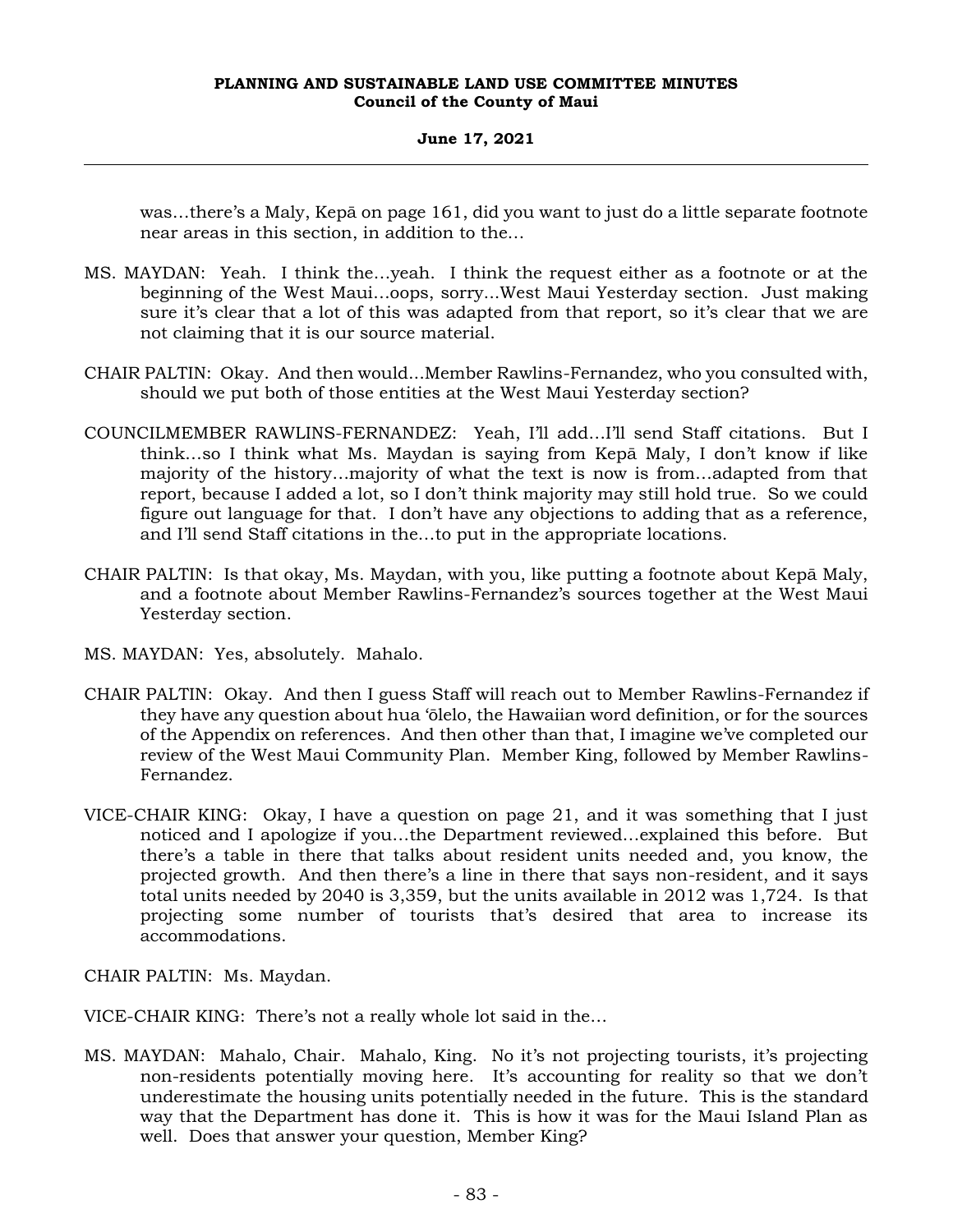#### **June 17, 2021**

VICE-CHAIR KING: Well, I guess it assumes that everybody is okay with that number, you know, the resident number growing, and that's we're accepting…it's kind of a weird way to say…not say talk about these homes, because if they move here then they would be residents. But the fact that underneath the source says the data are also from Hawai'i Tourism Authority, that's what made me think that that was projecting like accommodations for tourists. So I just wanted to point out that that's unclear and if it's a policy issue, does the CPAC understand that they are then saying that they understand and accept that they're going to need an additional 1,724 units for people who might move here?

CHAIR PALTIN: Ms. Maydan.

- MS. MAYDAN: Thank you, Chair. Member King, thank you for your question. It's…we always, throughout the process, make sure that everyone understands that population projections are absolutely not a policy issue. They are simply a tool in the community plan process. Forecasts are absolutely not crystal balls by any means, but they are simply a tool for communities to use while thinking about the future and potential housing units needed.
- VICE-CHAIR KING: Okay. So maybe that wording needs to be future residents instead of nonresidents, because if they move here, they're not non-residents anymore. Is that what you're projecting, future residents?

CHAIR PALTIN: Ms. Maydan.

- MS. MAYDAN: I'm trying to think of how this would be clarified better.
- CHAIR PALTIN: Ms. Maydan, on the red part right above of it, it says, "Where will new residents live?" Would it be appropriate to say new residents based on that heading?
- VICE-CHAIR KING: Yeah, I would agree with that. Because non-resident…if they're nonresidents when they're here, they're tourists or transients.
- MS. MAYDAN: It also…it's also taking into account second homes, so they may or may not be residents.
- VICE-CHAIR KING: Yeah, but we don't need to address any kind of demand for second homes, I don't think. They actually…does DBEDT actually project who needs to have a second home? Because it says, you know, the additional units needed by 2040 is 1,635. But if they're second homes, I don't think we have to say that anybody really needs a second home.
- MS. MAYDAN: It is purely informational. If the Committee chose to delete it, it would not change the contents of the plan, I would say.
- VICE-CHAIR KING: Okay. I just wonder did the…was this discussed? I think it's probably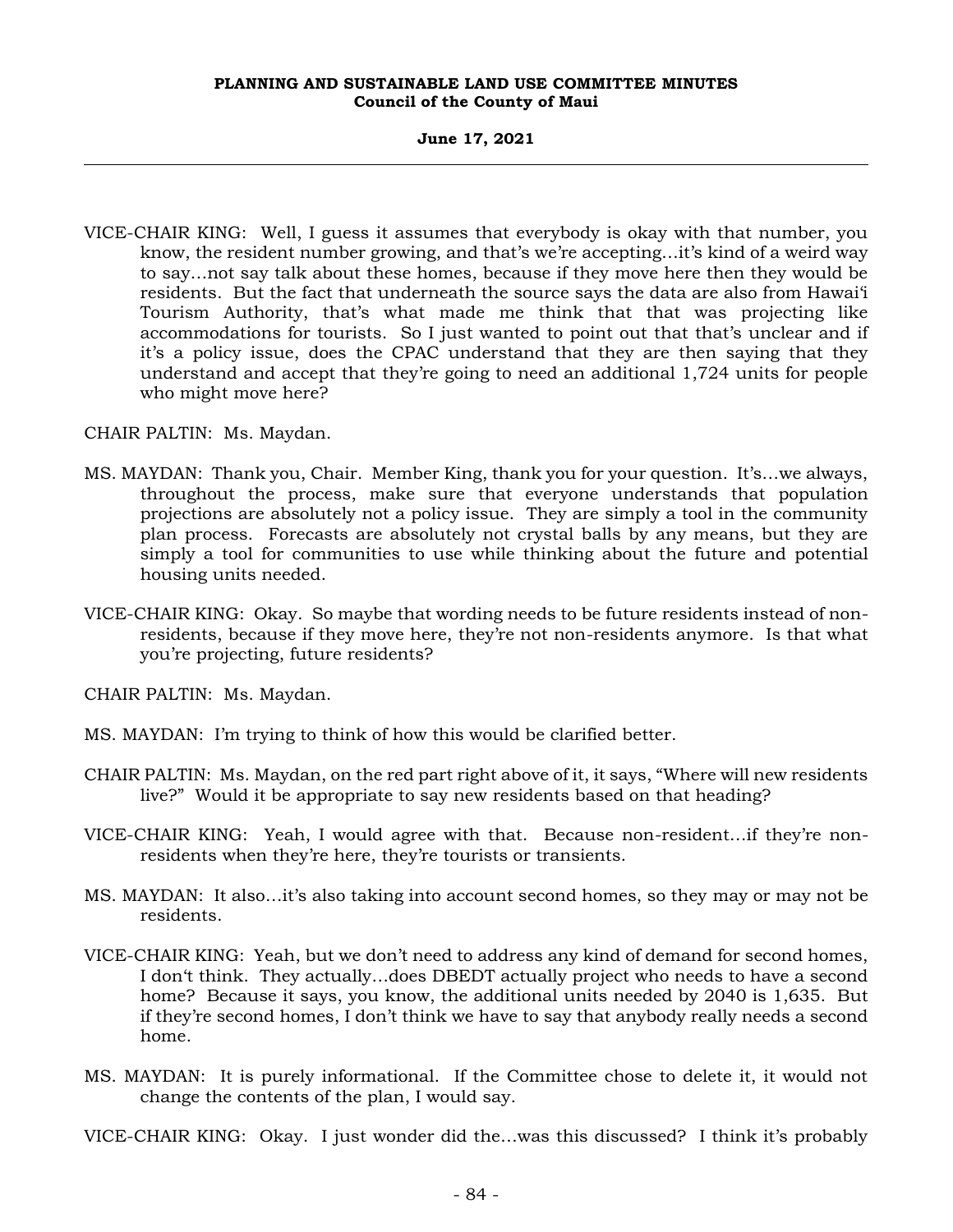**June 17, 2021**

easy to overlook, but when you look at it, it seems…it just seems inappropriate, I guess, would be my word for that.

- MS. MAYDAN: I'm trying to recall specific conversations around it with the CPAC. If it was discussed, I don't recall in extensive detail, but that's my memory.
- CHAIR PALTIN: Ms. Maydan, for me, I do believe it's realistic to account for future residents moving in since at this time there's nothing we can do about that, that's realistic. And if that additional units needed were to account for residents moving here only, then you know, it's realistic and what can we do. But if it includes the number of second homes, who really needs a second home, like what's going to happen if you don't get the second home, you're only going to have one home? And it seems as though right now, a lot of the second home buyers, or the influx folks, maybe not necessarily for West Maui, but they're buying existing homes as we see, you know, homes being bought for cash money at or above the asking price. So if they are planning to move here, not a lot of them wait for a new home to build. If they have a lot of money, they'll just offer that cash to existing homeowners. So do we need to say include second homes, or can we just say this is anticipated for…what do they call that when you emigrate, or immigrate, or...I'm not sure the actual word, when people move here, and exclude the second home number.
- MS. MAYDAN: Your Committee could choose to change this however you like. I'll just remind you that this is the introductory section that really doesn't have any binding regulatory substance at all, it's purely information to set the stage and it...you know, it is a fact that folks buy second homes here, and it has a significant impact on our communities and our home prices.
- CHAIR PALTIN: Okay. Then…
- VICE-CHAIR KING: I think at the very least we should change it to new residents, rather than non-residents. I mean...
- CHAIR PALTIN: Okay. I was also going to suggest changing the wording in the third column to additional units expected to some other word than needed. Additional units desired to 2040, or…
- VICE-CHAIR KING: Desired by 2040.
- CHAIR PALTIN: Projected to be demanded. Projected to be wanted. Additional units. Because just the word "needed" and the association with second homes is...like maybe need a first home.
- VICE-CHAIR KING: Well, maybe we can just change it to 2040 projected demand.
- CHAIR PALTIN: There you go. Okay. I like that one. Projected demand for 2040, and then change non-resident to new resident. Is that a motion? Oh, Member Rawlins-Fernandez.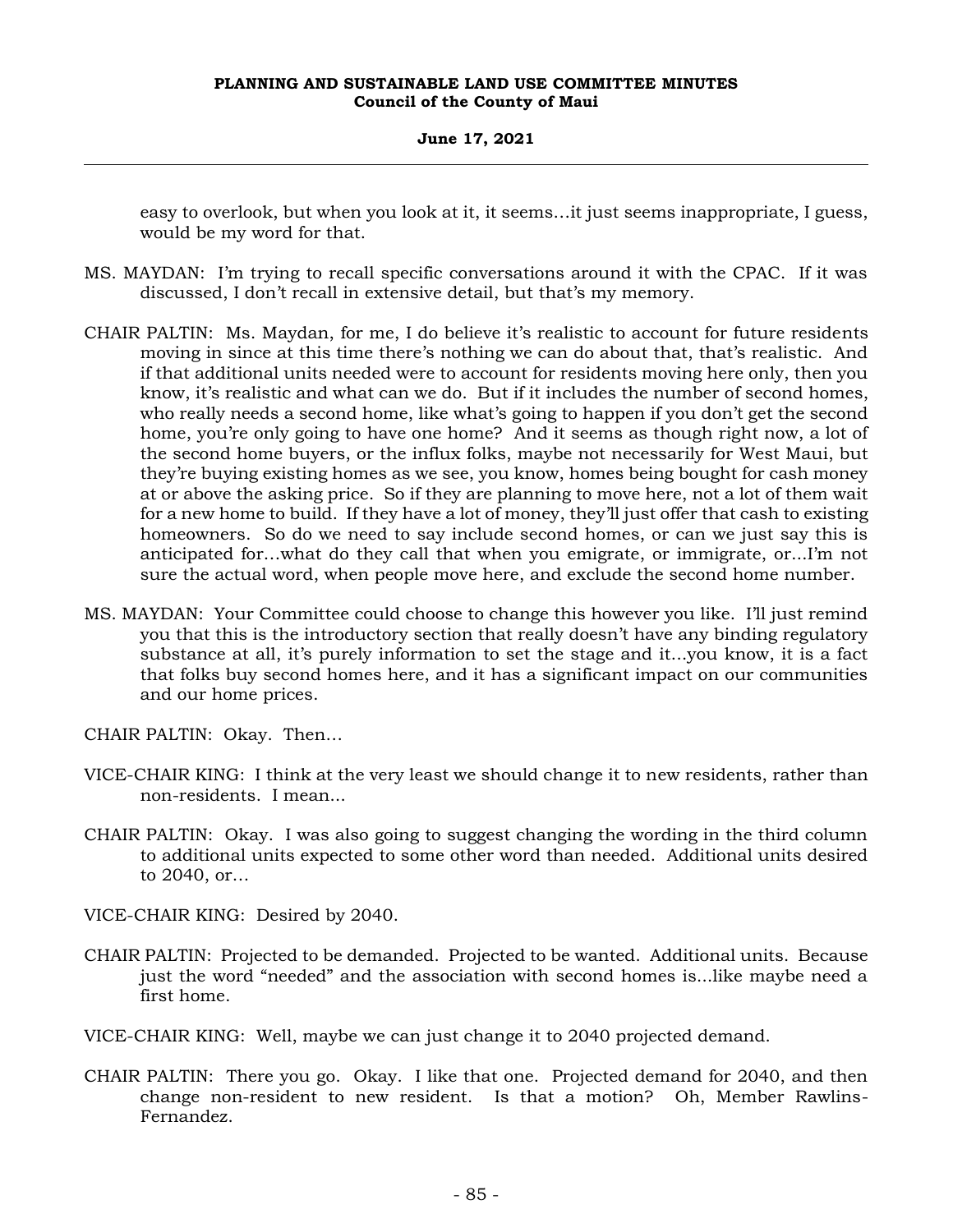#### **June 17, 2021**

COUNCILMEMBER RAWLINS-FERNANDEZ: Oh, okay. I'll second Member King's motion.

CHAIR PALTIN: Okay.

COUNCILMEMBER RAWLINS-FERNANDEZ: But…so the word needed is in the first column too. Total units needed, plus total available and then…

CHAIR PALTIN: Projected demand to 2040…

COUNCILMEMBER RAWLINS-FERNANDEZ: . . .*(inaudible)*. . . projected demand.

VICE-CHAIR KING: Yeah, let's…yeah, let's put that in there. That's…

CHAIR PALTIN: So the additional projected demand to 2040 and total units projected demand to 2040.

VICE-CHAIR KING: Yes.

CHAIR PALTIN: Friendly amendment.

VICE-CHAIR KING: Accepted. Thank you.

CHAIR PALTIN: Any further discussion on this particular action here? Seeing none. All those in favor raise your hand and say "aye."

COUNCILMEMBERS: Aye.

- CHAIR PALTIN: Motion passes with seven "ayes" and two excused, Member Lee and Member Sugimura.
	- **VOTE: AYES: Chair Paltin, Vice-Chair King, and Councilmembers Johnson, Kama, Molina, Rawlins-Fernandez, and Sinenci.**
		- **NOES: None.**
		- **ABSTAIN: None.**
		- **ABSENT: None.**
			- **EXC.: Councilmembers Lee and Sugimura.**

**MOTION CARRIED.**

## **ACTION: APPROVED AMENDMENT.**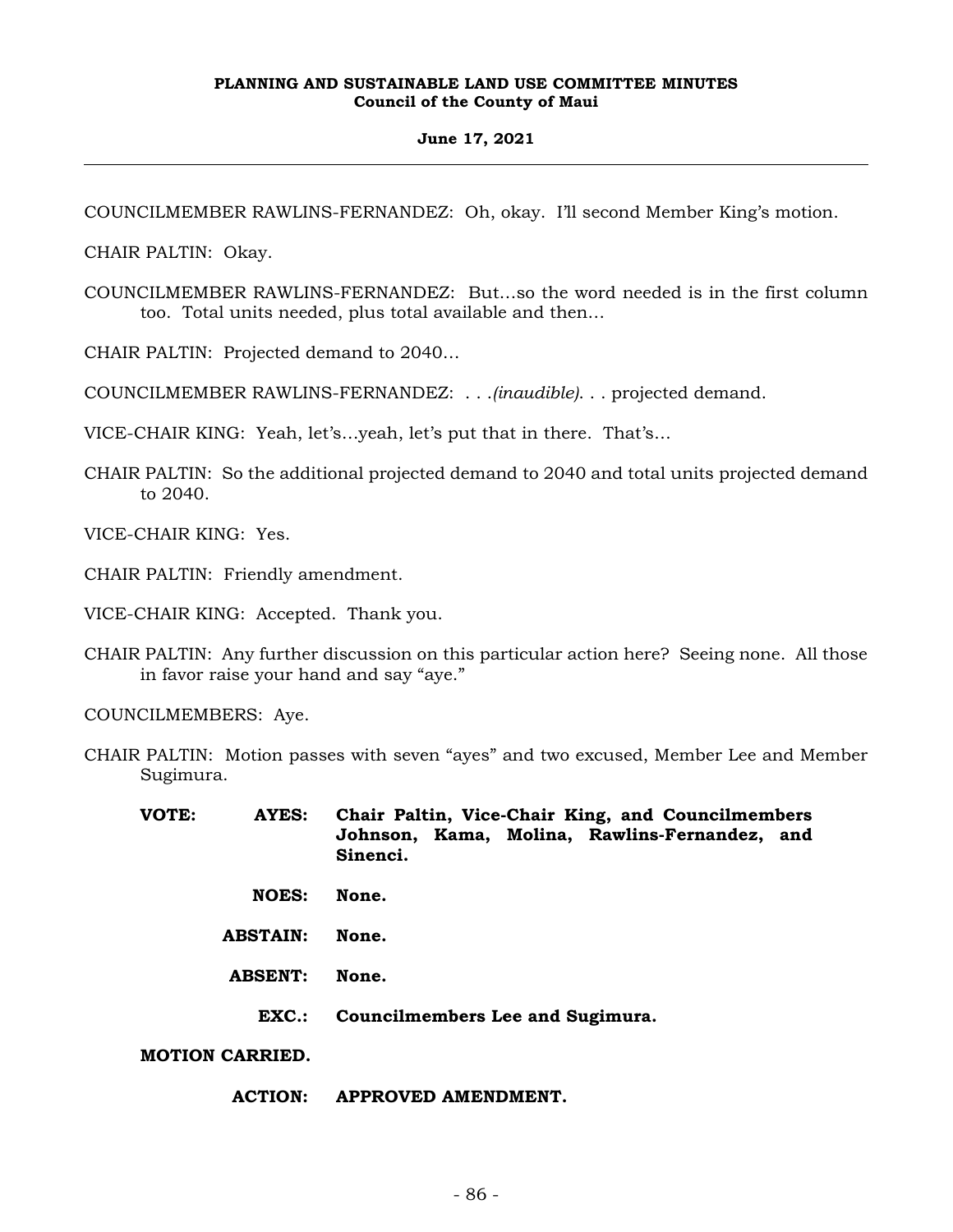## **June 17, 2021**

CHAIR PALTIN: And then Member Sinenci, you had a question about the Resident Alien Act.

- COUNCILMEMBER SINENCI: Thank you, Chair. I was being facetious, but I was…it does have an explanation. Thank you.
- CHAIR PALTIN: Okay. Thank you. I wasn't sure. Okay.
- VICE-CHAIR KING: So there's no projected demand for aliens.
- CHAIR PALTIN: Okay. So any further comments, because I think we're about ready to pass this out of Committee. Oh, Member Rawlins-Fernandez.
- COUNCILMEMBER RAWLINS-FERNANDEZ: Mahalo, Chair. You started taking the motion to add the amendments to Section 1 that I proposed, and then we added, you know, nonsubstantive and appropriate amendments from Staff, but we didn't end up taking the motion. I think there was a question from Ms. Maydan, and then we took up some of those clarifying things first. So we actually didn't accept the amendments proposed.

CHAIR PALTIN: Oh, okay.

COUNCILMEMBER RAWLINS-FERNANDEZ: So I move to accept the amendments to Section 1 as proposed in the draft submitted to Staff and the Committee with nonsubstantive and appropriate amendments.

VICE-CHAIR KING: Second.

CHAIR PALTIN: It's been moved by Member Rawlins-Fernandez, seconded by Member King. I thought I saw…I heard Chair Lee.

COUNCILMEMBER RAWLINS-FERNANDEZ: No, that was Pro Temp Kama.

- CHAIR PALTIN: Oh, okay. All right. So it's been moved and seconded. Any further discussion necessary to accept the amended Section 1. Member King.
- VICE-CHAIR KING: You just said part of that was to…for Staff to add the appropriate one words to the appendix, the definition?

COUNCILMEMBER RAWLINS-FERNANDEZ: Friendly amendment.

CHAIR PALTIN: Okay. Friendly amendment to the appendix for the Hawaiian words, as well as the appendix for sources, right?

COUNCILMEMBER RAWLINS-FERNANDEZ: Yes.

CHAIR PALTIN: Okay. So friendly amendment on both of those. Member Sinenci.

COUNCILMEMBER SINENCI: Yeah, just my final comments, Chair. I did want to mahalo nui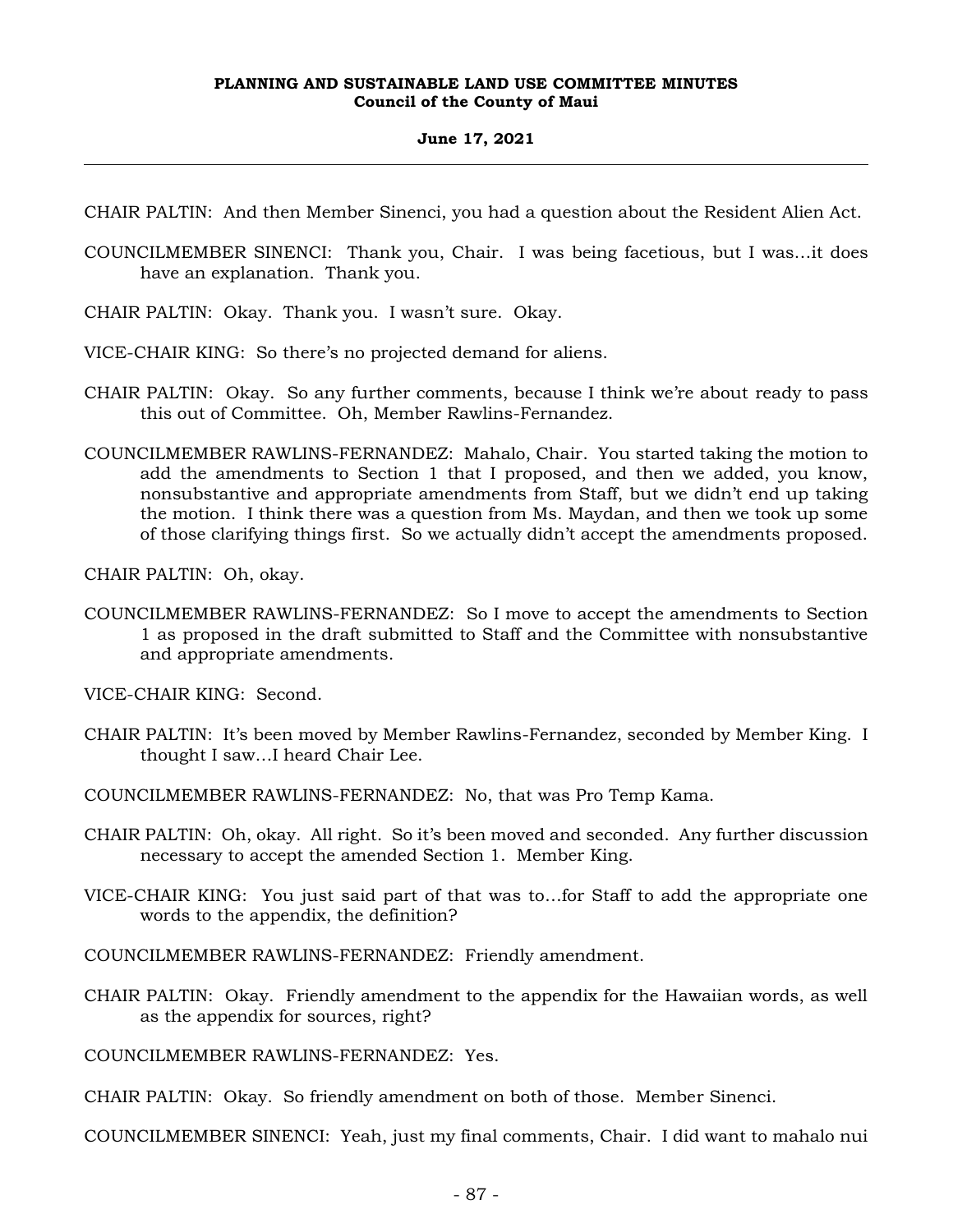## **June 17, 2021**

the Planning Department and the CPAC Committee for this entire process. And, you know, just this last week, us going through this, I can just imagine the . . .*(inaudible)*. . . some meetings.

COUNCILMEMBER RAWLINS-FERNANDEZ: Member Sinenci?

COUNCILMEMBER SINENCI: Oh…

COUNCILMEMBER RAWLINS-FERNANDEZ: Member Sinenci?

CHAIR PALTIN: Member Rawlins-Fernandez.

COUNCILMEMBER RAWLINS-FERNANDEZ: Mahalo, Chair. Just a point of order or point of clarification, we're going to…we're just doing Section 1 real fast --

COUNCILMEMBER SINENCI: Okay.

COUNCILMEMBER RAWLINS-FERNANDEZ: -- and then we're going to…

CHAIR PALTIN: …accept the whole thing. So maybe --

COUNCILMEMBER SINENCI: I'll save my comments for…

CHAIR PALTIN: -- save your comments for the big bang. Okay. All right. So just Section 1, this vote ready, set…all those in favor, raise your hand and say "aye."

COUNCILMEMBERS: Aye.

CHAIR PALTIN: Okay. So motion passes with seven "ayes" and two excused, Chair Lee and Member Sugimura.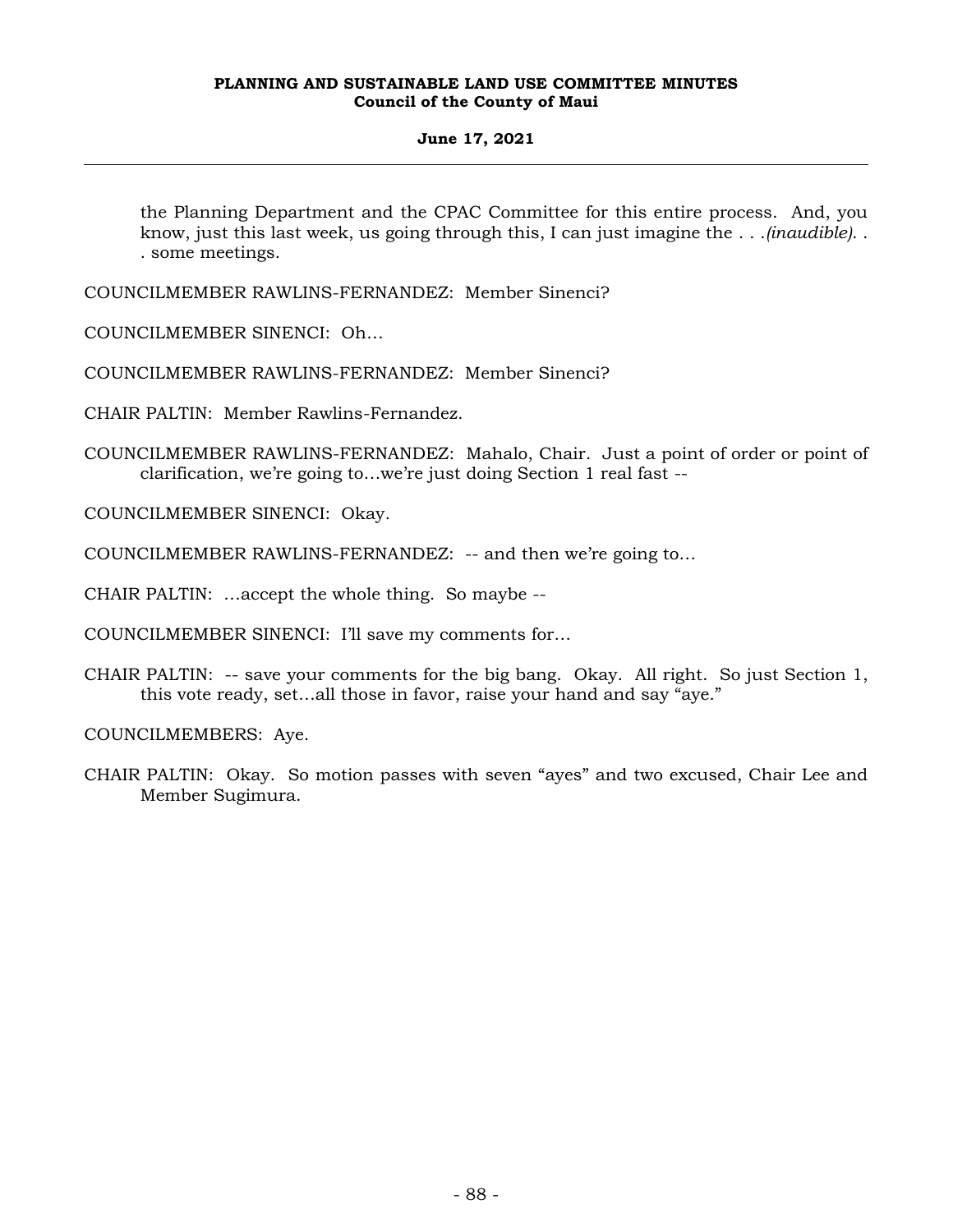**June 17, 2021**

| VOTE: | AYES:                  | Chair Paltin, Vice-Chair King, and Councilmembers<br>Johnson, Kama, Molina, Rawlins-Fernandez, and<br>Sinenci. |
|-------|------------------------|----------------------------------------------------------------------------------------------------------------|
|       | <b>NOES:</b>           | None.                                                                                                          |
|       | <b>ABSTAIN:</b>        | None.                                                                                                          |
|       | <b>ABSENT:</b>         | None.                                                                                                          |
|       | EXC.:                  | Councilmembers Lee and Sugimura.                                                                               |
|       | <b>MOTION CARRIED.</b> |                                                                                                                |

# **ACTION: APPROVED SECTION 1, AS AMENDED.**

- CHAIR PALTIN: Okay. Now we're…Staff, Ms. Lillis, when we first started this project in March, I thought we had started with a motion to accept it. It's been so long ago, I forgot who made that motion and who seconded it. Can you refresh my memory?
- MS. LILLIS: It will take us a bit to pull that up, but we can certainly do that.
- CHAIR PALTIN: Unless anybody here recalls. No.
- VICE-CHAIR KING: I thought I might have done it as the Vice-Chair, but I can't even remember back then.
- CHAIR PALTIN: Yeah. I guess we'd like to be accurate here. Oh, and then can we have some comments from Ms. Eaton while Staff is looking that up.
- MS. EATON: Little premature. I want to wait until you guys have accepted this document.
- CHAIR PALTIN: Oh, okay. Do you want to…
- MS. EATON: Then I'll have a comment.
- CHAIR PALTIN: You want to save the comment until after the vote. Okay. Everybody's waiting for…I think I should have got some of that confetti. We'll have to make eco-friendly confetti, which is this. So…nice weather. And I hear there's a little bit of a South swell.
- VICE-CHAIR KING: Should we just make a new motion? Do we have to go back and figure out who did the original motion or can we just make a new one?

CHAIR PALTIN: Mr. Hopper, do we need to figure out who made the original motion?

COUNCILMEMBER KAMA: If there's a motion on the floor.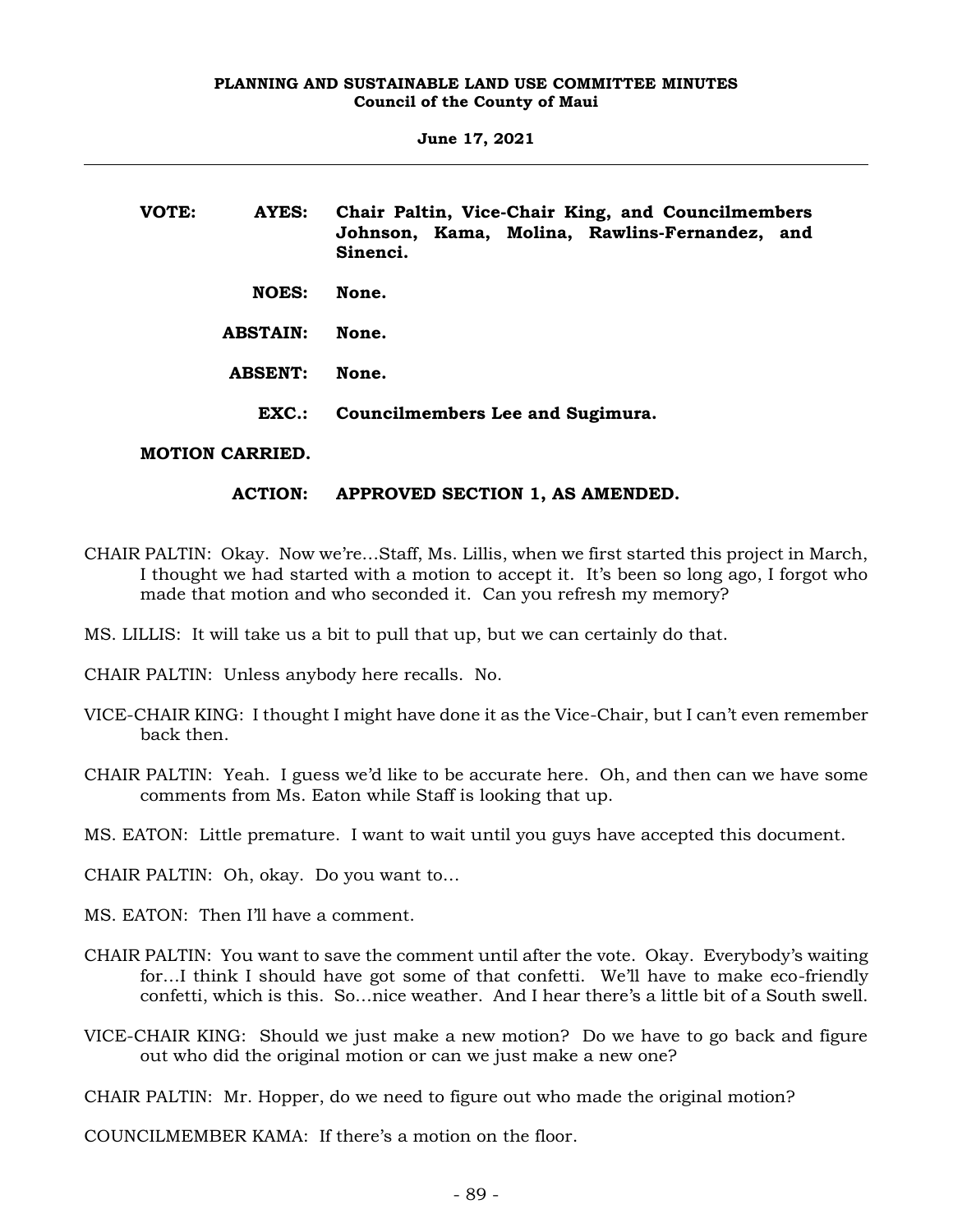# **June 17, 2021**

CHAIR PALTIN: Or can we just make one. Or is it more appropriate for Mr. Raatz.

MR. HOPPER: Mr. Raatz has probably been following a little more closely, but I mean I think you've got some flexibility in Committee to...you know, because this has been such a long process. I think you could probably have a new motion, and that may be more appropriate if we can't accurately document what happened at the beginning. But I'd like to hear what he would have to say as well.

CHAIR PALTIN: Okay. Mr. Raatz, how do you feel about this?

- MR. RAATZ: The Committee Staff agrees with Mr. Hopper. You have flexibility. There's nothing wrong with accepting a new motion at this point.
- CHAIR PALTIN: Okay. Let's do it then. Okay. Moved by Member King…
- MR. RAATZ: Although…Chair, if you'd like, as it turns out, we just got notification from our Secretary, Ms. Balala, Councilmember King made the motion, Councilmember Kama made the second.
- CHAIR PALTIN: Okay. So it was moved by Councilmember King and seconded by Member Kama to accept the West Maui Community Plan document. Okay. Now…
- VICE-CHAIR KING: Accepting it as amended, right? Yeah.
- CHAIR PALTIN: Accepting it as amended. Yes. And…huh?
- COUNCILMEMBER RAWLINS-FERNANDEZ: I think it's the Committee would recommend the adoption…recommend to Council the adoption.
- CHAIR PALTIN: Okay. It's been moved and seconded by Member King and Member Kama to recommend the adoption of the amended West Maui Community Plan document. And now would be the time for your big bang discussions and I'll go to Member King as the maker of the motion, and then Member Kama as the seconder of the motion.
- VICE-CHAIR KING: Okay. Thank you. It's been a great process. And for those of us--and I include Member Rawlins-Fernandez--who were involved in the Molokaʻi Community Plan, this process has been a cake walk compared to that one and breakneck speed compared to that one, so I know you feel like it's taken a long time, but it took us almost two years to get that one done. We had a lot of Committee meetings where people just didn't show up and we couldn't have the meeting, you know, because we didn't have a quorum. So I want to thank this Committee for showing up, and most of the people showing up on time. Thank you for keeping us going, Chair Paltin, on the process, moving along, and making sure everybody got heard because I think that's really important. And one of the things we also struggle with on the Molokaʻi Community Plan, because when people don't show up and you have a bare quorum, and then you try to pass it at Council you get all these questions, because people weren't there during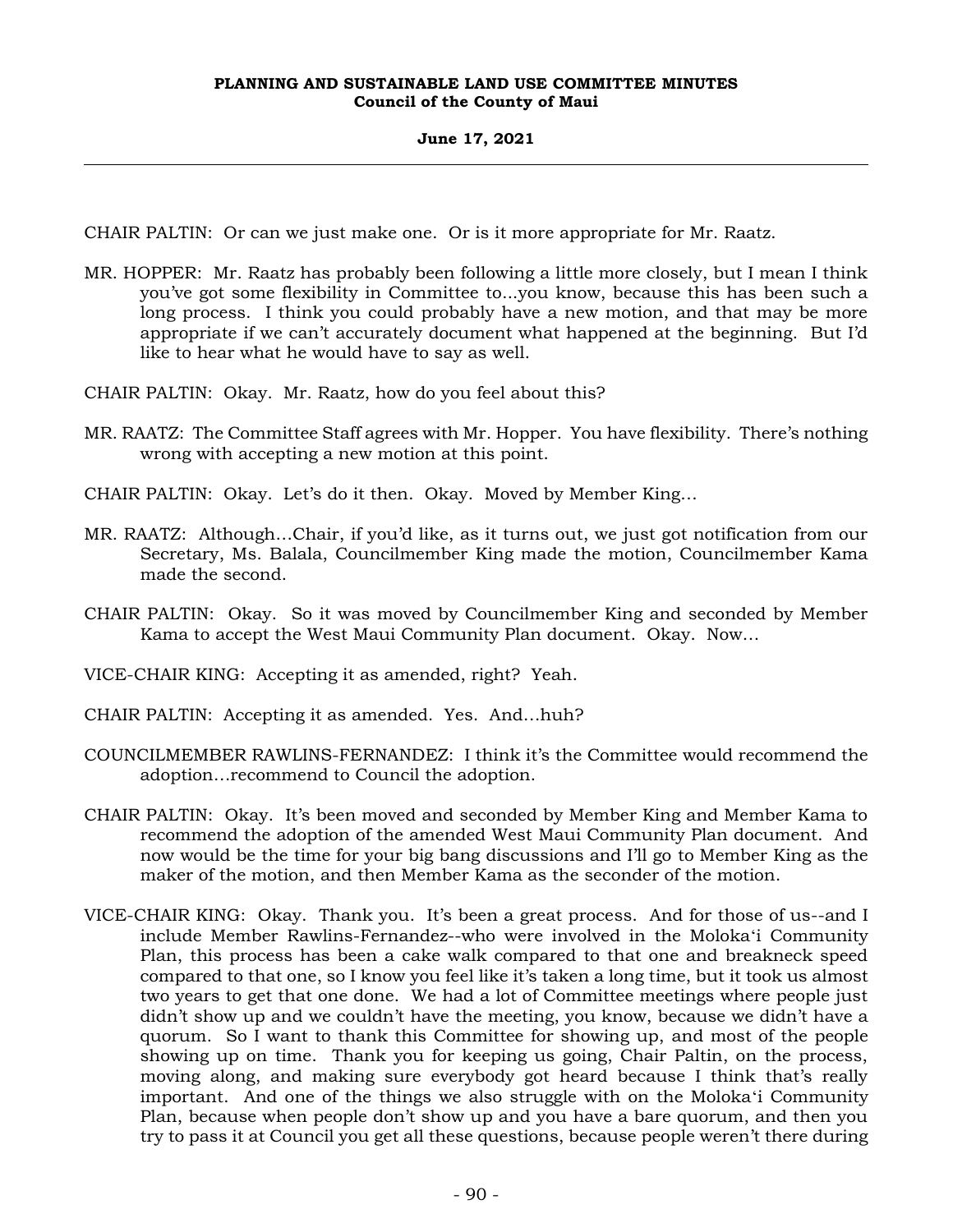**June 17, 2021**

the meetings. So it's really impressive to me that all the Councilmembers were this involved, understanding what was going on, being part of the discussion, and everybody contributed to some of the amendments or the discussion that was going on. So I think I just want to congratulate everybody, and say that just as somebody who ran the last community plan process and struggled through it that I'm just…I'm really impressed, you know, and I have a lot of appreciation for the Committee and also the Staff, and the Department. And I think that we have a good template, I'm hoping that this will mean that we'll...you know, the future plans will go faster because of it. And then hopefully in ten years when we revisit this plan it will go faster too because of the process being...we have a template now for the process. So I'll end there and let everybody else give their comments. But thank you, Chair especially for, you know, this process…you and your Staff.

- CHAIR PALTIN: Thank you, Member King. Member Kama, as the seconder of the motion, any comments?
- COUNCILMEMBER KAMA: Thank you, Chair. Yes. First I just want to thank you for shepherding us through this process and making sure that all of us were on the right page, on the right paragraph, and on the right word many times, and that things were clear enough so that it was understood, and that we took the time to make sure that we all were really clear about what we were thinking and hearing and what we were agreeing to or not agreeing to. So I think kudos to you, Chair, for all of that. Also to our Staff I echo with what Member King had to say. But I'm also proud of the fact that we've heard horror stories in the past of how long it has taken the Council to approve the community plan, and this process has showed us that we don't need to take a whole year, that we can do it when we decide to focus and buckle down and give the time that we need, you know. You took a lot of your time during Committee, and you got a whole week of just our undivided attention towards the end. That was helpful, and I look at this process as truly a template for us to follow. So I'm making the assumption that by the time the Wailuku/Kahului Community Plan comes around, it's going to be cracker jacks, because we've already going to be able to have done it over and over and over again, and that's why too, the Committee and to you, Chair, my hat goes off, and also to the Staff. But also for the hard work that many of you have put in. I know…I just…I love listening to everyone's participation and what they have to say, and what they're thinking, and what they don't know, and what they...you know, I just love that because it means that we're all thinking. We may not always agree, but at least we're thinking about stuff and how we can make things better for one another. So thank you, Chair, thank you, Committee. Well done, thou good and faithful servants.
- CHAIR PALTIN: Thank you, Member Kama. Member Sinenci, we're ready for you.
- COUNCILMEMBER SINENCI: Thank you, Chair. In retrospect I did have something to say about Section 1. I did want to mahalo Member Rawlins-Fernandez for her track changes. I think it was suitable, and it was indicative of all the changes that this Committee did throughout the week. And I just wanted to say that her dad, an alumni of Lahainaluna, would have been proud of her. So good job. Kudos. And again, just mahalo to you, Chair Paltin, the PSLU Staff for taking us through this and making it,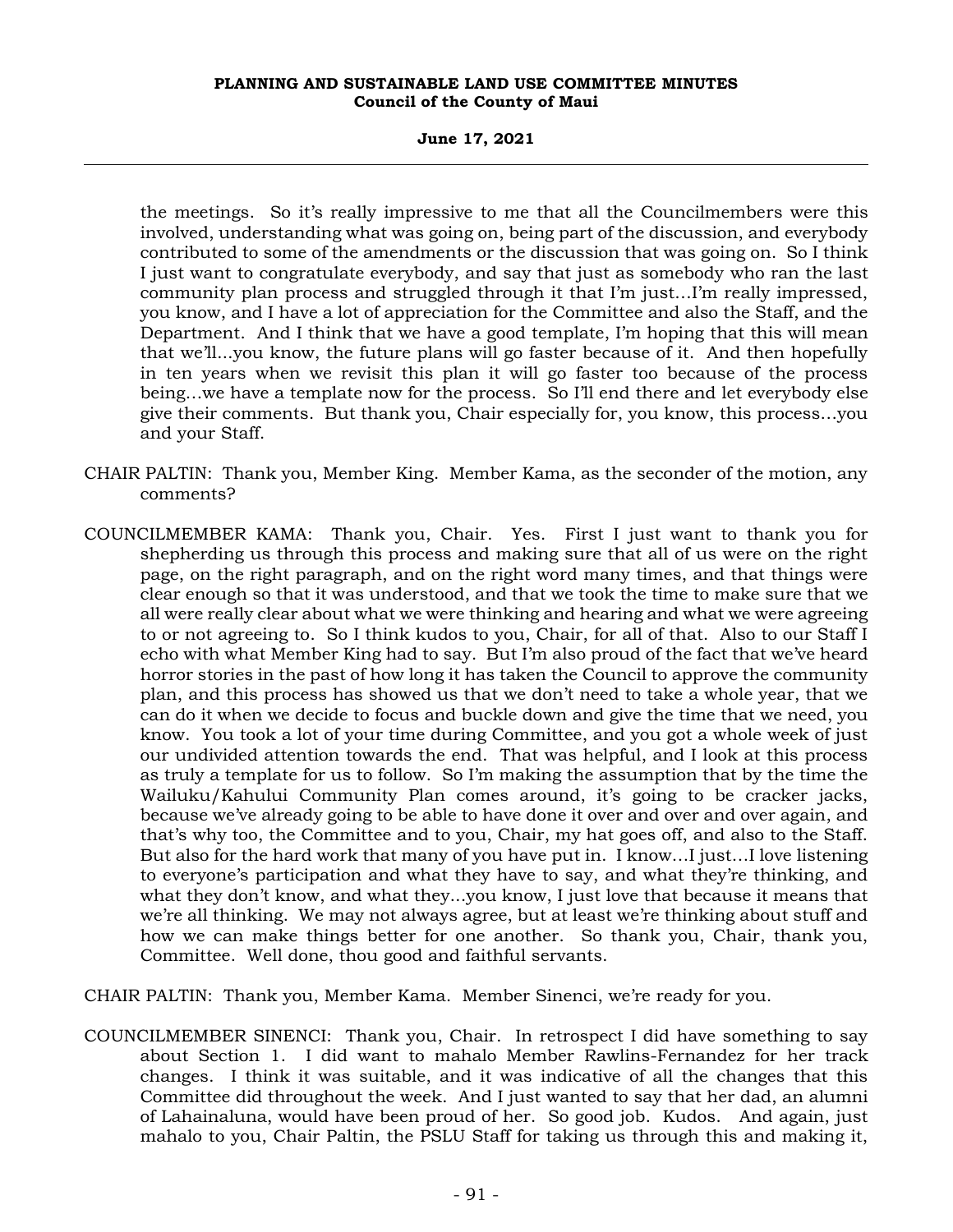## **June 17, 2021**

you know, sometimes easy for us to go through. Also to the Planning Department, Ms. Eaton, Ms. Maydan, Director, and everybody else. Mahalo for going…putting in the time for this. It's a great document, and you guys should be proud of it. And yeah. So again, mahalo to everybody. Thank you.

- CHAIR PALTIN: Thank you, Member Sinenci. Member Johnson. You're muted. Member Johnson, you're muted.
- COUNCILMEMBER JOHNSON: Oh, I muted myself. Sorry. Thank you, Chair. The words that come to my mind right now is, you know, make your mark. And I think of the testifiers who came to come and testify during the CPAC meetings, they made their mark on this document. The work that Kai Nishiki and the other members, they made their mark on this document. Us guys here, this body, we made our mark. And then all the Departments, they've all had their hands on this document. And I think that is the embodiment. That is the mark. We made it, and it's…I just gotta give a shout out to everybody who put their, you know, blood, sweat, and tears in this one. It crosses a lot of boundaries, you know, a lot of groups of different backgrounds have come together, and this is the end result, and I think it's beautiful. So mahalo to all.
- CHAIR PALTIN: Thank you, Member Johnson. Member Molina.
- COUNCILMEMBER MOLINA: Thank you, Madam Chair. First of all, I really want to express my disappointment that we're not able to drag this process out longer and come back again for another meeting. All kidding aside.
- CHAIR PALTIN: Public hearing, don't forget the public hearing.
- COUNCILMEMBER MOLINA: Oh, yeah. The book hasn't quite closed yet, but thank you, Madam Chair for, you know, shepherding us through this process. And I echo many of the accolades expressed by my colleagues, and of course to the Planning Department, who had to not only work with us, but also man those very interesting CPAC meetings in West Maui. And of course Chair Kai Nishiki and all the input that was received. Because as I look at this document now, it's a very culturally sensitive document. It places great emphasis on the host culture, which it should, especially in this area, Lāhainā being the royal capital at one time in the island's history. So that's why doing this community plan has a special significance. So I just want to thank everyone involved and Corporation Counsel, Administration, kudos to everybody. Thank you.

CHAIR PALTIN: Thank you, Member Molina. Member Rawlins-Fernandez.

COUNCILMEMBER RAWLINS-FERNANDEZ: Mahalo, Chair. My apologies. I didn't prepare a poem for my closing remarks. But I speak in favor of the motion and strong support of the work that we've done together. Along with my colleagues, I extend my deep mahalo to all the CPAC members, the Alakaʻi members, and all the community members that came out to participate and contribute to this update, especially Kai Nishiki, the CPAC Chair, you know, she didn't just stop when the CPAC work ended. She continued to shepherd the update through, and made herself available at the whims of this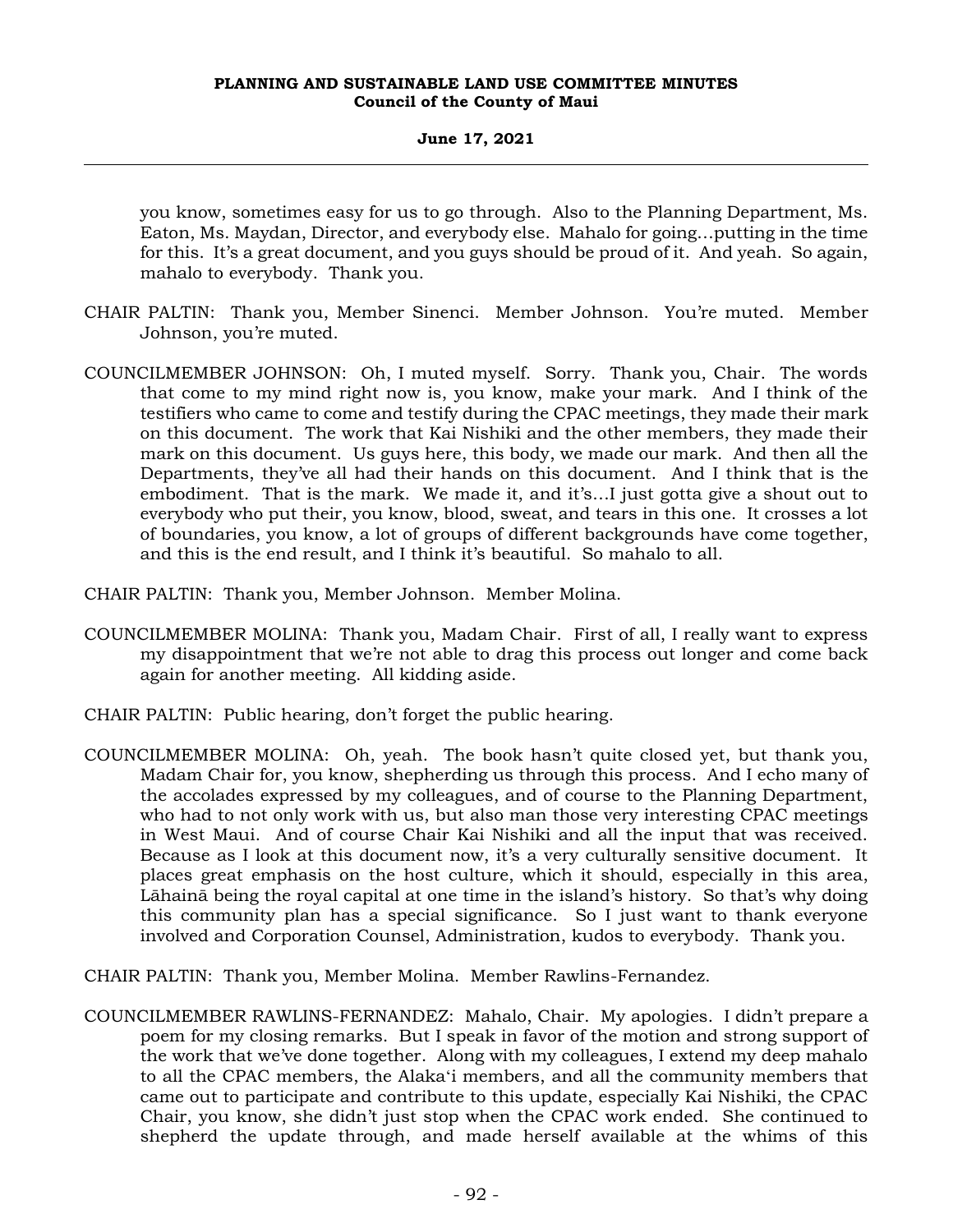**June 17, 2021**

Committee and, you know, that takes time and energy. And it's all on a volunteer basis, and that's all fueled by just such deep aloha for our home, for this place. And so mahalo. Mahalo to our Planning Department. I know how difficult this work is, and I think they learn so much from the Molokaʻi Community Plan update, I can tell, because this community plan process, I think as far as I can see, went so smoothly. I love the new methods that they've used, having the new website dedicated to the district, you know, all the shirts, and all the online surveys, and just a lot of outreach. And so much thought and energy went into making sure that the planning process was done with integrity and as much involvement and engagement as possible. So I really appreciate that. My, you know, sincere mahalo to you, Chair, for all your energy and motivation in getting this…getting us through this, and your Staff for, you know…you and your Staff attended all, if not...maybe missing one or two of the CPAC meetings. And I think your involvement in the CPAC meetings was just tremendously valuable for our process here, because you were able to explain to us why certain things was in the update, which helped to expedite the plan. And that's not something that the consultants even considered in their recommendations, to have the Councilmember of that residency area attend the CPAC meeting. So mahalo for doing that. Mahalo to our PSLU Staff for all their hard work and, you know, getting us all the documents that we needed so quickly. It will be really sad to not have Ana anymore. And to Member King and Pro Temp Kama's points of, you know, like having this one week of like all attention on this plan process. I'm really thankful that, you know, this Council was willing to do that. Everyone contributed to enabling us to have this week. Everyone had to sacrifice their Committee time so that we could have this one week of work to dedicate all of our focus and energy into the plan update, and I think that, you know, it was a success. It would have been incredible to have had this process for the Molokaʻi Community Plan, I can tell you that for sure. And I plan to not just hope that other Councils would follow suit. I plan to institutionalize this process, and to recommend or introduce bills so that this process can be put into our Code, and then that way all Councils can kind of follow this process and expedite it for the benefit of our community. And last thing I just wanted to mahalo, Member Sinenci, you made me cry. Yeah. I'm sure that…my Lahainaluna graduate. Okay. Mahalo. Chair, you're muted.

CHAIR PALTIN: Thank you. Thank you, Member Rawlins-Fernandez. And I echo all of the comments made by my colleagues. There's not enough time to go through and thank every single person that made a difference in this plan because I know Member Johnson has to leave at 5:00. And, you know, for me, I think planning was my introduction to this type of community service. Prior to mention of the general plan, my biggest worry was, you know, getting in a canoe, or a surfboard, or anything like that. And when the general plan came about and Maui Land and Pine was talking about developing overlooking Honolua, and former Member Cochran got us all riled up and created the Save Honolua coalition, that was the start of my experience with planning and learning about the General Plan, learning about the Maui Island Plan, and learning about the West Maui Community Plan. So this moment of passing the West Maui Community Plan is 16 years coming, you know, it's been an anticipation in my mind for the past 16 years that this would happen, and that we would pass this West Maui Community Plan. And prior to being on the Council, when we had those workshops in 2017, I didn't know if I would get on a Council, but I went to all the workshops I could. When we were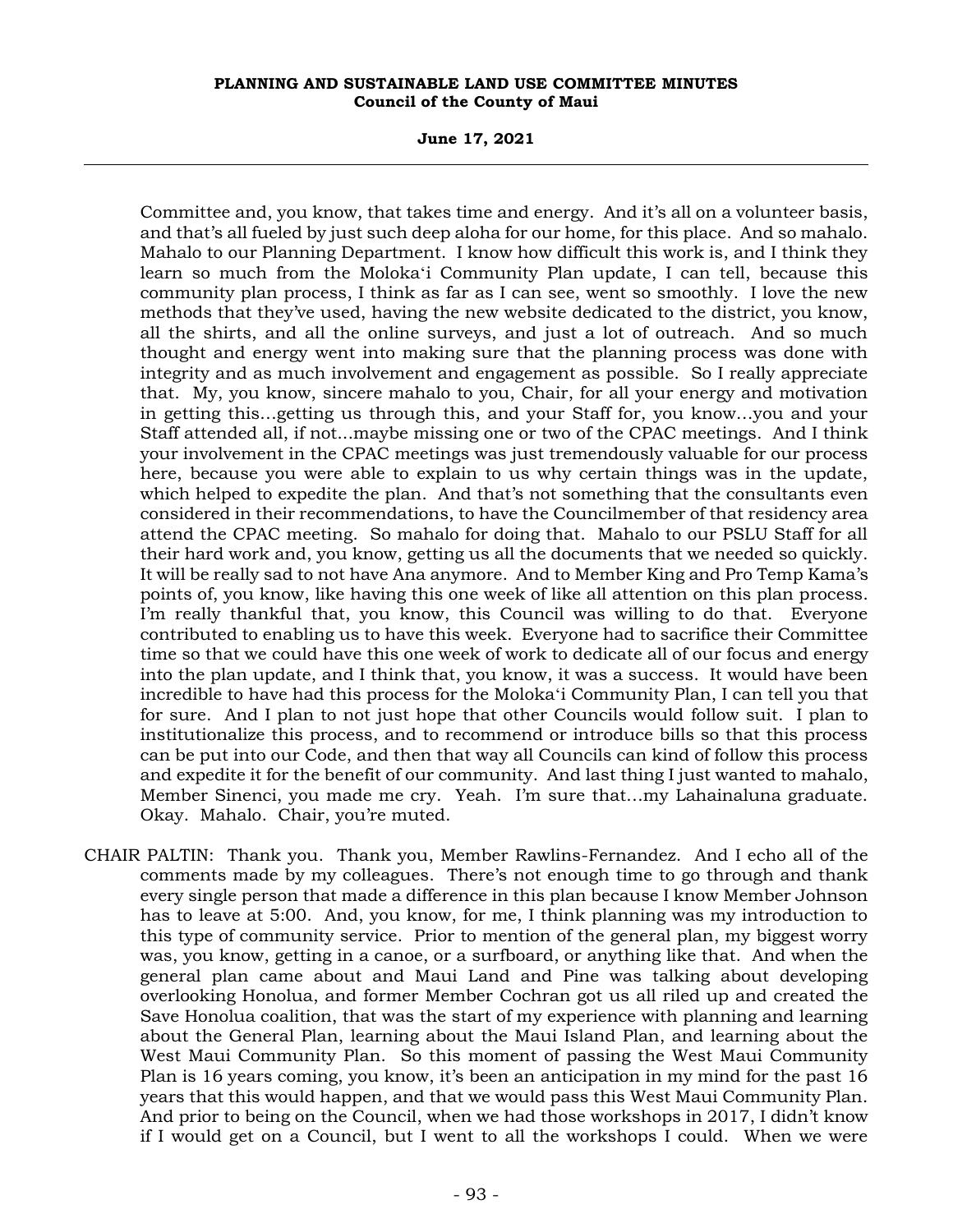**June 17, 2021**

starting with the Alakaʻi, I wasn't thinking of necessarily the Council, I was wanting to participate in any way I could. And so this is the realization of like 15 years of envisioning the future of West Maui for me. And I really appreciate everybody that came out and testified at CPAC, at the workshops, at the Planning Commission, and also the CPAC members who are all volunteers, the Maui Planning Commission members that are all volunteers, and throughout the controversial issues and maps and land designations. What I appreciate most is folks that were on opposite sides of the vote coming together and creating policies and action items for the best of experiences for West Maui. You could have voted for development of Olowalu or against development of Olowalu, for the changing of Plantation Estates or against the changing of Plantation Estates Community Plan designation. But that didn't stop folks from giving other input that would make this plan better. And everybody that gave their input from their heart and with passion, it was heard. Even if we went a different direction or we disagreed, nobody can say that people weren't passionate about it. And at the end of the day, everyone voted what they thought was best for West Maui. And so I just want to thank everybody. And we still have a public hearing to hear input once we get the finalized draft. We still have first and second reading. What I like about having one to two times to testify at the Council level and having a week of recessed meetings, our Planning Department did say that in the past, a lot of the influential people wouldn't give their input at the CPAC level or the MPC level, and they'd wait for it to go to Council, and then Council would change it based on that input. I'd like to keep it like this so that people make sure to come at the CPAC level, to come at the MPC level, when the plan is being created and then, you know, give guidance, and eComment and things like that at the Council level, give feedback at the public hearing level so that we have this time to do the work, and then we accept the feedback, we accept it at the beginning, we accept it at the end, we accept it at first reading and second reading. So I can't thank the Planning Department Staff enough. I can't thank OCS Staff enough. I can't thank you, my colleagues, for letting me have your slots for Committee meetings. When it was first suggested, I was like I don't know if they're going to agree to that, but surprisingly, you all did. Thank you so much. And I'll call for the question and then I'll let Ms. Eaton make a comment. I think that was her intention. Member King.

VICE-CHAIR KING: Chair, before you call for the question, I just wanted to clarify...because I don't want the Department to think that we were throwing them under the bus about the Molokaʻi Community Plan. Because for one thing, that plan was about five times thicker than the West Maui Community Plan because it was an entire island. That was actually three community plans within one, so it was going to take longer. But there was also that added annoyance, shall we say, of having put the Molokaʻi Community Plan aside...previous Councils set it aside and decided to work on Lānaʻi and then come back to it. So there were extenuating circumstances. I don't want the Department to think that I was blaming them, it was circumstances, and it was a really difficult term, I think, because there was a lot of dissention in the Council, and also because we only had seven people on the Planning Committee. That's what we were given, and it was sometimes pulling teeth to get four people to show up, I don't know why. But that just made me appreciate this Council so much more because everybody is showing up and participating. And I do appreciate the Department getting us through and supporting the changes that we wanted to make that...you know, to make this plan stronger. And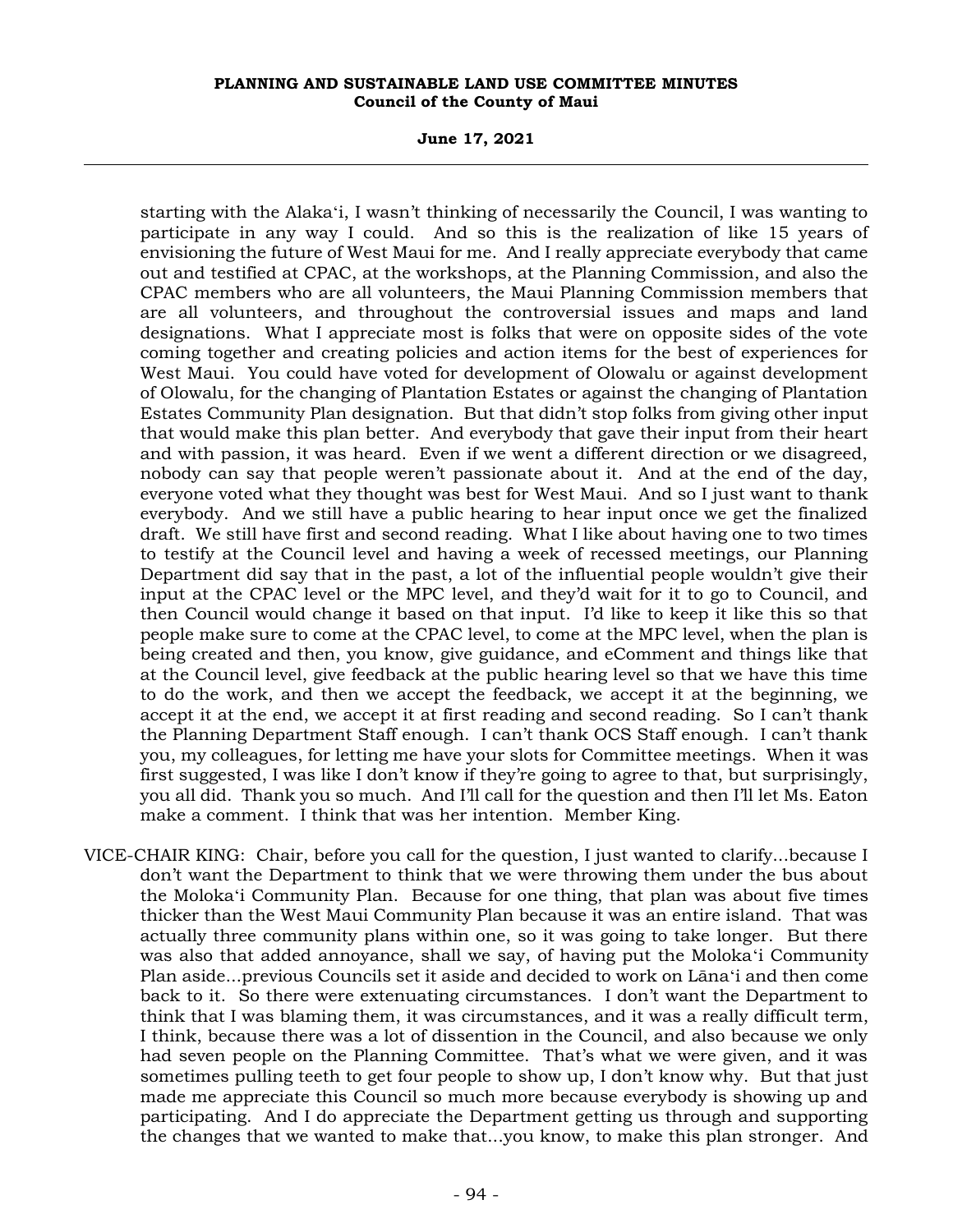## **June 17, 2021**

I really appreciate that since the time I got on the Council, the community plans have become…have been treated more like law and like regulation, rather than just a loose guideline that doesn't have to be followed. I think we made this one even stronger than the last two as far as that statement goes, and I hope that goes through the rest of the community plan. I just wanted to say that because, you know, I do appreciate Pam and the work in Planning, and how everything that everybody put into this community planning process.

CHAIR PALTIN: Thank you. With no other comments, I'll call for the question. All those in favor, raise your hand and say "aye."

COUNCILMEMBERS: Aye.

CHAIR PALTIN: The motion passes as amended. Updated version of the West Maui Community Plan will go on to public hearing, first reading, and second reading. Good job guys.

VICE-CHAIR KING: Did you want to mention the votes to give what's unanimous.

- CHAIR PALTIN: Oh, yeah. It passes unanimously, seven "ayes," two excused, Member Lee and Member Sugimura.
	- **VOTE: AYES: Chair Paltin, Vice-Chair King, and Councilmembers Johnson, Kama, Molina, Rawlins-Fernandez, and Sinenci. NOES: None. ABSTAIN: None. ABSENT: None. EXC.: Councilmembers Lee and Sugimura.**

# **MOTION CARRIED.**

# **ACTION: PUBLIC HEARING on revised bill, FIRST READING of revised bill, and FILING of communication.**

CHAIR PALTIN: Fake confetti. And Ms. Eaton, whatever you had to say, we're ready for you.

MS. EATON: Oh, camera's on. Sorry. I just…I got to tell you guys, I am…I really want to, from the bottom of my heart, thank my Staff. I'm going to start there. All of you guys, what you said was so eloquent and I really, really appreciate it. And in the spirit of not duplicating, I won't duplicate. But this West Maui Community Plan hopefully will be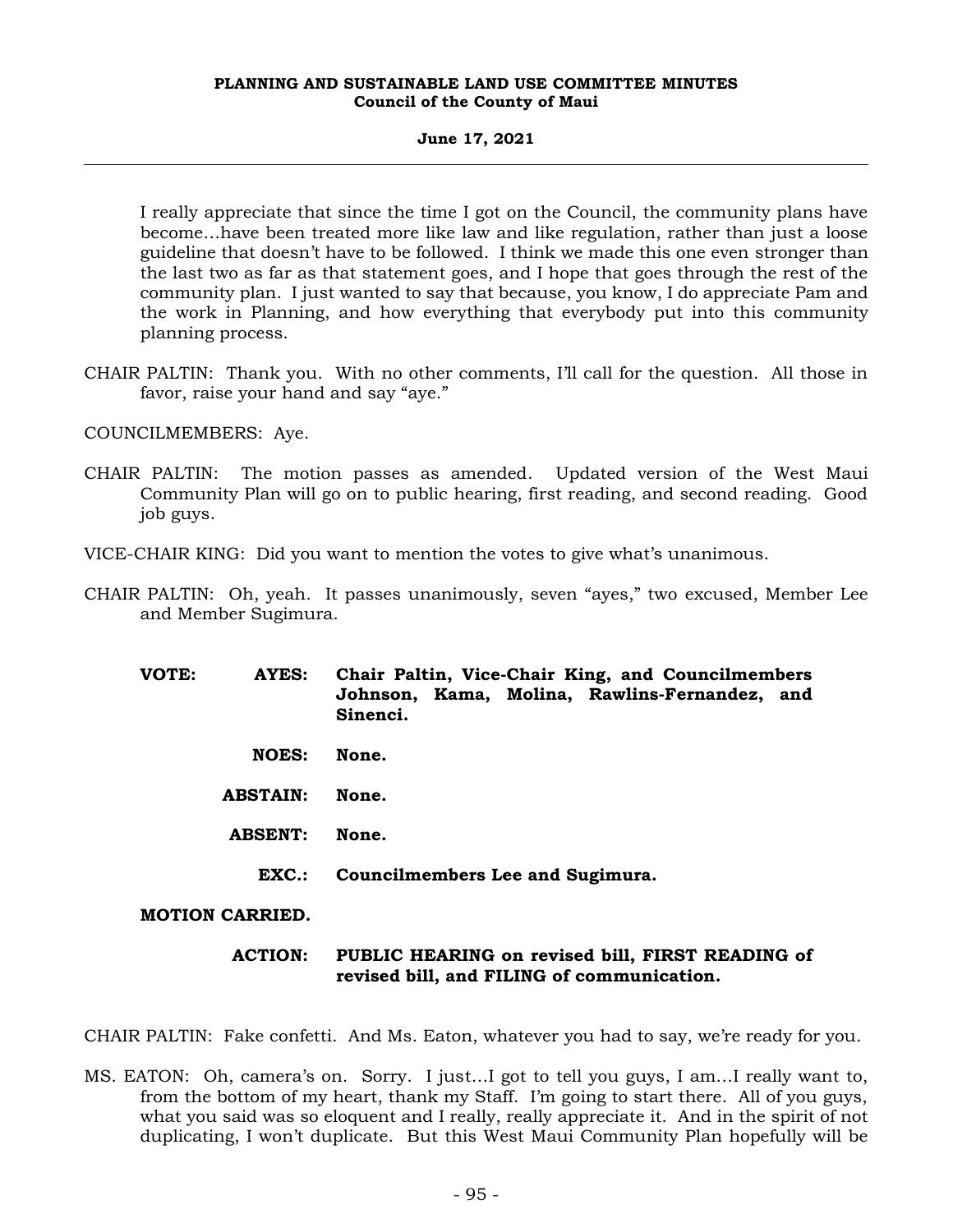**June 17, 2021**

the only community plan of which 100 percent of the work was done in-house. So thank you, Council. Thank you for giving us funding for doing the additional community plans. We really appreciate it. I also want to commend you. I haven't really rallied with my Staff, but I got to say, this one week concentrated effort has been phenomenal. Reason being, we are also very active with South Maui. So to know that we had this time to set aside and, you know, 24/7 focus on this, has been really, really helpful. Because as I know, Kelly knows, you know, we have an Alakaʻi meeting next month, we have a town hall on…we have…so to have this one week set aside and to have a really concentrated effort, thank you. I want to thank...during the birth...growth and rebirth of this plan or whatever, there were times when it was just Jen and me on our Staff. And so we've had some significant staffing changes. We had Doug Miller, Mark King, and Tiffany Bostwick leave, and Dave Yamashita, but we've also gained some amazing Staff and you're going to see them shine in South Maui and in the Central Maui Plan. I finally really want to thank you all. I had talked to Tamara, but I can't even begin to put into words how much it means to me that you guys really came together in the spirit of cooperation. I might be getting this lump in my throat. I have been doing this for 39 years. And the biggest change I've seen in doing long-range planning, whether it's transportation, coastal access, public access, or land use, is that that spirit of cooperation and collaboration really compromised, in the last 15 or so years kind of went by the wayside. And I think this is all across the country. And that it is it was black or white, me or you, you know, and that was my biggest fear coming into this. I just want to thank every single one of you for the way you've worked with one another, the way you compromised, and Chair, you did such a beautiful job. I was like writing notes, your diplomacy. I just…you are so to be commended. Thank you so much. You worked so well together, all of you. I'm sorry that Members Lee and Sugimura aren't on the call. But just thank you guys so much. You see it's a huge, huge amount of work. I have the most amazing Staff and huge thank you to all the groups you mentioned, your Staffs, as well as the Planning Commission and CPAC. And I just…I'm like…want to dance. So no, thank you guys. Super…I learned a lot this week. So thank you guys so much, and I really appreciate all your comments and all your time. Thanks so much.

- CHAIR PALTIN: Thank you, Ms. Eaton. And I will see you all tomorrow for the Council meeting at 9:00 a.m. We also have a mahalo from Director McLean. And so...what a week, huh? I'll be ready for Saturday. So I'll see everyone back here again at 9:00 a.m. for tomorrow's Council meeting. And with no further ado, I'll recess this meeting…six minutes to spare for Member Johnson.
- VICE-CHAIR KING: Are you recessing or adjourning?
- CHAIR PALTIN: Oh, yeah. Got into the habit of that. I will adjourn this meeting, and we'll see this item up at public hearing, first and second reading. Aloha, mahalo, everyone, for your good work. The meeting will be adjourned at 4:54. *. . .(gavel). . .*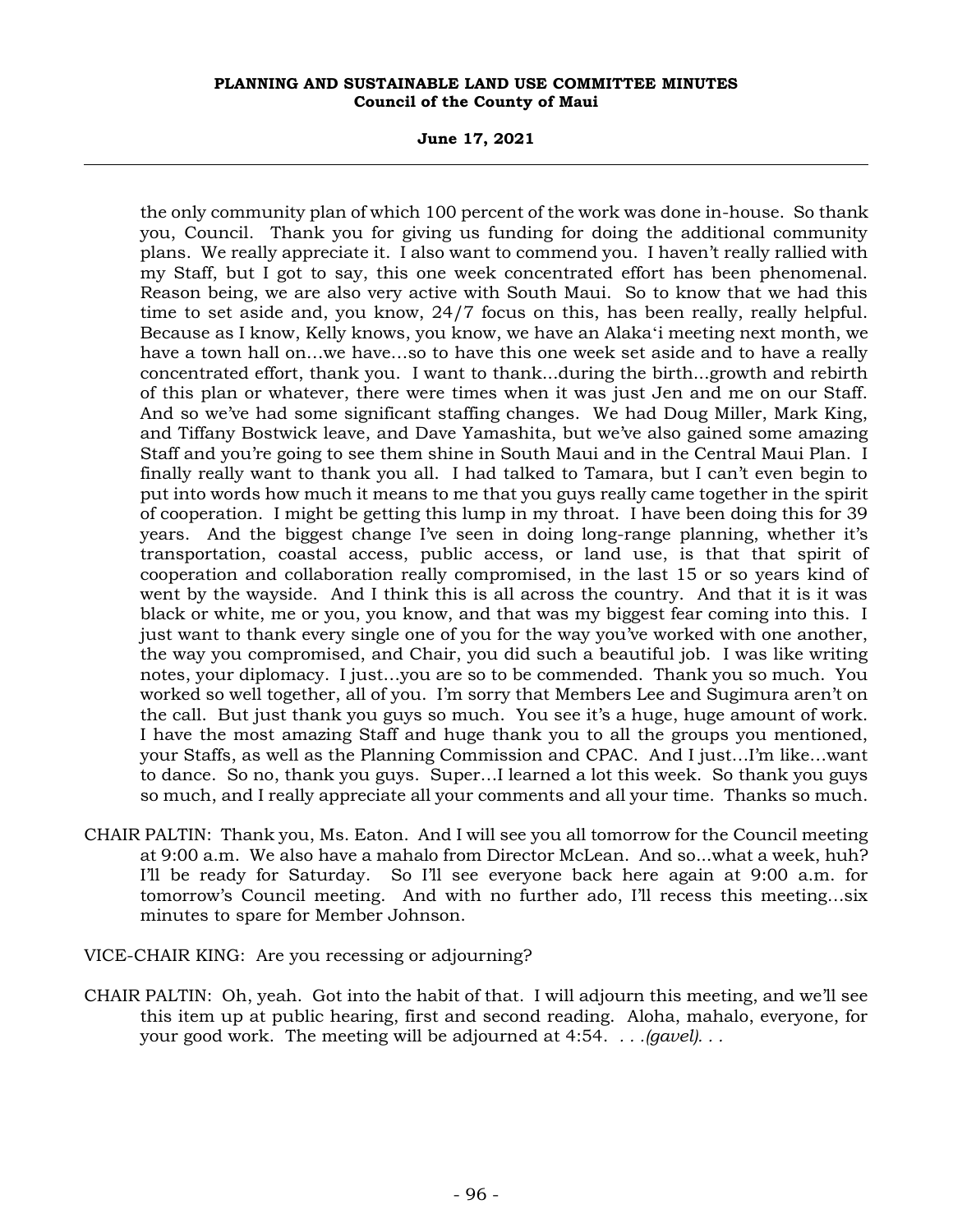**June 17, 2021**

**ADJOURN:** 4:54 p.m.

APPROVED:

Jammand M. Paltin

TAMARA PALTIN, Chair Planning and Sustainable Land Use Committee

pslu:min:210617r Transcribed by: Marie Tesoro, Crystal Sakai, Kaliko Reed & Terianne Arreola